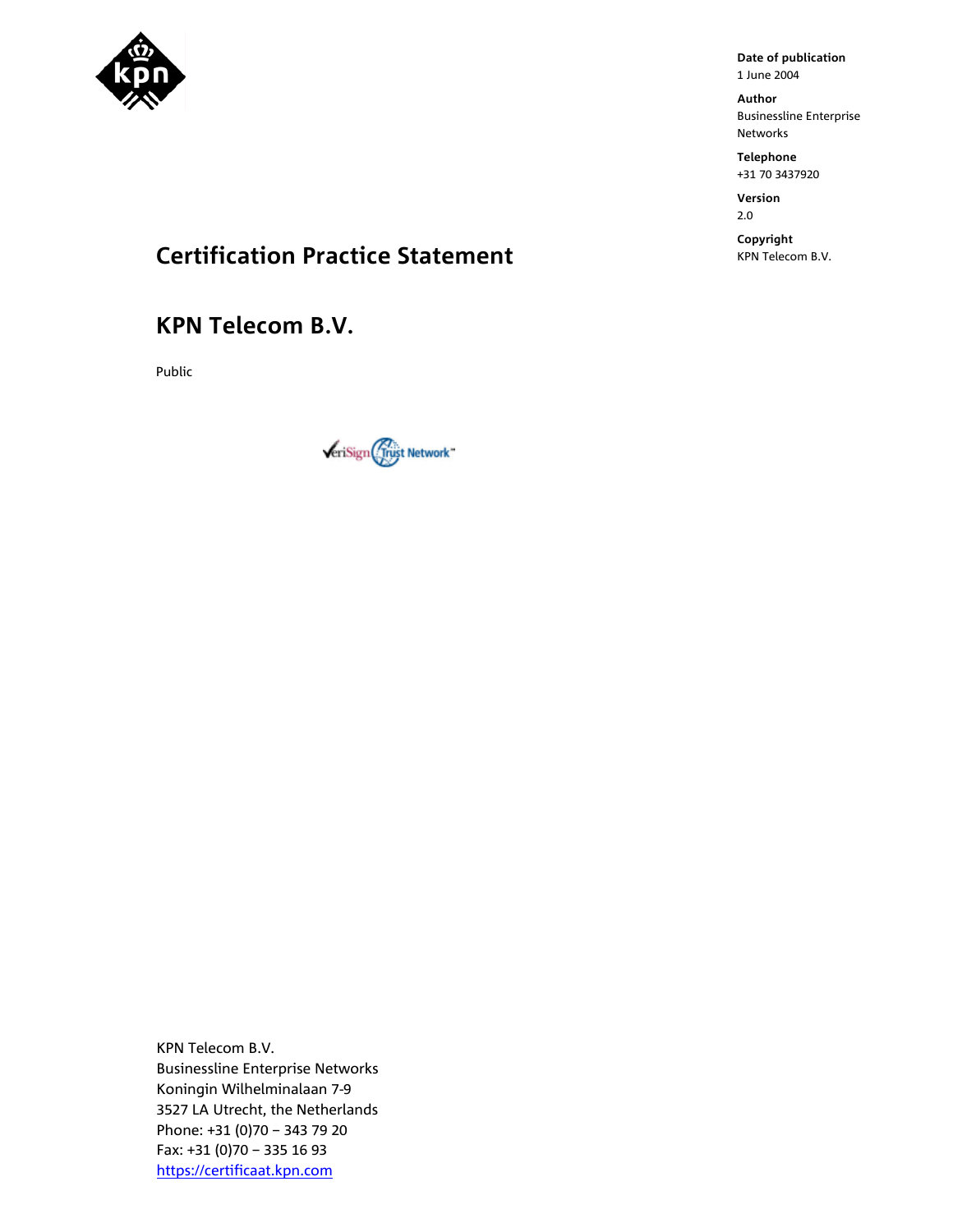

**Date of Publication**  1 June 2004 **Version** 

2.0

**Copyright**  KPN Telecom B.V.

### **KPN Telecom B.V. Certification Practice Statement**

© 2001 – 2004 – KPN Telecom B.V. and VeriSign, Inc. All rights reserved.

Revision date: April - May 2004

#### **Trademark Notices**

VeriSign and Managed PKI are registered marks of VeriSign, Inc. The VeriSign logo, VeriSign Trust Network, and Go Secure! are trademarks and service marks of VeriSign, Inc. Other trademarks and service marks in this document are the property of their respective owners.

Without limiting the rights reserved above, and except as licensed below, no part of this publication may be reproduced, stored in or introduced into a retrieval system, or transmitted, in any form or by any means (electronic, mechanical, photocopying, recording, or otherwise), without prior written permission of VeriSign, Inc.

Notwithstanding the above, permission is granted to reproduce and distribute this KPN Telecom B.V. Certification Practice Statement on a nonexclusive, royaltyfree basis, provided that (i) the foregoing copyright notice and the beginning paragraphs are prominently displayed at the beginning of each copy, and (ii) this document is accurately reproduced in full, complete with attribution of the document to VeriSign, Inc.

Requests for any other permission to reproduce this KPN Telecom B.V. Certification Practice Statement (as well as requests for copies from KPN Telecom B.V.) must be addressed to the Policy Management Authority of KPN Telecom B.V., mailto:pma.en@kpn.com.

#### **Acknowledgement**

KPN Telecom B.V. and VeriSign acknowledges the assistance of many reviewers of the document specializing in diverse areas of business, law, policy, and technology**.**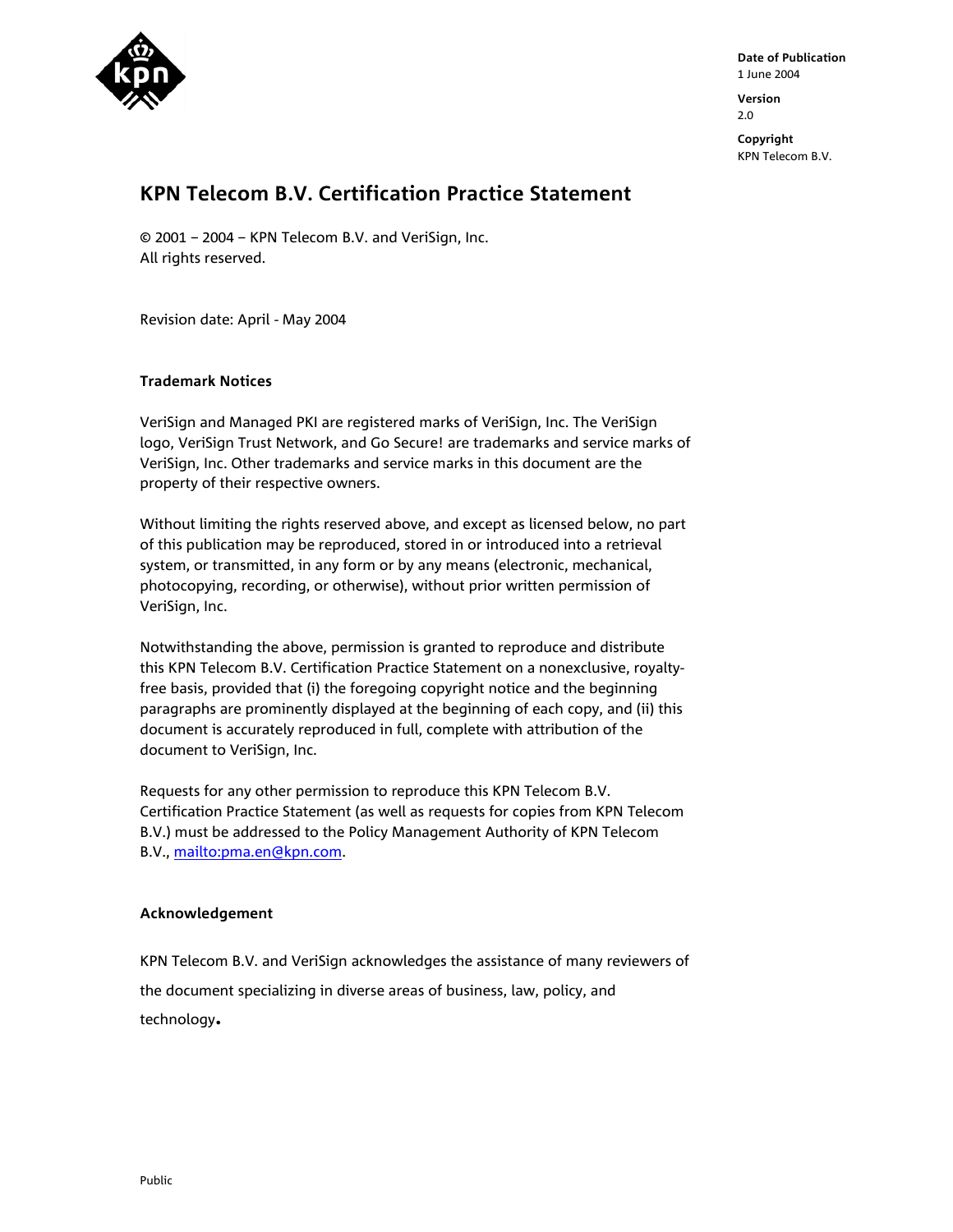

**Version**  2.0

**Copyright** 

KPN Telecom B.V.

# **Table of contents**

| 1 | Introduction     |                                                                               |    |  |  |
|---|------------------|-------------------------------------------------------------------------------|----|--|--|
|   | 1.1              | Overview                                                                      | 3  |  |  |
|   | 1.1.1            | Policy Overview                                                               | 6  |  |  |
|   | 1.1.2            | KPN's Offering of VTN Services                                                | 10 |  |  |
|   |                  | 1.1.2.1 Certificate Distribution Services                                     | 11 |  |  |
|   |                  | 1.1.2.2 Value-Added Certification Services                                    | 12 |  |  |
|   |                  | 1.1.2.3 Special Services                                                      | 12 |  |  |
|   | $1.2^{\circ}$    | Identification                                                                | 14 |  |  |
|   | 1.3              | <b>Community and Applicability</b>                                            | 14 |  |  |
|   | 1.3.1            | <b>Certification Authorities</b>                                              | 14 |  |  |
|   | 1.3.2            | <b>Registration Authorities</b>                                               | 15 |  |  |
|   | 1.3.3            | <b>End Entities</b>                                                           | 15 |  |  |
|   | 1.3.4            | Applicability                                                                 | 17 |  |  |
|   |                  | 1.3.4.1 Suitable Applications                                                 | 17 |  |  |
|   |                  | 1.3.4.2 Restricted Applications                                               | 17 |  |  |
|   |                  | 1.3.4.3 Prohibited Applications                                               | 18 |  |  |
|   | 1.4              | <b>Contact Details</b>                                                        | 18 |  |  |
|   | 1.4.1            | Specification Administration Organization                                     | 18 |  |  |
|   | 1.4.2            | Person Determining CPS Suitability for the Policy                             | 18 |  |  |
| 2 |                  | <b>General Provisions</b>                                                     | 19 |  |  |
|   | 2.1              | Obligations                                                                   | 19 |  |  |
|   | 2.1.1            | CA Obligations                                                                | 19 |  |  |
|   | 2.1.2            | <b>RA Obligations</b>                                                         | 19 |  |  |
|   | 2.1.3            | <b>Subscriber Obligations</b>                                                 | 19 |  |  |
|   | 2.1.4            | <b>Relying Party Obligations</b>                                              | 20 |  |  |
|   | 2.1.5            | <b>Repository Obligations</b>                                                 | 21 |  |  |
|   | $2.2\phantom{0}$ | Liability                                                                     | 21 |  |  |
|   | 2.2.1            | <b>Certification Authority Liability</b>                                      | 21 |  |  |
|   |                  | 2.2.1.1 Certification Authority Warranties to Subscribers and Relying Parties | 22 |  |  |
|   |                  | 2.2.1.2 Certification Authority Disclaimers of Warranties                     | 22 |  |  |
|   |                  | 2.2.1.3 Certification Authority Limitations of Liability                      | 22 |  |  |
|   |                  | 2.2.1.4 Force Majeure                                                         | 23 |  |  |
|   | 2.2.2            | Registration Authority Liability                                              | 23 |  |  |
|   | 2.2.3            | Subscriber Liability                                                          | 23 |  |  |
|   | 2.2.3.1          | <b>Subscriber Warranties</b>                                                  | 23 |  |  |
|   | 2.2.3.2          | Private Key Compromise                                                        | 24 |  |  |
|   | 2.2.4            | <b>Relying Party Liability</b>                                                | 24 |  |  |
|   | 2.3              | <b>Financial Responsibility</b>                                               | 24 |  |  |
|   | 2.3.1            | Indemnification by Subscribers and Relying Parties                            | 24 |  |  |
|   | 2.3.1.1          | Indemnification by Subscribers                                                | 24 |  |  |
|   |                  | 2.3.1.2 Indemnification by Relying Parties                                    | 25 |  |  |
|   | 2.3.2            | <b>Fiduciary Relationships</b>                                                | 25 |  |  |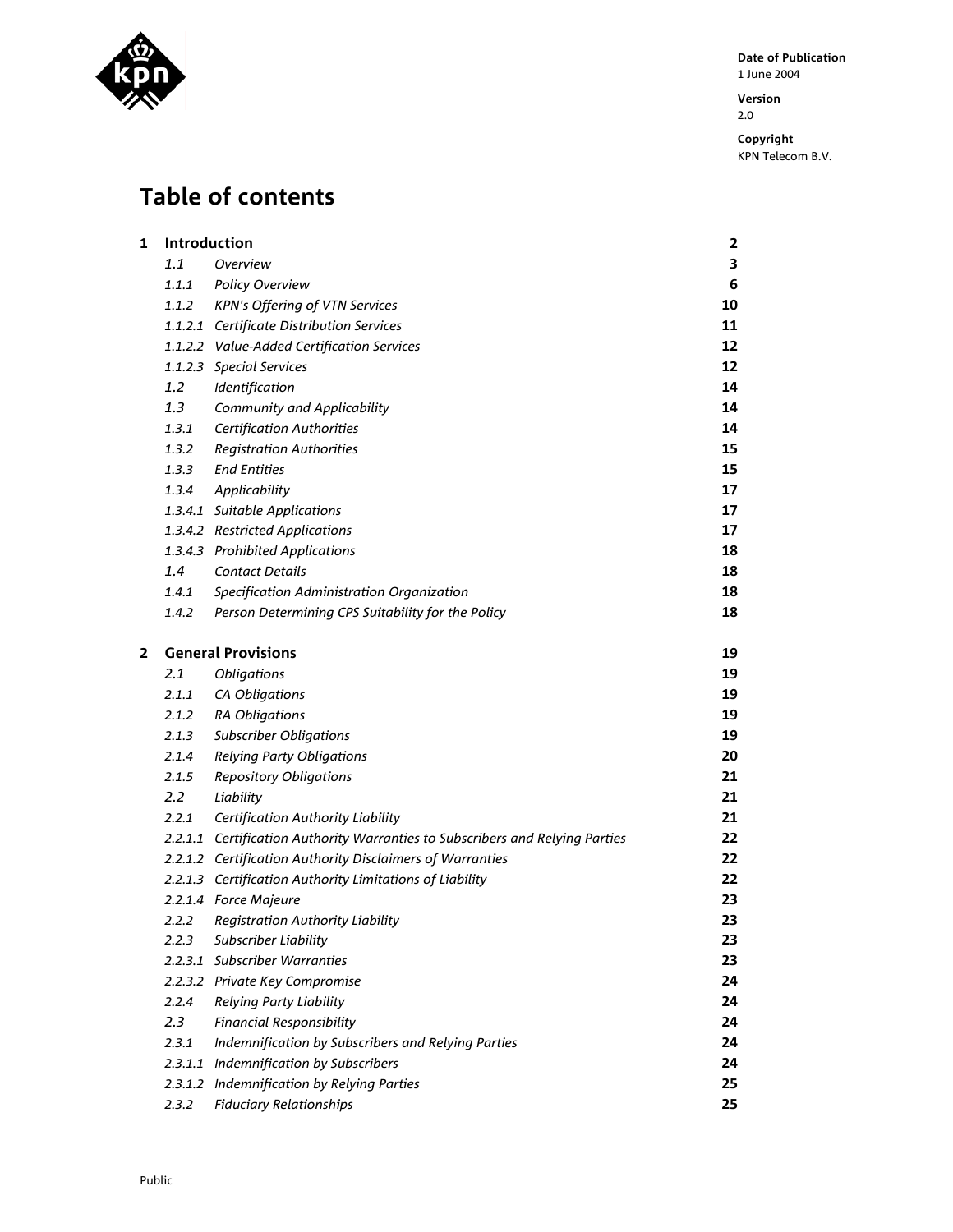

**Version**  2.0

|   | 2.3.3            | Administrative Processes                                      | 25 |
|---|------------------|---------------------------------------------------------------|----|
|   | 2.4              | Interpretation and Enforcement                                | 25 |
|   | 2.4.1            | Governing Law                                                 | 25 |
|   | 2.4.2            | Severability, Survival, Merger, Notice                        | 26 |
|   | 2.4.3            | <b>Dispute Resolution Procedures</b>                          | 26 |
|   |                  | 2.4.3.1 Disputes Among KPN and Customers                      | 26 |
|   |                  | 2.4.3.2 Disputes with End-User Subscribers or Relying Parties | 26 |
|   | $2.5\,$          | Fees                                                          | 26 |
|   | 2.5.1            | Certificate Issuance or Renewal Fees                          | 26 |
|   | 2.5.2            | Certificate Access Fees                                       | 26 |
|   | 2.5.3            | Revocation or Status Information Access Fees                  | 26 |
|   | 2.5.4            | Fees for Other Services Such as Policy Information            | 26 |
|   | 2.5.5            | <b>Refund Policy</b>                                          | 27 |
|   | 2.6              | <b>Publication and Repository</b>                             | 27 |
|   | 2.6.1            | Publication of CA Information                                 | 27 |
|   | 2.6.2            | <b>Frequency of Publication</b>                               | 28 |
|   | 2.6.3            | <b>Access Controls</b>                                        | 28 |
|   | 2.6.4            | Repositories                                                  | 28 |
|   | 2.7 <sub>2</sub> | Compliance Audit                                              | 28 |
|   | 2.7.1            | Frequency of Entity Compliance Audit                          | 29 |
|   | 2.7.2            | Identity/Qualifications of Auditor                            | 29 |
|   | 2.7.3            | Auditor's Relationship to Audited Party                       | 29 |
|   | 2.7.4            | <b>Topics Covered by Audit</b>                                | 29 |
|   | 2.7.5            | Actions Taken as a Result of Deficiency                       | 29 |
|   | 2.7.6            | <b>Communications of Results</b>                              | 30 |
|   | 2.8              | Confidentiality and Privacy                                   | 30 |
|   | 2.8.1            | Types of Information to be Kept Confidential and Private      | 30 |
|   | 2.8.2            | Types of Information Not Considered Confidential or Private   | 30 |
|   | 2.8.3            | Disclosure of Certificate Revocation/Suspension Information   | 30 |
|   | 2.8.4            | Release to Law Enforcement Officials                          | 31 |
|   | 2.8.5            | Release as Part of Civil Discovery                            | 31 |
|   | 2.8.6            | Disclosure Upon Owner's Request                               | 31 |
|   | 2.8.7            | <b>Other Information Release Circumstances</b>                | 31 |
|   | 2.9              | <b>Intellectual Property Rights</b>                           | 31 |
|   | 2.9.1            | Property Rights in Certificates and Revocation Information    | 31 |
|   | 2.9.2            | Property Rights in the CPS                                    | 31 |
|   | 2.9.3            | <b>Property Rights in Names</b>                               | 31 |
|   | 2.9.4            | Property Rights in Keys and Key Material                      | 32 |
| 3 |                  | <b>Identification and Authentication</b>                      | 33 |
|   | 3.1              | <b>Initial Registration</b>                                   | 33 |
|   | 3.1.1            | <b>Types of Names</b>                                         | 33 |
|   | 3.1.2            | Need for Names to be Meaningful                               | 34 |
|   | 3.1.3            | Rules for Interpreting Various Name Forms                     | 35 |
|   | 3.1.4            | <b>Uniqueness of Names</b>                                    | 35 |
|   | 3.1.5            | Name Claim Dispute Resolution Procedure                       | 35 |
|   |                  |                                                               |    |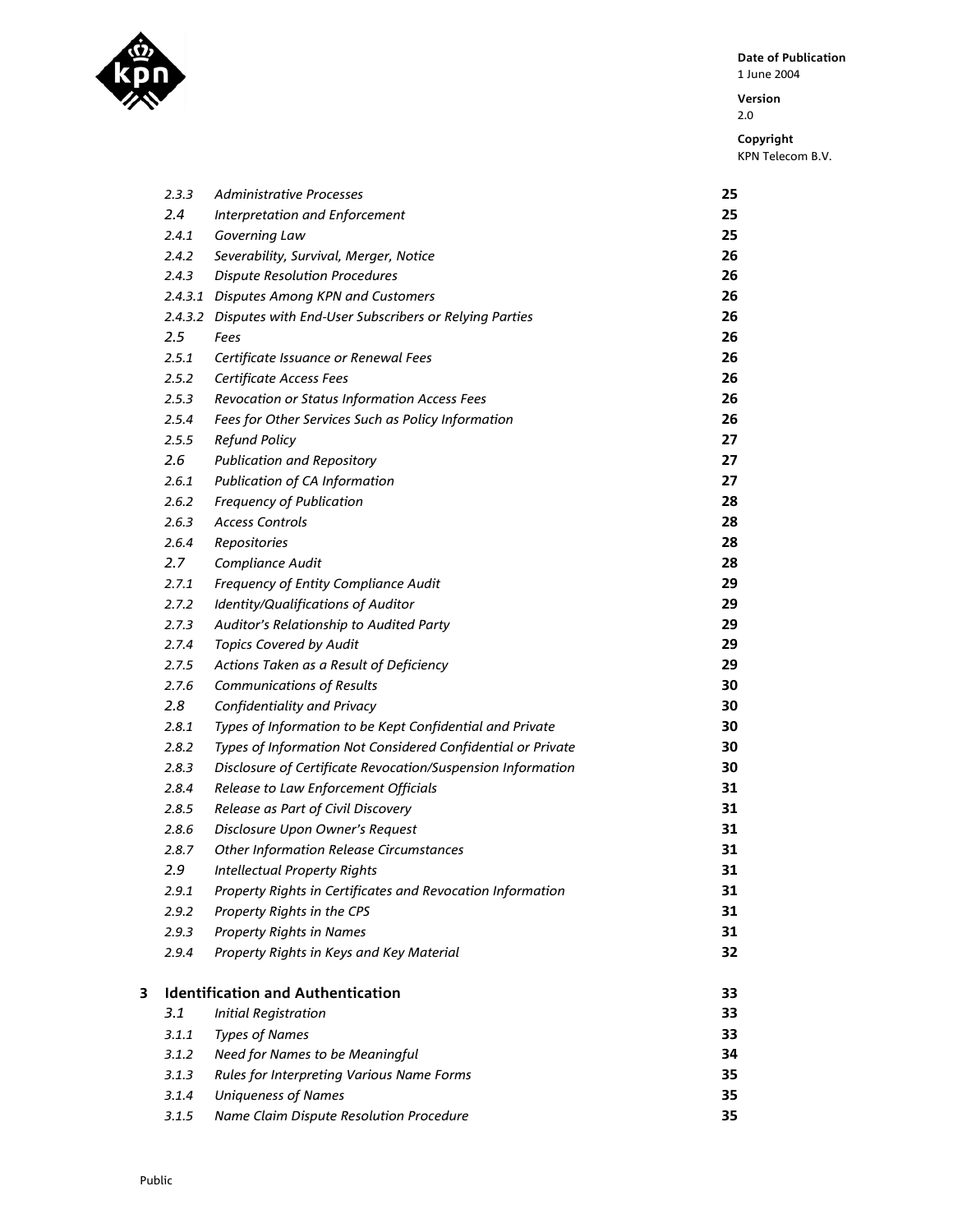

**Version**  2.0

|   | 3.1.6         | Recognition, Authentication, and Role of Trademarks                           | 35 |
|---|---------------|-------------------------------------------------------------------------------|----|
|   | 3.1.7         | Method to Prove Possession of Private Key                                     | 35 |
|   | 3.1.8         | Authentication of Organization Identity                                       | 35 |
|   |               | 3.1.8.1 Authentication of the Identity of Organizational End-User Subscribers | 35 |
|   |               | 3.1.8.2 Authentication of the Identity of CAs and RAs                         | 37 |
|   | 3.1.9         | Authentication of Individual Identity                                         | 37 |
|   |               | 3.1.9.1 Class 1 Individual Certificates                                       | 38 |
|   |               | 3.1.9.2 Class 2 Individual Certificates                                       | 38 |
|   |               | 3.1.9.3 Class 3 Individual Certificates                                       | 39 |
|   | $3.2^{\circ}$ | Routine Rekey and Renewal                                                     | 40 |
|   | 3.2.1         | Routine Rekey and Renewal for End-User Subscriber Certificates                | 41 |
|   | 3.2.2         | Routine Rekey and Renewal for CA Certificates                                 | 42 |
|   | 3.3           | <b>Rekey After Revocation</b>                                                 | 42 |
|   | 3.4           | <b>Revocation Request</b>                                                     | 43 |
| 4 |               | <b>Operational Requirements</b>                                               | 45 |
|   | 4.1           | <b>Certificate Application</b>                                                | 45 |
|   | 4.1.1         | Certificate Applications for End-User Subscriber Certificates                 | 45 |
|   | 4.1.2         | Certificate Applications for CA, RA, Infrastructure and Employee Certificates | 46 |
|   |               | 4.1.2.1 CA Certificates                                                       | 46 |
|   |               | 4.1.2.2 RA Certificates                                                       | 46 |
|   |               | 4.1.2.3 Infrastructure Certificates                                           | 46 |
|   |               | 4.1.2.4 Not provided                                                          | 46 |
|   | 4.2           | Certificate Issuance                                                          | 47 |
|   | 4.2.1         | Issuance of End-User Subscriber Certificates                                  | 47 |
|   | 4.2.2         | Issuance of CA, RA and Infrastructure Certificates                            | 47 |
|   | 4.3           | Certificate Acceptance                                                        | 47 |
|   | 4.4           | Certificate Suspension and Revocation                                         | 48 |
|   | 4.4.1         | Circumstances for Revocation                                                  | 48 |
|   |               | 4.4.1.1 Circumstances for Revoking End-User Subscriber Certificates           | 48 |
|   |               | 4.4.1.2 Circumstances for Revoking CA, RA, or Infrastructure Certificates     | 48 |
|   | 4.4.2         | Who Can Request Revocation                                                    | 49 |
|   |               | 4.4.2.1 Who Can Request Revocation of an End-User Subscriber Certificate      | 49 |
|   |               | 4.4.2.2 Who Can Request Revocation of a CA, RA, or Infrastructure Certificate | 49 |
|   | 4.4.3         | Procedure for Revocation Request                                              | 49 |
|   | 4.4.3.1       | Procedure for Requesting the Revocation of an End-User Subscriber Certificate | 49 |
|   | 4.4.3.2       | Procedure for Requesting the Revocation of a CA or RA Certificate             | 50 |
|   | 4.4.4         | Revocation Request Grace Period                                               | 50 |
|   | 4.4.5         | Circumstances for Suspension                                                  | 50 |
|   | 4.4.6         | Who Can Request Suspension                                                    | 50 |
|   | 4.4.7         | Procedure for Suspension Request                                              | 50 |
|   | 4.4.8         |                                                                               | 50 |
|   | 4.4.9         | Limits on Suspension Period                                                   | 50 |
|   | 4.4.10        | <b>CRL Issuance Frequency</b>                                                 | 50 |
|   |               | Certificate Revocation List Checking Requirements                             | 51 |
|   | 4.4.11        | On-Line Revocation/Status Checking Availability                               |    |
|   | 4.4.12        | <b>On-Line Revocation Checking Requirements</b>                               | 51 |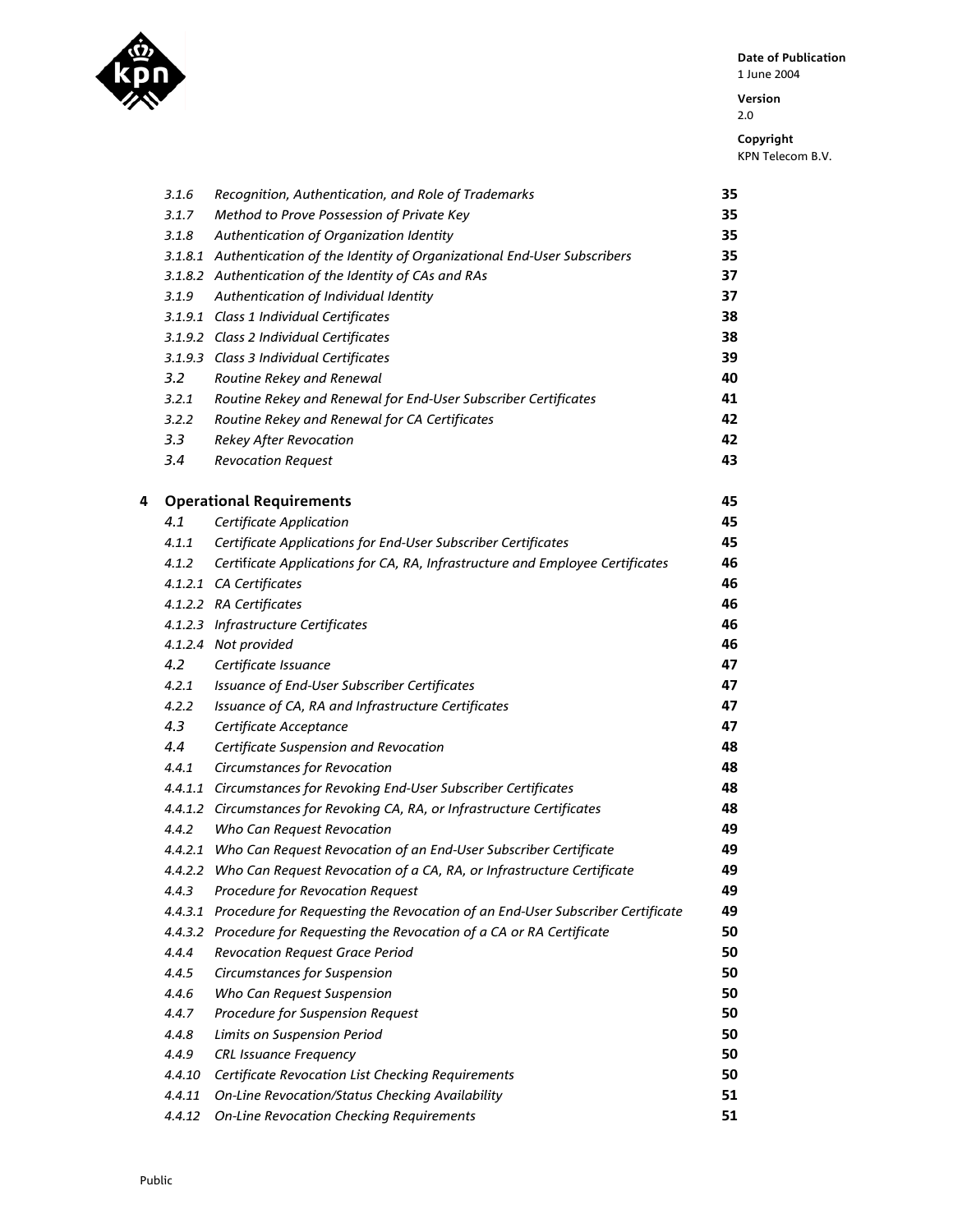

**Version**  2.0

|   | 4.4.13      | Other Forms of Revocation Advertisements Available                 | 51 |
|---|-------------|--------------------------------------------------------------------|----|
|   | 4.4.14      | Checking Requirements for Other Forms of Revocation Advertisements | 51 |
|   | 4.4.15      | Special Requirements Regarding Key Compromise                      | 51 |
|   | 4.5         | <b>Security Audit Procedures</b>                                   | 51 |
|   | 4.5.1       | Types of Events Recorded                                           | 51 |
|   | 4.5.2       | Frequency of Processing Log                                        | 52 |
|   | 4.5.3       | Retention Period for Audit Log                                     | 52 |
|   | 4.5.4       | Protection of Audit Log                                            | 52 |
|   | 4.5.5       | Audit Log Backup Procedures                                        | 52 |
|   | 4.5.6       | <b>Audit Collection System</b>                                     | 52 |
|   | 4.5.7       | Notification to Event-Causing Subject                              | 53 |
|   | 4.5.8       | <b>Vulnerability Assessments</b>                                   | 53 |
|   | 4.6         | <b>Records Archival</b>                                            | 53 |
|   | 4.6.1       | Types of Events Recorded                                           | 53 |
|   | 4.6.2       | Retention Period for Archive                                       | 53 |
|   | 4.6.3       | Protection of Archive                                              | 54 |
|   | 4.6.4       | <b>Archive Backup Procedures</b>                                   | 54 |
|   | 4.6.5       | Requirements for Time-Stamping of Records                          | 54 |
|   | 4.6.6       | Procedures to Obtain and Verify Archive Information                | 54 |
|   | 4.7         | <b>Key Changeover</b>                                              | 54 |
|   | 4.8         | Disaster Recovery and Key Compromise                               | 55 |
|   | 4.8.1       | Corruption of Computing Resources, Software, and/or Data           | 55 |
|   | 4.8.2       | Disaster Recovery                                                  | 55 |
|   |             | 4.8.2.1 VeriSign                                                   | 55 |
|   | 4.8.2.2 KPN |                                                                    | 56 |
|   | 4.8.3       | <b>Key Compromise</b>                                              | 57 |
|   | 4.9         | <b>CA Termination</b>                                              | 57 |
|   |             |                                                                    |    |
| 5 |             | Physical, Procedural, and Personnel Security Controls              | 59 |
|   | 5.1         | <b>Physical Controls</b>                                           | 59 |
|   | 5.1.1       | Site Location and Construction                                     | 59 |
|   | 5.1.2       | <b>Physical Access</b>                                             | 59 |
|   | 5.1.3       | Power and Air Conditioning                                         | 59 |
|   | 5.1.4       | <b>Water Exposures</b>                                             | 59 |
|   | 5.1.5       | <b>Fire Prevention and Protection</b>                              | 60 |
|   | 5.1.6       | Media Storage                                                      | 60 |
|   | 5.1.7       | <b>Waste Disposal</b>                                              | 60 |
|   | 5.1.8       | Off-Site Backup                                                    | 60 |
|   | 5.2         | <b>Procedural Controls</b>                                         | 60 |
|   | 5.2.1       | <b>Trusted Roles</b>                                               | 60 |
|   | 5.2.2       | Number of Persons Required Per Task                                | 61 |
|   | 5.2.3       | Identification and Authentication for Each Role                    | 61 |
|   | 5.3         | <b>Personnel Controls</b>                                          | 61 |
|   | 5.3.1       | Background, Qualifications, Experience, and Clearance Requirements | 61 |
|   | 5.3.2       | <b>Background Check Procedures</b>                                 | 61 |
|   | 5.3.3       | <b>Training Requirements</b>                                       | 62 |
|   |             |                                                                    |    |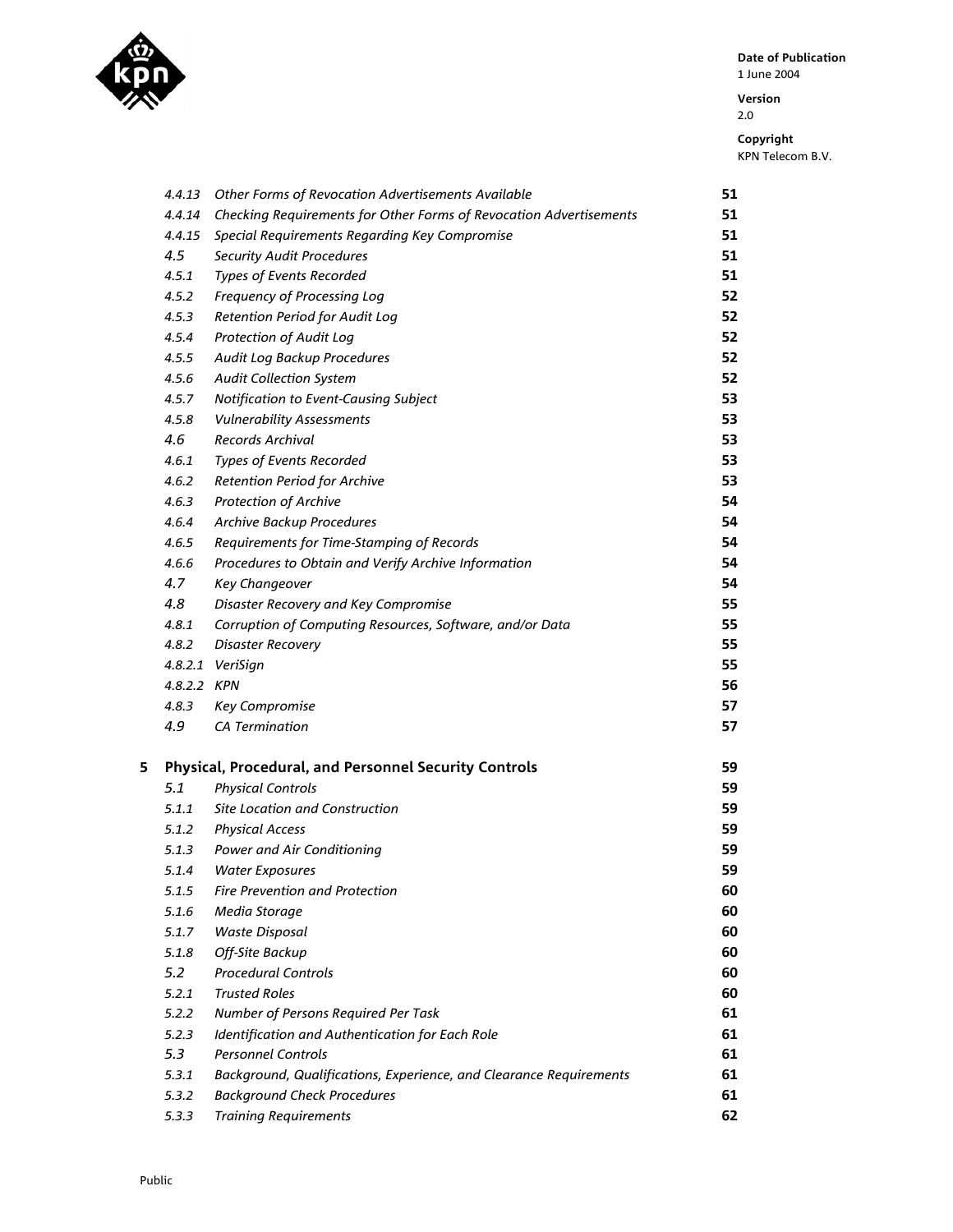

**Version** 

2.0

**Copyright**  KPN Telecom B.V.

|   | 5.3.4 | Retraining Frequency and Requirements             | 62 |
|---|-------|---------------------------------------------------|----|
|   | 5.3.5 | Job Rotation Frequency and Sequence               | 63 |
|   | 5.3.6 | <b>Sanctions for Unauthorized Actions</b>         | 63 |
|   | 5.3.7 | <b>Contracting Personnel Requirements</b>         | 63 |
|   | 5.3.8 | Documentation Supplied to Personnel               | 63 |
| 6 |       | <b>Technical Security Controls</b>                | 64 |
|   | 6.1   | Key Pair Generation and Installation              | 64 |
|   | 6.1.1 | <b>Key Pair Generation</b>                        | 64 |
|   | 6.1.2 | Private Key Delivery to Entity                    | 64 |
|   | 6.1.3 | Public Key Delivery to Certificate Issuer         | 65 |
|   | 6.1.4 | CA Public Key Delivery to Users                   | 65 |
|   | 6.1.5 | <b>Key Sizes</b>                                  | 65 |
|   | 6.1.6 | <b>Public Key Parameters Generation</b>           | 65 |
|   | 6.1.7 | <b>Parameter Quality Checking</b>                 | 65 |
|   | 6.1.8 | Hardware/Software Key Generation                  | 65 |
|   | 6.1.9 | Key Usage Purposes                                | 66 |
|   | 6.2   | Private Key Protection                            | 66 |
|   | 6.2.1 | <b>Standards for Cryptographic Modules</b>        | 67 |
|   | 6.2.2 | Private Key (m out of n) Multi-Person Control     | 67 |
|   | 6.2.3 | Private Key Escrow                                | 67 |
|   | 6.2.4 | Private Key Backup                                | 67 |
|   | 6.2.5 | Private Key Archival                              | 68 |
|   | 6.2.6 | Private Key Entry into Cryptographic Module       | 68 |
|   | 6.2.7 | Method of Activating Private Key                  | 68 |
|   |       | 6.2.7.1 End-User Subscriber Private Keys          | 68 |
|   |       | 6.2.7.2 Administrators' Private Keys              | 69 |
|   |       | 6.2.7.3 Private Keys Held by KPN                  | 70 |
|   | 6.2.8 | Method of Deactivating Private Key                | 70 |
|   | 6.2.9 | Method of Destroying Private Key                  | 70 |
|   | 6.3   | Other Aspects of Key Pair Management              | 71 |
|   | 6.3.1 | Public Key Archival                               | 71 |
|   | 6.3.2 | Usage Periods for the Public and Private Keys     | 71 |
|   | 6.4   | <b>Activation Data</b>                            | 72 |
|   | 6.4.1 | Activation Data Generation and Installation       | 72 |
|   | 6.4.2 | <b>Activation Data Protection</b>                 | 72 |
|   | 6.4.3 | <b>Other Aspects of Activation Data</b>           | 73 |
|   | 6.5   | <b>Computer Security Controls</b>                 | 73 |
|   | 6.5.1 | Specific Computer Security Technical Requirements | 73 |
|   | 6.5.2 | <b>Computer Security Rating</b>                   | 73 |
|   | 6.6   | Life Cycle Technical Controls                     | 73 |
|   | 6.6.1 | System Development Controls                       | 73 |
|   | 6.6.2 | <b>Security Management Controls</b>               | 74 |
|   | 6.6.3 | Life Cycle Security Ratings                       | 74 |
|   | 6.7   | <b>Network Security Controls</b>                  | 74 |
|   |       |                                                   |    |

*6.8 Cryptographic Module Engineering Controls* **74**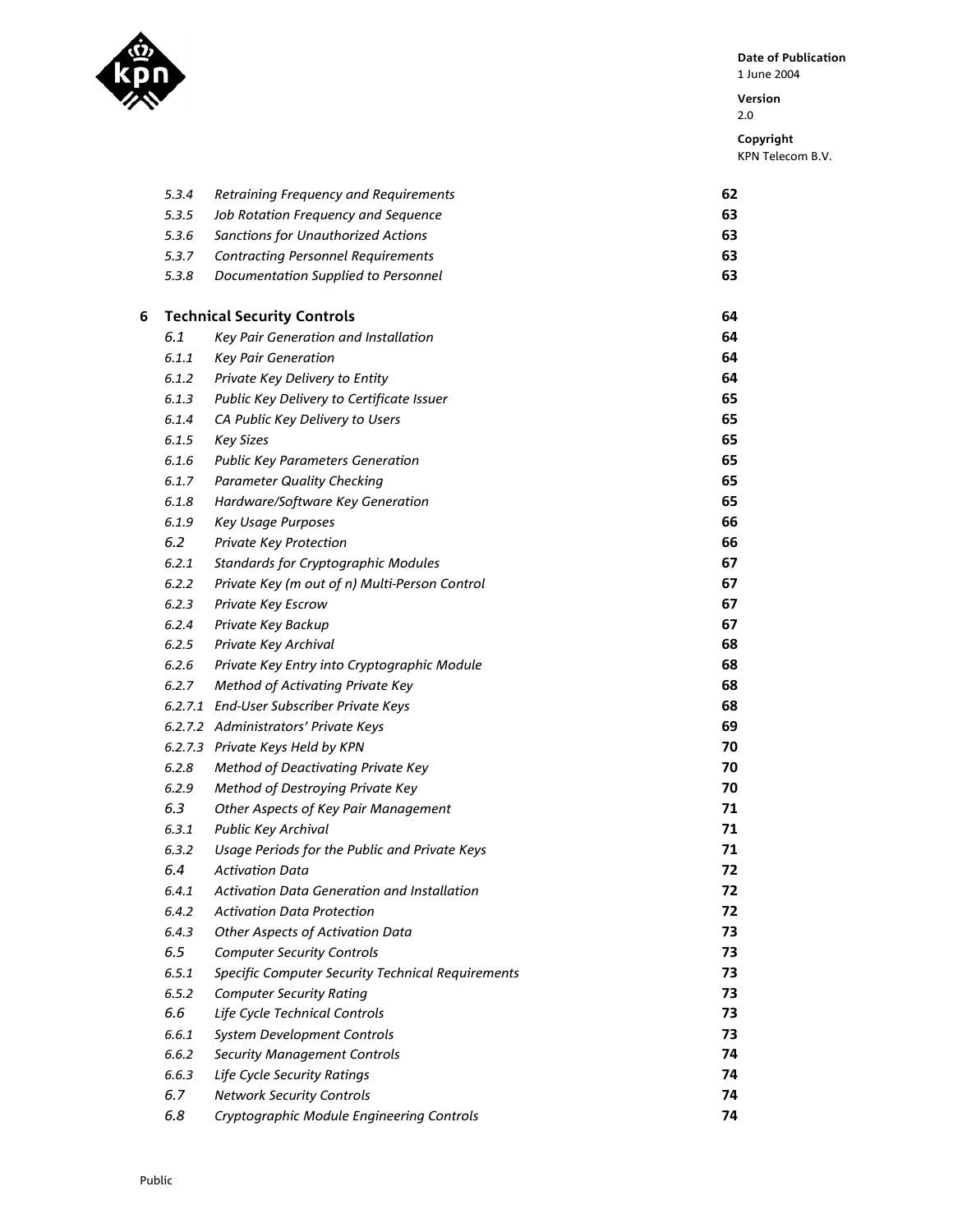

**Version**  2.0

| 7 |                | <b>Certificate and CRL Profile</b>                                     | 75                      |
|---|----------------|------------------------------------------------------------------------|-------------------------|
|   | 7.1            | Certificate Profile                                                    | 75                      |
|   | 7.1.1          | Version Number(s)                                                      | 75                      |
|   |                | 7.1.2 Certificate Extensions                                           | 76                      |
|   |                | 7.1.2.1 Key Usage                                                      | 76                      |
|   |                | 7.1.2.2 Certificate Policies Extension                                 | 76                      |
|   |                | 7.1.2.3 Subject Alternative Names                                      | 76                      |
|   |                | 7.1.2.4 Basic Constraints                                              | 76                      |
|   |                | 7.1.2.5 Extended Key Usage                                             | 77                      |
|   |                | 7.1.2.6 CRL Distribution Points                                        | 78                      |
|   |                | 7.1.2.7 Authority Key Identifier                                       | 78                      |
|   |                | 7.1.2.8 Subject Key Identifier                                         | 78                      |
|   | 7.1.3          | Algorithm Object Identifiers                                           | 78                      |
|   | 7.1.4          | <b>Name Forms</b>                                                      | 78                      |
|   | 7.1.5          | <b>Name Constraints</b>                                                | 78                      |
|   | 7.1.6          | Certificate Policy Object Identifier                                   | 79                      |
|   | 7.1.7          | <b>Usage of Policy Constraints Extension</b>                           | 79                      |
|   | 7.1.8          | <b>Policy Qualifiers Syntax and Semantics</b>                          | 79                      |
|   | 7.1.9          | Processing Semantics for the Critical Certificate Policy Extension     | 79                      |
|   | 7.2            | CRL and OCSP Profile                                                   | 79                      |
|   | 7.2.1          | Version Number(s)                                                      | 80                      |
|   | 7.2.2          | CRL and CRL Entry Extensions                                           | 80                      |
| 8 |                | <b>Specification Administration</b>                                    | 81                      |
|   | 8.1            | <b>Specification Change Procedures</b>                                 | 81                      |
|   | 8.1.1          | Items that Can Change Without Notification                             | 81                      |
|   | 8.1.2          | Items that Can Change with Notification                                | 81                      |
|   |                | 8.1.2.1 List of Items                                                  | 81                      |
|   |                | 8.1.2.2 Notification Mechanism                                         | 81                      |
|   |                | 8.1.2.3 Comment Period                                                 | 81                      |
|   |                | 8.1.2.4 Mechanism to Handle Comments                                   | 82                      |
|   | 8.1.3          | Changes Requiring Changes in the Certificate Policy OID or CPS Pointer | 82                      |
|   | 8.2            | <b>Publication and Notification Policies</b>                           | 82                      |
|   | 8.2.1          | Items Not Published in the CPS                                         | 82                      |
|   | 8.2.2          | Distribution of the CPS                                                | 82                      |
|   | 8.3            | <b>CPS Approval Procedures</b>                                         | 82                      |
|   | <b>Annex A</b> | <b>Acronyms and Definitions</b>                                        | 1                       |
|   | $1.1\,$        | Table of Acronyms                                                      | 1                       |
|   | $1.2\,$        | Definitions                                                            | $\overline{\mathbf{2}}$ |
|   |                |                                                                        |                         |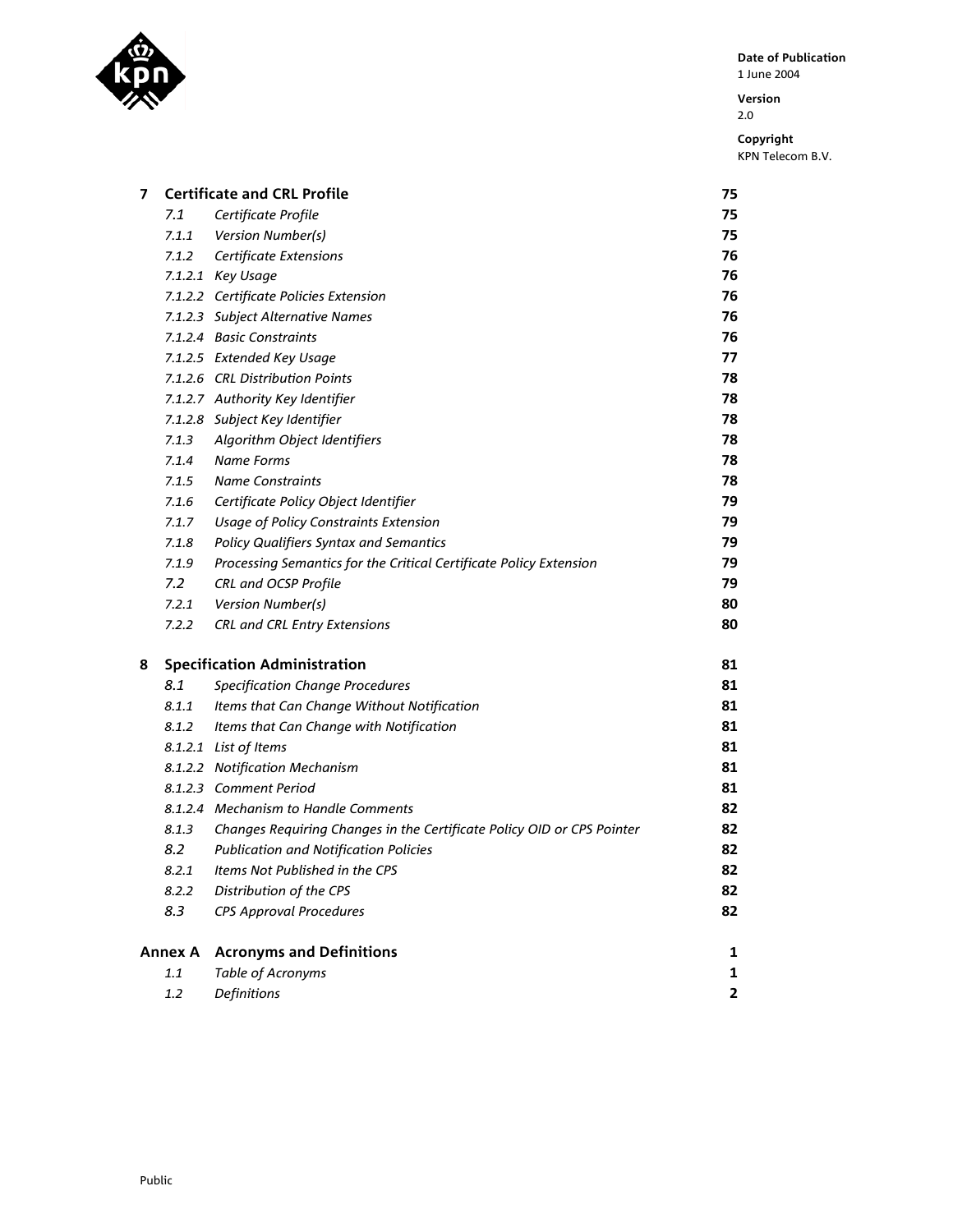

#### **1 Introduction**

This document is the KPN Telecom B.V. Certification Practice Statement ("CPS") and is based upon the VeriSign Certification Practice Statement (see <u>https://www.verisign.com/cps</u>).<sup>1</sup> It states the practices that KPN Telecom B.V. ("KPN") certification authorities ("CAs") employ in providing certification services that include, but are not limited to, issuing, managing, revoking, and renewing certificates in accordance with the specific requirements of the VeriSign Trust Network Certificate Policies ("CP"). VeriSign, Inc. ("VeriSign") is the leading provider of trusted infrastructure services to web sites, enterprises, electronic commerce service providers, and individuals. VeriSign's domain name, digital certificate, and payment services provide the critical web identity, authentication, and transaction infrastructure that online businesses require to conduct secure e-commerce and communications.

The capitalized terms in this CPS are defined terms with specific meanings. Please see Section 9 for a list of definitions.

The CP describes the VeriSign Trust Network<sup>SM</sup> ("VTN"), which is a global public key infrastructure ("PKI") that provides digital certificates ("Certificates") for both wired and wireless applications. The VTN accommodates a large, public, and widely distributed community of users with diverse needs for communications and information security. VeriSign is one of the service providers within the VTN, together with KPN and a global network of affiliates ("Affiliates") throughout the world.

The CP is the principal statement of policy governing the VTN. It establishes the business, legal, and technical requirements for approving, issuing, managing, using, revoking, and renewing, digital Certificates within the VTN and providing associated trust services. These requirements, called the "VTN Standards", protect the security and integrity of the VTN, apply to all VTN Participants, and thereby provide assurances of uniform trust throughout the VTN. More information concerning the VTN and VTN Standards is available in the CP.<sup>2</sup>

VeriSign and each Affiliate has authority over a portion of the VTN. The portion of the VTN controlled by VeriSign or an Affiliate is called its "Subdomain" of the VTN. An Affiliate's Subdomain consists of the portion of the VTN under its control. An Affiliate's Subdomain includes entities subordinate to it such as its Customers, Subscribers, and Relying Parties.

KPN, VeriSign and each of the Affiliates have a CPS that governs its Subdomain within the VTN. While the CP sets forth requirements that VTN Participants must meet, this CPS describes how KPN meets these requirements within KPN's Subdomain of the VTN, which is primarily located in the Netherlands. More specifically, this CPS describes the practices that KPN employs for:

- ♦ securely managing the core infrastructure that supports the VTN, and
- ♦ issuing, managing, revoking, and renewing VTN Certificates

 $\overline{a}$ 1 Internal cross references to CPS sections (i.e., in the form of "CPS §") are references to sections of this document. Other references to the term "CPS" refer to a certification practice statement, which may include this document or the CPSs of others, such as VTN Affiliates. See CPS § 9 (Definitions).

<sup>2</sup> The CP is published in electronic form within the VeriSign Repository at https://www.verisign.com/CP. VeriSign also makes the CP available in Adobe Acrobat pdf or Word format upon request sent to CP-requests@verisign.com. The CP is available in paper form from the VeriSign Trust Network Policy Management Authority ("PMA") upon requests sent to: VeriSign, Inc., 487 East Middlefield Road, Mountain View, CA 94043 USA, Attn: Practices Development – CP.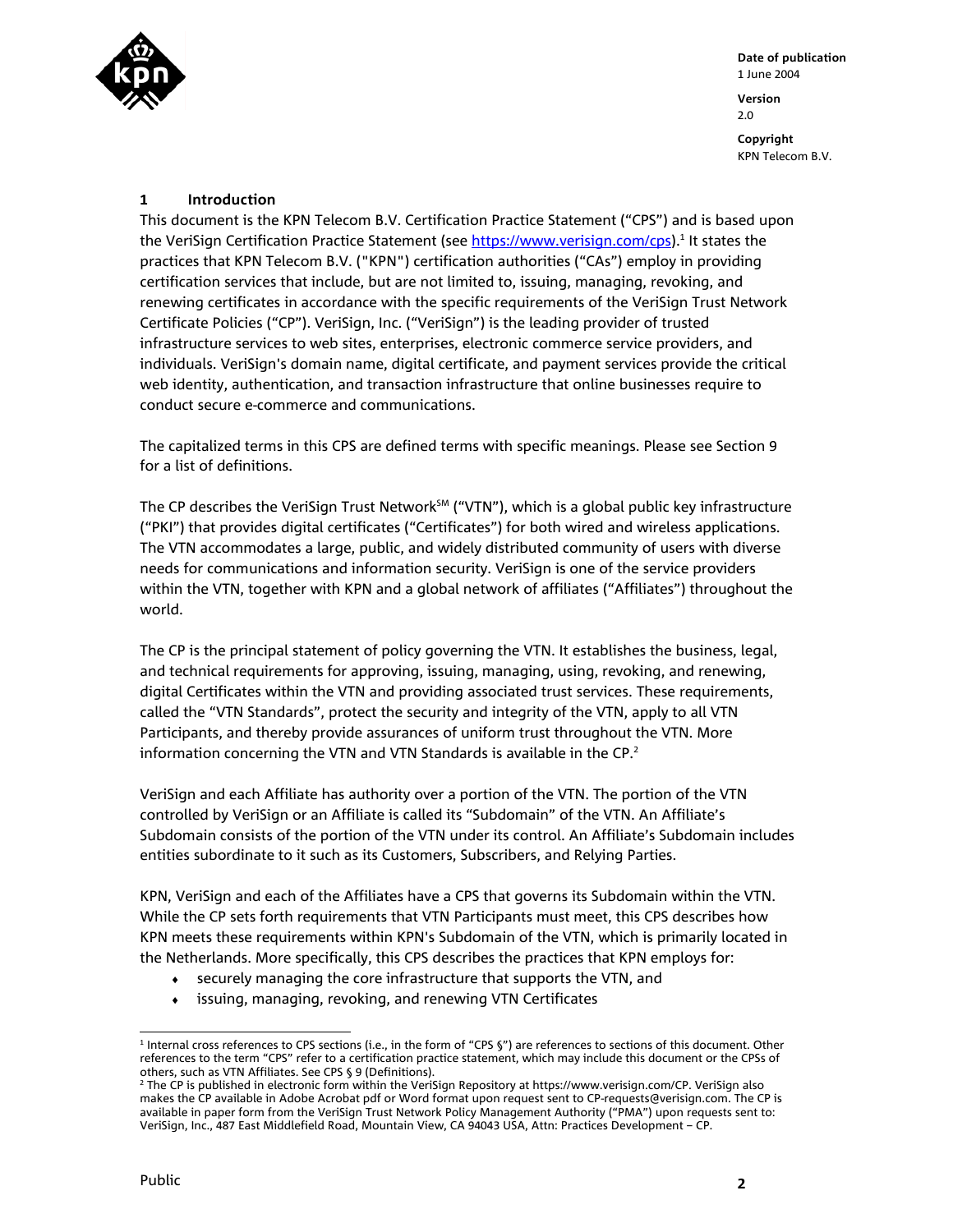2.0

**Copyright**  KPN Telecom B.V.

within KPN's Subdomain of the VTN, in accordance with the requirements of the CP and its VTN Standards.<sup>3</sup>

#### **1.1 Overview**

This CPS is specifically applicable to:

- ♦ VeriSign's Public Primary Certification Authorities (PCAs), KPN Infrastructure CAs, and KPN Administrative CAs supporting the VeriSign Trust Network
- ◆ KPN's Public CAs and the CAs of Managed PKI<sup>4</sup> Customers, which issue Certificates within the VTN.

More generally, the CPS also governs the use of VTN services within KPN's Subdomain of the VTN by all individuals and entities within KPN's Subdomain (collectively, KPN Subdomain Participants"). Private CAs and hierarchies managed by KPN are outside the scope of this CPS.

The VTN includes three classes of Certificates, Classes 1, 2 and 3, and the CP describes how these three Classes correspond to three classes of applications with common security requirements. The CP is a single document that defines three certificate policies, one for each of the Classes, and sets VTN Standards for each Class.

KPN currently offers two of the three Classes of Certificates, Class 2 and 3, within its Subdomain of the VTN. This CPS describes how KPN meets the CP requirements for each Class within its Subdomain. Thus, the CPS, as a single document, covers practices and procedures concerning the issuance and management of Certificate Classes.

#### **a) Role of the KPN CPS and Other Practices Documents**

The CP describes at a general level the overall business, legal, and technical infrastructure of the VTN. This CPS then applies VTN Standards from the CP to KPN Subdomain Participants, and explains specific practices of KPN in response to the CP. More specifically, the CPS describes, among other things:

- ♦ Obligations of Certification Authorities, Registration Authorities, Subscribers, and Relying Parties within KPN's Subdomain of the VTN,
- ♦ Legal matters that are covered in Subscriber Agreements and Relying Party Agreements within KPN's Subdomain,
- ♦ Audit and related security and practices reviews that KPN and KPN Subdomain Participants undertake,
- ♦ Methods used within KPN's Subdomain to confirm the identity of Certificate Applicants for each Class of Certificate,
- ♦ Operational procedures for Certificate lifecycle services undertaken in KPN's Subdomain: Certificate Applications, issuance, acceptance, revocation, and renewal,

 $\overline{a}$ <sup>3</sup> Although VeriSign CAs certify the CAs of Affiliates, the practices relating to an Affiliate are covered in the Affiliate's CPS.<br><sup>4</sup>The Managed PKLService was formerly known as OnSite. All references to OnSite in this C The Managed PKI Service was formerly known as OnSite. All references to OnSite in this CPS have been changed to Managed PKI. Server OnSite has been changed to Managed PKI for SSL and Global Server OnSite has been changed to Managed PKI for SSL Premium Edition. Customers may still see references to OnSite in other Managed PKI documentation or URLs. The OnSite Service itself has not changed other then the name.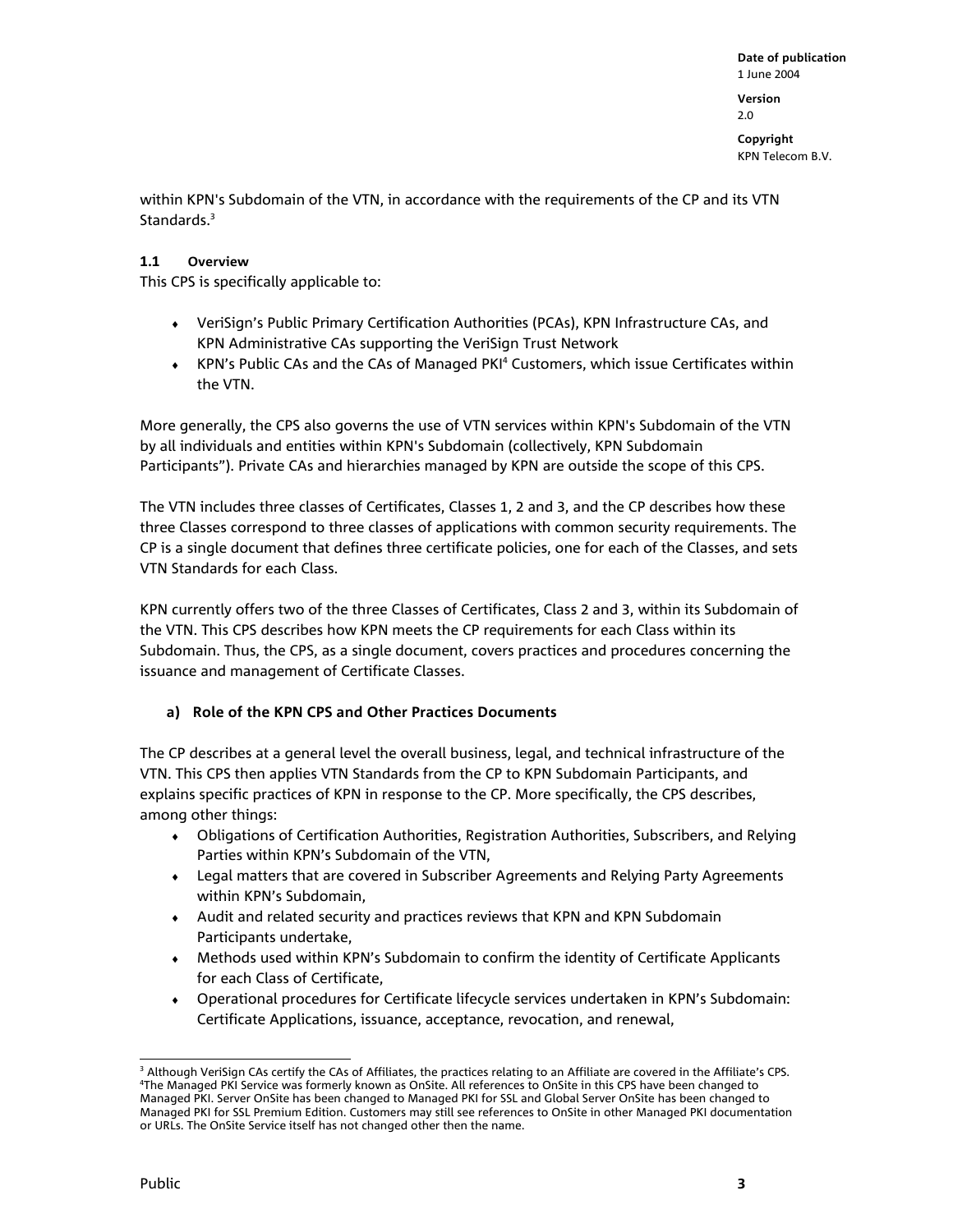**Date of publication**  1 June 2004 **Version**  2.0

**Copyright**  KPN Telecom B.V.

- ♦ Operational security procedures for audit logging, records retention, and disaster recovery used within KPN's Subdomain,
- ♦ Physical, personnel, key management, and logical security practices of KPN Subdomain Participants,
- ♦ Certificate and Certificate Revocation List content within KPN's Subdomain, and
- ♦ Administration of the CPS, including methods of amending it.

KPN may publish Certificate policies supplemental to this CPS in order to comply with the specific policy requirements of Government, or other industry standards requirements. These supplemental certificate policies shall be made available to subscribers for the certificates issued under the supplemental policies and their relying parties.

The CPS, however, is only one of a set of documents relevant to KPN's Subdomain of the VTN. These other documents include:

- ♦ Ancillary security and operational documents that supplement the CP and CPS by providing more detailed requirements, such as:
	- o The KPN and VeriSign Security Policies, which sets forth security principles governing the VTN infrastructure,
	- o The VeriSign Security and Audit Requirements Guide, which describes detailed requirements for KPN concerning personnel, physical, telecommunications, logical, and cryptographic key management security,
	- o The VeriSign Key Ceremony Reference Guide, which presents detailed key management operational requirements.
- ♦ Ancillary agreements imposed by KPN, such as the KPN Master Services Agreement and the KPN Relying Party and Subscriber Agreements. These agreements would bind Customers, Subscribers, and Relying Parties of KPN. Among other things, the agreements flow down from VTN Standards to these VTN Participants and, in some cases, state specific practices for how they must meet VTN Standards.

In many instances, the CPS refers to these ancillary documents for specific, detailed practices implementing VTN Standards where including the specifics in the CPS could compromise the security of KPN's Subdomain of the VTN.

Table 1 is a matrix showing various VTN and KPN practices documents, whether they are publicly available, and their locations. The list in Table 1 is not intended to be exhaustive. Note that documents not expressly made public are confidential to preserve the security of the VTN.

| <b>Documents</b>                                        | <b>Status</b> | <b>Where Available to the Public</b>               |
|---------------------------------------------------------|---------------|----------------------------------------------------|
| VeriSign Trust Network Certificate                      | <b>Public</b> | VeriSign Repository at https://www.verisign.com/CP |
| <b>Policies</b>                                         |               |                                                    |
| <b>VTN Ancillary Security and Operational Documents</b> |               |                                                    |
| <b>KPN and VeriSign Information Security</b>            | Confidential  | N/A                                                |
| <b>Policies</b>                                         |               |                                                    |
| <b>KPN Physical Security Policy</b>                     | Confidential  | N/A                                                |
| <b>VeriSign Security and Audit</b>                      | Confidential  | N/A                                                |
| <b>Requirements Guide</b>                               |               |                                                    |
| VeriSign Key Ceremony Reference Guide                   | Confidential  | N/A                                                |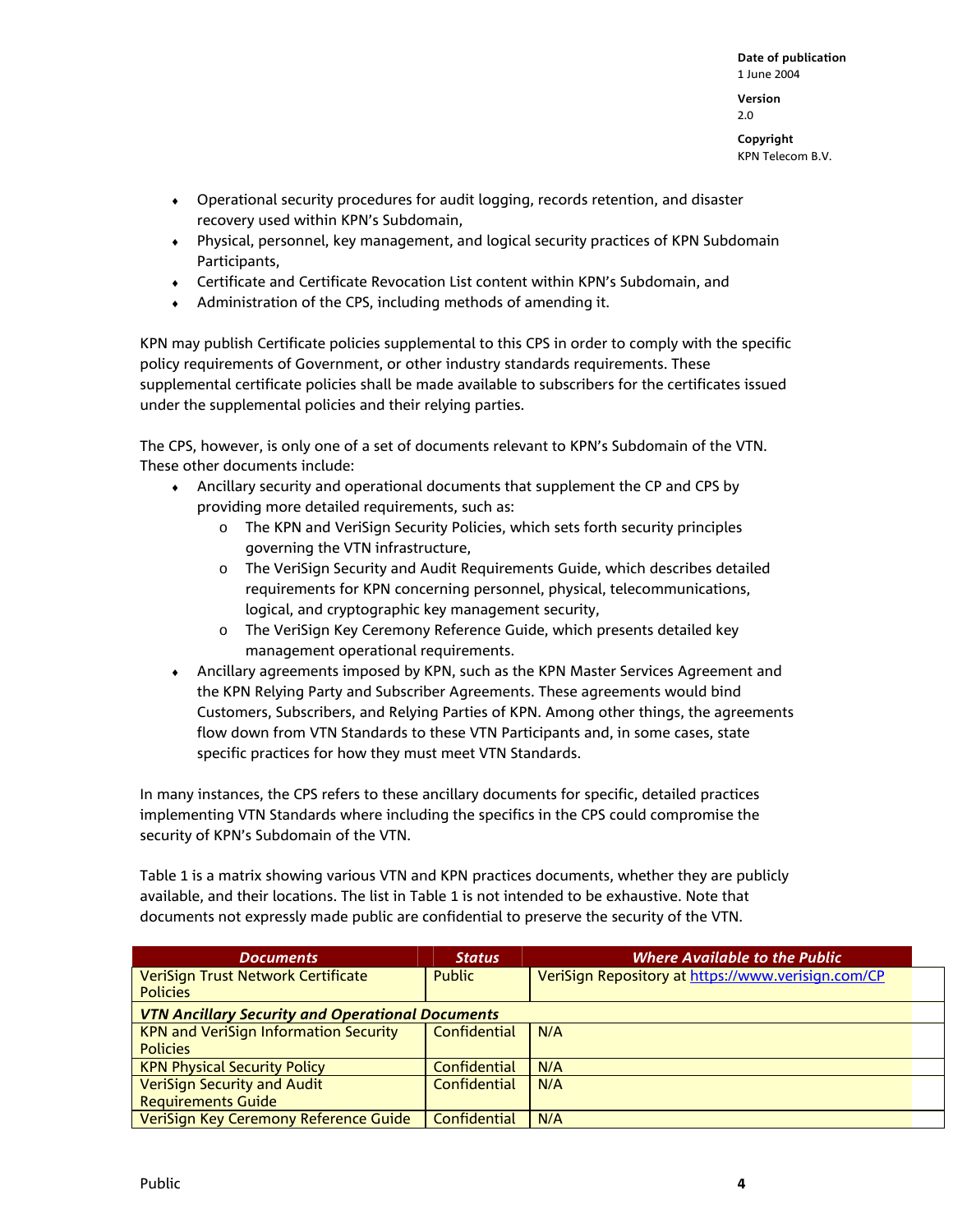**Version**  2.0

**Copyright** 

KPN Telecom B.V.

| <b>Documents</b>                                            | <b>Status</b> | <b>Where Available to the Public</b>                     |  |
|-------------------------------------------------------------|---------------|----------------------------------------------------------|--|
| Managed PKI Administrator's Handbook                        | <b>Public</b> | https://certificaat.kpn.com/documents                    |  |
| Managed PKI Key Management Service<br>Administrator's Guide | <b>Public</b> | https://certificaat.kpn.com/documents                    |  |
| <b>KPN Specific Documents</b>                               |               |                                                          |  |
| <b>KPN Certification Practice Statement</b>                 | <b>Public</b> | KPN Repository at https://certificaat.kpn.com/repository |  |
| <b>KPN Subscriber Agreements and Relying</b>                | <b>Public</b> | KPN Repository at https://certificaat.kpn.com/repository |  |
| <b>Party Agreements</b>                                     |               |                                                          |  |
| <b>KPN (Global) Server ID Agreements</b>                    | <b>Public</b> | KPN Repository at https://certificaat.kpn.com/repository |  |
| <b>KPN Privacy Statement</b>                                | <b>Public</b> | KPN Repository at https://certificaat.kpn.com/repository |  |
| <b>KPN Master Services Agreement</b>                        | Confidential  | N/A                                                      |  |

#### **Table 1 – Availability of Practices Documents**

#### **b) Background Concerning Digital Certificates and the VTN Hierarchy**

This CPS assumes that the reader is generally familiar with Digital Signatures, PKIs, and the VTN. If not, KPN advises that the reader obtain some training in the use of public key cryptography and public key infrastructure as implemented in the VTN. General educational and training information is accessible from KPN at https://certificaat.kpn.com. Also, a brief summary of the roles of the different VTN Participants is set forth in the CP.

#### **c) Compliance with Applicable Standards**

The practices specified in this CPS have been designed to meet or exceed the requirements of generally accepted and developing industry standards including the AICPA/CICA WebTrust Program for Certification Authorities, ICTSB/EESSI (a cooperation between ETSI, CEN/ISSS and CENELEC to specify requirements for compliance with the European Directive nr. 1999/93/EG for Electronic Signatures), the ANS X9.79:2001 PKI Practices and Policy Framework, and other industry standards related to the operation of CAs.

The structure of this CPS generally corresponds to the *Internet X.509 Public Key Infrastructure Certificate Policy and Certification Practices Framework*, known as RFC 2527 of the Internet Engineering Task Force, an Internet standards body. The RFC 2527 framework has become a standard in the PKI industry. This CPS conforms to the RFC 2527 framework in order to make policy mapping and comparisons, assessment, and interoperation easier for persons using or considering using KPN's Public Managed PKI Services.

KPN has conformed the CPS to the RFC 2527 structure where possible, although slight variances in title and detail are necessary because of the complexity of KPN business models. While KPN intends to continue the policy of adhering to RFC 2527 in the future, KPN reserves the right to vary from the RFC 2527 structure as needed, for example to enhance the quality of the CPS or its suitability to KPN Subdomain Participants. Moreover, the CPS structure may not correspond to future versions of RFC 2527.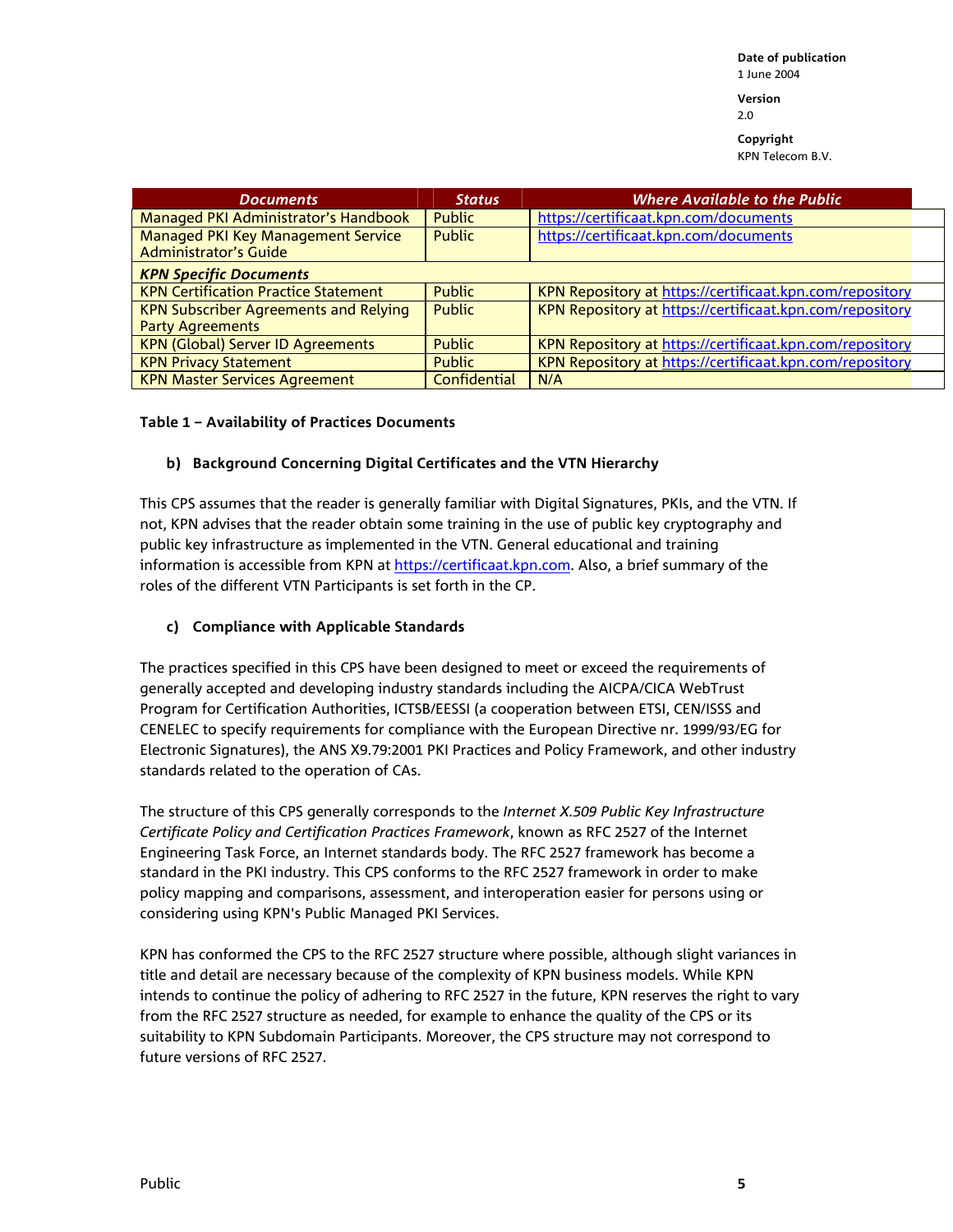#### *1.1.1 Policy Overview*

KPN currently offers two distinct classes of certification services, Classes 2 and 3, for both the wired and wireless Internet and other networks, corresponding to the Classes of Certificates whose policies are described in the CP. Each level, or class, of Certificate provides specific functionality and security features and corresponds to a specific level of trust. KPN Subdomain Participants choose which Classes of Certificates they need.

One of the functions of the CP is to describe the policies of Certificate Classes in detail.<sup>5</sup> Nonetheless, this section summarizes the Certificate Classes offered by KPN within its Subdomain.

**Class 1 Certificates**, which currently are not offered by KPN, offer the lowest level of assurances within KPN's Subdomain. They are individual Certificates, whose validation procedures are based on assurances that the Subscriber's distinguished name is unique and unambiguous within the CA's Subdomain and that a certain e-mail address is associated with a public key. They are appropriate for digital signatures, encryption, and access control for non-commercial or low-value transactions where proof of identity is unnecessary.

**Class 2 Certificates** offer a medium level of assurances in comparison with the other two Classes. Again, they are individual Certificates. In addition to the Class 1 validation procedures, Class 2 validation procedures add procedures based on a comparison of information submitted by the Certificate Applicant against information in business records or databases or the database of a KPN-approved identity proofing service. They can be used for digital signatures, encryption, and access control, including as proof of identity in medium-value transactions.

**Class 3 Certificates** provide the highest level of assurances within KPN's Subdomain. Class 3 Certificates are issued to individuals, organizations, and Administrators for CAs and RAs. Class 3 individual Certificates may be used for digital signatures, encryption, and access control, including as proof of identity, in high-value transactions. Class 3 individual Certificates provide assurances of the identity of the Subscriber based on the personal (physical) presence of the Subscriber before a person that confirms the identity of the Subscriber using, at a minimum, a wellrecognized form of government-issued identification and one other identification credential. Other Class 3 organizational Certificates are issued to devices to provide authentication; message, software, and content integrity; and confidentiality encryption. Class 3 organizational Certificates provide assurances of the identity of the Subscriber based on a confirmation that the Subscriber organization does in fact exist, that the organization has authorized the Certificate Application, and that the person submitting the Certificate Application on behalf of the Subscriber was authorized to do so. Class 3 organizational Certificates for servers (Secure Server IDs and Global Server IDs) also provide assurances that the Subscriber is entitled to use the domain name listed in the Certificate Application.

**Class 3 Organizational ASB Certificates** (*see* CP § 1.1.2.2.1), which currently are not offered by KPN, are issued to an organization for use by a duly authorized representative, who uses the Certificate on behalf of the organization. Class 3 Organizational ASB Certificates provide an assurance that the person controlling the organization's private key is authorized to act on behalf

 $\overline{a}$ <sup>5</sup> *See* CP § 1.1.1.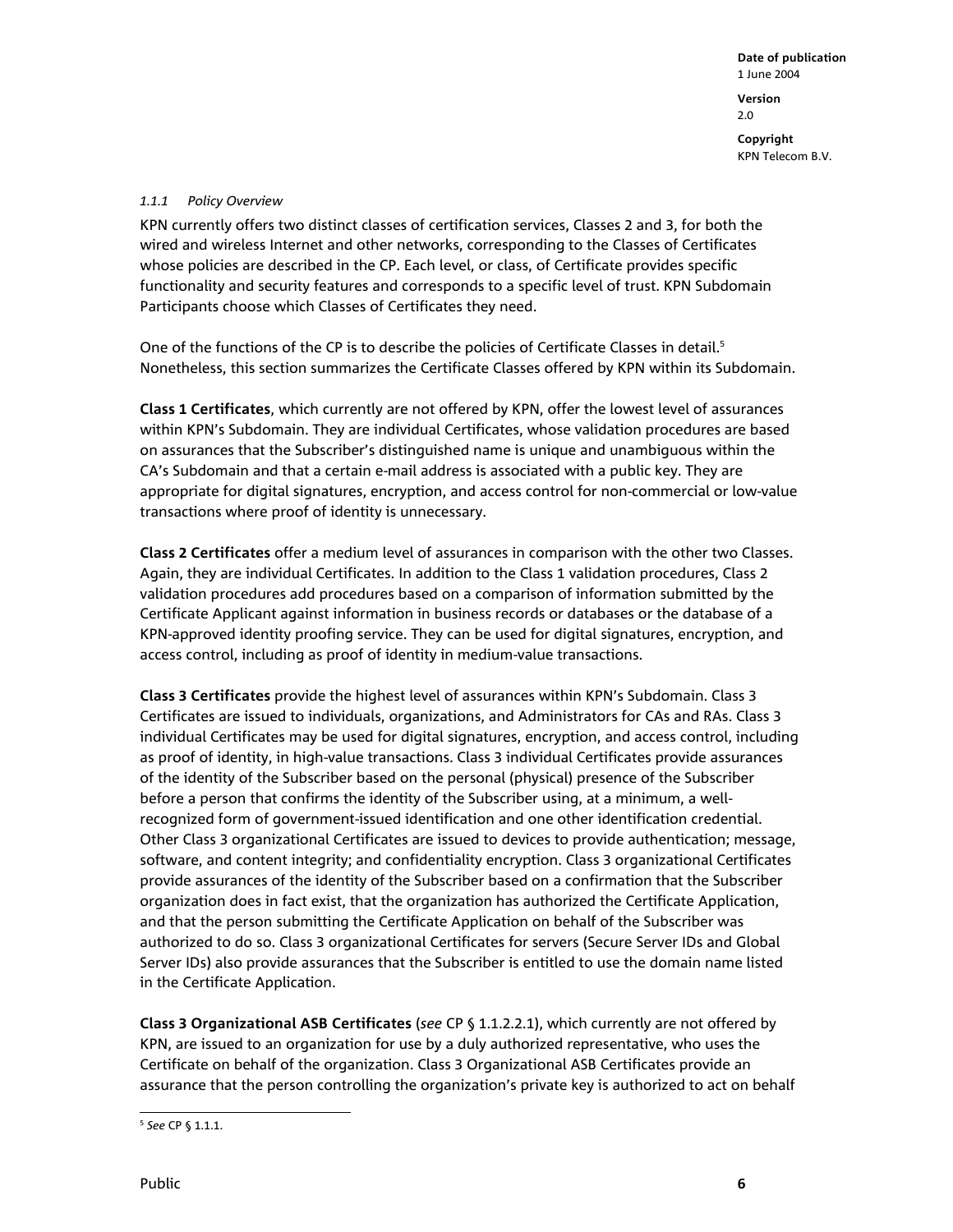of the organization in transactions entered into using the private key corresponding to the public key in the Certificate.

Table 2 below summarizes the Certificate Classes in compliance with the CP. It sets forth the properties of each Certificate class, based on whether they are issued to individuals or organizations, and whether they are offered on a Retail or Managed PKI basis, Authentication Service Bureau program, or issued to Administrators.

The specifications for Classes of Certificates in the CP, as summarized in this CPS, set forth the minimum level of assurances provided for each Class. For example, any Class 1 Certificate may be used for digital signatures, encryption, and access control where proof of identity is not necessary, that is, for applications requiring a low level of assurances. Nonetheless, by contract or within specific environments (such as an intra-company environment), KPN Subdomain Participants are permitted to use validation procedures stronger than the ones set forth within the CP, or use Certificates for higher security applications than the ones described in CPS §§ 1.1.1, 1.3.4.1. Any such usage, however, shall be limited to such entities and subject to CPS §§ 2.2.1.2, 2.2.2.2, and these entities shall be solely responsible for any harm or liability caused by such usage.

| <b>Class</b>                   | <b>Issued to</b> | <b>Services</b><br><b>Under Which</b><br><b>Certificates</b><br>are Available <sup>6</sup> | <b>Confirmation of Certificate</b><br><b>Applicants' Identity (CPS</b><br>\$§ 3.1.8.1, 3.1.9                                          | <b>Applications implemented</b><br>or contemplated by<br>Users (CPS § 1.3.4.1)                                                                                                                                                                                                                                                                   |
|--------------------------------|------------------|--------------------------------------------------------------------------------------------|---------------------------------------------------------------------------------------------------------------------------------------|--------------------------------------------------------------------------------------------------------------------------------------------------------------------------------------------------------------------------------------------------------------------------------------------------------------------------------------------------|
| <b>Class</b><br>1 <sup>7</sup> | Individuals      | Retail                                                                                     | Name and e-mail address<br>search to ensure that the<br>distinguished name is<br>unique and unambiquous<br>within the CA's Subdomain. | Modestly enhancing the<br>security of e-mail through<br>confidentiality encryption,<br>digital signatures, and web-<br>based access control, where<br>proof of identity is<br>unnecessary. Applications<br>requiring a low level of<br>assurances in comparison<br>with the other Classes, such<br>as non-commercial web<br>browsing and e-mail. |

 $\overline{a}$ <sup>6</sup> Retail Certificates are Certificates issued by KPN, acting as CA, to individuals or organizations applying one by one to KPN on its web site. Managed PKI Certificates are based on a Certificate Application approved by a Managed PKI Customer that enters into a Managed PKI Agreement with KPN for the issuance of a certain quantity of Certificates (*see* CP § 1.1.2.1.1). In addition to Retail and Managed PKI Certificates, VTN Certificates are issued , for Administrators of CAs and RAs, and through the Authentication Service Bureau. For more information about Authentication Service Bureau, see CP § 1.1.2.2.1. Administrator Certificates are issued to CA or RA Administrators to allow them to perform administrative functions on behalf of the CA or RA.

<sup>&</sup>lt;sup>7</sup> KPN currently is not offering Class 1 Individual Certificates.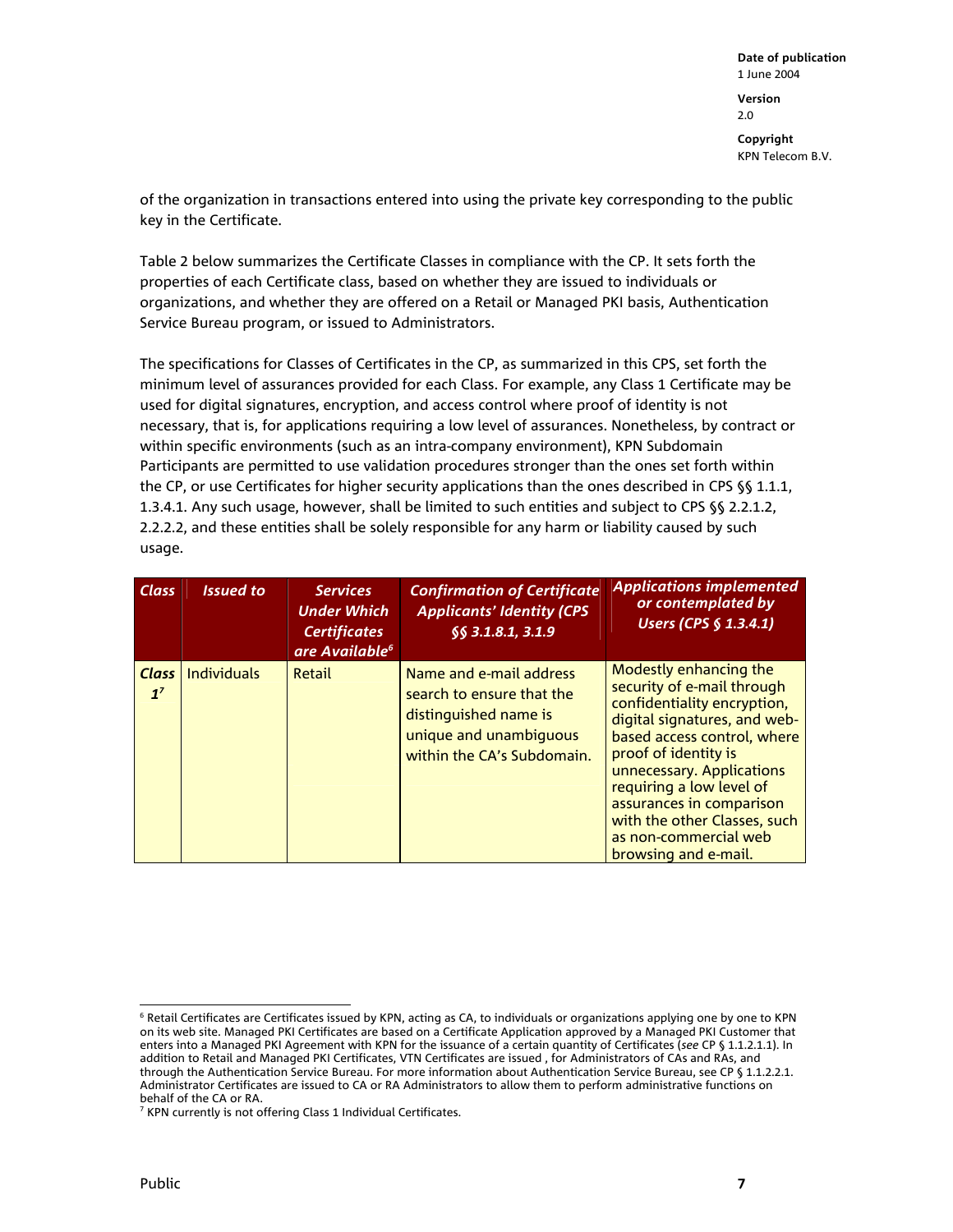**Date of publication**  1 June 2004 **Version** 

2.0

| <b>Class</b>                   | <b>Issued to</b>   | <b>Services</b><br><b>Under Which</b><br><b>Certificates</b><br>are Available <sup>6</sup> | <b>Confirmation of Certificate</b><br><b>Applicants' Identity (CPS</b><br>55 3.1.8.1, 3.1.9                                                                                                                                                                                                        | <b>Applications implemented</b><br>or contemplated by<br><b>Users (CPS § 1.3.4.1)</b>                                                                                                                                                                                                                                                                                                                                                         |
|--------------------------------|--------------------|--------------------------------------------------------------------------------------------|----------------------------------------------------------------------------------------------------------------------------------------------------------------------------------------------------------------------------------------------------------------------------------------------------|-----------------------------------------------------------------------------------------------------------------------------------------------------------------------------------------------------------------------------------------------------------------------------------------------------------------------------------------------------------------------------------------------------------------------------------------------|
| <b>Class</b><br>$\overline{2}$ | Individuals        | <b>Retail and</b><br><b>Authentication</b><br>Service<br><b>Bureau<sup>8</sup></b>         | Same as Class 1 Retail, plus<br>automated or Administrator-<br>initiated enrollment<br>information check with one<br>or more third-party<br>databases or comparable<br>sources.                                                                                                                    | Enhancing the security of e-<br>mail through<br>confidentiality encryption,<br>digital signatures for<br>authentication, and web<br>based access control.<br>Applications requiring a                                                                                                                                                                                                                                                         |
|                                |                    | <b>Managed PKI</b>                                                                         | Same as Class 1 retail plus<br>checking internal<br>documentation<br>or databases to confirm<br>identity of the Certificate<br><b>Applicant</b><br>(e.g., human resources<br>documentation) and that the<br><b>Certificate Applicant is</b><br>affiliated with the Managed<br><b>PKI Customer.</b> | medium level of assurances<br>in comparison with the<br>other Classes, such as some<br>individual and intra- and<br>inter-company e-mail, on-<br>line subscriptions, account<br>applications, and password<br>replacement, including as<br>proof of identity for<br>medium-value transactions.                                                                                                                                                |
| Class<br>$\overline{3}$        | <b>Individuals</b> | Retail <sup>9</sup>                                                                        | Same as Class 1 Retail, plus<br>personal presence and check<br>of two or more ID<br>credentials.                                                                                                                                                                                                   | Enhancing the security of e-<br>mail through<br>confidentiality encryption,<br>digital signatures for<br>authentication, and web<br>based access control.<br>Applications requiring a<br>high level of assurances in<br>comparison with the other<br>Classes, such as some<br>online banking, corporate<br>database access, and<br>exchanging confidential<br>information, including as<br>proof of identity for high-<br>value transactions. |

 8 KPN currently is not offering Class 2 Individual Retail and Authentication Service Bureau Certificates. 9 KPN currently is not offering Class 3 Individual Retail Certificates.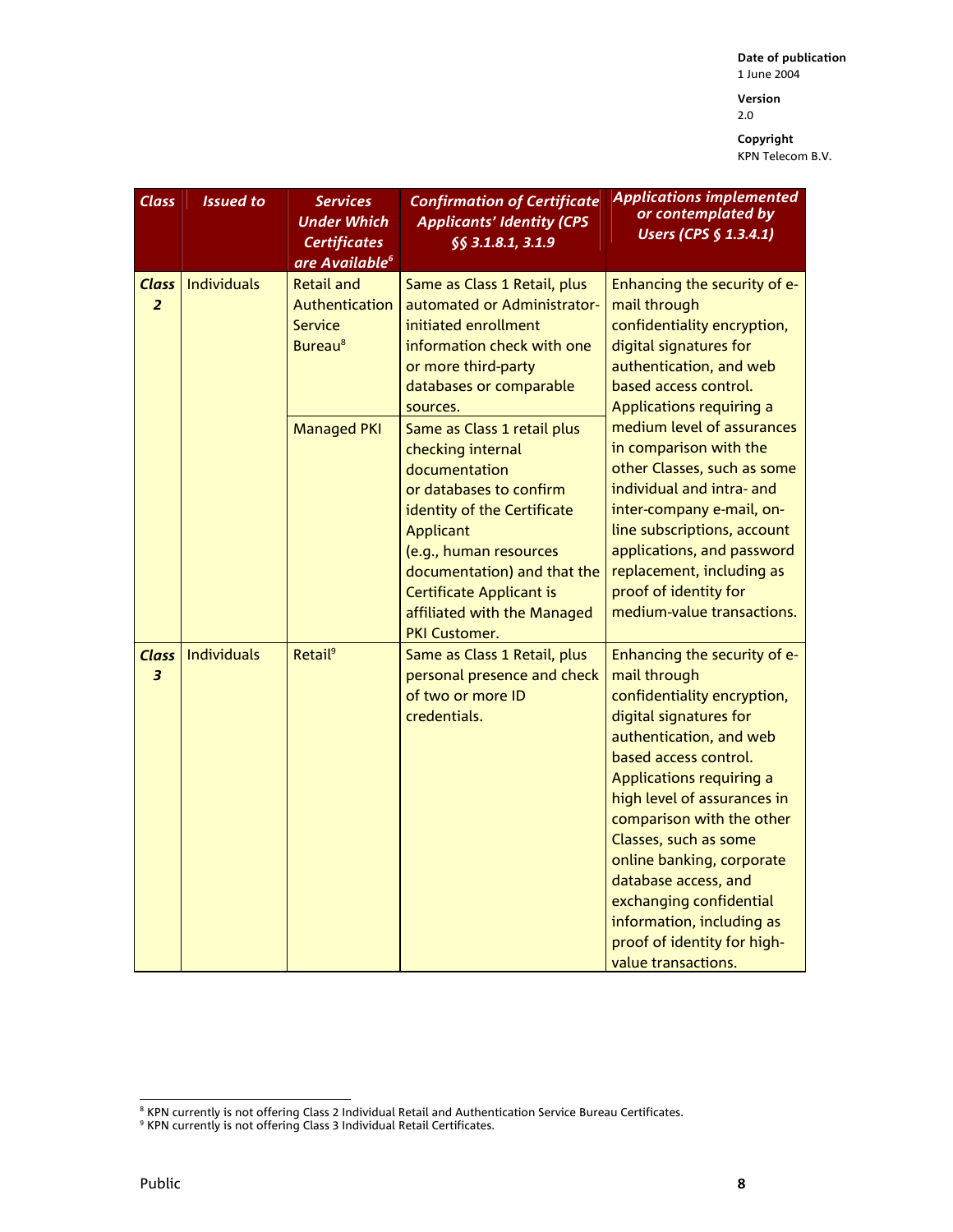**Version**  2.0

| <b>Class</b> | <b>Issued to</b>     | <b>Services</b><br><b>Under Which</b><br><b>Certificates</b><br>are Available <sup>6</sup> | <b>Confirmation of Certificate</b><br><b>Applicants' Identity (CPS</b><br>§§ 3.1.8.1, 3.1.9                                                                                                                                                                                                                                                                                                                                                                               | <b>Applications implemented</b><br>or contemplated by<br>Users (CPS § 1.3.4.1)                                                                                                                                                                                                                                                                                                                                           |
|--------------|----------------------|--------------------------------------------------------------------------------------------|---------------------------------------------------------------------------------------------------------------------------------------------------------------------------------------------------------------------------------------------------------------------------------------------------------------------------------------------------------------------------------------------------------------------------------------------------------------------------|--------------------------------------------------------------------------------------------------------------------------------------------------------------------------------------------------------------------------------------------------------------------------------------------------------------------------------------------------------------------------------------------------------------------------|
|              |                      | <b>Administrators</b>                                                                      | Specialized confirmation<br>procedures depending upon<br>the type of Administrator.<br>The identity of the<br><b>Administrator and the</b><br>organization utilizing the<br><b>Administrator are</b><br>confirmed. See also CPS<br>\$5.2.3.                                                                                                                                                                                                                               | Administrator functions.                                                                                                                                                                                                                                                                                                                                                                                                 |
|              | <b>Organizations</b> | Retail                                                                                     | Check of third-party<br>database or other<br>documentation showing<br>proof of right to use the<br>organizational name.<br><b>Validation check by</b><br>telephone (or comparable<br>procedure) to confirm<br>information in, and<br>authorization of, the<br><b>Certificate Application. In</b><br>the case of web server<br>Certificates, confirmation<br>that the Certificate Applicant<br>has the right to use the<br>domain name to be placed<br>in the Certificate. | Server authentication<br>(some<br>examples being web, ftp, or<br>directory authentication),<br>secure SSL/TLS sessions,<br>confidentiality encryption,<br>and (when communicating<br>with other servers) client<br>authentication (Secure<br>Server ID, Global Server ID,<br>OFX); and authentication<br>and<br>integrity of software and<br>other content (VeriSign<br><b>Code and Content Signing</b><br>Digital IDs). |
|              |                      | Authentication<br><b>Service</b><br>Bureau <sup>10</sup>                                   | Check of third-party<br>database or other<br>documentation showing the<br>existence of the<br>organization. Validation<br>check by telephone (or<br>comparable procedure) to<br>organization to confirm<br>employment and authority<br>of organizational<br>representative, and to the<br>representative to confirm his<br>or her Certificate<br><b>Application. Letter</b><br>confirming the Certificate<br>Application is sent to the<br>representative.                | Enhancing the security of e-<br>mail sent on behalf of an<br>organization through<br>confidentiality encryption,<br>digital signatures for<br>authentication, and web<br>based access control.<br>Applications requiring a<br>high level of assurances in<br>comparison with the other<br>Classes, such as gaining<br>access to a B2B extranet or<br>conducting high-value<br>transactions on a B2B<br>exchange.         |

 $\overline{a}$  $10$  KPN currently is not offering Class 3 Authentication Service Bureau Certificates.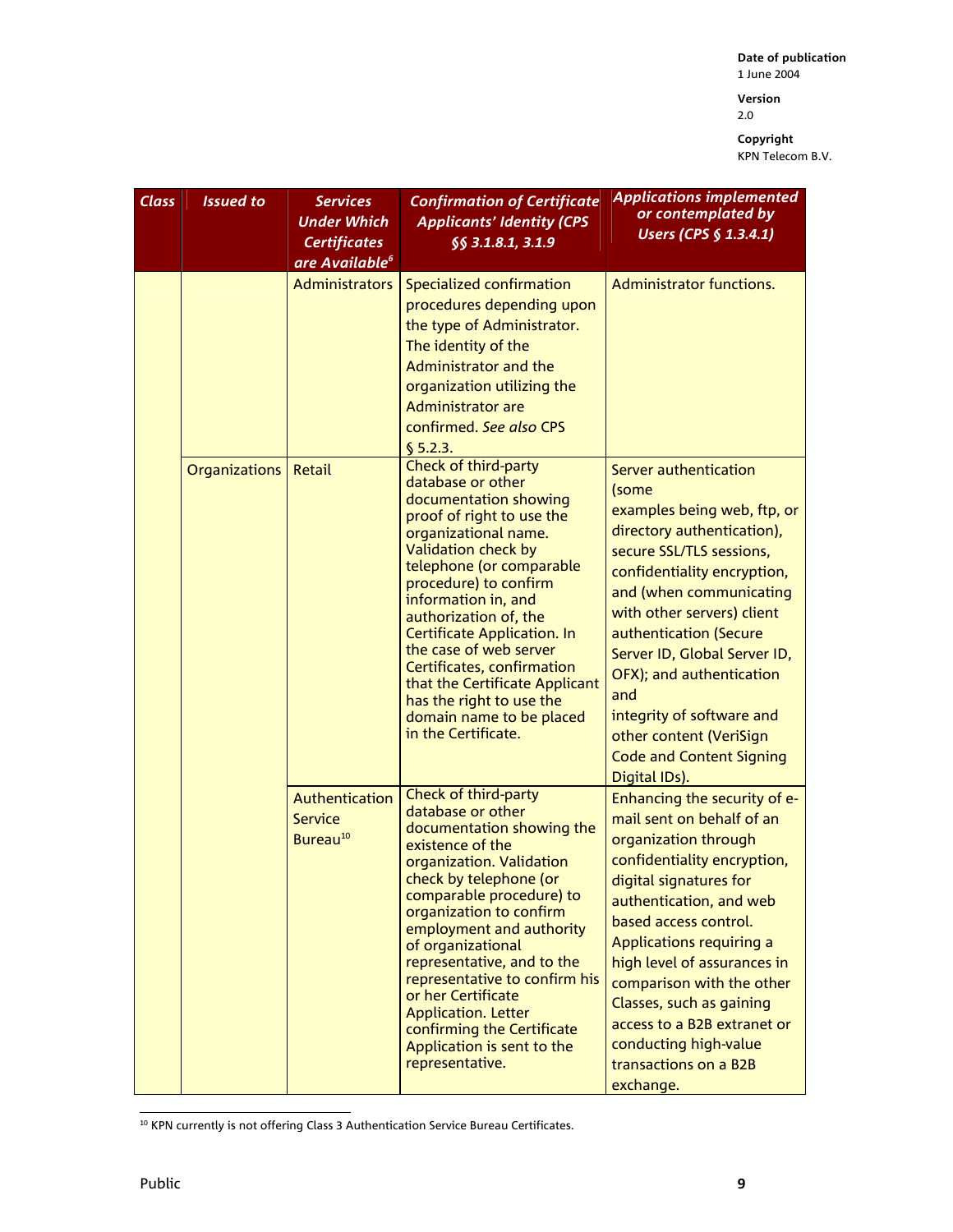**Date of publication**  1 June 2004 **Version** 

2.0

**Copyright**  KPN Telecom B.V.

| <b>Class</b> | <b>Issued to</b> | <b>Services</b><br><b>Under Which</b><br><b>Certificates</b><br>are Available <sup>6</sup> | <b>Confirmation of Certificate</b><br><b>Applicants' Identity (CPS)</b><br>66 3.1.8.1, 3.1.9                                                                                                                         | <b>Applications implemented</b><br>or contemplated by<br>Users (CPS § 1.3.4.1)                                                                                                                             |
|--------------|------------------|--------------------------------------------------------------------------------------------|----------------------------------------------------------------------------------------------------------------------------------------------------------------------------------------------------------------------|------------------------------------------------------------------------------------------------------------------------------------------------------------------------------------------------------------|
|              |                  | <b>Managed PKI</b>                                                                         | <b>Validation of Managed PKI</b><br>for SSL Customer or<br><b>Managed PKI for SSL</b><br><b>Premium Edition Customer</b><br>as in Class 3 organizational<br>Retail, plus validation of<br>Managed PKI Administrator. | Server authentication,<br>confidentiality encryption,<br>and (when communicating<br>with other properly<br>enabled servers) client<br>authentication (Secure<br><b>Server ID and Global Server</b><br>ID). |

#### **Table 2 - Certificate Properties Affecting Trust**

#### *1.1.2 KPN's Offering of VTN Services*

The VTN offers a series of services to assist in the deployment, management, and uses of Certificates, as described fully in CP § 1.1.2. This section discusses which VTN services KPN offers in accordance with CP § 1.1.2. For more information about any of these programs, consult KPN's web site at https://certificaat.kpn.com. All of such services are subject of the specific agreements with KPN. Table 3 summarizes KPN's offering of VTN services.

| <b>VTN Service</b>                       | <b>Explanation in</b><br>CР | <b>KPN's Offering</b>                               |
|------------------------------------------|-----------------------------|-----------------------------------------------------|
| <b>Certificate Distribution Services</b> |                             |                                                     |
| VeriSign Managed PKI®                    | CP § 1.1.2.1.1              | <b>KPN Managed PKI Service</b>                      |
|                                          |                             | <b>KPN Managed PKI Lite Service</b>                 |
|                                          |                             | <b>KPN Managed PKI for SSL Service</b>              |
|                                          |                             | <b>KPN Managed PKI for SSL Premium Edition</b>      |
|                                          |                             | Service                                             |
| VeriSign Web Host Program                | CP § 1.1.2.1.4              | KPN Web Host services <sup>11</sup> (ISP Program)   |
| <b>Value-Added Services</b>              |                             |                                                     |
| <b>VeriSign Authentication Services</b>  | CP § 1.1.2.2.1              | <b>KPN Outsourced authentication services</b>       |
|                                          |                             | (currently not offered)                             |
|                                          |                             | <b>Authentication Service Bureau (currently</b>     |
|                                          |                             | not offered)                                        |
| <b>VeriSign Digital Notarization</b>     | CP § 1.1.2.2.2              | <b>KPN Digital Notarization services (currently</b> |
| Service                                  |                             | not offered)                                        |
| <b>Special Services</b>                  |                             |                                                     |
| <b>VeriSign Managed PKI Key</b>          | CP § 1.1.2.3.2              | <b>KPN Managed PKI Key Manager Service</b>          |
| <b>Manager Services</b>                  |                             |                                                     |
| <b>VeriSign Roaming Service</b>          | CP § 1.1.2.3.3              | <b>KPN Roaming Service</b>                          |

#### **Table 3 – KPN's Offering of VTN Services**

l  $11$  KPN currently is not offering the Web Host Program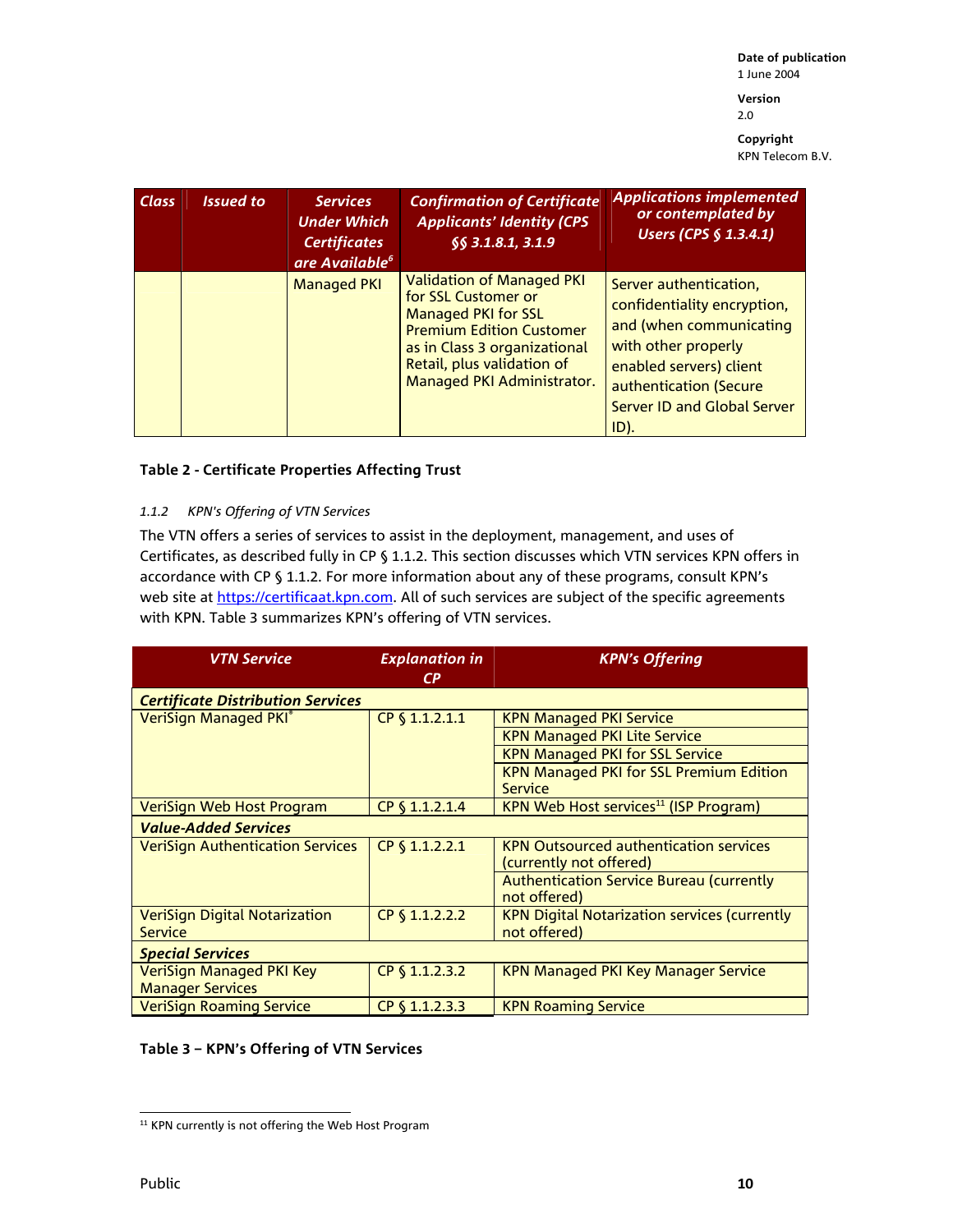#### *1.1.2.1 Certificate Distribution Services*

#### *1.1.2.1.1 KPN Managed PKI Services*

KPN Managed PKI Service is a fully integrated managed PKI service that allows enterprise Customers of KPN to provide Certificates to individuals, such as employees, partners, suppliers, and customers, as well as devices, such as servers, routers, and firewalls. KPN Managed PKI Services is more fully described in CP § 1.1.2.1.1. Managed PKI is an outsourcing service. Customers of KPN Managed PKI Service ("Managed PKI Customers") fall into three categories.

First, some Managed PKI Customers ("Managed PKI Customers") provide client Certificates by becoming a Certification Authority within KPN's Subdomain of the VTN. Managed PKI Customers perform the RA "front-end" functions of approving or denying Certificate Applications, and initiating the revocation or renewal of Certificates using Managed PKI functionality. RA functions are a subset of CA functions.

At the same time, the Managed PKI Customer can leverage the secure PKI backbone of the VeriSign Trust Network by outsourcing all "back-end" Certificate issuing, management, revocation, and renewal functions to KPN.

The second category of Managed PKI Customers ("Managed PKI Lite Customers") uses Managed PKI Lite, which provides security for smaller enterprises and organizations than typical Managed PKI Customers. Managed PKI Lite Customers become Registration Authorities associated with a VeriSign CA, which is shared among KPN's Managed PKI Lite Customers of the specific class of Certificates. Managed PKI Lite Customers, like Managed PKI Customers, approve or deny Certificate Applications using Managed PKI functionality, and request the revocation or renewal of Certificates. As with Managed PKI Customers, KPN performs all the back-end Certificate issuance, management, revocation, and renewal functions, as with Managed PKI Customers.

The final categories of Managed PKI Customers approve Certificate Applications for server Certificates known as Secure Server IDs ("Managed PKI for SSL Customers") and for server Certificates known as Global Server IDs ("Managed PKI for SSL Premium Edition Customers"). Managed PKI for SSL Customers and Managed PKI for SSL Premium Edition Customers become Registration Authorities associated with a KPN CA, which is shared among all VTN (including KPN's) Managed PKI for SSL Customers or Managed PKI for SSL Premium Edition Customers. Managed PKI for SSL Customers and Managed PKI for SSL Premium Edition Customers, as with other Managed PKI Customers, approve or deny Certificate Applications using Managed PKI functionality, and request the revocation or renewal of Certificates. Moreover, as with other Managed PKI Certificates, KPN performs all the back-end Certificate issuance, management, revocation, and renewal functions.

KPN's Managed PKI Customers and Managed PKI Lite Customers are not permitted to approve the Certificate Applications of anyone other than one of their own Affiliated Individuals, except as noted below. Managed PKI Customers may not approve Certificate Applications for VTN Certificates issued to the general public. The Authentication Service Bureau $^{12}$ , however, provides

l

 $12$  KPN currently is not offering the Authentication Service Bureau service.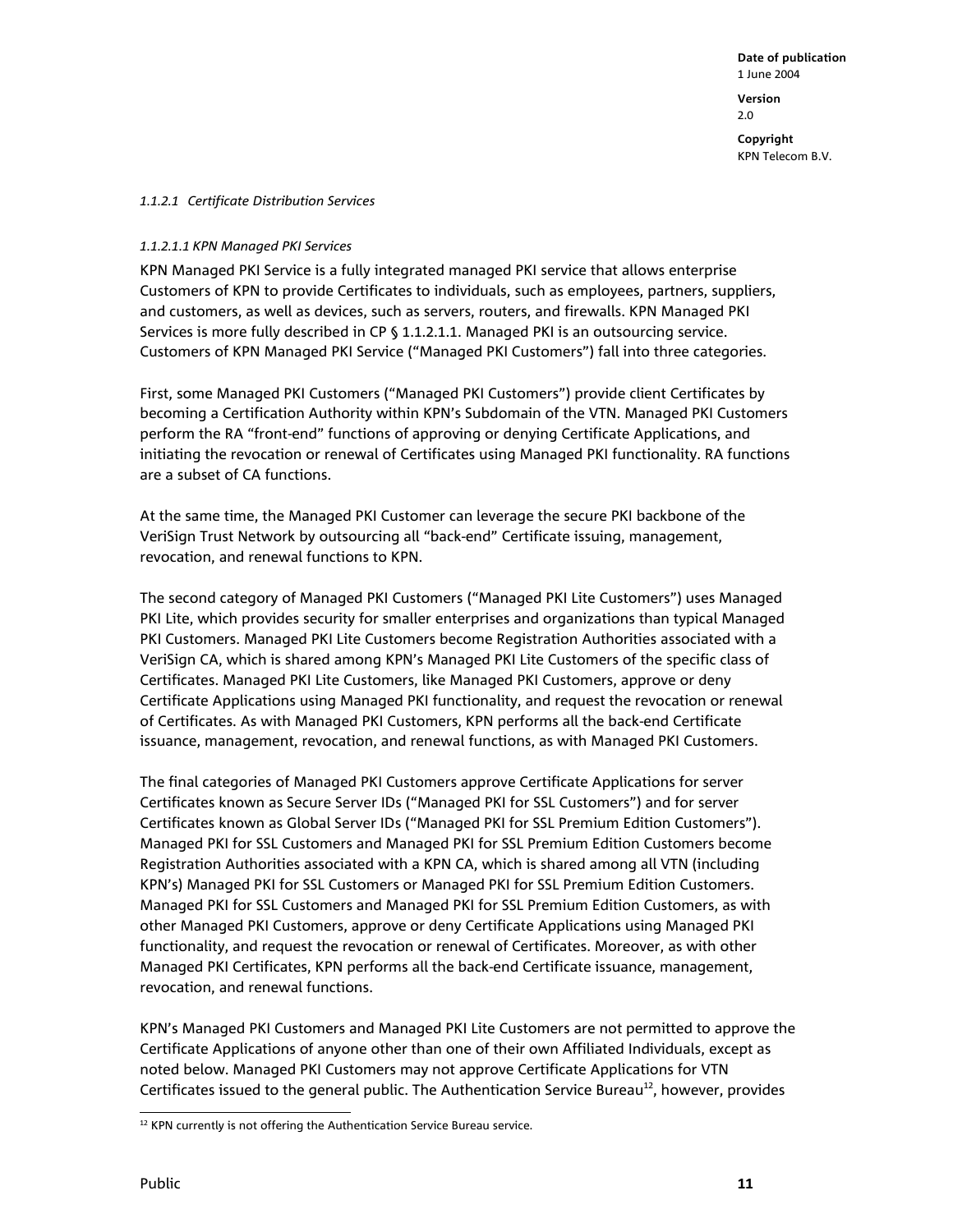one solution for organizations seeking to obtain Certificates for unaffiliated individuals and organizational representatives. *See* CPS § 1.1.2.2.1.

A Managed PKI for SSL Customer or Managed PKI for SSL Premium Edition Customer may only approve Certificate Applications for servers within their own organizations. Managed PKI for SSL Customers and Managed PKI for SSL Premium Edition Customers are not permitted to approve the Class 3 Certificate Applications of any servers outside their respective organizations, and may not issue Certificates to the general public.

#### *1.1.2.1.2 VeriSign Affiliate Program*

KPN is a Service Center as described in CP §1.1.2.1.2 which means KPN can approve or reject Certificate Applications in the case of Retail Certificates or, in the case of Managed PKI Certificates, arrange with a Processing Center to provide Managed PKI Customers with back-end Certificate lifecycle services. Service Center Affiliates providing client Certificates ("Client Service Centers") become CAs within the VTN but outsource back-end functions to VeriSign or another Processing Center. When providing server Certificates, however, Service Centers become RAs within the VTN for a VeriSign CA issuing either Secure Server IDs or Global Server IDs. These Service Centers ("Service Centers") perform validation functions to approve or reject Certificate applications for Secure Server IDs or Global Server IDs.

Service Centers can also provide VeriSign Managed PKI Services to their Managed PKI Customers. These Managed PKI Customers enter into a Managed PKI arrangement with the Service Center, which under its contract with VeriSign or another Processing Center, arranges to have the Processing Center provide back-end Certificate lifecycle services to these Managed PKI Customers.

*1.1.2.1.3 Not Provided* 

*1.1.2.1.4 The Web Host Program*  KPN currently is not offering the Web Host Program.

*1.1.2.2 Value-Added Certification Services* 

*1.1.2.2.1 Authentication Services*  KPN currently is not offering this service.

*1.1.2.2.2 KPN Digital Notarization Service*  KPN currently is not offering this service.

*1.1.2.2.3 Not provided* 

*1.1.2.3 Special Services* 

*1.1.2.3.1 Not provided*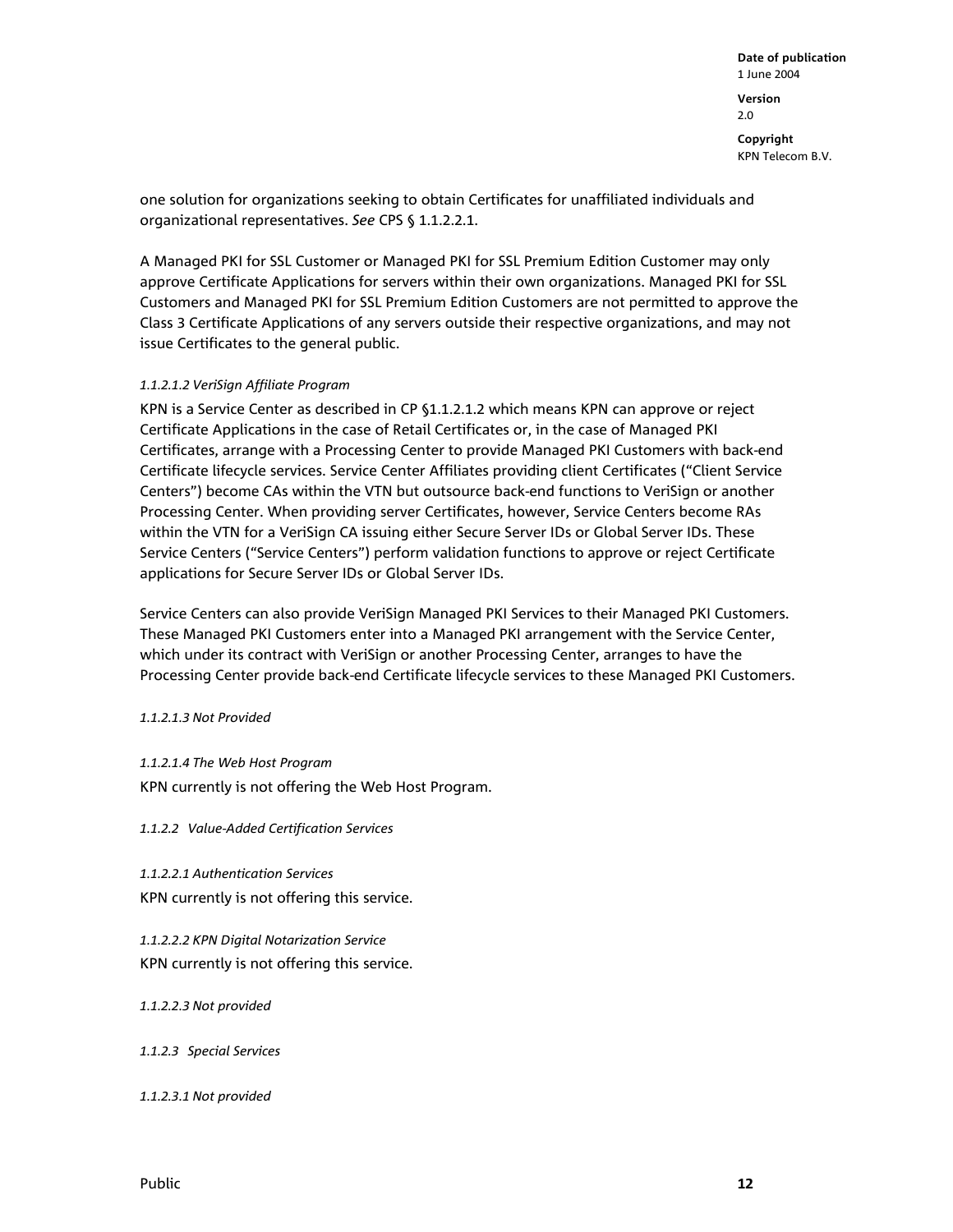#### *1.1.2.3.2 KPN Managed PKI Key Manager Service*

Key Management Service is an optional software system installed on an enterprise premises forming part of the KPN Managed PKI Service. Key Management Service operates in conjunction with the KPN Managed PKI Service. This combination allows an enterprise manager to control the backup and recovery of user private keys and digital certificates.

Private keys are stored on the enterprise's premises in encrypted form. Each Subscriber's private key is individually encrypted with its own triple-DES symmetric key. A Key Escrow Record (KER) is generated, then the triple-DES key is combined with a random session key mask also generated in hardware and destroyed. Only the resulting masked session key (MSK) is securely sent and stored at VeriSign. The KER (containing the end user's private key) and the random session key mask are stored in the Key Manager database on the enterprise premises.

Recovery of a private key and digital certificate requires the Managed PKI Administrator to securely log on to the Managed PKI Control Center, select the appropriate key pair to recover and click a "recover" hyperlink. Only after an approved administrator clicks the "recover" link, the MSK for that key pair is returned from the Managed PKI database operated out of VeriSign's Processing Center. The Key Manager combines the MSK with the random session key mask and regenerates the triple-DES key which was used to originally encrypt the private key, allowing recovery of the end user's private key. As a final step, an encrypted PKCS#12 file is returned to the administrator and ultimately distributed to the end user.

An enterprise using KMS shall, at a minimum:

- ♦ Notify the subscribers that their private keys are escrowed
- ♦ Protect subscribers' escrowed keys from unauthorized disclosure,
- ♦ Protect all information, including the administrator's own key(s) that could be used to recover subscribers' escrowed keys.
- ♦ Release subscribers' escrowed keys only for properly authenticated and authorized requests for recovery.
- ♦ Revoke the Subscriber's Key pair prior to recovering the encryption key.
- ♦ Not be required to communicate any information concerning a key recovery to the subscriber except when the subscriber him/herself has requested recovery.
- ♦ Not disclose or allow to be disclosed escrowed keys or escrowed key-related information to any third party unless required by the law, government rule, or regulation; by the enterprise's organization policy; or by order of a court of competent jurisdiction.

#### *1.1.2.3.3 KPN Roaming Service*

The KPN Roaming Service, as presented to KPN's Managed PKI Customers, enables a Subscriber to digitally sign critical transactions, such as stock trades, and obtain access to confidential information, without being bound to a single client terminal on which his or her private key resides. KPN's roaming technology permits Subscribers using the service ("Roaming Subscribers") to securely download their private keys and conduct private key operations on different client terminals. The Roaming Subscriber can use his or her private key from any client terminal.

The KPN Roaming Service encrypts Roaming Subscribers' private keys with symmetric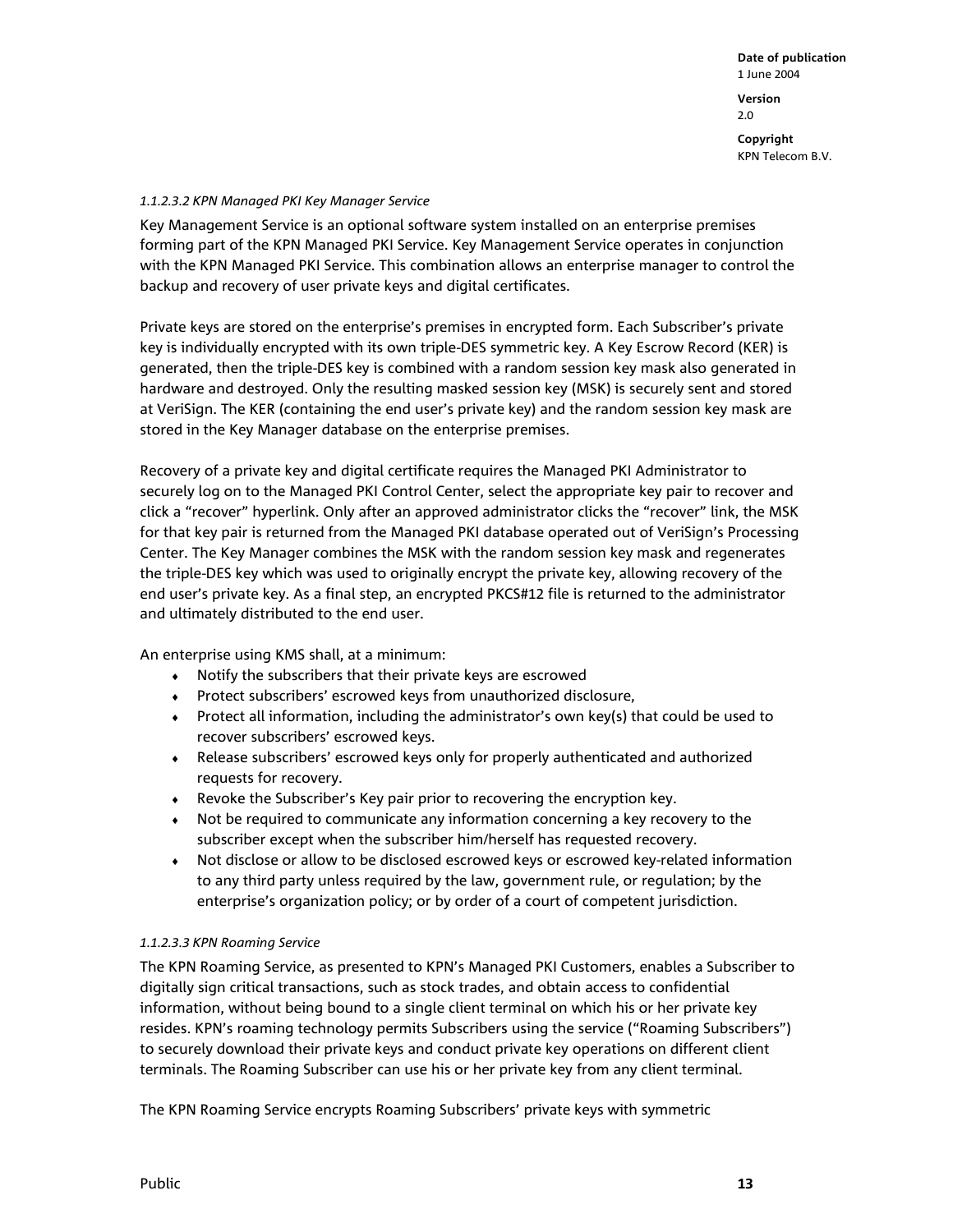keys that are split and stored on one server or two servers in two physical locations to protect against attacks on a single credential server. The private key itself is stored in encrypted form on the Enterprise Roaming Server. The Roaming Subscriber authenticates himself or herself to the server(s) using a password, and assuming the password is successfully provided, the encrypted private key and the components of the symmetric key needed to decrypt the Subscriber's private key are downloaded to the client terminal. At the client terminal, the symmetric key is reconstituted, the Subscriber's private key is decrypted, and the private key is then available for use during a single session. Following the session, the private key on the client terminal is deleted such that it is unrecoverable.

#### **1.2 Identification**

This document is the KPN Certification Practice Statement. VTN Certificates contain object identifier values corresponding to the applicable VTN Class of Certificate. Therefore, KPN has not assigned this CPS an object identifier value. Certificate Policy Object Identifiers are used in accordance with CPS § 7.1.6.

#### **1.3 Community and Applicability**

The community governed by this CPS is KPN's Subdomain within the VeriSign Trust Network. The VTN is a PKI that accommodates a worldwide, large, public, and widely distributed community of wired and wireless users with diverse needs for communications and information security. KPN's Subdomain of the VTN is the portion of the VTN governed by this CPS, and the CPS is the document that governs KPN's Subdomain of the VTN. Most of the KPN Subdomain Participants are located in the Netherlands.

#### *1.3.1 Certification Authorities*

The term Certification Authority is an umbrella term that refers to all entities issuing Certificates within the VTN. The term "CA" encompasses a subcategory of issuers called Primary Certification Authorities ("PCA"). PCAs act as roots of three domains, one for each class of Certificate. Each PCA is a VeriSign entity. There are currently three generations of VeriSign PCAs (G1, G2 and G3) for each class of Certificate. Subordinate to the PCAs are Certification Authorities that issue Certificates to end-user Subscribers or other CAs. CAs within KPN's Subdomain fall into three categories: (1) KPN itself, (2) Managed PKI Customers, and (3) ASB Customers<sup>13</sup>. VeriSign is a Processing Center that hosts all VTN PCAs, KPN is a Service Center for which VeriSign is hosting all of the KPN CAs, and certain other CAs in the Processing Center of VeriSign.

KPN CAs perform all CA functions (including RA functions), except for the CAs that issue Certificates following approval of Certificate Applications by Managed PKI Lite Customers, Managed PKI for SSL Customers, and Managed PKI for SSL Premium Edition Customers. Managed PKI Customers become CAs within the VTN. Managed PKI Customers outsource back-end functions to a Processing Center, while retaining RA functions for themselves. ASB Customers contract with KPN to become a CA, which issues Certificates naming the ASB Customer as the CA. ASB Customers, however, outsource to KPN all front-end and back-end functions, except for the obligation to initiate revocation of Certificates issued by the ASB Customer's CA in accordance with CPS § 4.4.1.1.

l <sup>13</sup> KPN currently is not offering ASB Services.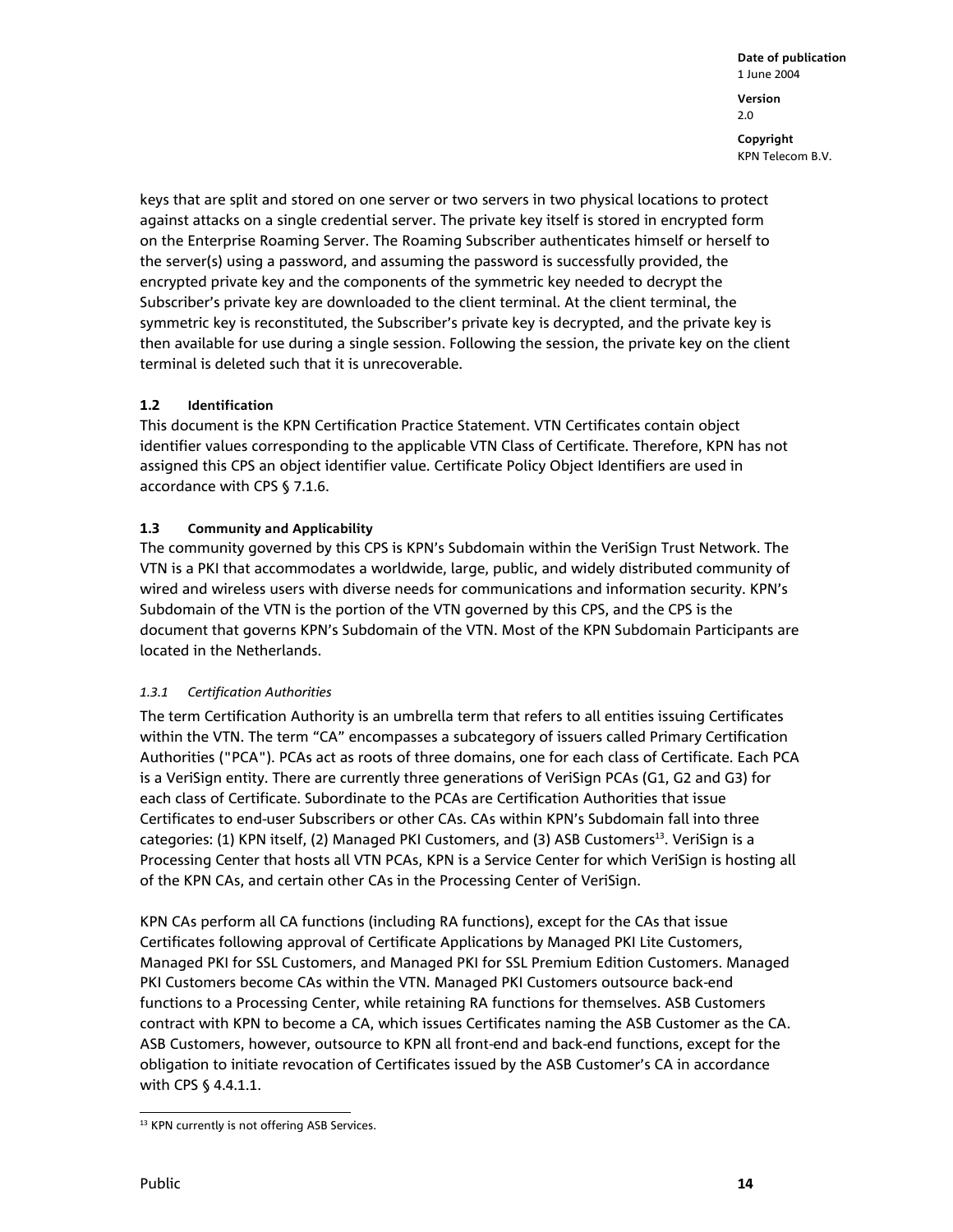As discussed in CP § 1.3.1, the RSA Secure Server Certification Authority, which VeriSign acquired from RSA Security Inc., issues Secure Server IDs, which are deemed to be Class 3 Organizational Certificates. VeriSign has approved and designated the RSA Secure Server Certification Authority as a Class 3 CA within KPN's Subdomain of the VTN. The Certificates it issues, Secure Server IDs, are considered to provide assurances of trustworthiness comparable to other Class 3 organizational Certificates.

#### *1.3.2 Registration Authorities*

RAs assist a CA by performing front-end functions of confirming identity, approving or denying Certificate Applications, requesting revocation of Certificates, and approving or denying renewal requests. Within KPN's Subdomain of the VTN, RAs fall into four categories: (1) Managed PKI Customers, (2) Managed PKI Lite Customers, (3) Managed PKI for SSL Customers and Managed PKI for SSL Premium Edition Customers, and (4) KPN, in its role as ASB Provider<sup>14</sup>. Other types of RAs are permitted with KPN's advance written consent and if these RAs meet the obligations placed on Managed PKI Customers, subject to any modifications necessary to account for any differences between Managed PKI technology and the technology used by these RAs and the terms of an appropriate agreement.

Managed PKI Lite Customers become RAs assisting a VeriSign CA to issue client Certificates to end-user Subscribers. Similarly, Managed PKI for SSL Customers and Managed PKI for SSL Premium Edition Customers become RAs using Managed PKI that assist the RSA Secure Server CA, the VeriSign International Server CA – Class 3, or similar KPN CA to issue Secure Server IDs or Global Server IDs. KPN, as ASB Provider, offers Authentication Service Bureau services to its ASB Customers. KPN, as ASB Provider, performs both RA front-end functions and back-end functions for ASB Customer CAs.

#### *1.3.3 End Entities*

Table 4 shows the types of Subscribers for each Class and type of Certificate offered within KPN's Subdomain of the VTN.

l <sup>14</sup> KPN currently is not providing ASB Services.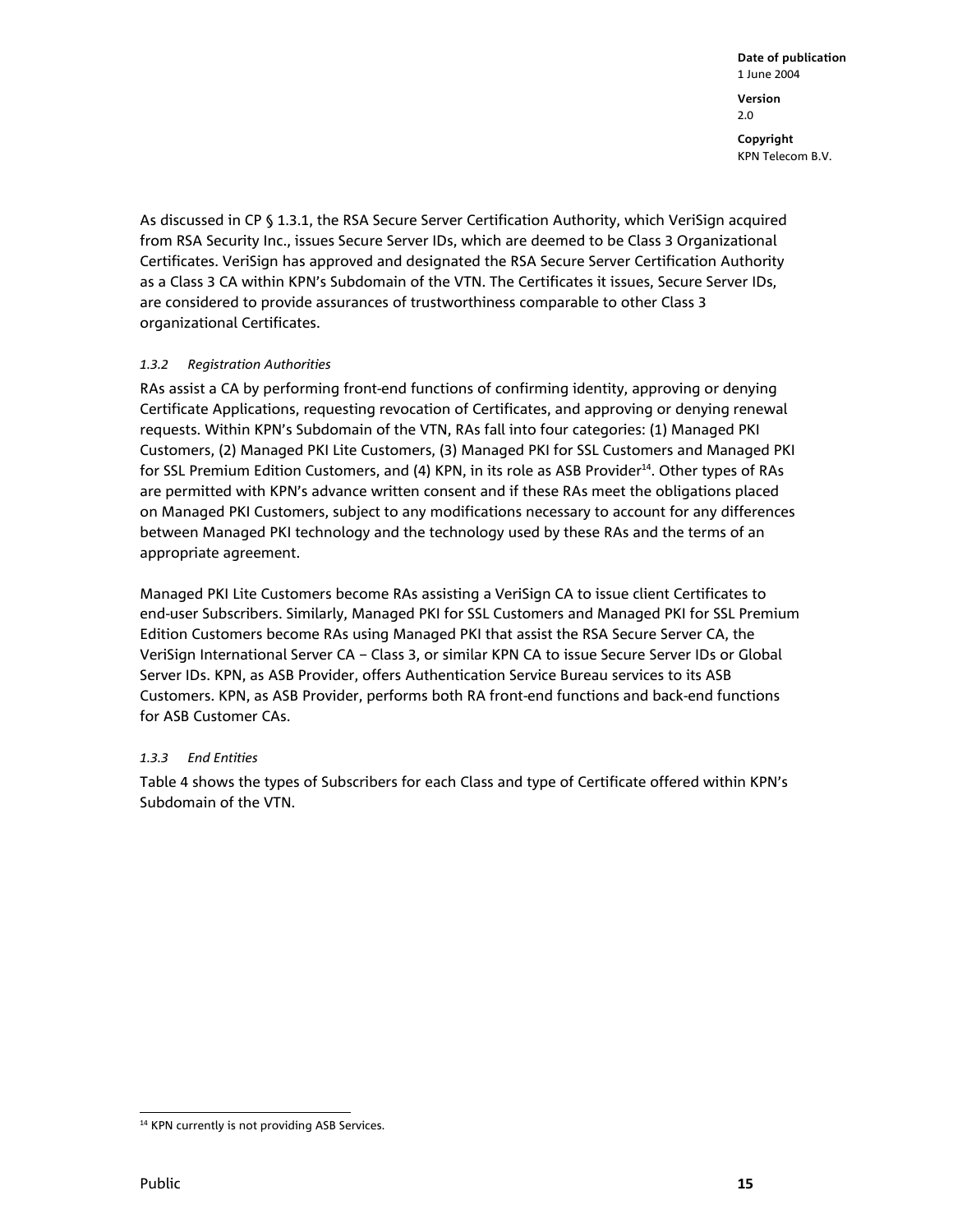**Version**  2.0

**Copyright**  KPN Telecom B.V.

| <b>Class</b>                   | <b>Issued to</b>     | <b>Services</b><br><b>Under Which</b><br><b>Certificates</b><br>are Available | <b>Types of Subscribers</b>                                                                                                                                                                                                                                                                                                                                                                                                                                                                                      |
|--------------------------------|----------------------|-------------------------------------------------------------------------------|------------------------------------------------------------------------------------------------------------------------------------------------------------------------------------------------------------------------------------------------------------------------------------------------------------------------------------------------------------------------------------------------------------------------------------------------------------------------------------------------------------------|
| <b>Class</b><br>$\mathbf{1}$   | Individuals          | Retail <sup>15</sup>                                                          | Any individual, including members of the general public.                                                                                                                                                                                                                                                                                                                                                                                                                                                         |
| <b>Class</b><br>$\overline{2}$ | <b>Individuals</b>   | <b>Retail and</b><br>Authentication<br><b>Service</b><br>Bureau <sup>16</sup> | Any individual, including members of the general public.                                                                                                                                                                                                                                                                                                                                                                                                                                                         |
|                                |                      | <b>Managed PKI</b>                                                            | Individuals who are, in relation to the Managed PKI<br>Customer, an Affiliated Individual, except under the Two-<br><b>Tier Authentication Service. Managed PKI Customers</b><br>obtaining services under the Two-Tier Authentication<br>Service delegate RA functions to another organization<br>with which it has a relationship, and individuals obtaining<br>Managed PKI Certificates must be affiliated with the<br>organization that has been delegated these RA functions<br>as an Affiliated Individual. |
| <b>Class</b>                   | <b>Individuals</b>   | Retail <sup>17</sup>                                                          | Any individual, including members of the general public.                                                                                                                                                                                                                                                                                                                                                                                                                                                         |
| $\overline{\mathbf{3}}$        |                      | <b>Administrators</b>                                                         | Individuals serving in the role of Administrator (Trusted<br>Persons who perform Certificate or certification service<br>management functions on behalf of KPN, Managed PKI<br>Customers, or trusted fourthparties).                                                                                                                                                                                                                                                                                             |
|                                | <b>Organizations</b> | Retail                                                                        | Organizations that control a device include, but are not<br>limited to:<br>Web servers or web traffic management devices<br>(Secure Server IDs and Global Server IDs)<br><b>OFX servers</b><br>Devices digitally signing code or other content.                                                                                                                                                                                                                                                                  |
|                                |                      | Authentication<br>Service<br>Bureau <sup>18</sup>                             | Organizations, whose private keys are controlled by<br>authorized representatives of the organizations, where<br>authentication procedures have confirmed that such<br>representatives have the authority to act on behalf of their<br>respective organizations.                                                                                                                                                                                                                                                 |
|                                |                      | <b>Managed PKI</b>                                                            | Organizations that control multiple web servers, for which<br>Managed PKI Administrator of such organization approve<br>the issuance of Secure Server IDs and/or Global Server IDs.                                                                                                                                                                                                                                                                                                                              |

#### **Table 4 – Types of Subscribers Within KPN's Subdomain of the VTN**

CAs are themselves, as a technical matter, Subscribers of Certificates, either as a PCA issuing a selfsigned Certificate to itself, or as a CA issued a Certificate by a superior CA. References to "Subscribers" in this CPS, however, apply only to end-user Subscribers.

l

 $<sup>15</sup>$  KPN currently is not offering Individual Class 1 Retail Services.</sup>

 $^{16}$  KPN currently is not offering Individual Class 2 Retail and Authentication Service Bureau Services.

<sup>&</sup>lt;sup>17</sup> KPN currently is not offering Individual Class 3 Retail Services.

<sup>&</sup>lt;sup>18</sup> KPN currently is not offering Organizational Class 3 Authentication Service Bureau Services.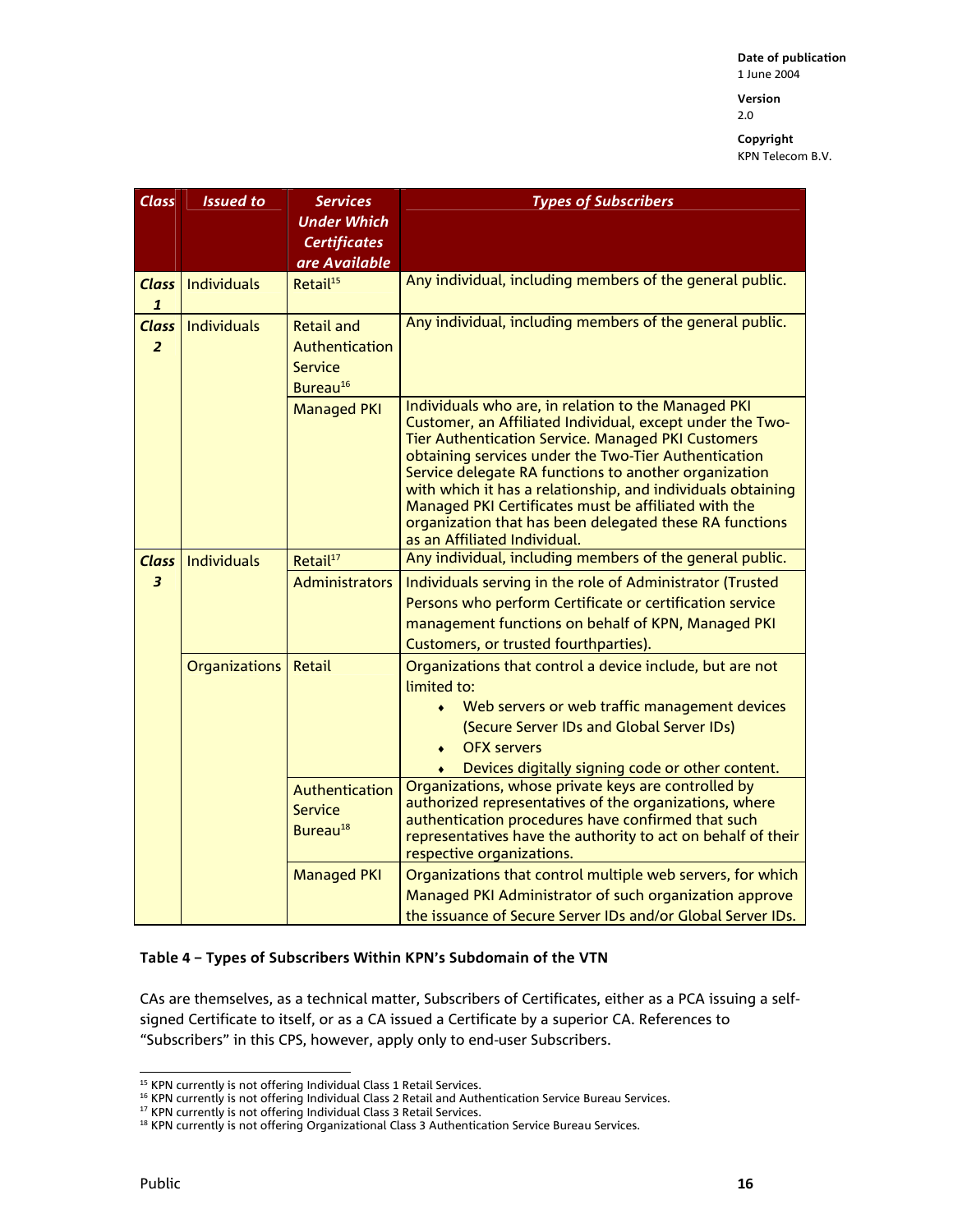#### *1.3.4 Applicability*

This CPS applies to all KPN Subdomain Participants, including KPN, Customers, Resellers, Subscribers, and Relying Parties. This CPS applies to KPN's Subdomain of the VTN and KPN's core infrastructure supporting the VTN. This CPS describes the practices governing the use of Certificates within KPN's Subdomain in each of Classes 1-3, as described in the CP. Each Class of Certificate is generally appropriate for use with the applications set forth in CP § 1.3.4.1 and CPS § 1.1.1 (Table 2). Nonetheless, by contract or within specific environments (such as an intracompany environment), VTN Participants are permitted to use Certificates for higher security applications than the ones described in CPS §§ 1.1.1, 1.3.4.1. Any such usage, however, shall be limited to such entities and subject to CPS §§ 2.2.1.2, 2.2.2, and these entities shall be solely responsible for any harm or liability caused by such usage.

#### *1.3.4.1 Suitable Applications*

For suitable applications, *see* CP § 1.3.4.1 and CPS § 1.1.1 (Table 2). These listings, however, are not intended to be exhaustive. Individual Certificates and some organizational Certificates permit Relying Parties to verify digital signatures. KPN Subdomain Participants acknowledge and agree, to the extent permitted by applicable law, that where a transaction is required to be in writing, a message or other record bearing a digital signature verifiable with reference to a VTN Certificate is valid, effective, and enforceable to an extent no less than had the same message or record been written and signed on paper. Subject to applicable law, a digital signature or transaction entered into with reference to a VTN Certificate shall be effective regardless of the geographic location where the VTN Certificate is issued or the digital signature created or used, and regardless of the geographic location of the place of business of the CA or Subscriber.

KPN periodically rekeys Intermediate CAs. Third party applications or platforms that have an Intermediate CA embedded as a root certificates may not operate as designed after the Intermediate CA has been rekeyed. KPN therefore does not warrant the use of Intermediate CAs as root certificates and recommends that Intermediate CAs not be embedded into applications and/or platforms as root certificates. KPN recommends the use of PCA Roots as the root certificates.

#### *1.3.4.2 Restricted Applications*

In general, VTN Certificates are general-purpose Certificates. VTN Certificates may be used globally and to interoperate with diverse Relying Parties worldwide. Usage of VTN Certificates is not generally restricted to a specific business environment, such as a pilot, financial services system, vertical market environment, or virtual marketplace. Nonetheless, such use is permitted and Customers using Certificates within their own environment may place further restrictions on Certificate use within these environments. KPN and other KPN Subdomain Participants, however, are not responsible for monitoring or enforcing any such restrictions in these environments.

Nonetheless, certain VTN Certificates are limited in function. For example, CA Certificates may not be used for any functions except CA functions. Moreover, client Certificates are intended for client applications and shall not be used as server or organizational Certificates. In addition, Class 3 organizational Certificates issued to devices are limited in function to web servers or web traffic management devices (in the case of Secure Server IDs and Global Server IDs)and to secure SSL/TLS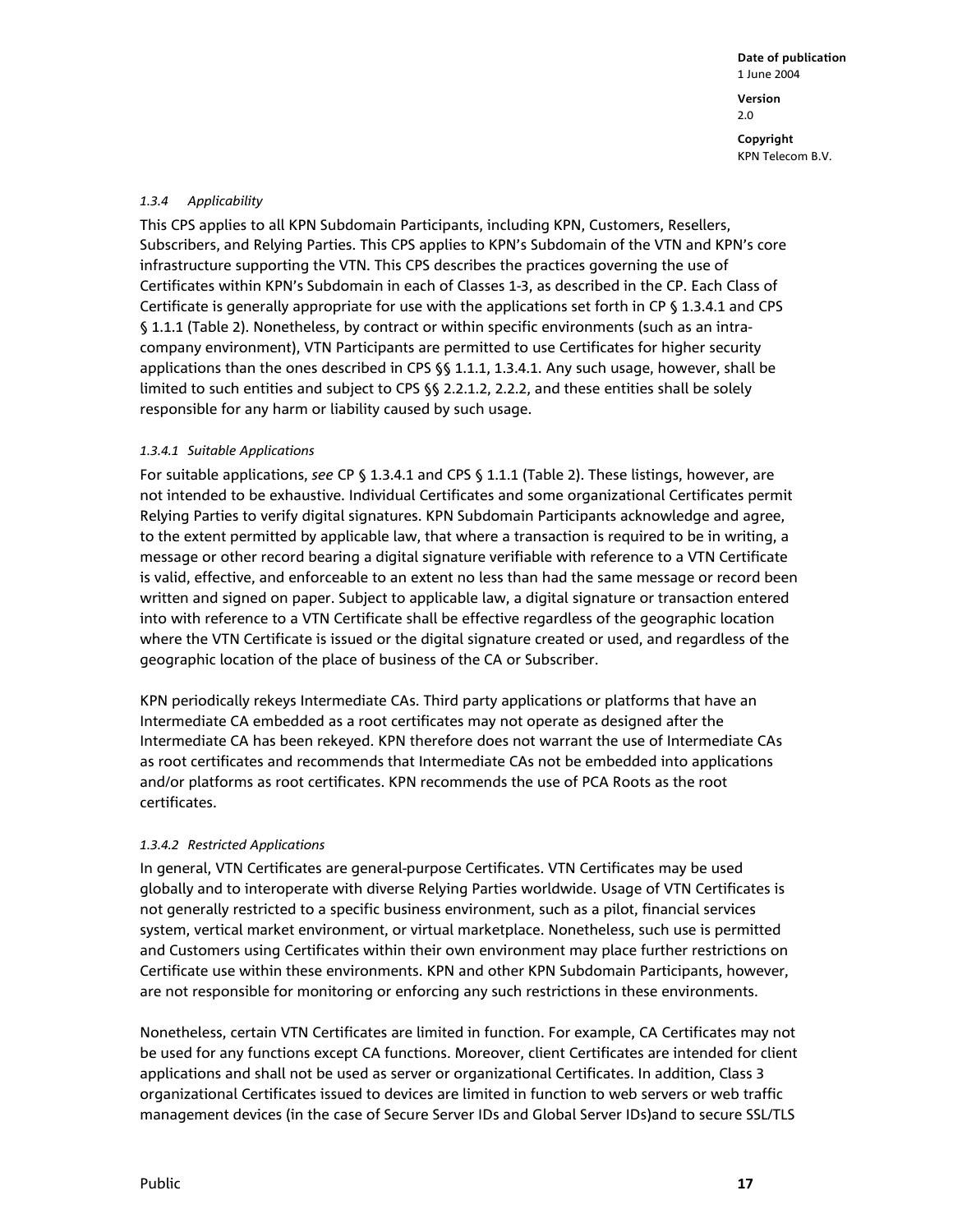sessions and object signing (in the case of object signing Certificates). Further, Administrator Certificates shall only be used to perform Administrator functions.

Also, with respect to X.509 Version 3 VTN Certificates, the key usage extension is intended to limit the technical purposes for which a private key corresponding to the public key in a Certificate may be used within the VTN. *See* CP § 6.1.9. In addition, end-user Subscriber Certificates shall not be used as CA Certificates. This restriction is confirmed by the absence of a Basic Constraints extension. *See* CP § 7.1.2.4. The effectiveness of extension-based limitations, however, is subject to the operation of software manufactured or controlled by entities other than KPN. More generally, Certificates shall be used only to the extent use is consistent with applicable law, and in particular shall be used only to the extent permitted by applicable export or import laws.

#### *1.3.4.3 Prohibited Applications*

VTN Certificates are not designed, intended, or authorized for use or resale as control equipment in hazardous circumstances or for uses requiring fail-safe performance such as the operation of nuclear facilities, aircraft navigation or communication systems, air traffic control systems, or weapons control systems, where failure could lead directly to death, personal injury, or severe environmental damage. Also, subject to CPS § 1.3.4, Class 1 Certificates shall not be used as proof of identity or as support of nonrepudiation of identity or authority.

#### **1.4 Contact Details**

#### *1.4.1 Specification Administration Organization*

The organization administering this CPS is the KPN Policy Management Authority ("PMA"). Inquiries to KPN's PMA should be addressed as follows:

KPN Businessline Enterprise Networks Koningin Wilhelminalaan 7-9 P.O. Box 8204 3503 RE UTRECHT, the Netherlands Attn: KPN Policy Management Authority mailto:pma.en@kpn.com

#### *1.4.2 Person Determining CPS Suitability for the Policy*

The organization identified in CPS § 1.4.1 is responsible for determining whether this CPS and other documents in the nature of certification practice statements that supplement or are subordinate to this CPS are suitable under the CP and this CPS.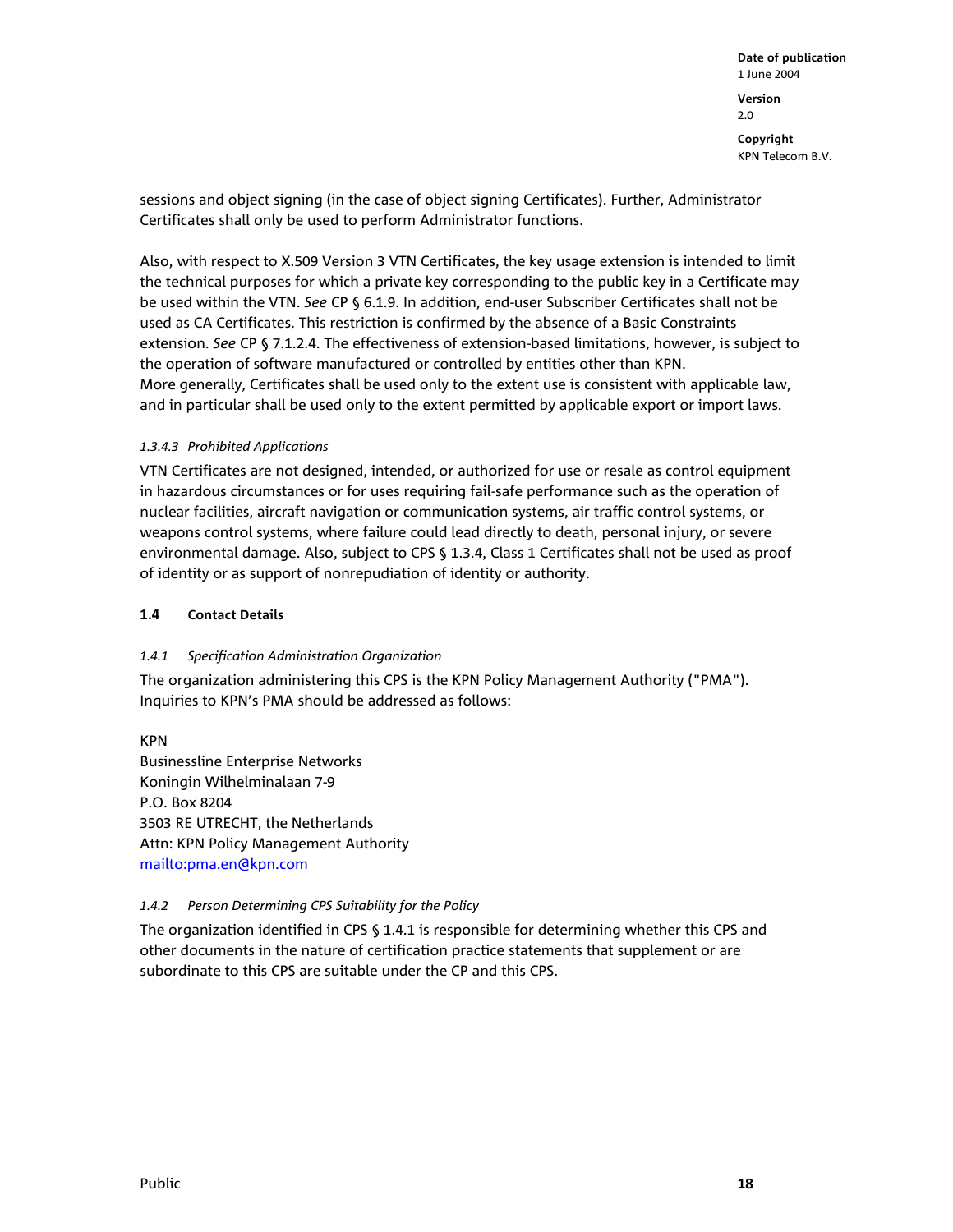**Date of publication**  1 June 2004 **Version**  2.0

**Copyright**  KPN Telecom B.V.

#### **2 General Provisions**

#### **2.1 Obligations**

#### *2.1.1 CA Obligations*

CAs perform the specific obligations appearing throughout this CPS. The provisions of the CPS specify obligations of each category of CAs: KPN in its role as Service Center, Managed PKI Customers, and ASB Customers.

In addition, KPN uses commercially reasonable efforts to ensure that Subscriber Agreements and Relying Party Agreements bind Subscribers and Relying Parties within KPN's Subdomain. Examples of such efforts include, but are not limited to, requiring assent to a Subscriber Agreement as a condition of enrollment or requiring assent to a Relying Party Agreement as a condition of receiving Certificate status information. Similarly, Resellers (where required by contract) must use Subscriber Agreements and Relying Party Agreements in accordance with the requirements imposed by KPN. The Subscriber Agreements and Relying Party Agreements must include the provisions required by CPS §§ 2.2-2.4.

Managed PKI Customers are permitted to use Subscriber Agreements specific to them, although not required to do so. Managed PKI Customers using their own Subscriber Agreements must include the provisions required by CPS §§ 2.2-2.4. If a Managed PKI Customer, or Reseller, does not use its own Subscriber Agreement, the Subscriber Agreement of KPN shall apply. If a Reseller has no Relying Party Agreement, the Relying Party Agreement of KPN shall apply.

#### *2.1.2 RA Obligations*

RAs assist a Processing Center or Service Center CA by performing validation functions, approving or rejecting Certificate Applications, requesting revocation of Certificates, and approving renewal requests. The provisions of the CPS specify obligations of each category of RAs: Managed PKI Lite Customers, Managed PKI for SSL Customers, Managed PKI for SSL Premium Edition Customers, and KPN in its role as ASB Provider<sup>19</sup>.

Also, KPN, as ASB Provider<sup>20</sup>, ensures that Subscriber Agreements and Relying Party Agreements bind Subscribers and Relying Parties within its Subdomains in accordance with CPS § 2.1.1. Other RAs have no such obligation.

#### *2.1.3 Subscriber Obligations*

Subscriber obligations in the CP apply to Subscribers within KPN's Subdomain, through this CPS, by way of Subscriber Agreements approved by VeriSign. Certain Subscriber Agreements in force within KPN's Subdomain appear at: https://certificaat.kpn.com/repository.

Within KPN's Subdomain, Subscriber Agreements require that Certificate Applicants provide complete and accurate information on their Certificate Applications and manifest assent to the applicable Subscriber Agreement as a condition of obtaining a Certificate.

l <sup>19</sup> KPN currently is not offering ASB Services.

<sup>&</sup>lt;sup>20</sup> KPN currently is not offering ASB Services.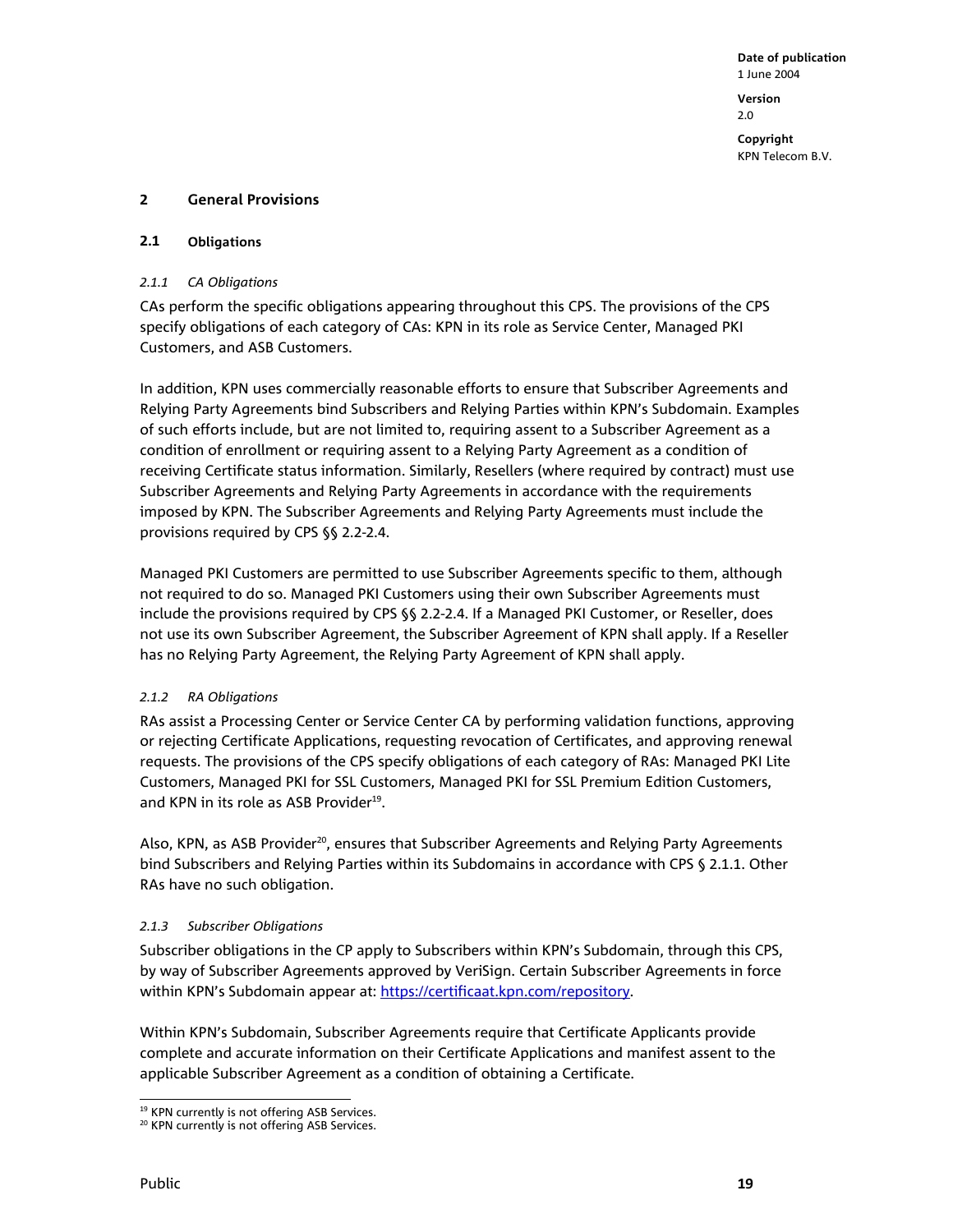**Date of publication**  1 June 2004 **Version**  2.0 **Copyright** 

KPN Telecom B.V.

Subscriber Agreements apply the specific obligations appearing in the CP and CPS to Subscribers in KPN's Subdomain. Subscriber Agreements require Subscribers to use their Certificates in accordance with CPS § 1.3.4. They also require Subscribers to protect their private keys in accordance with CPS §§ 6.1-6.2, 6.4. Under these Subscriber Agreements, if a Subscriber discovers or has reason to believe there has been a Compromise of the Subscriber's Private Key or the activation data protecting such Private Key, or the information within the Certificate is incorrect or has changed, that the Subscriber must promptly:

- ♦ Notify the entity that approved the Subscriber's Certificate Application, either a CA or an RA, in accordance with CPS § 4.4.1.1 and request revocation of the Certificate in accordance with CPS §§ 3.4, 4.4.3.1, and
- ♦ Notify any person that may reasonably be expected by the Subscriber to rely on or to provide services in support of the Subscriber's Certificate or a digital signature verifiable with reference to the Subscriber's Certificate.

Subscriber Agreements require Subscribers to cease use of their private keys at the end of their key usage periods under CPS § 6.3.2.

Subscriber Agreements state that Subscribers shall not monitor, interfere with, or reverse engineer the technical implementation of the VTN, except upon prior written approval from VeriSign, and shall not otherwise intentionally compromise the security of the VTN.

#### *2.1.4 Relying Party Obligations*

Relying Party obligations in the CP apply to Relying Parties within KPN's Subdomain, through this CPS, by way of KPN's Relying Party Agreements. Relying Party Agreements in force within KPN's Subdomain appear at https:// certificaat.kpn.com/repository.

Relying Party Agreements within KPN's Subdomain state that before any act of reliance, Relying Parties must independently assess the appropriateness of the use of a Certificate for any given purpose and determine that the Certificate will, in fact, be used for an appropriate purpose. They state that KPN, CAs, and RAs are not responsible for assessing the appropriateness of the use of a Certificate. Relying Party Agreements specifically state that Relying Parties must not use Certificates beyond the limitations in CPS § 1.3.4.2 and for purposes prohibited in CPS § 1.3.4.3.

Relying Party Agreements further state that Relying Parties must utilize the appropriate software and/or hardware to perform digital signature verification or other cryptographic operations they wish to perform, as a condition of relying on Certificates in connection with each such operation. Such operations include identifying a Certificate Chain and verifying the digital signatures on all Certificates in the Certificate Chain. Under these Agreements, Relying Parties must not rely on a Certificate unless these verification procedures are successful.

Relying Party Agreements also require Relying Parties to check the status of a Certificate on which they wish to rely, as well as all the Certificates in its Certificate Chain in accordance with CPS §§ 4.4.10, 4.4.12. If any of the Certificates in the Certificate Chain have been revoked, according to Relying Party Agreements, the Relying Party must not rely on the end-user Subscriber Certificate or other revoked Certificate in the Certificate Chain.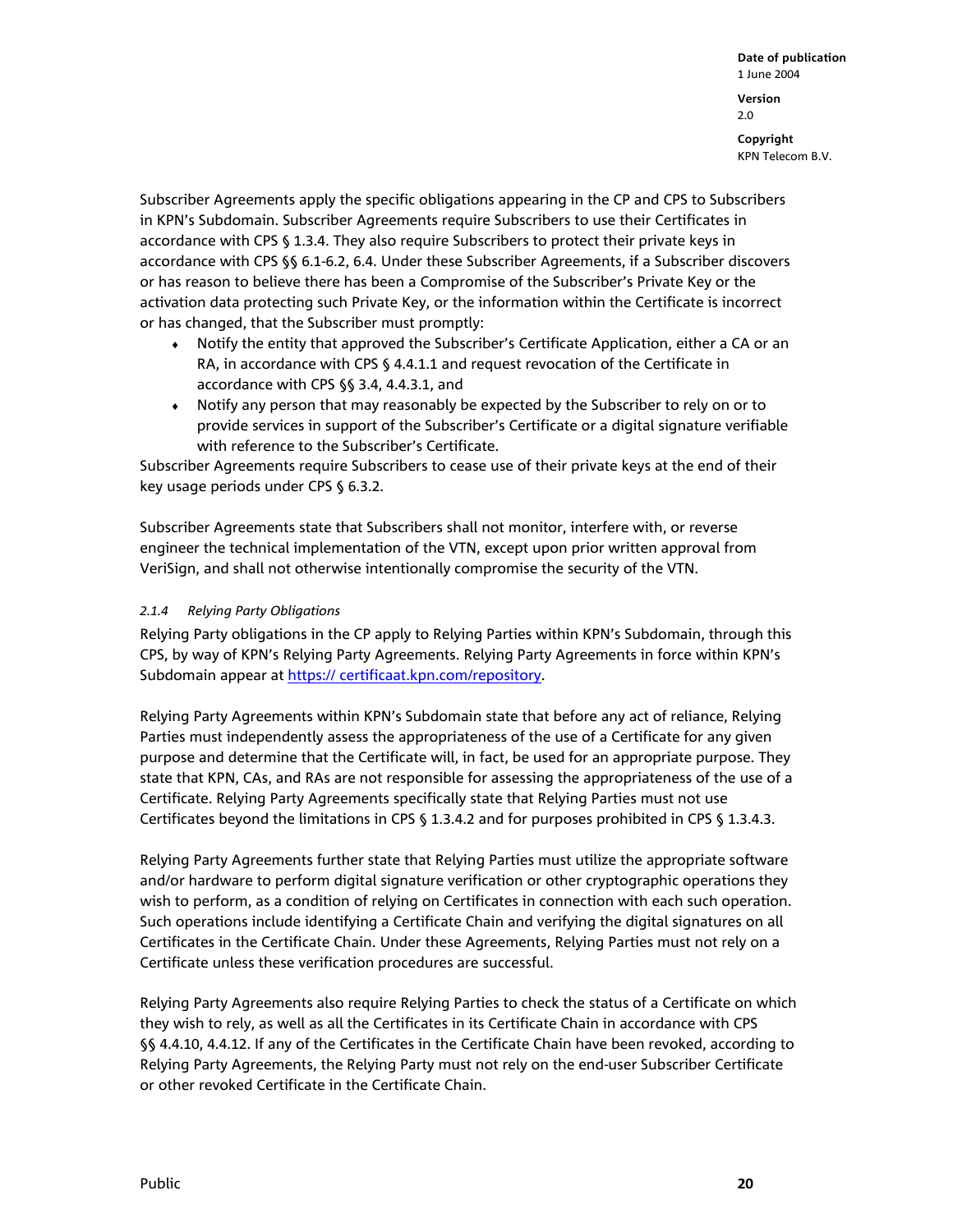Finally, Relying Party Agreements state that assent to their terms is a condition of using or otherwise relying on Certificates. Relying Parties that are also Subscribers agree to be bound by Relying Party terms under this section, disclaimers of warranty, and limitations of liability when they agree to a Subscriber Agreement.

Relying Party Agreements state that if all of the checks described above are successful, the Relying Party is entitled to rely on the Certificate, provided that reliance upon the Certificate is reasonable under the circumstances. If the circumstances indicate a need for additional assurances, the Relying Party must obtain such assurances for such reliance to be deemed reasonable.

Relying Party Agreements state that Relying Parties must not monitor, interfere with, or reverse engineer the technical implementation of the VTN, except upon prior written approval from VeriSign, and shall not otherwise intentionally compromise the security of the VTN.

#### *2.1.5 Repository Obligations*

KPN is responsible for the repository functions for its own CAs and the CAs of its Managed PKI Customers, and ASB Customers. KPN publish Certificates they issue in the repository set forth in Table 5 in accordance with CPS § 2.6.

| СA                             | <b>Entity Issuing the Certificate</b><br>on Behalf of the CA | <b>Applicable Repository</b> |
|--------------------------------|--------------------------------------------------------------|------------------------------|
| All KPN CA's                   | <b>VeriSign</b>                                              | <b>VeriSign Repository</b>   |
| <b>Managed PKI Customer or</b> | <b>VeriSign</b>                                              | <b>VeriSign Repository</b>   |
| <b>KPN ASB Customer</b>        |                                                              |                              |

#### **Table 5 – Applicable Repositories By Type of CA**

Upon revocation of an end-user Subscriber's Certificate, KPN publishes notice of such revocation in the repository required by Table 5. KPN issues CRLs for its own CAs and the CAs of Managed PKI Customers, and ASB Customers within its Subdomain, pursuant to CPS §§ 2.6, 4.4.9, 4.4.11. In addition, for Managed PKI Customers who have contracted for Online Certificate Status Protocol ("OCSP") services, KPN provides OCSP services pursuant to CPS §§ 2.6, 4.4.9, 4.4.11.

#### **2.2 Liability**

#### *2.2.1 Certification Authority Liability*

The warranties, disclaimers of warranty, and limitations of liability among KPN, Resellers, and their respective Customers within KPN's Subdomain are set forth and governed by the agreements among them. This CPS § 2.2.1 relates only to the warranties that certain CAs (KPN, and Managed PKI Customers) must make to end-user Subscribers receiving Certificates from them and to Relying Parties, the disclaimers of warranties they shall make to such Subscribers and Relying Parties, and the limitations of liability they shall place on such Subscribers and Relying Parties. Since ASB Customers outsource all front-end and back-end functions to the ASB Provider, the warranty requirements of this section do not apply to ASB Customers.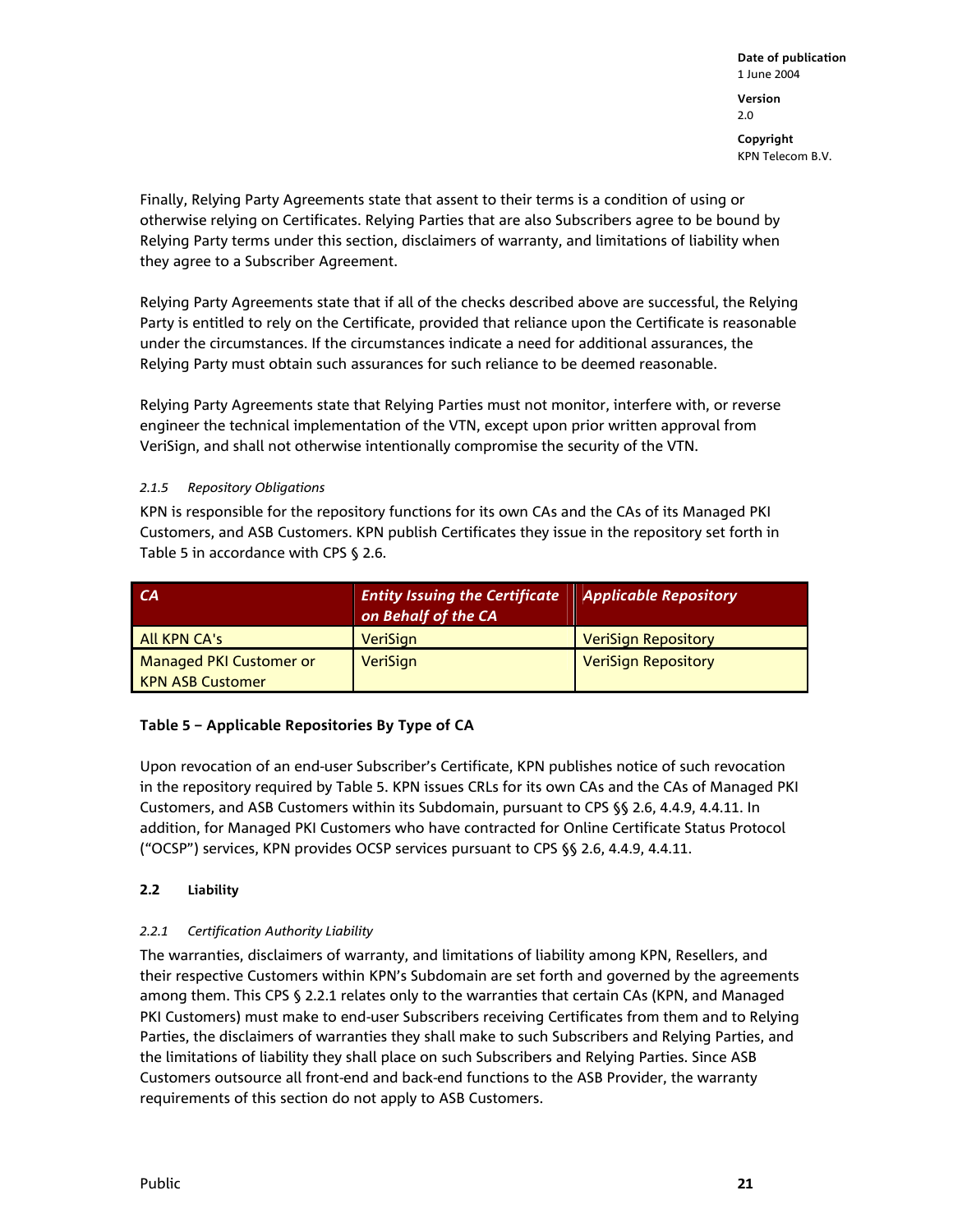KPN uses, and (where required) Resellers shall use, Subscriber Agreements and Relying Party Agreements in accordance with CPS § 2.1.1. Managed PKI Customers have the option of using a Subscriber Agreement. These Subscriber Agreements shall meet the requirements imposed by KPN (in the case of Resellers). Requirements that Subscriber Agreements contain warranties, disclaimers, and limitations of liability below apply to those Managed PKI Customers, and Resellers that use Subscriber Agreements. KPN adheres to such requirements in its Subscriber Agreements. KPN's practices concerning warranties, disclaimers, and limitations in Relying Party Agreements apply to KPN. Note that terms applicable to Relying Parties shall also be included in Subscriber Agreements, in addition to Relying Party Agreements, because Subscribers often act as Relying Parties as well.

#### *2.2.1.1 Certification Authority Warranties to Subscribers and Relying Parties*

KPN's Subscriber Agreements include, and other Subscriber Agreements shall include, a warranty to Subscribers that:

- ♦ There are no material misrepresentations of fact in the Certificate known to or originating from the entities approving the Certificate Application or issuing the Certificate,
- ♦ There are no errors in the information in the Certificate that were introduced by the entities approving the Certificate Application or issuing the Certificate as a result of a failure to exercise reasonable care in managing the Certificate Application or creating the Certificate,
- ♦ Their Certificates meet all material requirements of this CPS, and
- ♦ Revocation services and use of a repository conform to this CPS in all material aspects.

KPN's Relying Party Agreements contain a warranty to Relying Parties who reasonably rely on a Certificate that:

- ♦ All information in or incorporated by reference in such Certificate, except Nonverified Subscriber Information, is accurate,
- ♦ In the case of Certificates appearing in the KPN repository, that the Certificate has been issued to the individual or organization named in the Certificate as the Subscriber, and that the Subscriber has accepted the Certificate in accordance with CPS § 4.3, and
- ♦ The entities approving the Certificate Application and issuing the Certificate have substantially complied with this CPS when issuing the Certificate.

#### *2.2.1.2 Certification Authority Disclaimers of Warranties*

To the extent permitted by applicable law, KPN's Subscriber Agreements and Relying Party Agreements disclaim, and other Subscriber Agreements shall disclaim, KPN's possible warranties, including any warranty of merchantability or fitness for a particular purpose.

#### *2.2.1.3 Certification Authority Limitations of Liability*

To the extent permitted by applicable law, KPN's Subscriber Agreements and Relying Party Agreements limit, and other Subscriber Agreements shall limit, KPN's liability. Limitations of liability include an exclusion of indirect, special, incidental, and consequential damages. They also include the following liability caps limiting KPN's damages concerning a specific Certificate: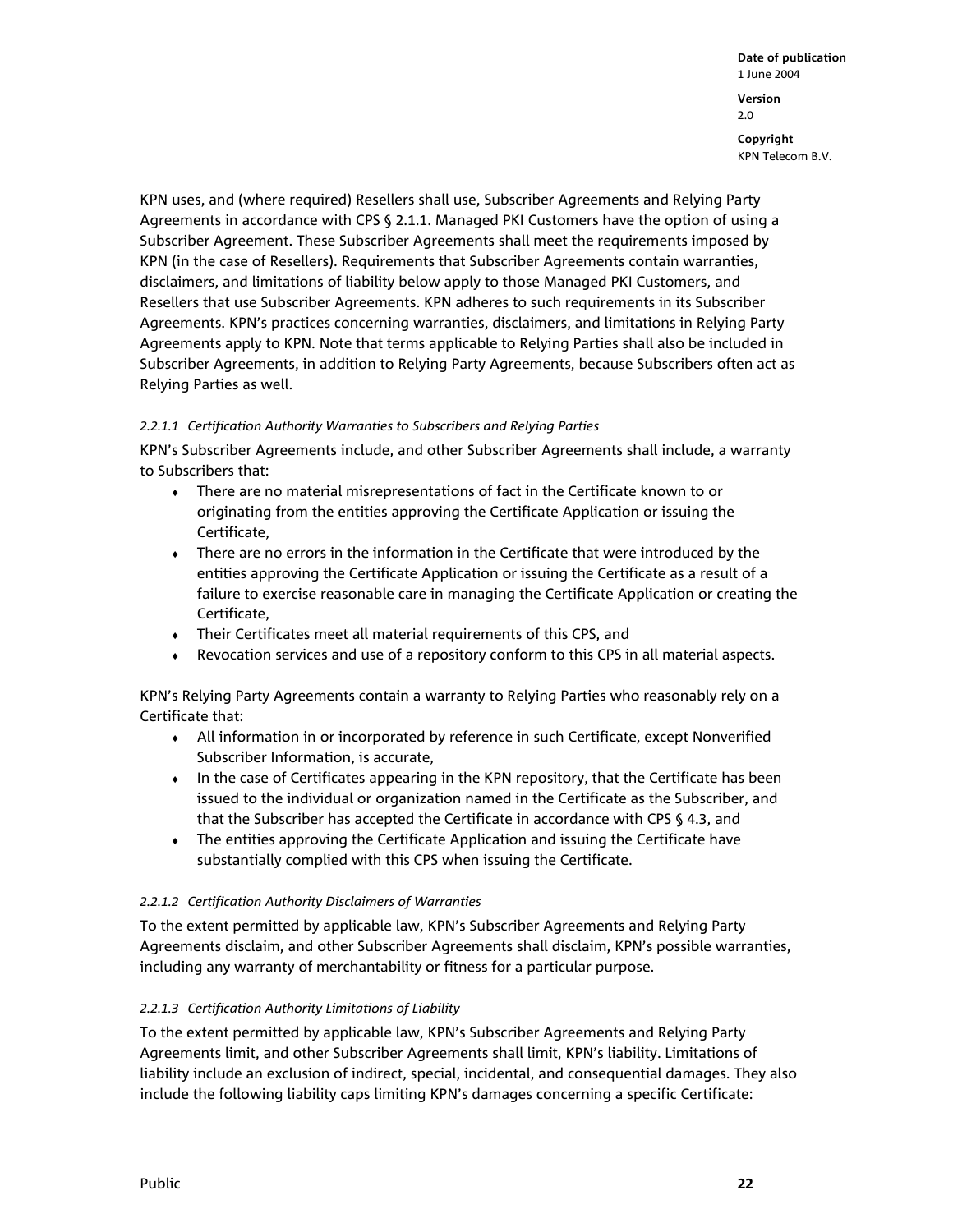**Version**  2.0

**Copyright**  KPN Telecom B.V.

| <b>Class</b>       | <b>Liability Caps</b>                     |
|--------------------|-------------------------------------------|
| Class <sub>2</sub> | Five Thousand Euro ( $\epsilon$ 5.000,00) |
| Class 3            | One Hundred Thousand Euro (€ 100.000,00)  |

#### **Table 6 – Liability Caps**

#### *2.2.1.4 Force Majeure*

To the extent permitted by applicable law, KPN's Subscriber Agreements and Relying Party Agreements include, and other Subscriber Agreements shall include, a force majeure clause protecting KPN.

#### *2.2.2 Registration Authority Liability*

The warranties, disclaimers of warranty, and limitations of liability between an RA and the CA it is assisting to issue Certificates, or the applicable Reseller, are set forth and governed by the agreements between them. KPN, in its role as ASB<sup>21</sup> Provider RA, uses Subscriber Agreements and Relying Party Agreements in accordance with CPS §§ 2.1.1-2.1.2, which have their own warranties, disclaimers, and limitations.

Managed PKI Lite Customers, Managed PKI for SSL Customers, and Managed PKI for SSL Premium Edition Customers do not use Subscriber Agreements or Relying Party Agreements. Thus, the practices disclosed in this section do not apply to them. Rather, the Subscriber Agreement of KPN shall apply.

KPN, on behalf of its ASB Customer CAs, includes within Subscriber Agreements and Relying Party Agreements the warranties, disclaimers of warranty, limitations of liability, and force majeure clauses set forth in CPS §§ 2.2.1.1-2.2.1.4.

#### *2.2.3 Subscriber Liability*

#### *2.2.3.1 Subscriber Warranties*

KPN's Subscriber Agreements require Subscribers to warrant that:

- $\bullet$  Each digital signature created using the private key corresponding to the public key listed in the Certificate is the digital signature of the Subscriber and the Certificate has been accepted and is operational (not expired or revoked) at the time the digital signature is created,
- ♦ No unauthorized person has ever had access to the Subscriber's private key,
- ♦ All representations made by the Subscriber in the Certificate Application the Subscriber submitted are true,
- $\bullet$  All information supplied by the Subscriber and contained in the Certificate is true,
- ♦ The Certificate is being used exclusively for authorized and legal purposes, consistent with this CPS, and

l <sup>21</sup> KPN currently is not offering ASB services.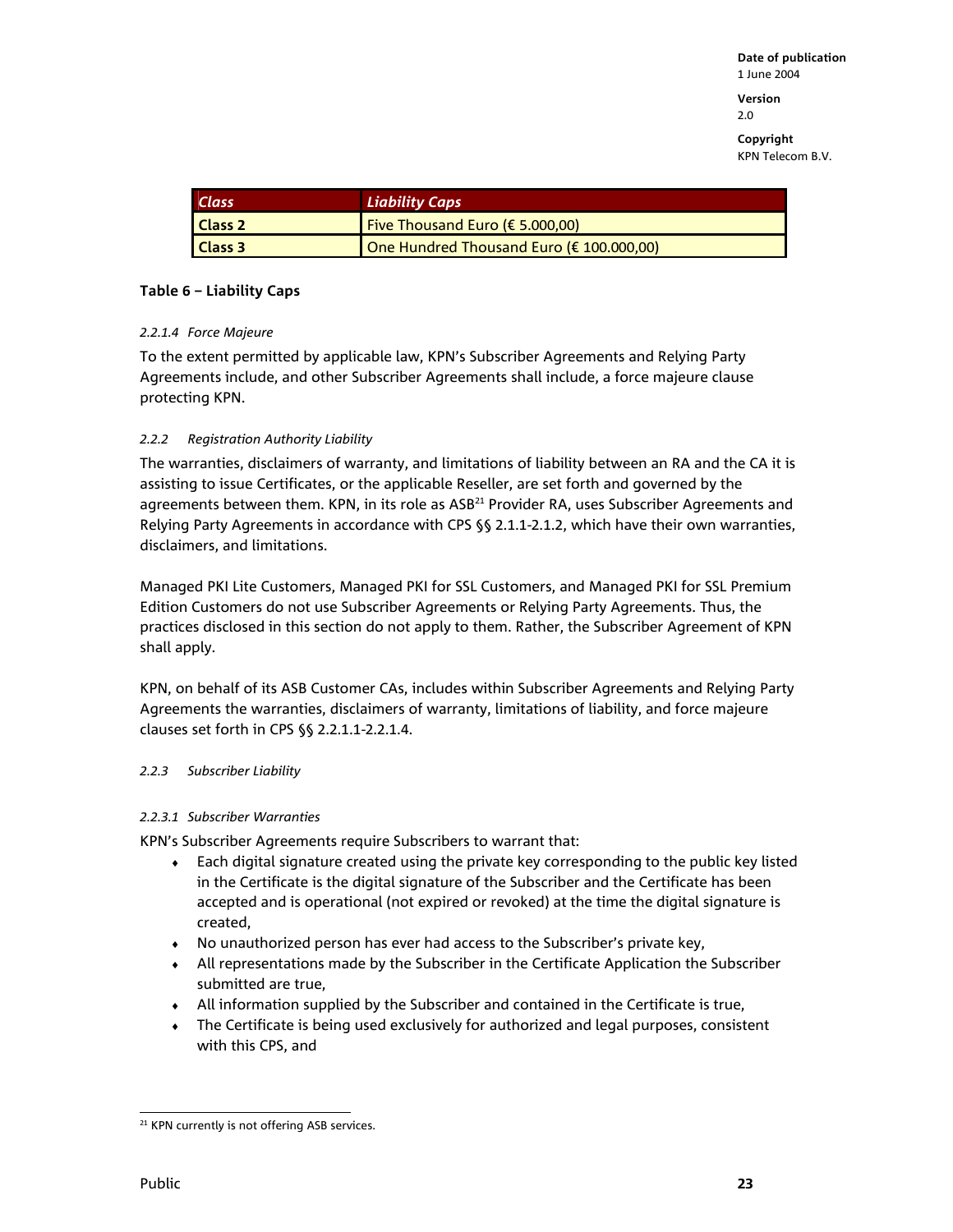• The Subscriber is an end-user Subscriber and not a CA, and is not using the private key corresponding to any public key listed in the Certificate for purposes of digitally signing any Certificate (or any other format of certified public key) or CRL, as a CA or otherwise.

Other Subscriber Agreements shall also contain these requirements.

Where a Subscriber's Certificate Application was approved by a Managed PKI Customer using the Managed PKI Key Manager offering, however, the Subscriber warrants only that no unauthorized person has ever had access to the copy of the Subscriber's private key on the Subscriber's hardware/software platform. These Subscribers make no warranty concerning the copies of their private keys in the possession of the Managed PKI Customers using Managed PKI Key Manager.

#### *2.2.3.2 Private Key Compromise*

The CP sets forth VTN Standards for the protection of the private keys of Subscribers, which are included by virtue of CPS § 6.2.7.1 in Subscriber Agreements. Subscriber Agreements state that Subscribers failing to meet these VTN Standards are solely responsible for any loss or damage resulting from such failure

#### *2.2.4 Relying Party Liability*

Subscriber Agreements and Relying Party Agreements require Relying Parties to acknowledge that they have sufficient information to make an informed decision as to the extent to which they choose to rely on the information in a Certificate, that they are solely responsible for deciding whether or not to rely on such information, and that they shall bear the legal consequences of their failure to perform the Relying Party obligations in CPS § 2.1.4.

#### **2.3 Financial Responsibility**

#### *2.3.1 Indemnification by Subscribers and Relying Parties*

#### *2.3.1.1 Indemnification by Subscribers*

To the extent permitted by applicable law, KPN's Subscriber Agreement require, and other Subscriber Agreements shall require, Subscribers to indemnify KPN and any non-KPN CAs or RAs for:

- ♦ Falsehood or misrepresentation of fact by the Subscriber on the Subscriber's Certificate Application,
- ♦ Failure by the Subscriber to disclose a material fact on the Certificate Application, if the misrepresentation or omission was made negligently or with intent to deceive any party,
- ♦ The Subscriber's failure to protect the Subscriber's private key, to use a Trustworthy System, or to otherwise take the precautions necessary to prevent the compromise, loss, disclosure, modification, or unauthorized use of the Subscriber's private key, or
- $\bullet$  The Subscriber's use of a name (including without limitation within a common name, domain name, or e-mail address) that infringes upon the Intellectual Property Rights of a third party.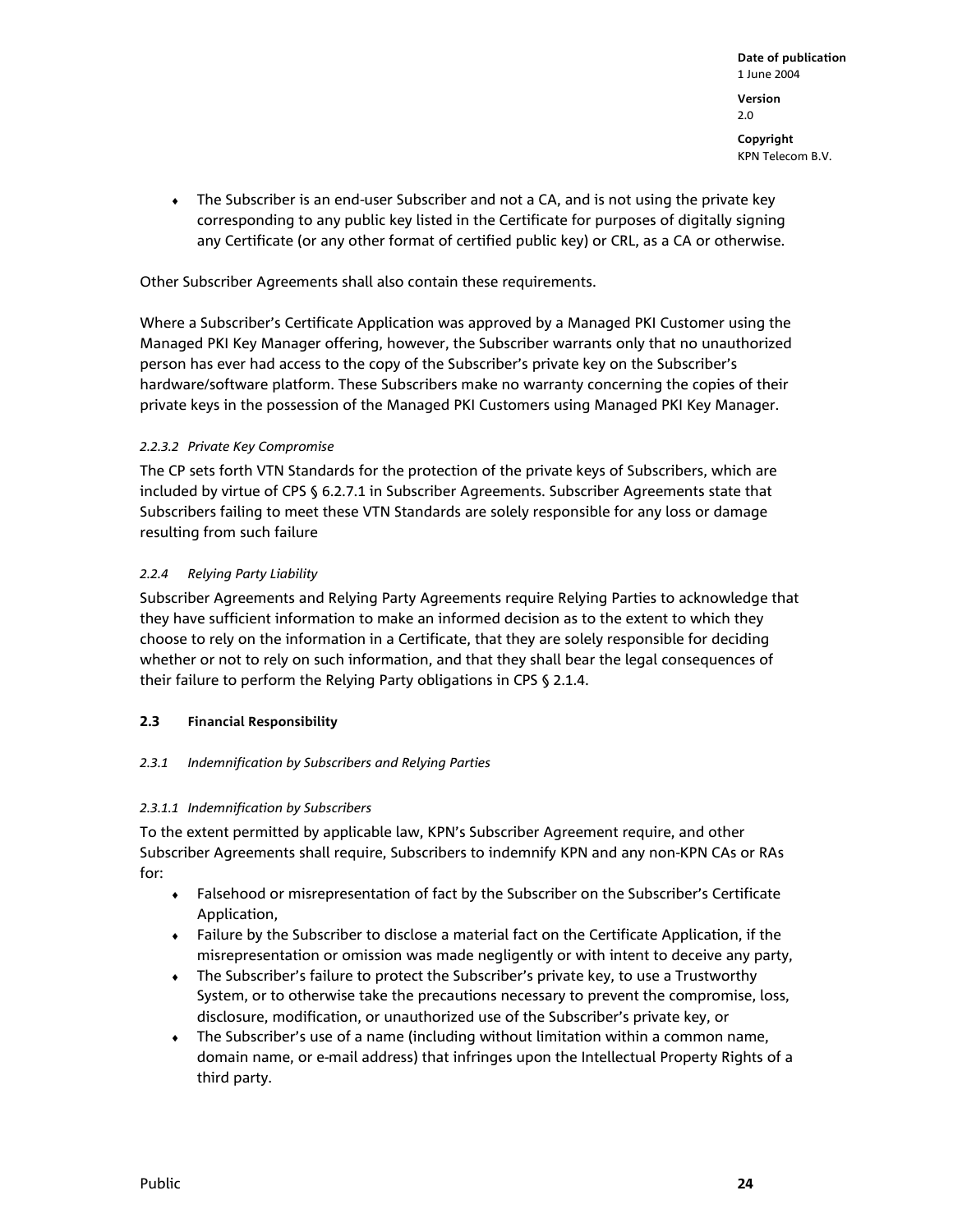**Version**  2.0

**Copyright**  KPN Telecom B.V.

#### *2.3.1.2 Indemnification by Relying Parties*

To the extent permitted by applicable law, KPN's Subscriber Agreements and Relying Party Agreements require, and other Subscriber Agreements shall require, Relying Parties to indemnify KPN and any non-KPN CAs or RAs for:

- ♦ The Relying Party's failure to perform the obligations of a Relying Party,
- ♦ The Relying Party's reliance on a Certificate that is not reasonable under the circumstances, or
- ♦ The Relying Party's failure to check the status of such Certificate to determine if the Certificate is expired or revoked.

#### *2.3.2 Fiduciary Relationships*

To the extent permitted by applicable law, KPN's Subscriber Agreements and Relying Party Agreements disclaim, and other Subscriber Agreements shall disclaim, any fiduciary relationship between KPN or a non-KPN CA or RA on one hand and a Subscriber or Relying Party on the other hand.

#### *2.3.3 Administrative Processes*

Managed PKI Customers shall have sufficient financial resources to maintain their operations and perform their duties, and they must be reasonably able to bear the risk of liability to Subscribers and Relying Parties. Managed PKI Customers shall also maintain a commercially reasonable level of insurance coverage for errors and omissions, either through an errors and omissions insurance program with an insurance carrier or a self-insured retention. This insurance requirement does not apply to governmental entities. KPN maintains such errors and omissions insurance coverage.

#### **2.4 Interpretation and Enforcement**

#### *2.4.1 Governing Law*

Subject to any limits appearing in applicable law, the laws of the Netherlands shall govern the enforceability, construction, interpretation, and validity of this CPS, irrespective of contract or other choice of law provisions and without the requirement to establish a commercial nexus in the Netherlands. This choice of law is made to ensure uniform procedures and interpretation for all KPN Subdomain Participants, no matter where they are located.

This governing law provision applies only to this CPS. Agreements incorporating the CPS by reference may have their own governing law provisions, provided that this CPS § 2.4.1 governs the enforceability, construction, interpretation, and validity of the terms of the CPS separate and apart from the remaining provisions of any such agreements, subject to any limitations appearing in applicable law.

This CPS is subject to applicable national, state, local and foreign laws, rules, regulations, ordinances, decrees, and orders including, but not limited to, restrictions on exporting or importing software, hardware, or technical information.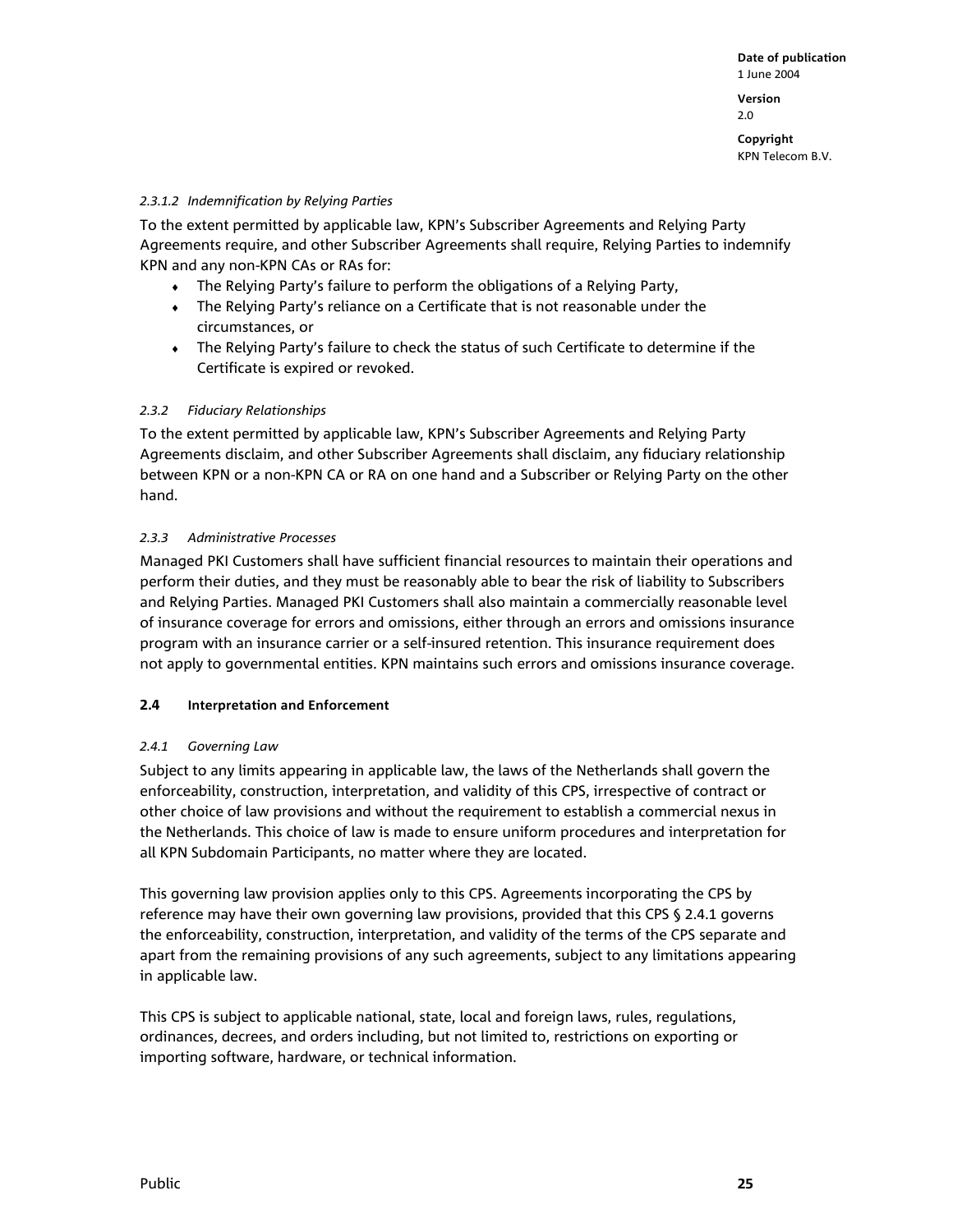#### *2.4.2 Severability, Survival, Merger, Notice*

To the extent permitted by applicable law, KPN's Subscriber Agreements and Relying Party Agreements contain, and other Subscriber Agreements shall contain, severability, survival, merger, and notice clauses. A severability clause in an agreement prevents any determination of the invalidity or unenforceability of a clause in the agreement from impairing the remainder of the agreement. A survival clause specifies the provisions of an agreement that continue in effect despite the termination or expiration of the agreement. A merger clause states that all understandings concerning the subject matter of an agreement are incorporated in the agreement. A notice clause in an agreement sets forth how the parties are to provide notices to each other.

#### *2.4.3 Dispute Resolution Procedures*

#### *2.4.3.1 Disputes Among KPN and Customers*

Disputes between KPN and one of its Customers shall be resolved pursuant to provisions in the applicable agreement between the parties.

#### *2.4.3.2 Disputes with End-User Subscribers or Relying Parties*

Disputes between KPN and one of its End-User Subscribers or Relying Parties shall be resolved pursuant to provisions in the Subscriber Agreement and the Relying Party Agreement.

#### **2.5 Fees**

#### *2.5.1 Certificate Issuance or Renewal Fees*

KPN and Customers are entitled to charge end-user Subscribers for the issuance, management, and renewal of Certificates.

#### *2.5.2 Certificate Access Fees*

KPN and Customers do not charge a fee as a condition of making a Certificate available in a repository or otherwise making Certificates available to Relying Parties.

#### *2.5.3 Revocation or Status Information Access Fees*

KPN does not charge a fee as a condition of making the CRLs required by CPS § 4.4.9 available in a repository or otherwise available to Relying Parties. KPN does, however, charge a fee for providing customized CRLs, OCSP services, or other value-added revocation and status information services. KPN does not permit access to revocation information, Certificate status information, or time stamping in its repository by third parties that provide products or services that utilize such Certificate status information without KPN's prior express written consent.

#### *2.5.4 Fees for Other Services Such as Policy Information*

KPN does not charge a fee for access to the CP or this CPS. Any use made for purposes other than simply viewing the document, such as reproduction, redistribution, modification, or creation of derivative works, is subject to a license agreement with the entity holding the copyright to the document.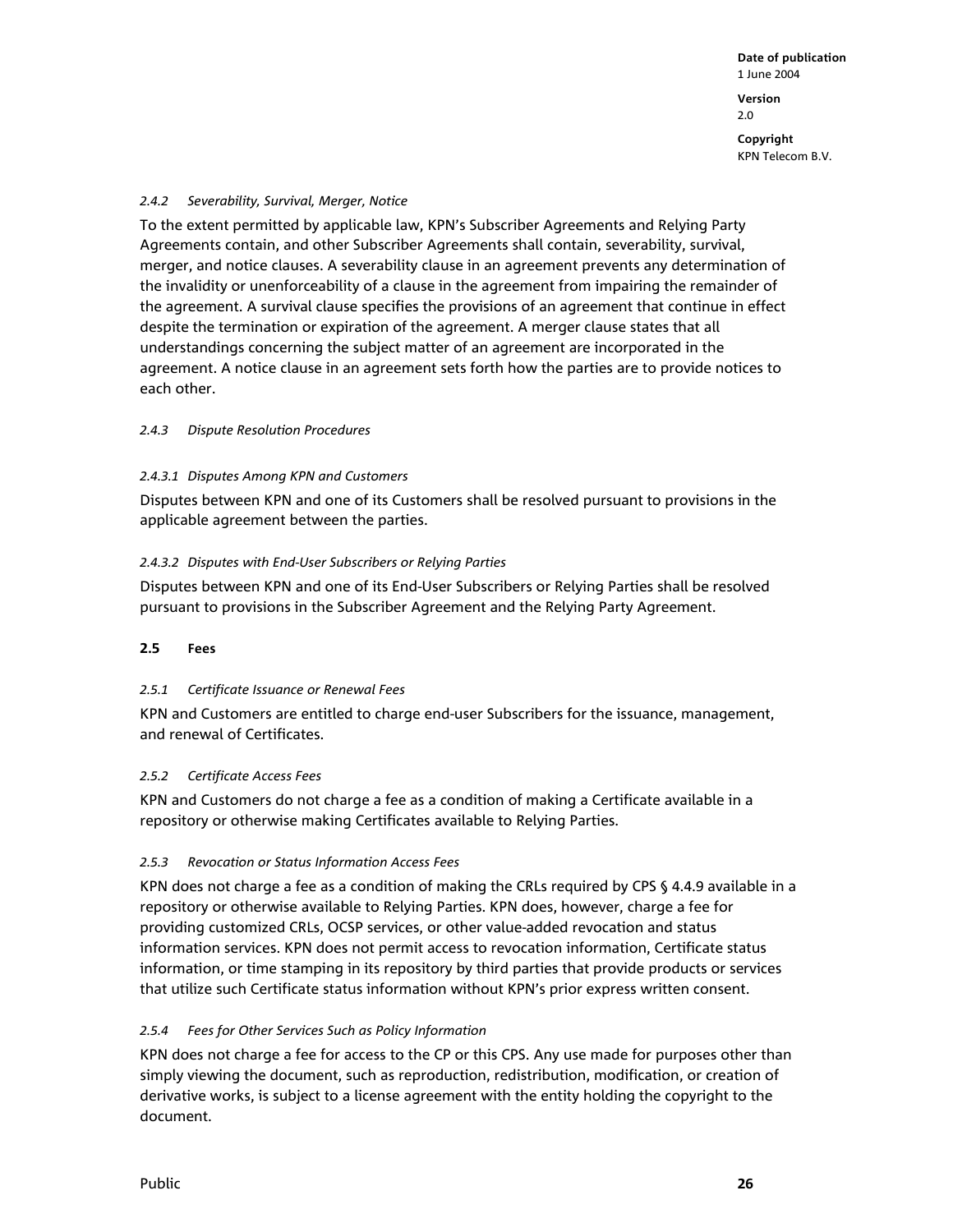#### *2.5.5 Refund Policy*

Within KPN's Subdomain, the following refund policy is in effect for non Managed PKI Customers:

KPN adheres to, and stands behind, rigorous practices and policies in undertaking certification operations and in issuing certificates. Nevertheless, if for any reason a subscriber is not completely satisfied with the certificate issued to him, her, or it, the subscriber may request that KPN revoke the certificate within thirty (30) days of issuance and provide the subscriber with a refund. Following the initial thirty (30) day period, a subscriber may request that KPN revoke the certificate and provide a refund if KPN has breached a warranty or other material obligation under this CPS relating to the subscriber or the subscriber's certificate. After KPN revokes the subscriber's certificate, KPN will promptly credit the subscriber's credit card account (if the certificate was paid for via credit card) or otherwise reimburse the subscriber via check, for the full amount of the applicable fees paid for the certificate. To request a refund, please send an e-mail at mailto:refund@certificaat.kpn.com. This refund policy is not an exclusive remedy and does not limit other remedies that may be available to subscribers.

#### **2.6 Publication and Repository**

#### *2.6.1 Publication of CA Information*

VeriSign is responsible for the repository function for VeriSign's Public Primary Certification Authorities (PCAs) and VeriSign Infrastructure/Administrative CAs supporting the VTN.

KPN is responsible for the repository function for KPN's Infrastructure, Administrative CA's and KPN's CAs, Managed PKI Customers' CAs, and ASB Customers' CAs which issue Certificates within KPN's Subdomain of the VTN.

KPN publishes certain CA information in the repository section of KPN's web site at https://certificaat.kpn.com/repository as described below.

KPN publishes this CPS, Subscriber Agreements, and Relying Party Agreements in the repository section of KPN's web site.

| <b>Certificate Type</b>         | <b>Publication Requirements</b>                                         |
|---------------------------------|-------------------------------------------------------------------------|
| <b>VeriSign PCA and</b>         | Available to Relying Parties through inclusion in current browser       |
| <b>VeriSign Issuing Root CA</b> | software and as part of a Certificate Chain that can be obtained with   |
| <b>Certificates</b>             | the end-user Subscriber Certificate through the query functions         |
|                                 | described below.                                                        |
| <b>KPN Issuing CA</b>           | Available to Relying Parties as part of a Certificate Chain that can be |
| <b>Certificates</b>             | obtained with the end-user Subscriber Certificate through the query     |
|                                 | functions described below.                                              |

KPN publishes Certificates in accordance with Table 7 below.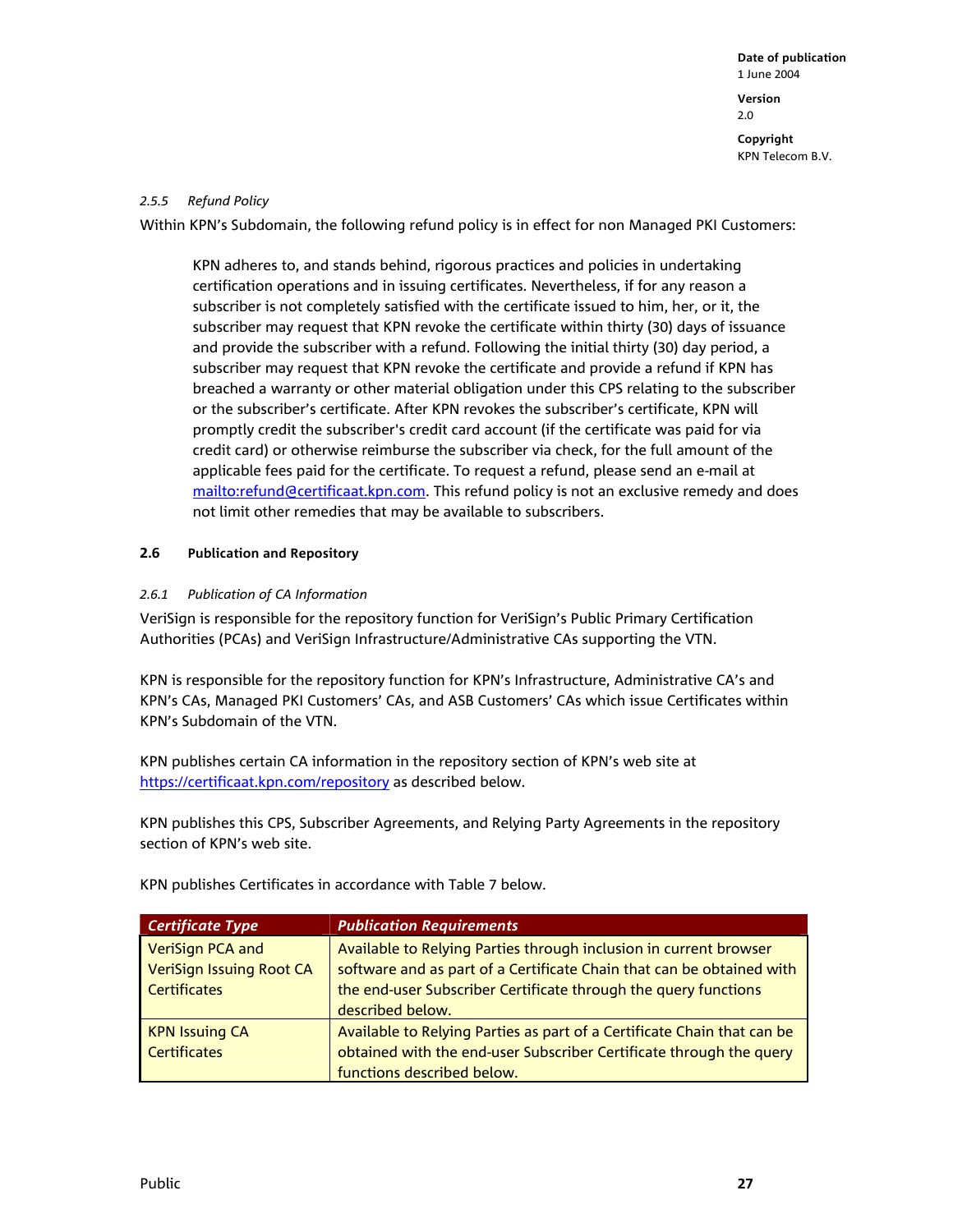**Version**  2.0

**Copyright**  KPN Telecom B.V.

| <b>Certificate Type</b>          | <b>Publication Requirements</b>                                        |
|----------------------------------|------------------------------------------------------------------------|
| <b>Certificate of the KPN CA</b> | Available through query of the VeriSign LDAP directory server at       |
| supporting Managed PKI           | directory.verisign.com.                                                |
| <b>Lite Certificates and CA</b>  |                                                                        |
| <b>Certificates of Managed</b>   |                                                                        |
| <b>PKI Customers</b>             |                                                                        |
| <b>OCSP Responder</b>            | Available through query of the VeriSign LDAP directory server at       |
| <b>Certificates</b>              | directory.verisign.com.                                                |
| <b>Fnd-User Subscriber</b>       | Available to relying parties through query functions in the KPN        |
| <b>Certificates</b>              | repository at: https://digitalid.kpn.com/repository.                   |
|                                  | Also available through query of the VeriSign LDAP directory server     |
|                                  | at directory.verisign.com.                                             |
| <b>End-User Subscriber</b>       | Made available through the query functions listed above, although      |
| Certificates issued              | at the discretion of the Managed PKI Customer, the Certificate may     |
| through Managed PKI              | be accessible only via a search using the Certificate's serial number. |
| <b>Customers</b>                 |                                                                        |

#### **Table 7 – Certificate Publication Requirements**

KPN publishes Certificate status information in accordance with CPS § 4.4.11.

#### *2.6.2 Frequency of Publication*

Updates to this CPS are published in accordance with CPS § 8. Updates to Subscriber Agreements and Relying Party Agreements are published as necessary. Certificates are published upon issuance. Certificate status information is published in accordance with CPS §§ 4.4.9 and 4.4.11.

#### *2.6.3 Access Controls*

Information published in the repository portion of the KPN web site is publicly-accessible information. Read only access to such information is unrestricted. KPN requires persons to agree to a Relying Party Agreement or CRL Usage Agreement as a condition to accessing Certificates, Certificate status information, or CRLs. KPN has implemented logical and physical security measures to prevent unauthorized persons from adding, deleting, or modifying repository entries.

*2.6.4 Repositories See* CPS § 2.1.5.

#### **2.7 Compliance Audit**

An annual WebTrust for Certification Authorities examination is performed for KPN's Service Center operations supporting VeriSign's public and Managed PKI CA services including the VTN Root CAs, Class 3 Organizational CAs, Class 2 Organizational and Individual CAs, and Class 1 Individual CAs specified in CPS § 1.3.1. Customer-specific CAs are not specifically audited as part of the audit of KPN's operations unless required by the Customer. KPN shall be entitled to require that Managed PKI Customers undergo a compliance audit under this CPS § 2.7 and audit programs for these types of Customers.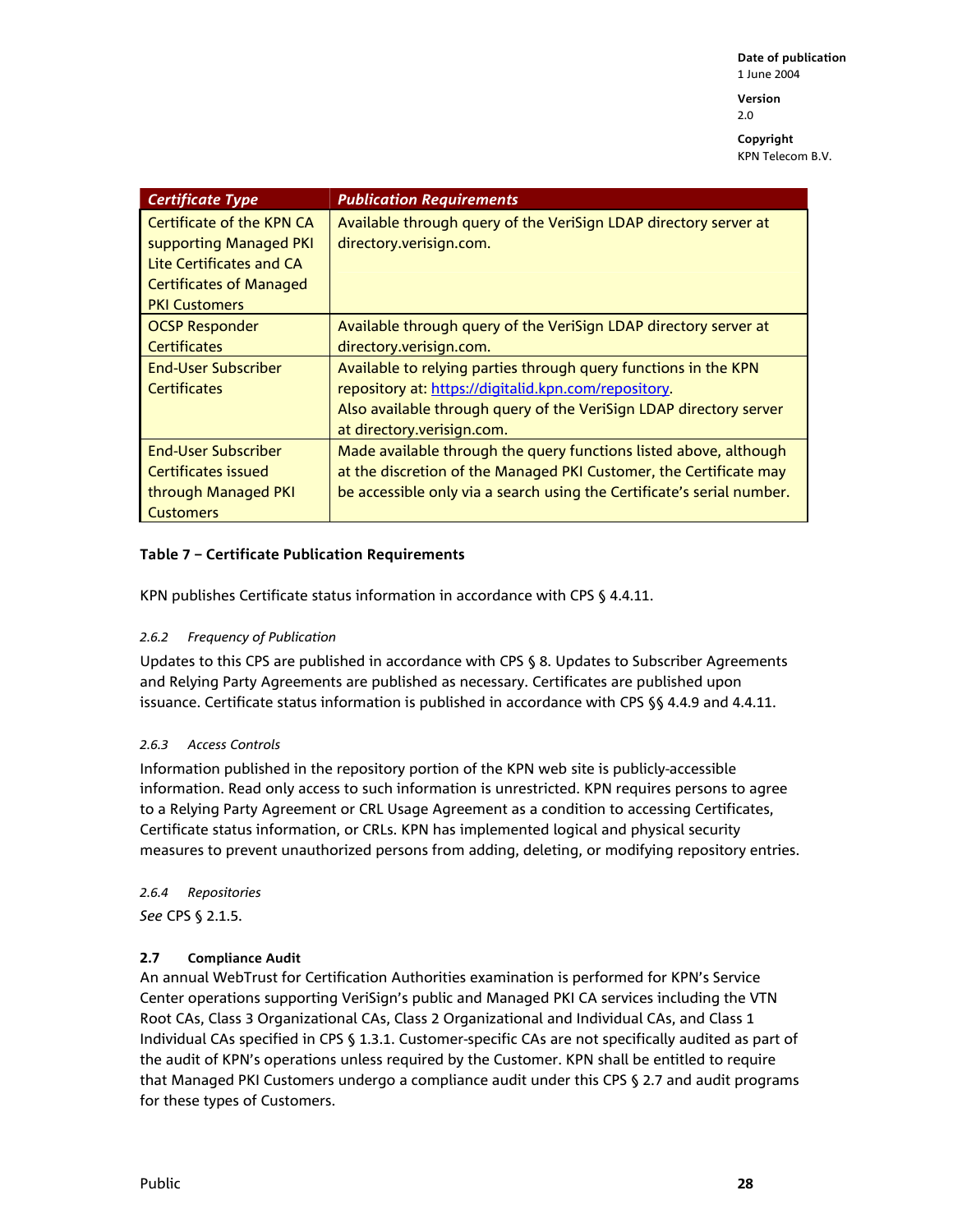**Date of publication**  1 June 2004 **Version**  2.0

**Copyright**  KPN Telecom B.V.

In addition to compliance audits, KPN shall be entitled to perform other reviews and investigations to ensure the trustworthiness of KPN's Subdomain of the VTN, which include, but are not limited to:

- ♦ KPN or its authorized representative shall be entitled, within its sole and exclusive discretion, to perform at any time an "Exigent Audit/Investigation" on itself or a Customer in the event KPN or its authorized representative has reason to believe that the audited entity has failed to meet VTN Standards, has experienced an incident or Compromise, or has acted or failed to act, such that the audited entity's failure, the incident or Compromise, or the act or failure to act poses an actual or potential threat to the security or integrity of the VTN.
- ♦ KPN or its authorized representative shall be entitled to perform "Supplemental Risk Management Reviews" on itself or a Customer following incomplete or exceptional findings in a Compliance Audit or as part of the overall risk management process in the ordinary course of business.

KPN or its authorized representative shall be entitled to delegate the performance of these audits, reviews, and investigations to a third party audit firm. Entities that are subject to an audit, review, or investigation shall provide reasonable cooperation with KPN and the personnel performing the audit, review, or investigation.

#### *2.7.1 Frequency of Entity Compliance Audit*

Compliance audits are performed on an annual basis at the sole expense of the audited entity.

#### *2.7.2 Identity/Qualifications of Auditor*

The audits for KPN's Service Center operations are performed by a public accounting firm that:

- ♦ Demonstrates proficiency in public key infrastructure technology, information security tools and techniques, security auditing, and the third-party attestation function, and
- ♦ Is registrated by the Nederlandse Orde van Register EDP-Auditors (NOREA) or similar entity, which requires the possession of certain skill sets, quality assurance measures such as peer review, competency testing, standards with respect to proper assignment of staff to engagements, and requirements for continuing professional education.

#### *2.7.3 Auditor's Relationship to Audited Party*

Compliance audits of KPN's operations are performed by a public accounting firm that is independent of KPN.

#### *2.7.4 Topics Covered by Audit*

The scope of KPN's annual WebTrust for Certification Authorities (or equivalent) includes all CA environmental controls, key management operations and Infrastructure/Administrative CA controls that are performed by KPN as a VTN Service Center. Specifically KPN's business practices disclosure, KPN's environmental controls and the certificate life cycle management as far as parts of the certificate life cycle management is performed by KPN.

#### *2.7.5 Actions Taken as a Result of Deficiency*

With respect to compliance audits of KPN's operations, significant exceptions or deficiencies identified during the Compliance Audit will result in a determination of actions to be taken. This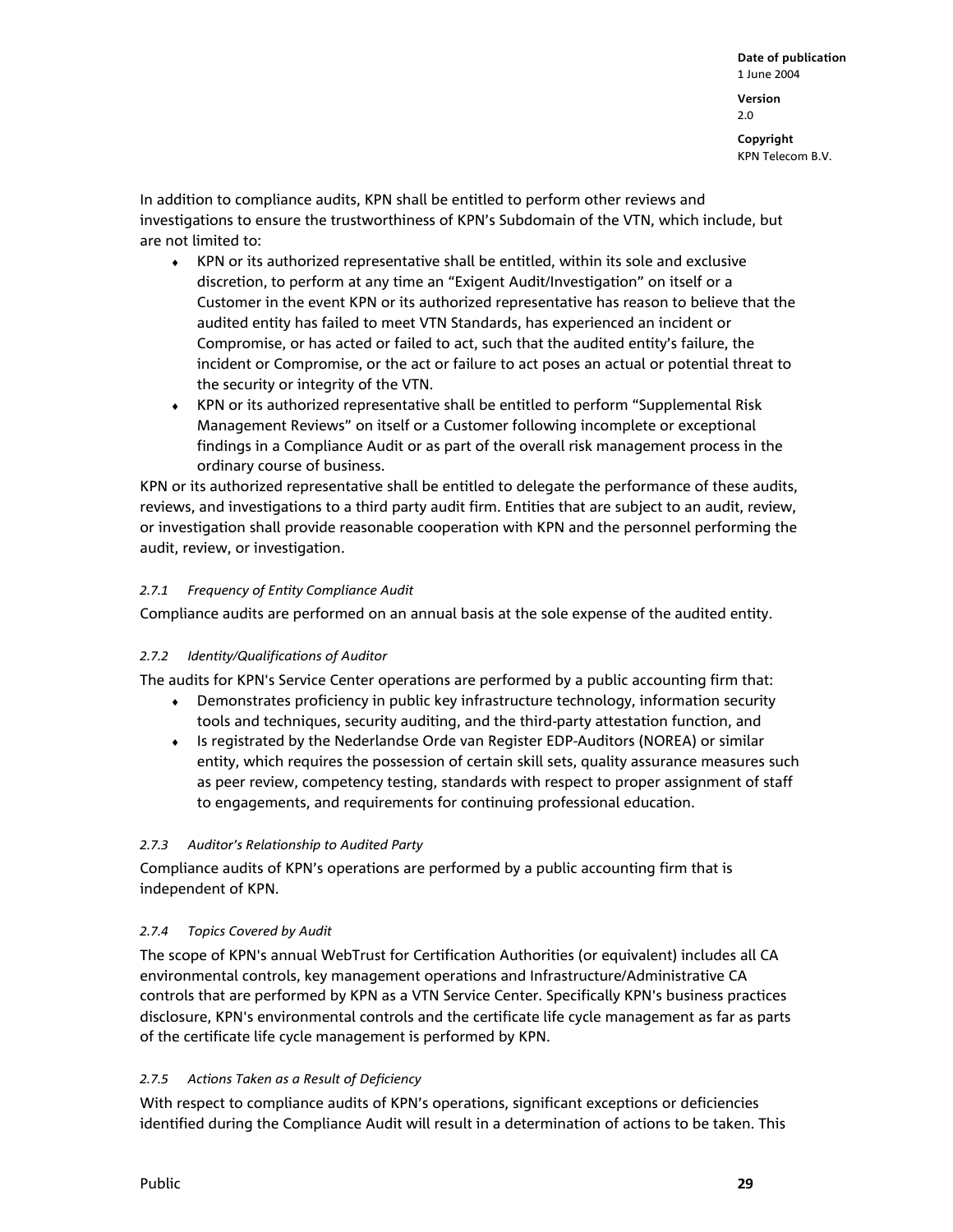determination is made by KPN management with input from the auditor. KPN management is responsible for developing and implementing a corrective action plan. If KPN determines that such exceptions or deficiencies pose an immediate threat to the security or integrity of the VTN, a corrective action plan will be developed within 30 days and implemented within a commercially reasonable period of time. For less serious exceptions or deficiencies, KPN Management will evaluate the significance of such issues and determine the appropriate course of action.

# *2.7.6 Communications of Results*

Results of the compliance audit of KPN's operations may be released at the discretion of KPN management.

# **2.8 Confidentiality and Privacy**

KPN has implemented a privacy policy, which is located at https://certificaat.kpn.com/repository, in compliance with the requirements of the Directive on the Protection of Individuals with Regard to the Processing of Personal Data on the Free Movement of such Data, CP § 2.8 and applicable Dutch privacy law (Wet Bescherming Persoonsgegevens).

# *2.8.1 Types of Information to be Kept Confidential and Private*

The following records of Subscribers are, subject to CPS § 2.8.2, kept confidential and private ("Confidential/Private Information"):

- ♦ CA application records, whether approved or disapproved,
- ♦ Certificate Application records (subject to CPS § 2.8.2),
- ♦ Private keys held by Managed PKI Customers using Managed PKI Key Manager and information needed to recover such private keys,
- ♦ Transactional records (both full records and the audit trail of transactions),
- ♦ VTN audit trail records created or retained by VeriSign, an Affiliate, or a Customer,
- ♦ KPN audit reports created by KPN or their respective auditors (whether internal or public).
- ♦ Contingency planning and disaster recovery plans, and
- ♦ Security measures controlling the operations of KPN hardware and software and the administration of Certificate services and designated enrollment services.

# *2.8.2 Types of Information Not Considered Confidential or Private*

KPN Subdomain Participants acknowledge that Certificates, Certificate revocation and other status information, KPN's repository, and information contained within them are not considered Confidential/Private Information. Information not expressly deemed Confidential/Private Information under CPS § 2.8.1 shall be considered neither confidential nor private. This section is subject to applicable privacy laws.

# *2.8.3 Disclosure of Certificate Revocation/Suspension Information*

*See* CPS § 2.8.2.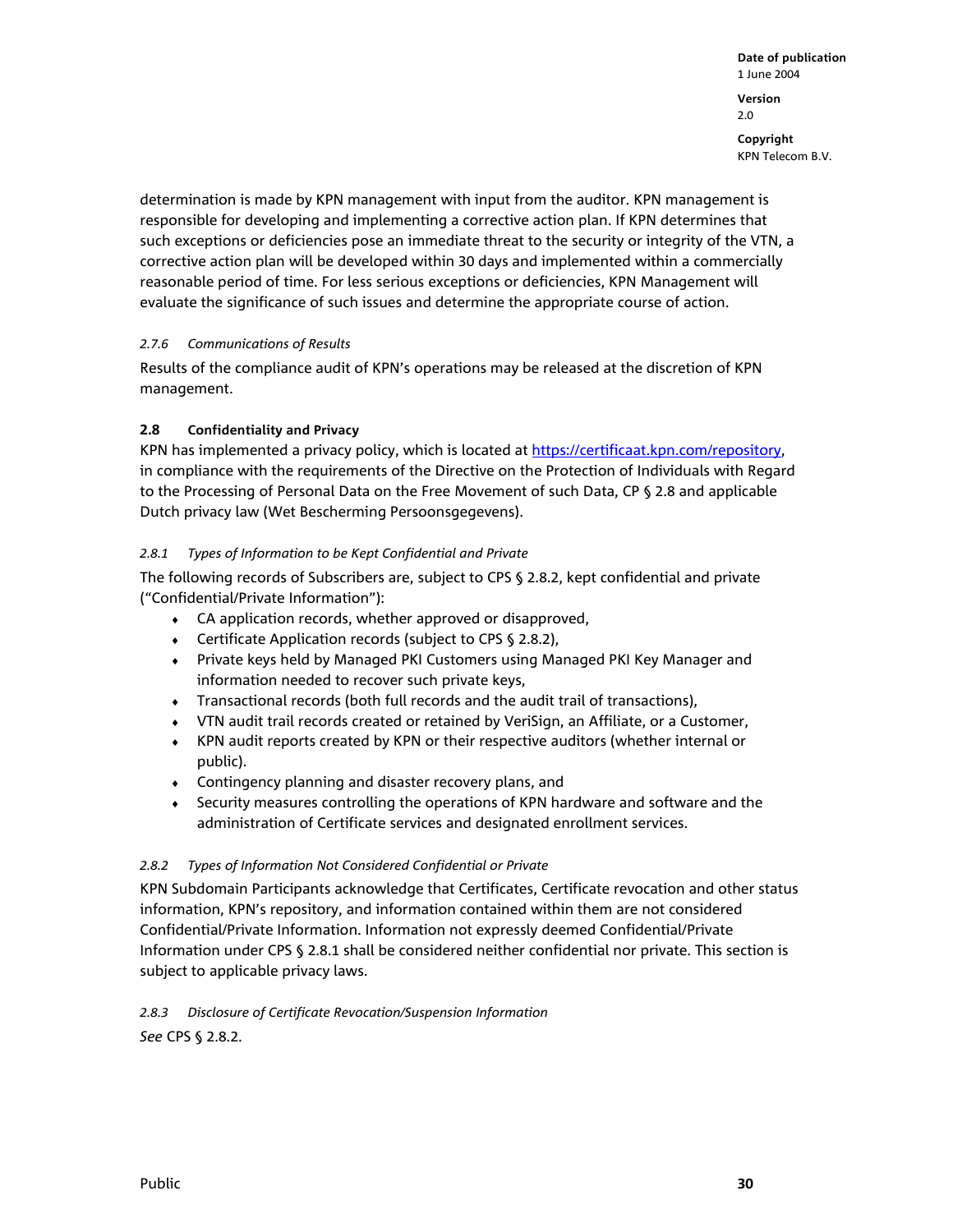**Version**  2.0

**Copyright**  KPN Telecom B.V.

## *2.8.4 Release to Law Enforcement Officials*

KPN Subdomain Participants acknowledge that KPN shall be entitled to disclose Confidential/Private Information if, in good faith, KPN believes disclosure is necessary in response to subpoenas and search warrants. This section is subject to applicable privacy laws.

# *2.8.5 Release as Part of Civil Discovery*

KPN Subdomain Participants acknowledge that KPN shall be entitled to disclose Confidential/Private Information if, in good faith, KPN believes disclosure is necessary in response to judicial, administrative, or other legal process during the discovery process in a civil or administrative action, such as subpoenas, interrogatories, requests for admission, and requests for production of documents. This section is subject to applicable privacy laws.

# *2.8.6 Disclosure Upon Owner's Request*

KPN's privacy policy contains provisions relating to the disclosure of Confidential/Private Information to the person disclosing it to KPN. This section is subject to applicable privacy laws.

# *2.8.7 Other Information Release Circumstances*

No stipulation.

# **2.9 Intellectual Property Rights**

The allocation of Intellectual Property Rights among KPN Subdomain Participants other than Subscribers and Relying Parties is governed by the applicable agreements among such KPN Subdomain Participants. The following subsections of CPS § 2.9 apply to the Intellectual Property Rights in relation to Subscribers and Relying Parties.

# *2.9.1 Property Rights in Certificates and Revocation Information*

CAs retain all Intellectual Property Rights in and to the Certificates and revocation information that they issue. KPN and Customers grant permission to reproduce and distribute Certificates on a nonexclusive royalty-free basis, provided that they are reproduced in full and that use of Certificates is subject to the Relying Party Agreement referenced in the Certificate. KPN and Customers shall grant permission to use revocation information to perform Relying Party functions subject to the applicable CRL Usage Agreement, Relying Party Agreement, or any other applicable agreements.

### *2.9.2 Property Rights in the CPS*

KPN Subdomain Participants acknowledge that KPN retains all Intellectual Property Rights in and to this CPS.

# *2.9.3 Property Rights in Names*

A Certificate Applicant retains all rights it has (if any) in any trademark, service mark, or trade name contained in any Certificate Application and distinguished name within any Certificate issued to such Certificate Applicant.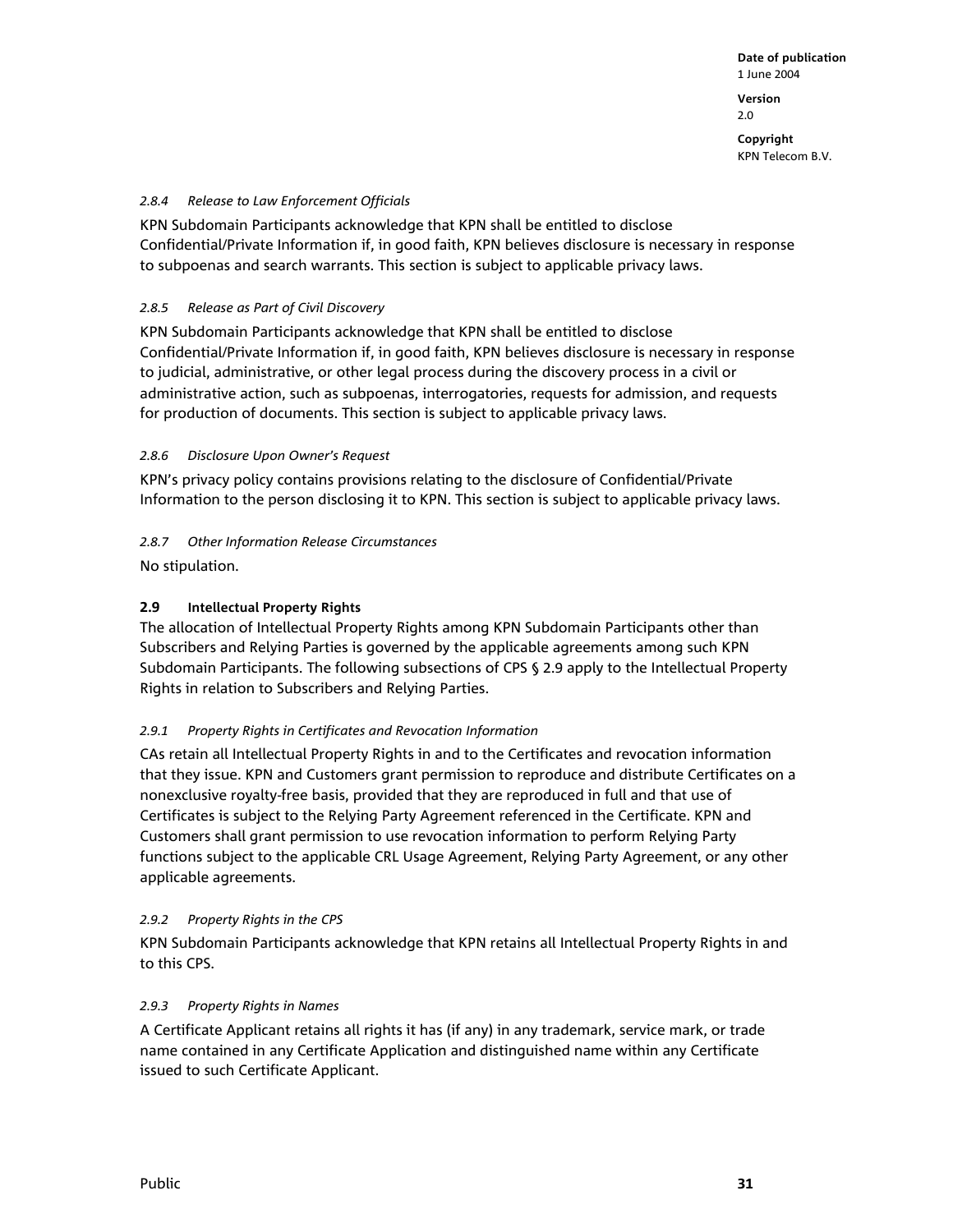**Date of publication**  1 June 2004 **Version**  2.0 **Copyright** 

KPN Telecom B.V.

#### *2.9.4 Property Rights in Keys and Key Material*

Key pairs corresponding to Certificates of CAs and end-user Subscribers are the property of the CAs and end-user Subscribers that are the respective Subjects of these Certificates, subject to the rights of Managed PKI Customers using Managed PKI Key Manager, regardless of the physical medium within which they are stored and protected, and such persons retain all Intellectual Property Rights in and to these key pairs. Notwithstanding the foregoing, VeriSign's root public keys and the root Certificates containing them, including all PCA public keys and self-signed Certificates, are the property of VeriSign. VeriSign licenses software and hardware manufacturers to reproduce such root Certificates to place copies in trustworthy hardware devices or software. Finally, without limiting the generality of the foregoing, a CA's private key is the property of the CA, and the CA retains all Intellectual Property Right in and to its private key.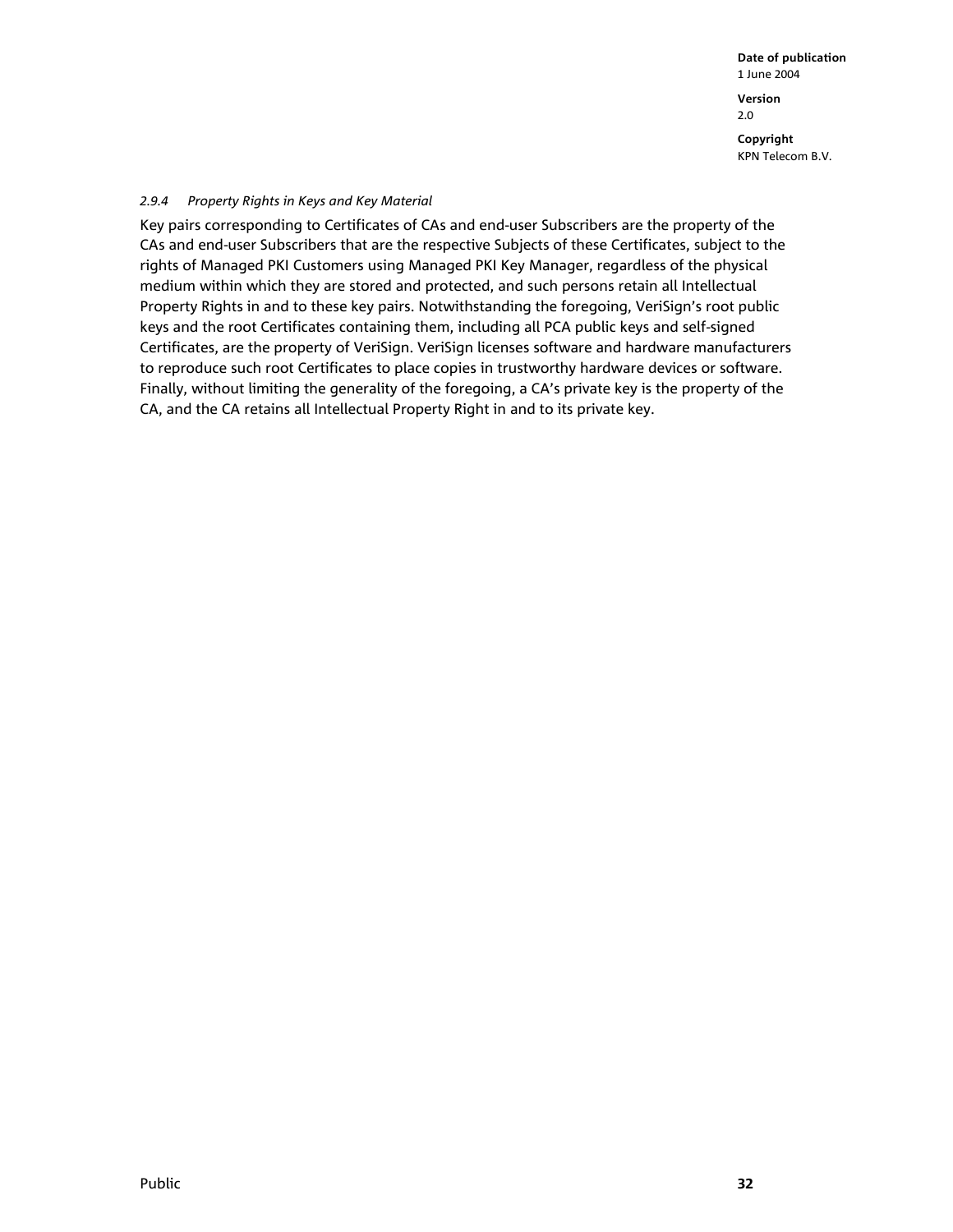2.0

**Copyright**  KPN Telecom B.V.

# **3 Identification and Authentication**

## **3.1 Initial Registration**

## *3.1.1 Types of Names*

KPN CA Certificates contain X.501 Distinguished Names in the Issuer and Subject fields. KPN CA Distinguished Names consist of the components specified in Table 8 below.

| <b>Attribute</b>           | Value                                                                                                                                                                                                                                                                                                                                                                                        |  |
|----------------------------|----------------------------------------------------------------------------------------------------------------------------------------------------------------------------------------------------------------------------------------------------------------------------------------------------------------------------------------------------------------------------------------------|--|
| Country $(C) =$            | "NL" or not used.                                                                                                                                                                                                                                                                                                                                                                            |  |
| Organization (O) =         | "KPN" or "KPN Telecom B.V." except for the Secure Server CA,<br>which indicates "RSA Data Security, Inc.," but is now a VeriSign<br>CA.                                                                                                                                                                                                                                                      |  |
| Organizational Unit (OU) = | KPN CA Certificates may contain multiple OU attributes. Such<br>attributes may contain one or more of the following:<br><b>CA Name</b><br><b>VeriSign Trust Network</b><br>A statement referencing the applicable Relying Party<br>$\bullet$<br>Agreement governing terms of use of the Certificate and<br>A copyright notice.<br>۰<br>Text to describe the type of Certificate<br>$\bullet$ |  |
| State or Province $(S)$ =  | Not used.                                                                                                                                                                                                                                                                                                                                                                                    |  |
| Locality $(L)$ =           | Not used except for the VeriSign Commercial Software Publishers<br>CA, which uses "Internet."                                                                                                                                                                                                                                                                                                |  |
| Common Name (CN) =         | This attribute includes the CA Name (if the CA Name is not<br>specified in an OU attribute) or is not used.                                                                                                                                                                                                                                                                                  |  |

# **Table 8 – Distinguished Name Attributes in CA Certificates**

End-user Subscriber Certificates contain an X.501 distinguished name in the Subject name field and consist of the components specified in Table 9 below.

| <b>Attribute</b>           | <b>Value</b>                                                                                                                                                                                                                                                                                                                                             |  |
|----------------------------|----------------------------------------------------------------------------------------------------------------------------------------------------------------------------------------------------------------------------------------------------------------------------------------------------------------------------------------------------------|--|
| Country $(C)$ =            | "NL" or not used.                                                                                                                                                                                                                                                                                                                                        |  |
| Organization (O) =         | The Organization attribute is used as follows:<br>• "KPN" or "KPN Telecom B.V." for KPN OCSP Responder<br>and optionally for individual Certificates that do not<br>have an organization affiliation.<br>Subscriber organizational name for web server<br>$\bullet$<br>Certificates and individual Certificates that have an<br>organization affiliation |  |
| Organizational Unit (OU) = | KPN end-user Subscriber Certificates may contain multiple OU<br>attributes. Such attributes may contain one or more of the<br>following:<br>Subscriber organizational unit (for organizational                                                                                                                                                           |  |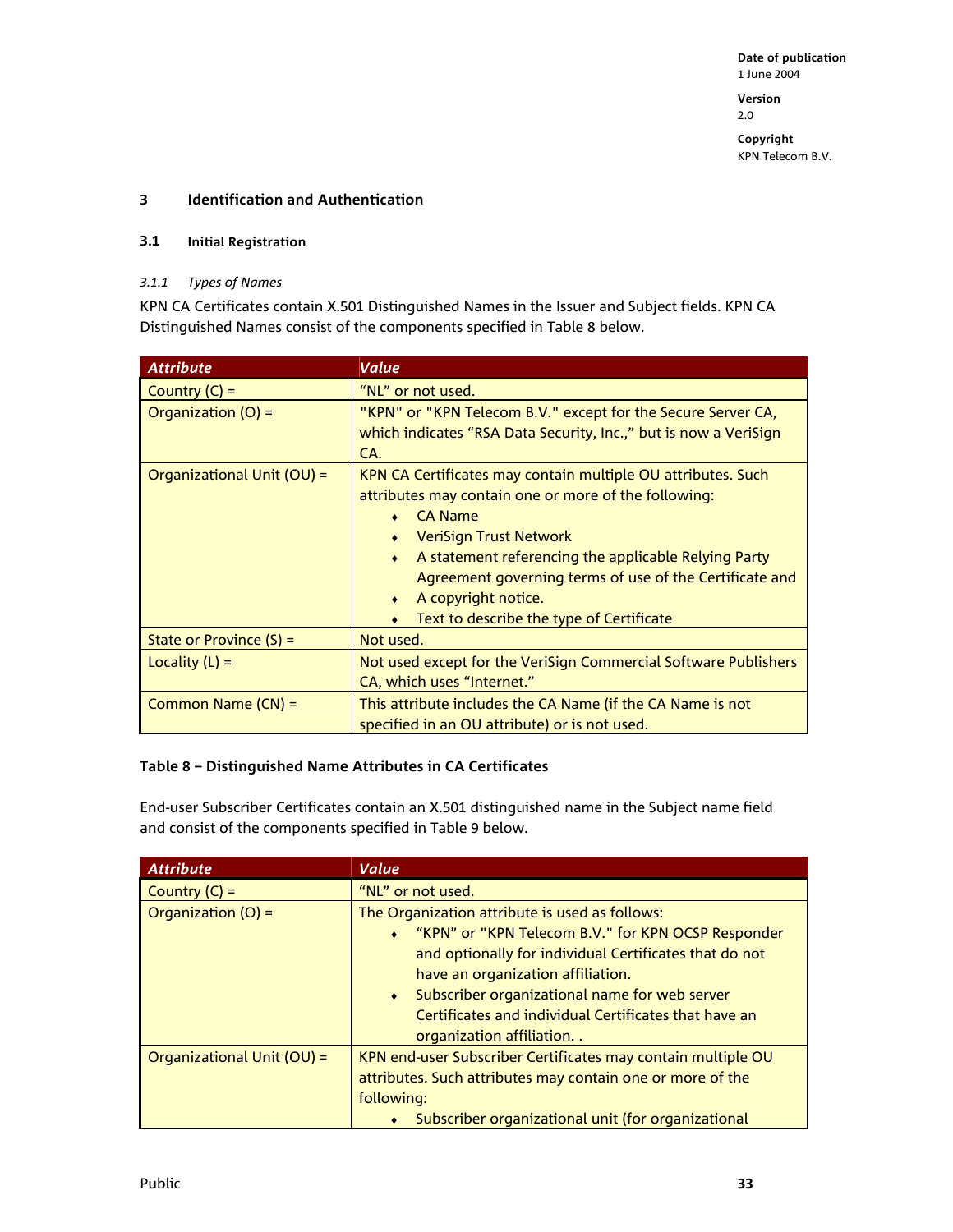**Version**  2.0

**Copyright**  KPN Telecom B.V.

| <b>Attribute</b>          | <b>Value</b>                                                                                                                                                                                                                                                                                                                                                                                                                                                                                                                                                 |  |
|---------------------------|--------------------------------------------------------------------------------------------------------------------------------------------------------------------------------------------------------------------------------------------------------------------------------------------------------------------------------------------------------------------------------------------------------------------------------------------------------------------------------------------------------------------------------------------------------------|--|
|                           | Certificates and individual Certificates that have an<br>organization affiliation)<br><b>VeriSign Trust Network</b><br>$\bullet$<br>A statement referencing the applicable Relying Party<br>Agreement governing terms of use of the Certificate<br>A copyright notice<br>۰<br>"Authenticated by KPN Telecom B.V." and "Member,<br>$\bullet$<br>VeriSign Trust Network" in Certificates whose<br>applications were authenticated by KPN<br>"Persona Not Validated" for Class 1 Individual<br><b>Certificates</b><br>Text to describe the type of Certificate. |  |
| State or Province $(S)$ = | Indicates the Subscriber's State or Province or not used.                                                                                                                                                                                                                                                                                                                                                                                                                                                                                                    |  |
| Locality $(L)$ =          | Indicates the Subscriber's Locality or not used.                                                                                                                                                                                                                                                                                                                                                                                                                                                                                                             |  |
| Common Name (CN) =        | This attribute includes:<br>The OCSP Responder Name (for OCSP Responder<br>۰<br>Certificates)<br>Domain name (for web server Certificates)<br>Organization name (for code/object signing Certificates)<br>Name (for individual Certificates).                                                                                                                                                                                                                                                                                                                |  |
| E-Mail Address $(E)$ =    | E-mail address for Class 1 individual Certificates and generally for<br><b>MPKI Subscriber Certificates.</b>                                                                                                                                                                                                                                                                                                                                                                                                                                                 |  |

# **Table 9 – Distinguished Name Attributes in End User Subscriber Certificates**

The Common Name (CN=) component of the Subject distinguished name of end-user Subscriber Certificates is authenticated in the case of Class 2-3 Certificates.

- ♦ The authenticated common name value included in the Subject distinguished names of organizational Certificates is a domain name (in the case of Secure Server IDs and Global Server IDs) or the legal name of the organization or unit within the organization.
- $\bullet$  The authenticated common name value included in the Subject distinguished name of a Class 3 Organizational ASB Certificate, however, is the generally accepted personal name of the organizational representative authorized to use the organization's private key, and the organization (O=) component is the legal name of the organization.
- ♦ The common name value included in the Subject distinguished name of individual Certificates represents the individual's generally accepted personal name.

### *3.1.2 Need for Names to be Meaningful*

Class 2 and 3 end-user Subscriber Certificates contain names with commonly understood semantics permitting the determination of the identity of the individual or organization that is the Subject of the Certificate. For such Certificates, pseudonyms of end-user Subscribers (names other than a Subscriber's true personal or organizational name) are not permitted.

The use of pseudonyms is permitted only for Class 1 end-user Subscriber Certificates.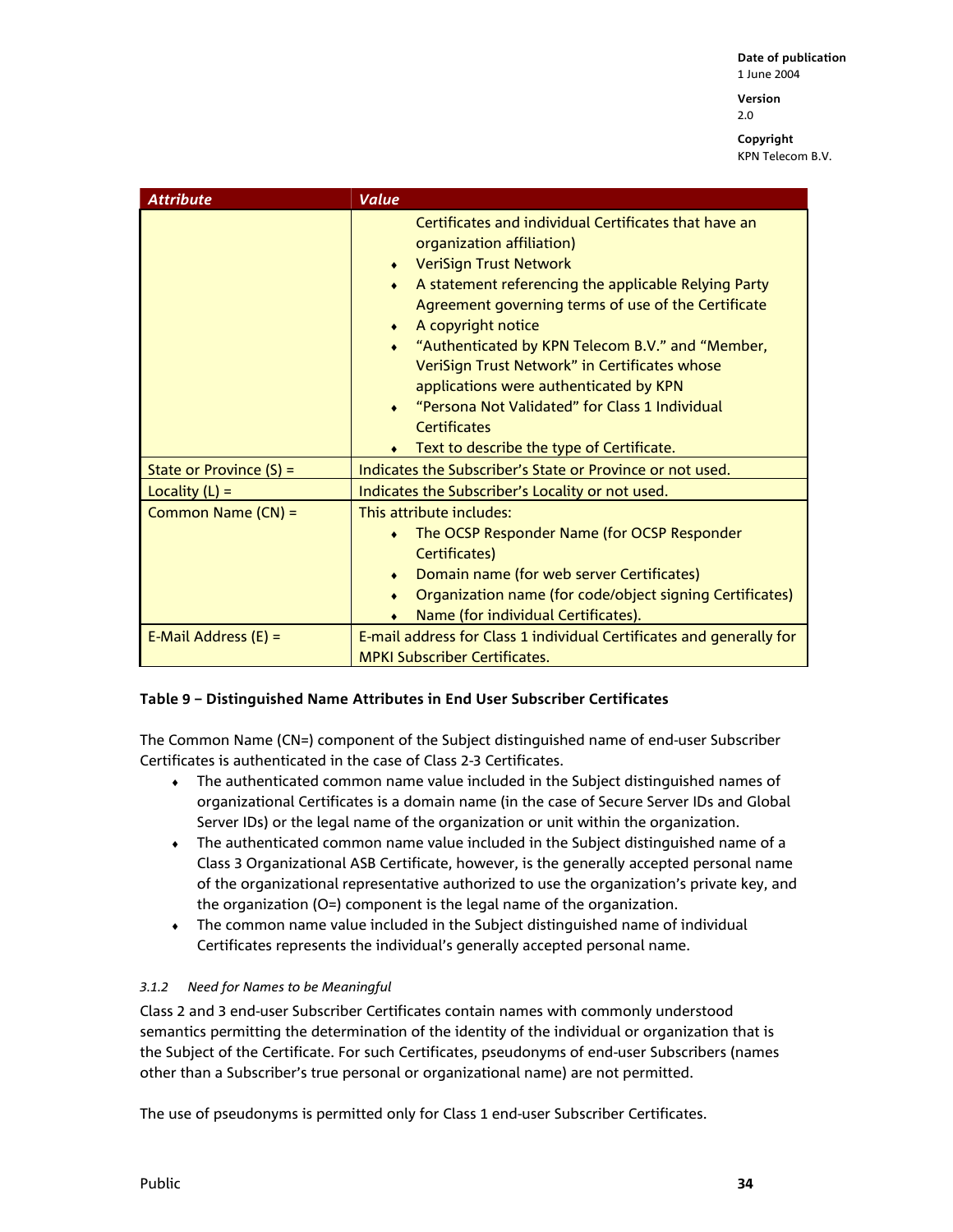**Version**  2.0

**Copyright**  KPN Telecom B.V.

KPN CA certificates contain names with commonly understood semantics permitting the determination of the identity of the CA that is the Subject of the Certificate.

*3.1.3 Rules for Interpreting Various Name Forms* 

No stipulation.

# *3.1.4 Uniqueness of Names*

KPN ensures that Subject Distinguished Names of Subscribers are unique within the domain of a specific CA through automated components of the Subscriber enrollment process. It is possible for a Subscriber to have two or more certificates with the same Subject Distinguished Name

# *3.1.5 Name Claim Dispute Resolution Procedure*

Certificate Applicants are prohibited from using names in their Certificate Applications that infringe upon the Intellectual Property Rights of others. KPN, however, does not verify whether a Certificate Applicant has Intellectual Property Rights in the name appearing in a Certificate Application or arbitrate, mediate, or otherwise resolve any dispute concerning the ownership of any domain name, trade name, trademark, or service mark. KPN is entitled, without liability to any Certificate Applicant, to reject or suspend any Certificate Application because of such dispute.

*3.1.6 Recognition, Authentication, and Role of Trademarks See* CPS § 3.1.5.

# *3.1.7 Method to Prove Possession of Private Key*

KPN verifies the Certificate Applicant's possession of a private key through the use of a digitally signed certificate request pursuant to PKCS #10, another cryptographically-equivalent demonstration, or another KPN-approved method.

Where a key pair is generated by KPN on behalf of a Subscriber (e.g., where pre-generated keys are placed on smart cards), this requirement is not applicable.

# *3.1.8 Authentication of Organization Identity*

KPN confirms the identity of Class 3 organizational end-user Subscribers and other enrollment information provided by Certificate Applicants (except for Nonverified Subscriber Information) in accordance with the procedures set forth in the subsections that follow. In addition to the procedures below, the Certificate Applicant must demonstrate that it rightfully holds the private key corresponding to the public key to be listed in the Certificate in accordance with CPS § 3.1.7.

### *3.1.8.1 Authen*t*ication of the Identity of Organizational End-User Subscribers*

### *3.1.8.1.1 Authentication for Retail Organizational Certificates*

KPN confirms the identity of a Certificate Applicant for a Retail organizational Certificate by:

♦ Verifying that the organization exists through the use of at least one third party identity proofing service or database, or alternatively, organizational documentation issued by or filed with the applicable government that confirms the existence of the organization and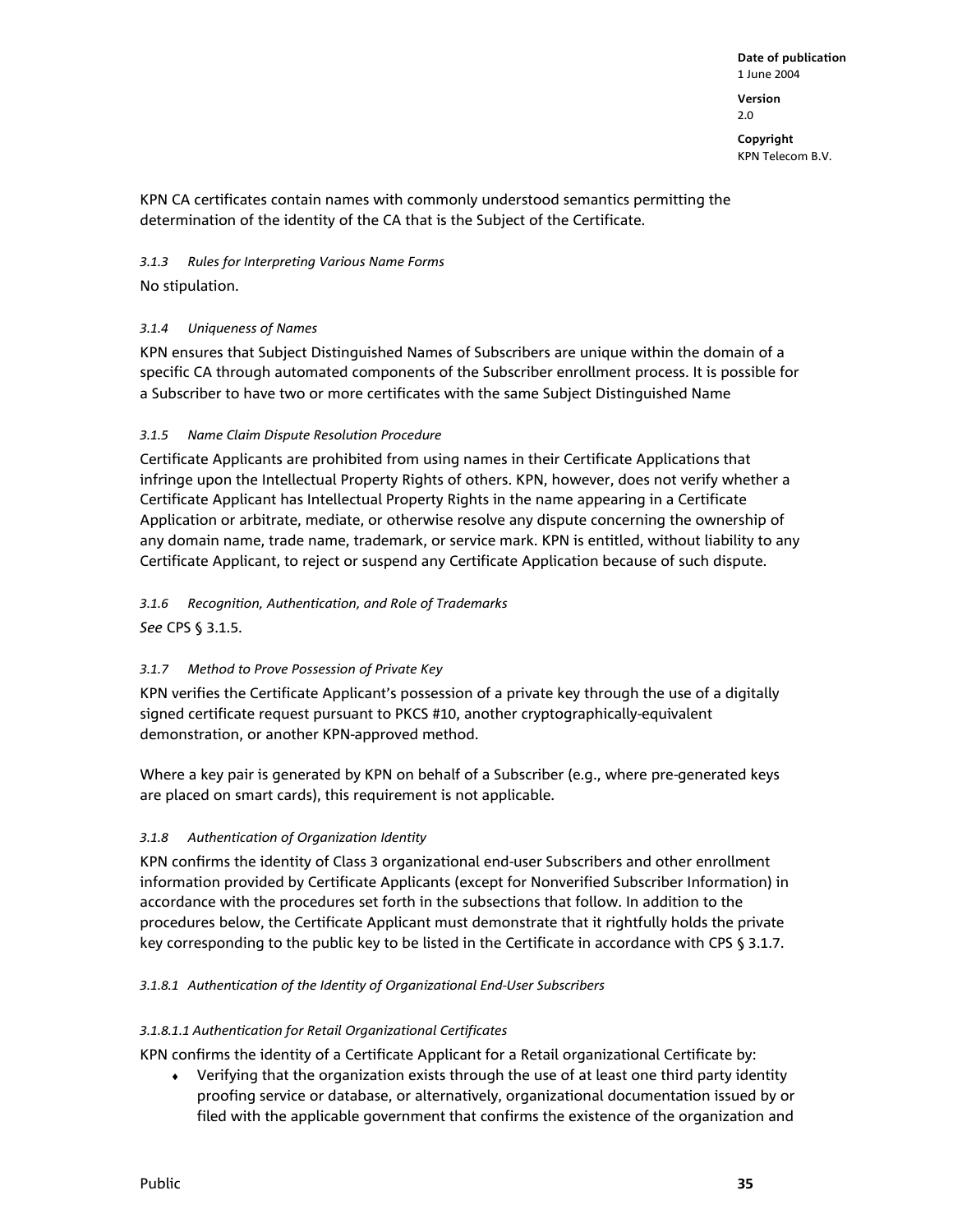**Date of publication**  1 June 2004 **Version**  2.0 **Copyright** 

KPN Telecom B.V.

♦ Confirming with an appropriate Organizational contact by telephone, postal mail, or a comparable procedure certain information about the organization, that the organization has authorized the Certificate Application, and that the person submitting the Certificate Application on behalf of the Organization is authorized to do so.

Additional procedures are performed for specific types of Certificates as described in Table 10 below.

| Certificate Type               | <b>Additional Procedures</b>                                       |  |
|--------------------------------|--------------------------------------------------------------------|--|
| <b>All Server Certificates</b> | KPN verifies that the Certificate Applicant is the record owner of |  |
|                                | the domain name of the server that is the Subject of the           |  |
|                                | Certificate or is otherwise authorized to use the domain.          |  |
| Global Server Ids              | KPN performs the additional checks necessary to satisfy United     |  |
|                                | States export regulations and licenses issued by the United States |  |
|                                | Department of Commerce Bureau of Industry and Science ("BIS")      |  |
|                                | (formerly known as the Bureau of Export Administration             |  |
|                                | ("BXA")).                                                          |  |

# **Table 10 – Specific Authentication Procedures**

## *3.1.8.1.2 Authentication for Managed PKI for SSL or Managed PKI for SSL Premium Edition*

With respect to Managed PKI for SSL Customers and Managed PKI for SSL Premium Edition Customers, the identity confirmation process begins with KPN's confirmation of the identity of the Managed PKI for SSL Customer or Managed PKI for SSL Premium Edition Customer itself in accordance with CPS § 3.1.8.2. Following such confirmation, the Managed PKI for SSL Customer or Managed PKI for SSL Premium Edition Customer is responsible for approving the issuance of Certificates to servers within its own organization by:

- ♦ Ensuring that the server designated as the Subject of a Secure Server ID or Global Server ID actually exists, and
- ♦ Ensuring the organization has authorized the issuance of a Secure Server ID or Global Server ID to the server.

### 3.1.8.1.3 Authentication for Class 3 Organizational ASB Certificates<sup>®</sup>

KPN's services as an ASB Provider include the following steps to confirm the identity of a Certificate Applicant for a Class 3 Organizational ASB Certificate:

- ♦ A determination that the organization exists by using at least one third party identity proofing service or database, or alternatively, organizational documentation issued by or filed with the applicable government that confirms the existence of the organization,
- ♦ A confirmation by telephone, confirmatory postal mail, and/or comparable procedure to the Certificate Applicant to confirm certain information about the organization, confirm that the organization has authorized the Certificate Application, confirm the employment of the representative submitting the Certificate Application on behalf of the Certificate

l <sup>22</sup> KPN currently is not offering ASB services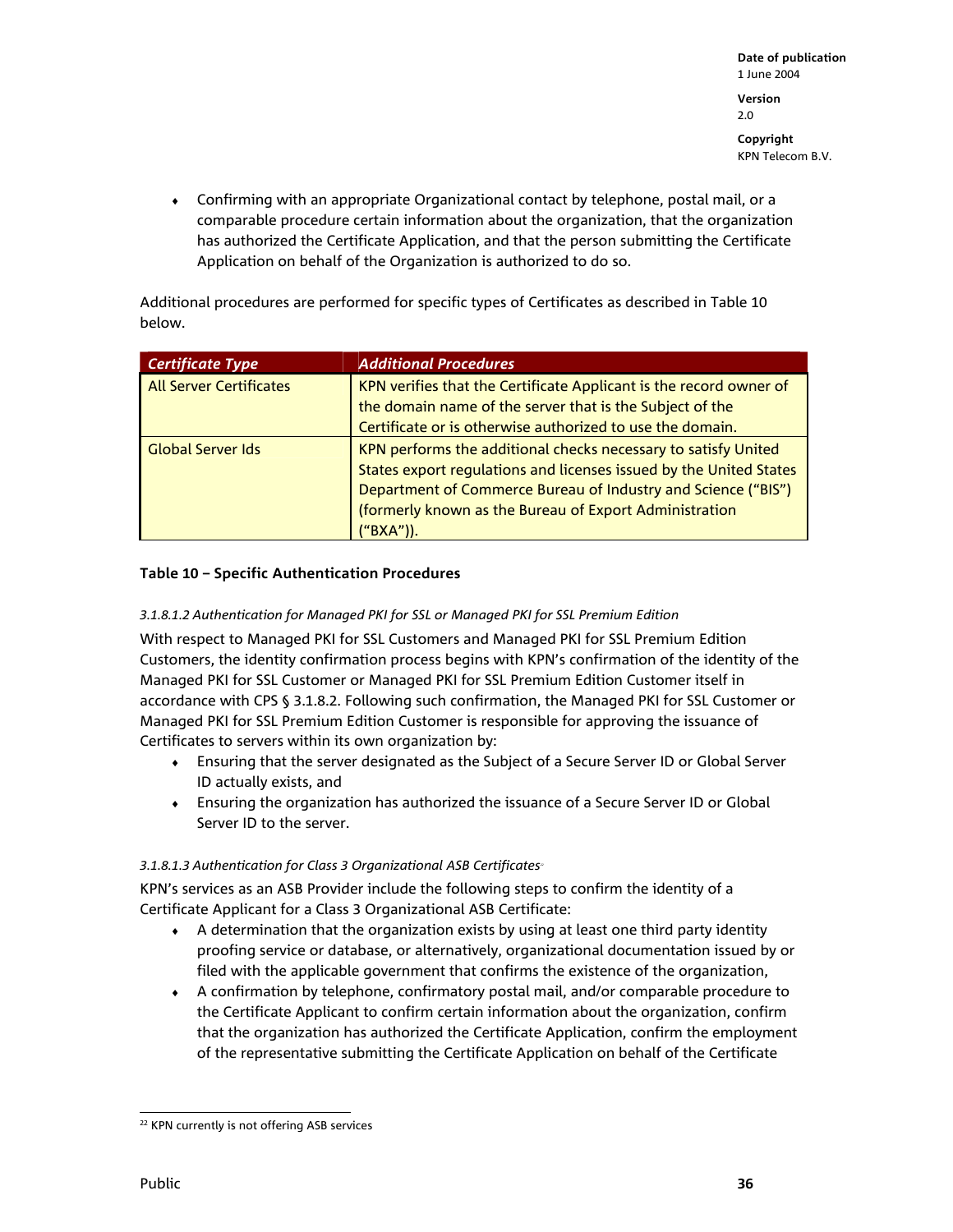2.0

**Copyright**  KPN Telecom B.V.

Applicant, and confirm the authority of the representative to act on behalf of the Certificate Applicant, and

♦ A confirmation by telephone, confirmatory postal mail, and/or comparable procedure to the Certificate Applicant's representative to confirm that the person named as representative has submitted the Certificate Application.

KPN may subcontract such services provided that the subcontractor meets these requirements, security requirements, and all other requirements imposed on KPN when performing these services under the CPS.

# *3.1.8.2 Authentication of the Identity of CAs and RAs*

For KPN CA Certificate Applications, certificate requests are created, processed and approved by authorized KPN personnel using a controlled process that requires the participation of multiple trusted KPN employees.

Managed PKI Customers and ASB Customers enter into an agreement with KPN before becoming CAs or RAs. KPN authenticates the identity of the prospective Managed PKI Customer or ASB Customer, before final approval of its status as CA or RA by performing the checks required for the confirmation of the identity of organizational end-user Subscribers specified in CPS § 3.1.8.1, except that instead of a Certificate Application, the validation is of an application to become a Managed PKI Customer or ASB Customer. In addition, in the case of Managed PKI Customers, KPN confirms that the person identified as Managed PKI Administrator is authorized to act in the capacity. Optionally, KPN may require the personal appearance of an authorized representative of the organization before authorized KPN personnel.

In some cases, KPN may delegate responsibility for authentication of a prospective Managed PKI Customer or ASB Customer to a Reseller. Resellers' procedures for the authentication of the organizational identity of the prospective customer must be submitted to KPN for approval, and such approval is a condition of a Reseller beginning its operations as a provider of Managed PKI or Authentication Service Bureau services, as the case may be. Such procedures must meet the requirements specified in the previous paragraph.

### *3.1.9 Authentication of Individual Identity*

For all Classes of individual Certificates, KPN (on behalf of its own CA or the CAs of its ASB Customers), or a Managed PKI Customer confirms that:

- ♦ The Certificate Applicant is the person identified in the Certificate Application (except for Certificate Applicants for Class 1 Certificates),
- The Certificate Applicant rightfully holds the private key corresponding to the public key to be listed in the Certificate in accordance with CPS § 3.1.7, and
- The information to be included in the Certificate is accurate, except for Nonverified Subscriber Information.

In addition, KPN performs the more detailed procedures described below for each Class of Certificate.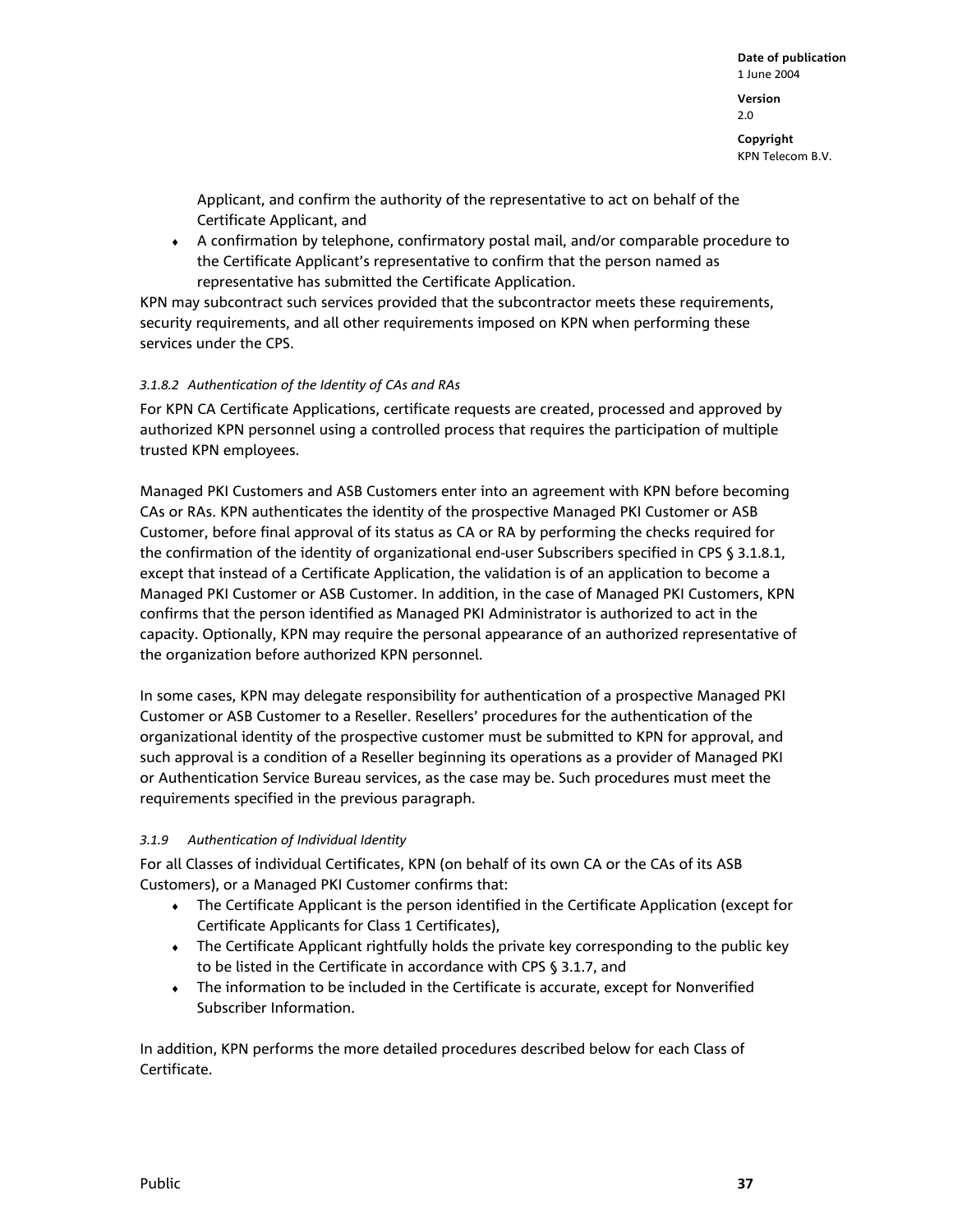**Copyright**  KPN Telecom B.V.

#### 3.1.9.1 Class 1 Individual Certificates<sup>®</sup>

Authentication of individuals for Class 1 Certificates consists of a check to ensure that the Subject distinguished name is a unique and unambiguous Subject name within the KPN Class 1 CA Subdomain. Class 1 authentication does not provide assurances of identity (i.e., that a Subscriber is who he or she claims to be). The common name of the Subscriber is Nonverified Subscriber Information. Class 1 authentication also includes a limited confirmation of the Certificate Applicant's e-mail address.

### *3.1.9.2 Class 2 Individual Certificates*

Authentication of Class 2 Certificates takes place in one of two ways. For Class 2 Managed PKI Certificates, Managed PKI Customers and Managed PKI Lite Customers use business records or databases of business information to approve or deny Certificate Applications in accordance with CPS § 3.1.9.2.1. For Retail Class 2 Certificates and Class 2 Individual ASB Certificates<sup>24</sup>, KPN confirms the identity of Certificate Applicants using information residing in the database of a KPNapproved identity proofing service in accordance with CPS § 3.1.9.2.2.

#### *3.1.9.2.1 Class 2 Managed PKI Certificates*

For Class 2 Managed PKI Certificates, the Managed PKI Customer approves Certificate Applications using manual or automated authentication procedures or passcodes as discussed below. Managed PKI Customers and Managed PKI Lite Customers confirm the identity of individuals by comparing enrollment information against their own business records or databases of business information. For example, they may check enrollment information against employee or independent contractor records in a human resources department database. The Managed PKI Customer or Managed PKI Lite Customer may approve the Certificate Application manually using the Managed PKI Control Center if the enrollment information matches the records or database used for authentication. This process is known as "Manual Authentication."

Managed PKI's Automated Administration Software Module and other similar KPN software give Managed PKI Customers the option of automatic approval and revocation of users or devices directly from pre-existing administrative systems or databases, rather than requiring Manual Authentication for each Certificate Application. Managed PKI Customers using the Managed PKI Automated Administration Software Module authenticate the identity of potential Certificate Applications before placing their information in a database. When a Certificate Applicant submits a Certificate Application, then, the Automated Administration Software Module compares information in the Certificate Application with the database and, if the information matches, automatically approves the Certificate Application for immediate issuance by KPN. This process is called "Automated Administration."

KPN Managed PKI "Passcode" authentication ("Passcode Authentication") involves the automatic approval or rejection of Certificate Applications by comparing a Certificate Applicant's enrollment data with pre-configured authentication data that is provided by a Managed PKI Customer's Managed PKI Administrator. With Passcode Authentication, the Managed PKI Customer uses an offline process to distribute "passcodes" to prospective Certificate Applicants that have satisfied

l <sup>23</sup> KPN currently is not offering Class 1 Certificates.

<sup>&</sup>lt;sup>24</sup> KPN currently is not offering Class 2 Retail or Individual Authentication Service Bureau Certificates.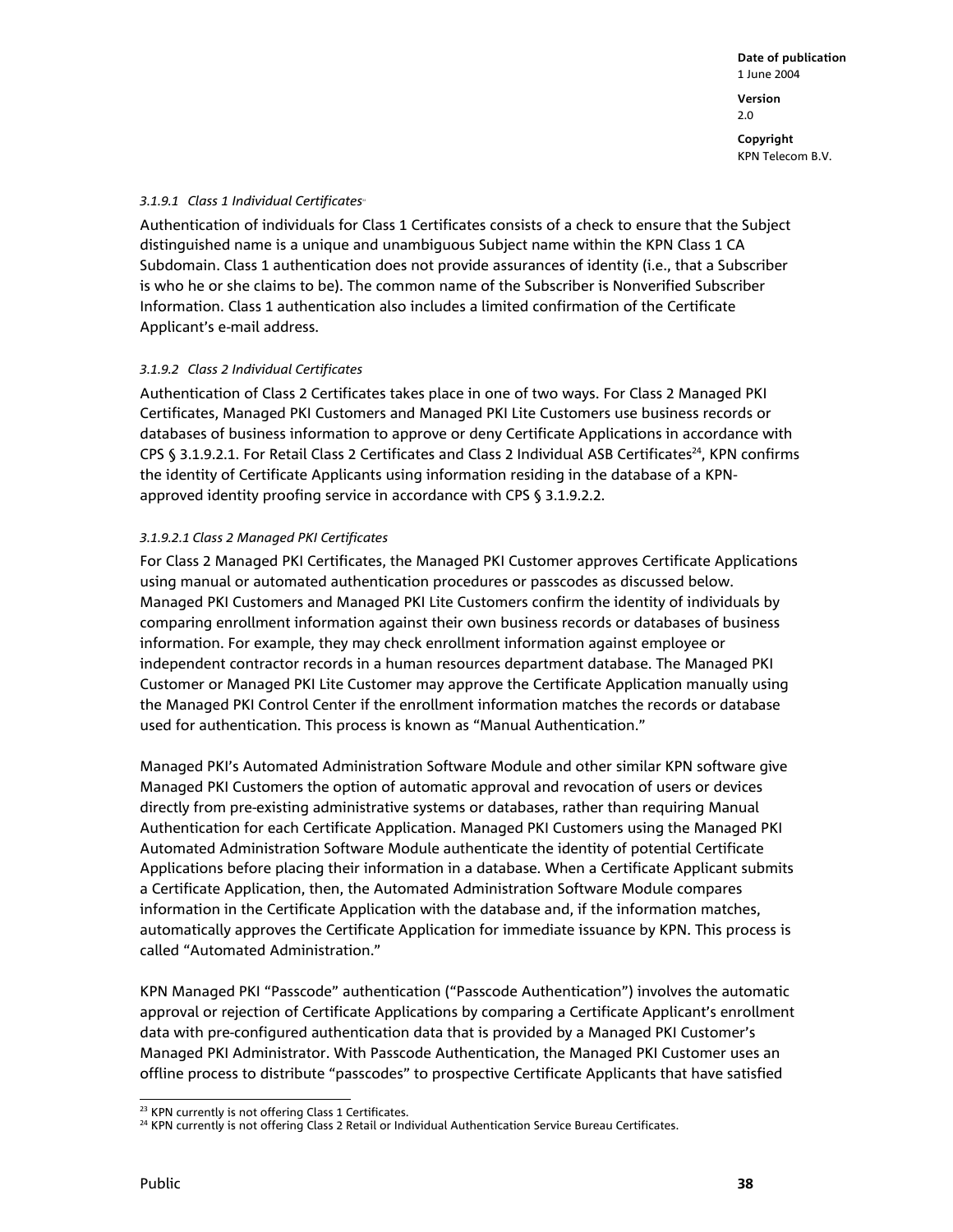the appropriate level of authentication. The Certificate Applicant then provides this passcode when submitting a Certificate Application, along with other authentication information. The passcode and additional authentication information are compared to the passcode database previously configured by the Managed PKI Administrator, and if all the fields match, a Certificate is issued.

Managed PKI Customers not using Automated Administration or Passcode Authentication must use Manual Authentication.

# 3.1.9.2.2 Class 2 Retail Certificates<sup>®</sup>

KPN validates Certificate Applications for Class 2 Retail Certificates and Class 2 Individual ASB Certificates by determining if identifying information in the Certificate Application matches information residing in the database of a KPN-approved identity proofing service, such as a major credit bureau or other reliable source of information providing services. If the information in the Certificate Application matches the information in the database, KPN may approve the Certificate Application.

### *3.1.9.3 Class 3 Individual Certificates*

# 3.1.9.3.1 Class 3 Individual Certificates<sup>®</sup>

The authentication of Class 3 individual Certificate Applications is based on the personal (physical) presence of the Certificate Applicant before an authorized KPN representative, Managed PKI Customer, notary public, or other official with comparable authority within the Certificate Applicant's jurisdiction. The agent, notary, or other official checks the identity of the Certificate Applicant against a well-recognized form of government-issued identification, such as a passport or driver's license and one other identification credential.

### *3.1.9.3.2 Class 3 Administrator Certificates*

Various Administrator Certificates are used to control access to KPN CA systems and for authorizing certain actions within the VTN. The specific types of Class 3 Administrator Certificates are listed in CPS §1.3.1.

KPN authenticates Class 3 Administrator Certificate Applications for Managed PKI Customer and trusted third party employees as follows:

- ♦ KPN authenticates the existence and identity of the entity employing or retaining the Administrator pursuant to CPS § 3.1.8.2
- ♦ KPN confirms the employment and authorization of the person named as Administrator in the Certificate Application to act as Administrator.

KPN also approves Certificate Applications for its own Administrators. Administrators are "Trusted Persons" within their respective organization (see CPS § 5.2.1). In this case, authentication of their Certificate Applications is based on confirmation of their identity in connection with their

l <sup>25</sup> KPN currently is not offering Class 2 Retail Certificates

<sup>&</sup>lt;sup>26</sup> KPN currently is not offering Class 3 Individual Certificates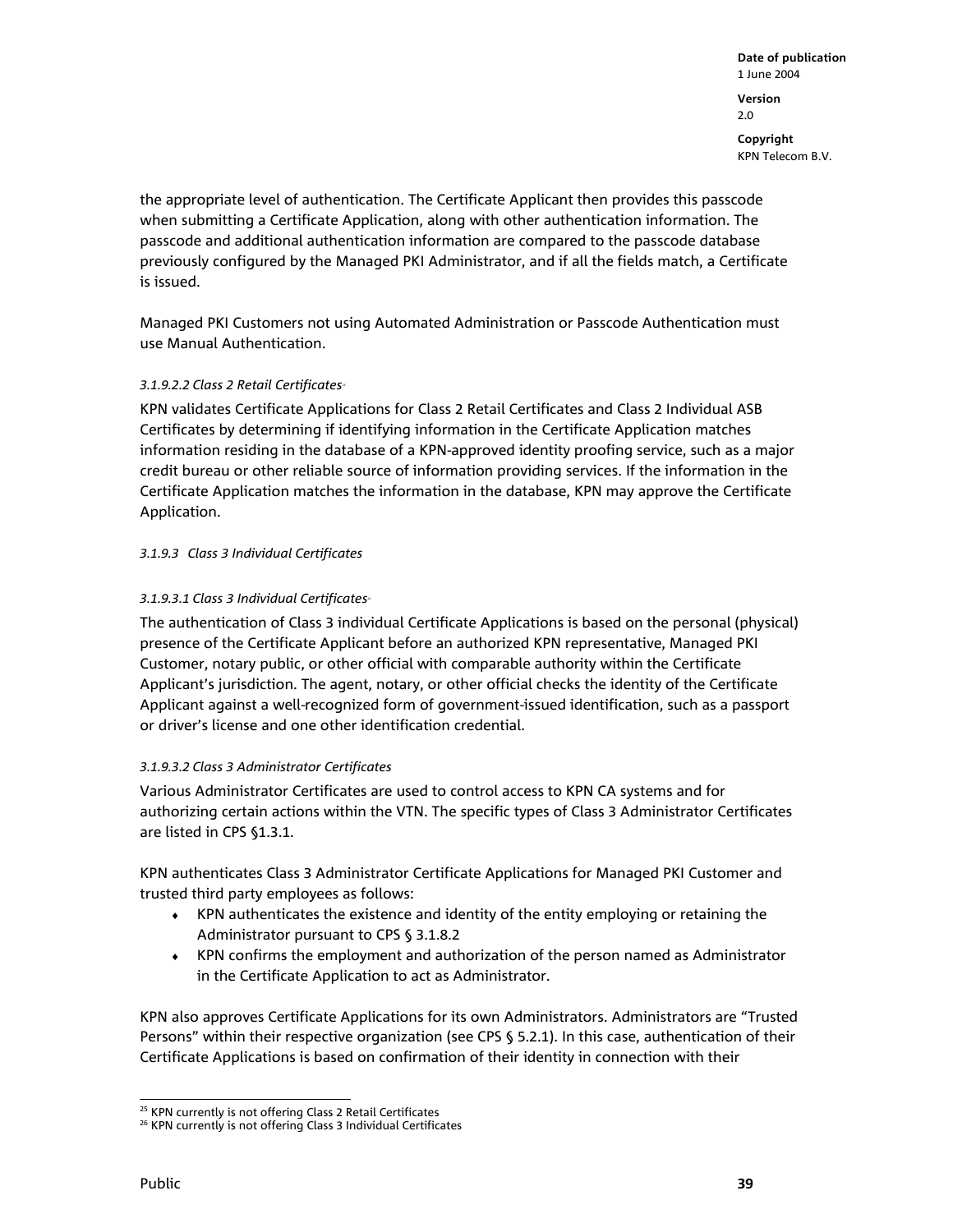**Copyright**  KPN Telecom B.V.

employment or retention as an independent contractor (see CPS § 5.2.3), background checking procedures (see CPS § 5.3.2), and authorization to act as Administrator.

KPN may also approve Certificate Applications for its own Administrator Certificates to be associated with a non-human recipient such as a device, or a service. KPN authenticates Class 3 Administrator Certificate Applications for a non-human recipient as follows:

- ♦ KPN authenticates the existence and identity of the service named as the Administrator in the Certificate Application
- ♦ KPN authenticates that the service has been securely implemented in a manner consistent with it performing an Administrative function
- ♦ KPN confirms the employment and authorization of the person enrolling for the Administrator certificate for the service named as Administrator in the Certificate Application.

# **3.2 Routine Rekey and Renewal**

Prior to the expiration of an existing Subscriber's Certificate, it is necessary for the Subscriber to obtain a new certificate to maintain continuity of Certificate usage. KPN generally requires that the Subscriber generate a new key pair to replace the expiring key pair (technically defined as "rekey"). However, in certain cases (i.e., for web server certificates) KPN permits Subscribers to request a new certificate for an existing key pair (technically defined as "renewal"). Table 11 below describes KPN's requirements for routine rekey (issuance of a new certificate for a new key pair that replaces an existing key pair) and renewal (issuance of a new certificate for an existing key pair).

Generally speaking, both "Rekey" and "Renewal" are commonly described as "Certificate Renewal," focusing on the fact that the old Certificate is being replaced with a new Certificate and not emphasizing whether or not a new key pair is generated. For all Classes and Types of KPN Certificates, except for Class 3 Server Certificates, this distinction is not important as a new key pair is always generated as part of KPN's end-user Subscriber Certificate replacement process.

However, for Class 3 Server Certificates, because the Subscriber key pair is generated on the web server and most web server key generation tools permit the creation of a new Certificate Request for an existing key pair, there is a distinction between "rekey" and "renewal." In addition, new CA Certificates may be issued for existing KPN CA key pairs subject to the constraints specified in Table 11 below.

| <b>Certificate Class and</b><br><b>Type</b> | <b>Routine Rekey and Renewal Requirements</b>                          |
|---------------------------------------------|------------------------------------------------------------------------|
| Class 1, Class 2, Class 3                   | For these types of Certificates, Subscriber key pairs are generally    |
| <b>Code and Object</b>                      | browser generated as part of the online enrollment process and the     |
| Signing, and Class 3                        | Subscriber does not have the option to submit an existing key pair for |
| Administrator                               | "renewal." Accordingly, for these types of Certificates, rekey is      |
| <b>Certificates</b>                         | supported and Certificate renewal is not.                              |
|                                             | In so far as a Customer is able to submit an existing key pair for     |
|                                             | "renewal" KPN may renew that Certificate. However, KPN                 |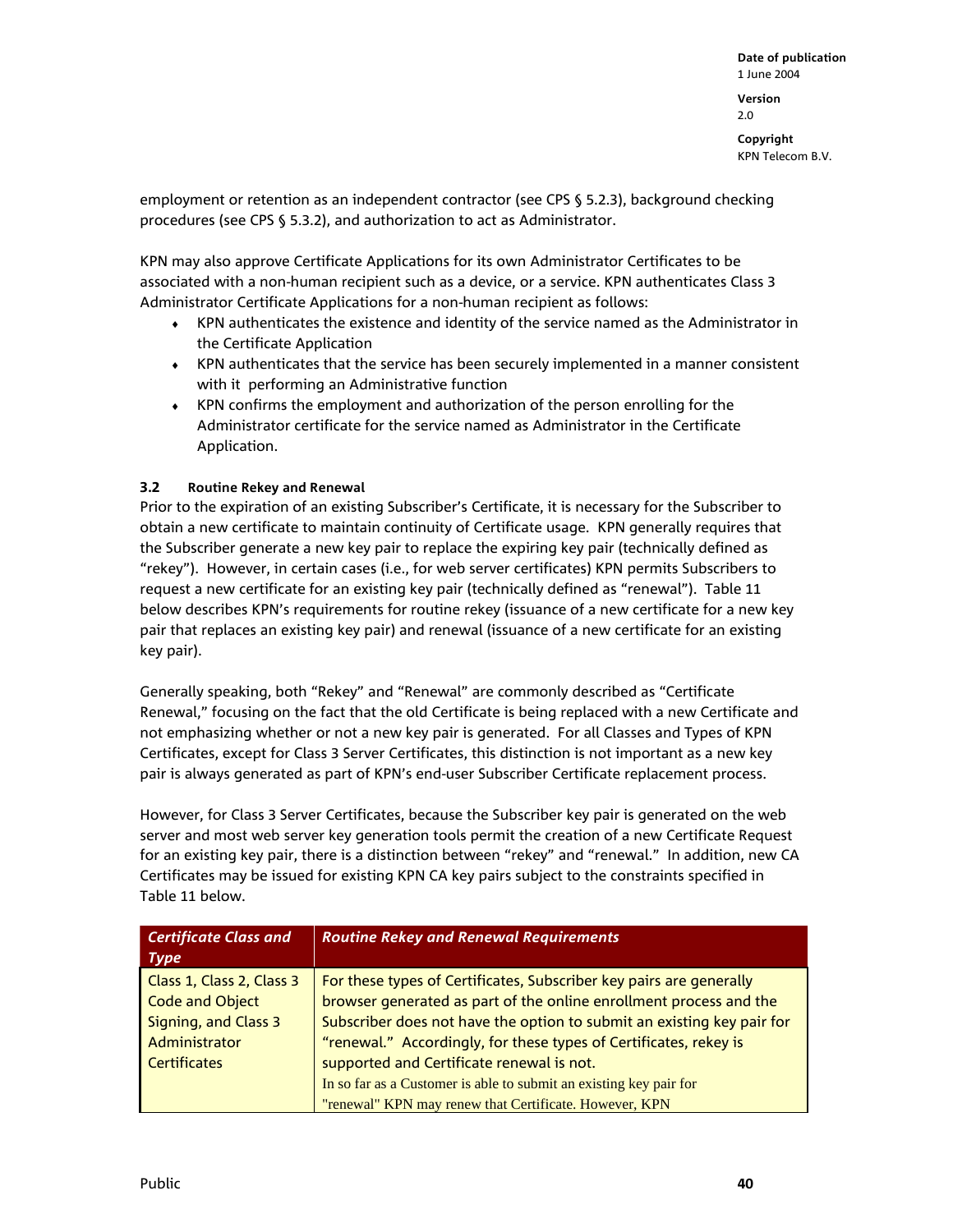**Version**  2.0

**Copyright**  KPN Telecom B.V.

| <b>Certificate Class and</b><br><b>Type</b> | <b>Routine Rekey and Renewal Requirements</b>                                                                                                                                                                                                                                                                                                                                                                                   |  |
|---------------------------------------------|---------------------------------------------------------------------------------------------------------------------------------------------------------------------------------------------------------------------------------------------------------------------------------------------------------------------------------------------------------------------------------------------------------------------------------|--|
|                                             | recommends that customers generate a new key pair as that is most<br>secure.                                                                                                                                                                                                                                                                                                                                                    |  |
| Class 3 Server<br><b>Certificates</b>       | For Secure Server IDs or Global Server IDs, Subscriber key pairs are<br>generated outside of the online enrollment process (i.e., generated on<br>a web server). Most server key generation tools, permit the Subscriber<br>to create a new Certificate Signing Request (CSR) for a previously-used<br>key pair. Accordingly, for Secure Server IDs and Global Server IDs, both<br>rekey and Certificate renewal are supported. |  |
| <b>CA Certificates</b>                      | Renewal of CA Certificates is permitted as long as the cumulative<br>certified lifetime of the CA key pair does not exceed the applicable<br>maximum CA key pair lifetime specified in CPS § 6.3.2. KPN CAs may<br>also be rekeyed in accordance with CPS § 4.7. Accordingly, for KPN CA<br>Certificates both rekey and certificate renewal are supported.                                                                      |  |

# **Table 11 – Routine Rekey and Renewal Requirements**

# *3.2.1 Routine Rekey and Renewal for End-User Subscriber Certificates*

Subscriber Certificates, which have not been revoked, may be replaced (i.e., rekeyed or renewed) in accordance with the Table 12 below.

| Timing                                                               | <b>Requirement</b>                                                                                                                                                                                                                                                                                                                                                                                                                                                                                                                                                                                                                                                                                                                                                                                                                                                                                                                                                                                                                                                                                                                                                                                                                                                                           |
|----------------------------------------------------------------------|----------------------------------------------------------------------------------------------------------------------------------------------------------------------------------------------------------------------------------------------------------------------------------------------------------------------------------------------------------------------------------------------------------------------------------------------------------------------------------------------------------------------------------------------------------------------------------------------------------------------------------------------------------------------------------------------------------------------------------------------------------------------------------------------------------------------------------------------------------------------------------------------------------------------------------------------------------------------------------------------------------------------------------------------------------------------------------------------------------------------------------------------------------------------------------------------------------------------------------------------------------------------------------------------|
| Within 30 days before<br>and 30 days after<br>Certificate expiration | For all KPN Certificates (except for Class 3 Organizational ASB<br>certificates), KPN or the Managed PKI Customer authenticates<br>Subscribers seeking Certificate replacement through the use of a<br><b>Challenge Phrase</b> (or the equivalent thereof), or proof of possession of the<br>private key.<br>As part of the initial registration process, Subscribers choose and<br>submit a Challenge Phrase with their enrollment information. Upon<br>rekey or renewal of a Certificate within the specified timeframe, if a<br>Subscriber correctly submits the Subscriber's Challenge Phrase (or the<br>equivalent thereof) with the Subscriber's reenrollment information, or<br>proves possession of the private key, and the enrollment information<br>(including contact information) has not changed, a new Certificate is<br>automatically issued <sup>27</sup> . After rekeying or renewal in this fashion, and<br>on at least alternative instances of subsequent rekeying or renewal<br>thereafter, the CA or RA shall reconfirm the identity of the Subscriber<br>in accordance with the requirements specified in CPS § 3.1.8.1 for the<br>authentication of an original Certificate Application.<br>The authentication of a request to replace a Class 3 Organizational ASB |

l  $^{27}$  Where the subscriber is unable to use a challenge phrase the subscriber's reenrollment information will be reauthenticated.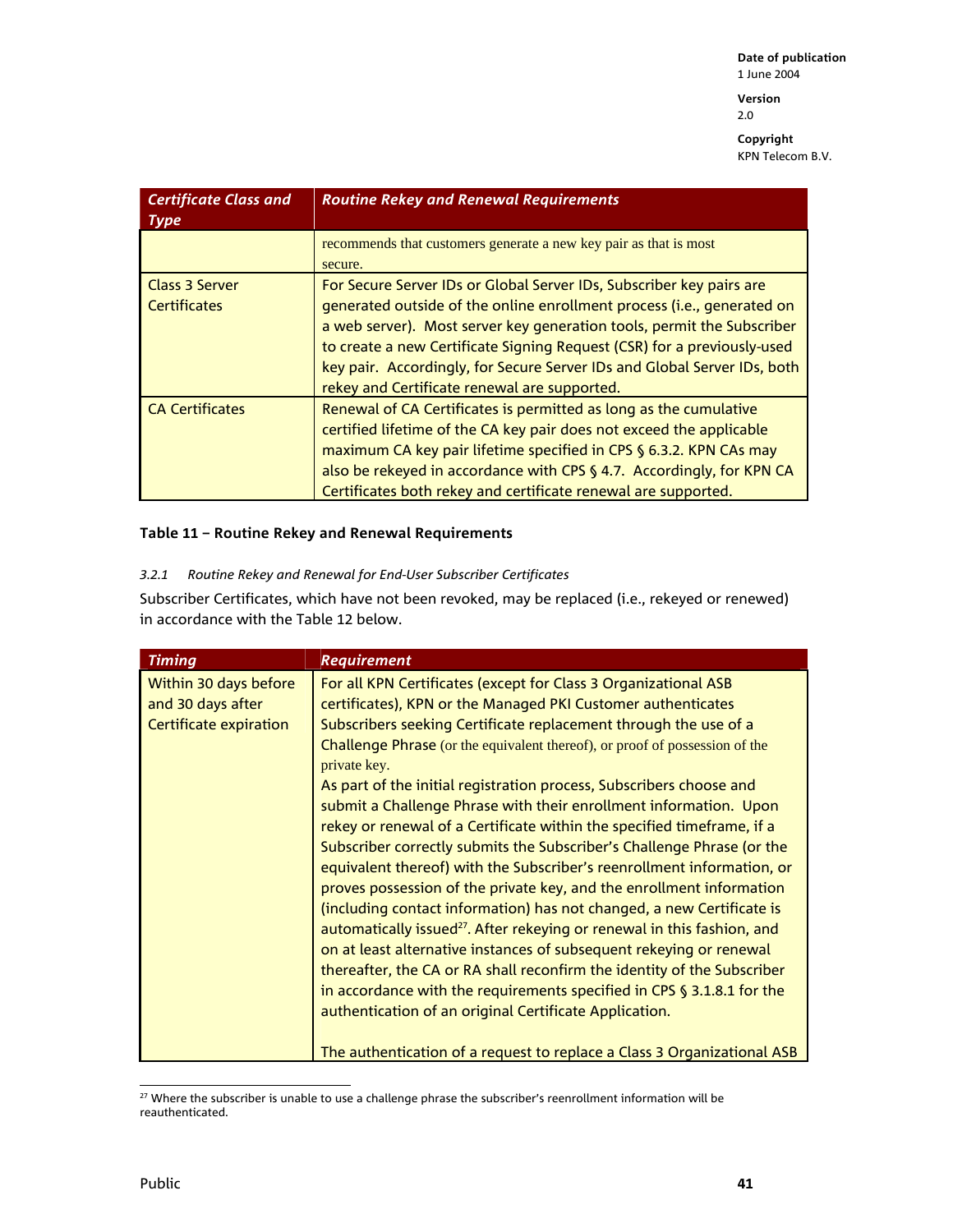**Version**  2.0

**Copyright**  KPN Telecom B.V.

| Timing                                         | <b>Requirement</b>                                                                                                                                                                                                                          |
|------------------------------------------------|---------------------------------------------------------------------------------------------------------------------------------------------------------------------------------------------------------------------------------------------|
|                                                | Certificate requires the use of a Challenge Phrase as well as the<br>authentication procedures for an original Certificate Application under<br>CPS § 3.1.8.1.3.                                                                            |
| Beyond 30 days after<br>Certificate expiration | In this scenario, the requirements specified in CPS § 3.1.8.1 and 3.1.9<br>for the authentication of an original Certificate Application are used<br>for replacing an end-user Subscriber Certificate.                                      |
|                                                | The authentication of a request to replace a Class 3 Organizational ASB<br>Certificate requires the use of a Challenge Phrase as well as the<br>authentication procedures for an original Certificate Application under<br>CPS § 3.1.8.1.3. |

Table 12 – Routine Rekey and Renewal Requirements for End-User Subscriber Certificates

### *3.2.2 Routine Rekey and Renewal for CA Certificates*

KPN CAs may be rekeyed periodically in accordance with CPS § 4.7.

KPN CA Certificates may be renewed within the parameters specified in CPS § 6.3.2. For example, if an initial PCA certificate was issued with a lifetime of 10 years, renewed certificates may be issued to extend the validity period of the CA's key pair for an additional 20 years, reaching the maximum permitted validity period of 30 years. CA Certificate Renewal is not permitted after Certificate Expiration.

For VeriSign self-signed PCA Certificates, other KPN root CAs, and KPN CA Certificates, renewal requests are created and approved by authorized VeriSign personnel through a controlled process that requires the participation of multiple trusted individuals.

For non-KPN CA Certificates which chain to the VeriSign PCAs, KPN performs appropriate procedures to verify that the Managed PKI Customer, or ASB Customer is in fact the Subscriber of the CA Certificate. Authentication procedures are the same as original enrollment pursuant to CPS § 3.1.8.3.

### **3.3 Rekey After Revocation**

Rekey after revocation is not be permitted if:

- ♦ Revocation occurred because the Certificate (other than a Class 1 Certificate) was issued to a person other than the one named as the Subject of the Certificate,
- ♦ The Certificate (other than a Class 1 Certificate) was issued without the authorization of the person named as the Subject of such Certificate, or
- ♦ The entity approving the Subscriber's Certificate Application discovers or has reason to believe that a material fact in the Certificate Application is false.

Subject to the foregoing paragraph, Subscriber Certificates, which have been revoked, may be replaced (i.e., rekeyed) in accordance with Table 13 below.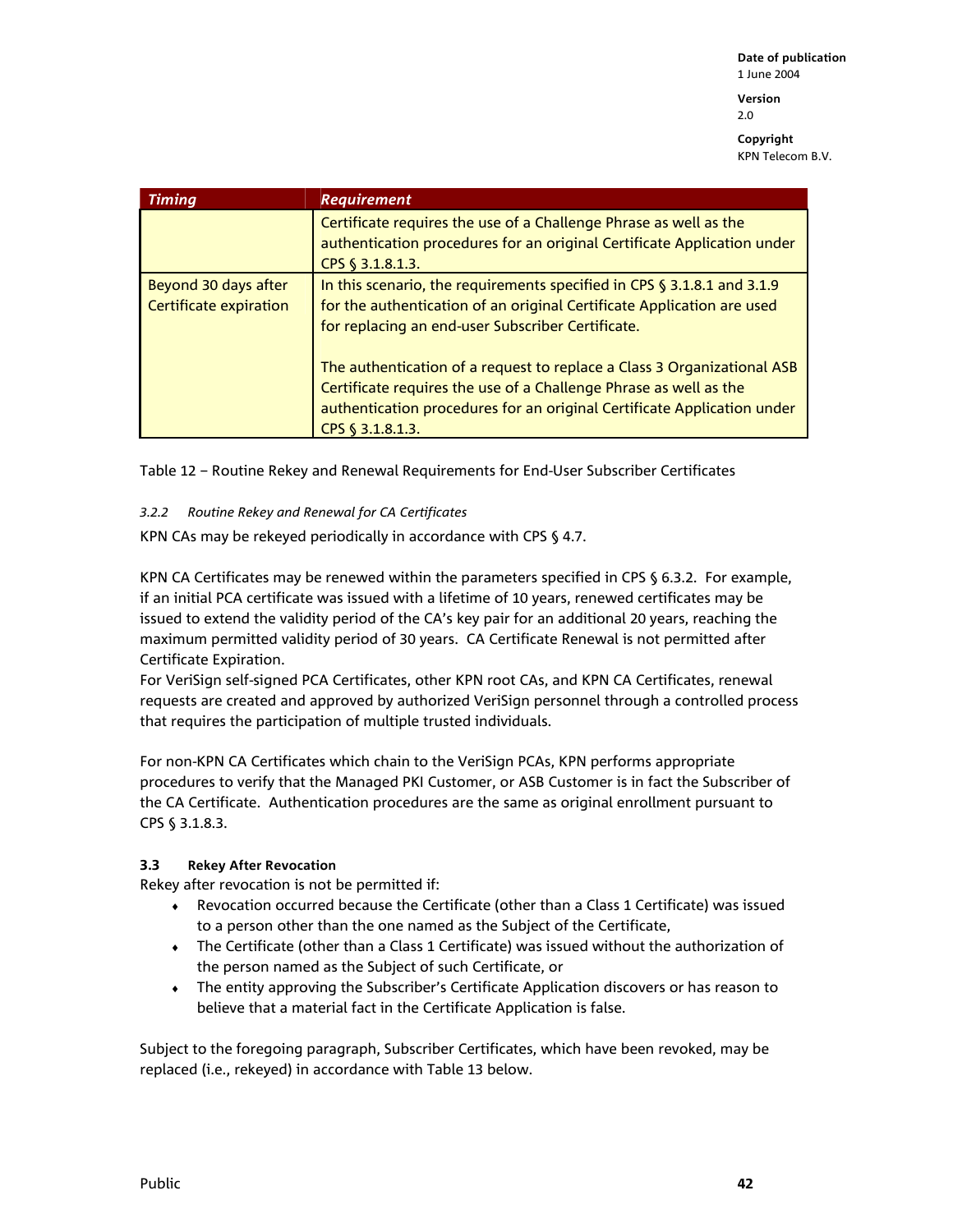2.0

**Copyright**  KPN Telecom B.V.

| <b>Timing</b>                             | <b>Requirement</b>                                                                                                                                                                                                                                                                                                                                                                                                                                                                                                                                                                                                                                                                                                                                  |
|-------------------------------------------|-----------------------------------------------------------------------------------------------------------------------------------------------------------------------------------------------------------------------------------------------------------------------------------------------------------------------------------------------------------------------------------------------------------------------------------------------------------------------------------------------------------------------------------------------------------------------------------------------------------------------------------------------------------------------------------------------------------------------------------------------------|
| <b>Prior to Certificate</b><br>expiration | For replacement of an organizational or individual Certificate<br>following revocation of the Certificate, KPN verifies that the person<br>seeking certificate replacement is, in fact, the Subscriber (for<br>individuals) or an authorized organizational representative (for<br>organizations) through the use of a Challenge Phrase (or the<br>equivalent thereof), as described in CPS $\S$ 3.2.1. Other than this<br>procedure, the requirements for the validation of an original<br>Certificate Application in CPS §§ 3.1.8.1, 3.1.9 are used for replacing a<br>Certificate following revocation. Such Certificates contain the same<br>Subject distinguished name as the Subject distinguished name of the<br>Certificate being replaced. |
|                                           | The authentication of a request to replace a Class 3 Organizational ASB<br>Certificate requires the use of a Challenge Phrase as well as the<br>authentication procedures for an original Certificate Application under<br>CPS § 3.1.8.1.3.                                                                                                                                                                                                                                                                                                                                                                                                                                                                                                         |
| <b>After Certificate</b><br>expiration    | In this scenario, the requirements specified in CPS $\S$ 3.1.8.1, $\S$ 3.1.9 for<br>the authentication of an original Certificate Application shall be used<br>for replacing an end-user Subscriber Certificate.                                                                                                                                                                                                                                                                                                                                                                                                                                                                                                                                    |
|                                           | The authentication of a request to replace a Class 3 Organizational ASB<br>Certificate requires the use of a Challenge Phrase as well as the<br>authentication procedures for an original Certificate Application under<br>CPS § 3.1.8.1.3.                                                                                                                                                                                                                                                                                                                                                                                                                                                                                                         |

### **Table 13 – Requirements for Certificate Replacement After Revocation**

### **3.4 Revocation Request**

Prior to the revocation of a Certificate, KPN verifies that the revocation has been requested by the Certificate's Subscriber, the entity that approved the Certificate Application, or the applicable ASB Customer (in the case of Certificates issued by an ASB Customer CA). Acceptable procedures for authenticating Subscriber revocation requests include:

- ♦ Having the Subscriber submit the Subscriber's Challenge Phrase (or the equivalent thereof) and revoking the Certificate automatically if it matches the Challenge Phrase on record,
- ♦ Receiving a message purporting to be from the Subscriber that requests revocation and contains a digital signature verifiable with reference to the Certificate to be revoked, and
- ♦ Communication with the Subscriber providing reasonable assurances in light of the Class of Certificate that the person or organization requesting revocation is, in fact the Subscriber. Depending on the circumstances, such communication may include one or more of the following: telephone, facsimile, e-mail, postal mail, or courier service.

KPN Administrators are entitled to request the revocation of end-user Subscriber Certificates within KPN's Subdomain. KPN authenticates the identity of Administrators via access control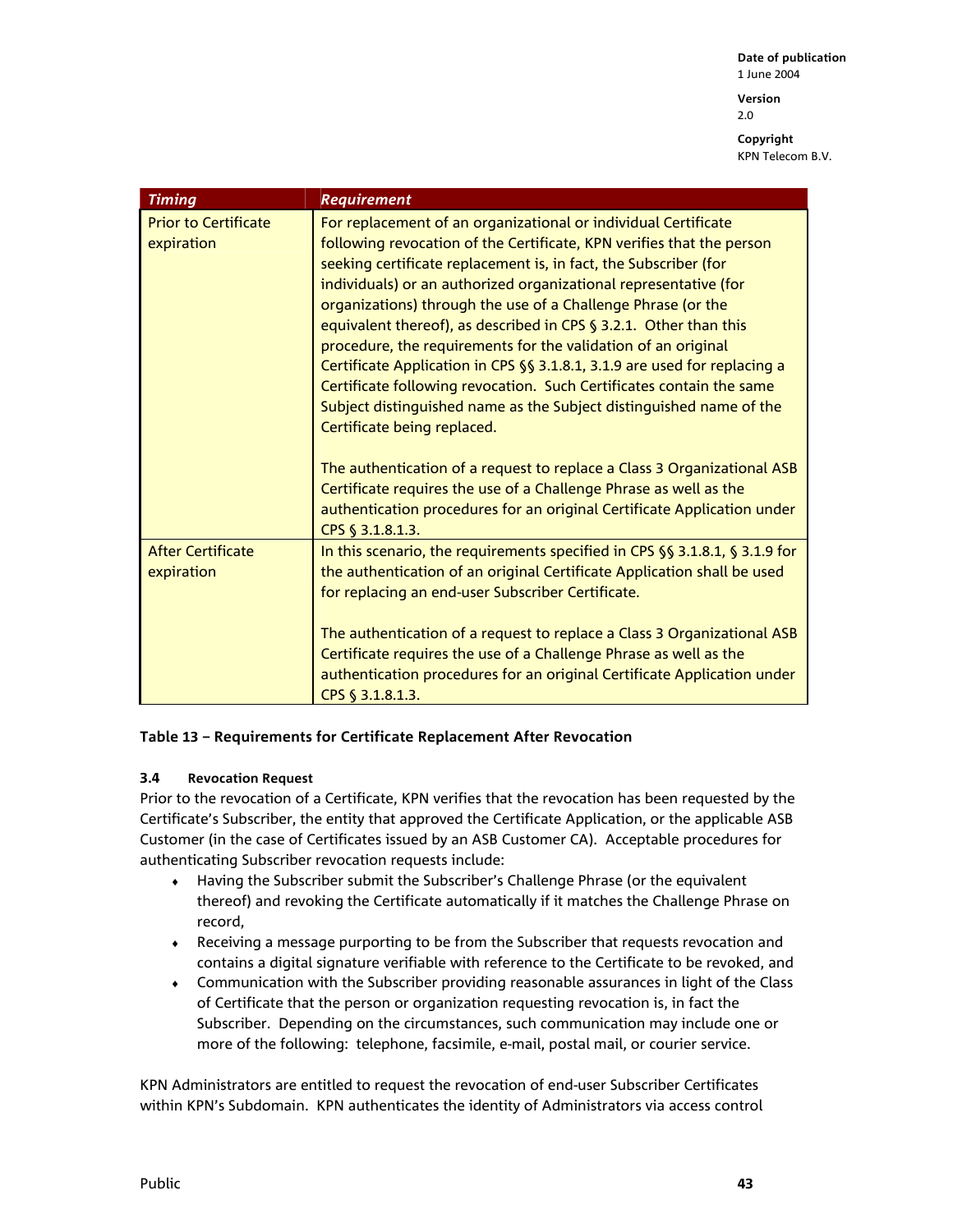using SSL and client authentication before permitting them to perform revocation functions. In the case of ASB Customers' CA Administrators providing revocation instructions, however, the ASB Providers shall authenticate the identity of such CA Administrators by telephone.

Managed PKI Customers using the Automated Administration Software Module may submit bulk revocation requests to KPN. Such requests are authenticated via a request digitally signed with the private key in the Managed PKI Customer's Automated Administration hardware token.

The requests of Managed PKI Customers to revoke a CA Certificate are authenticated by KPN to ensure that the revocation has in fact been requested by the CA.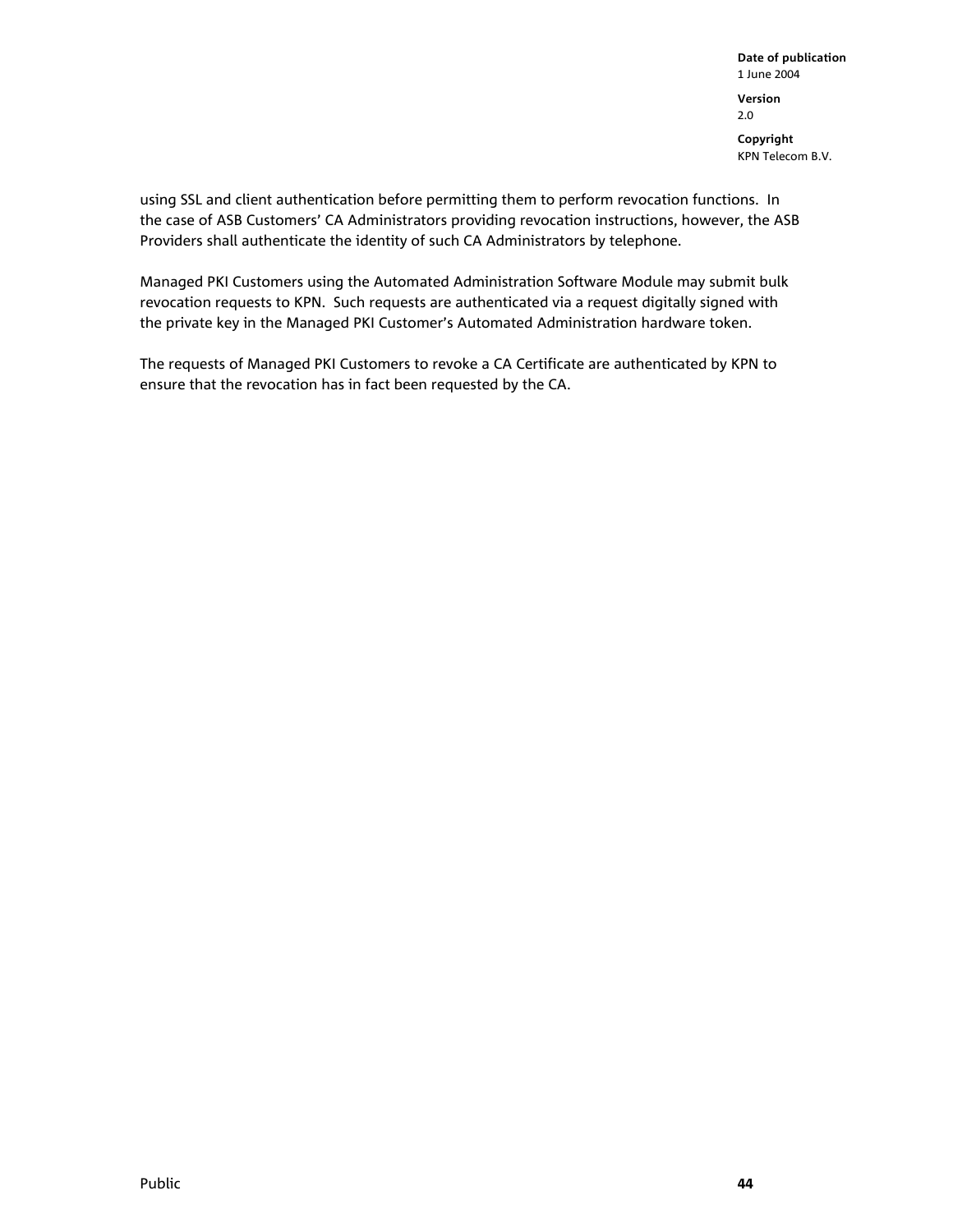2.0

**Copyright**  KPN Telecom B.V.

### **4 Operational Requirements**

### **4.1 Certificate Application**

# *4.1.1 Certificate Applications for End-User Subscriber Certificates*

For KPN Certificates, all end-user Certificate Applicants shall manifest assent to the relevant Subscriber Agreement and undergo an enrollment process consisting of:

- ♦ Completing a Certificate Application and providing the required information,
- ♦ Generating, or arranging to have generated, a key pair in accordance with CPS § 6.1,
- ♦ Delivering his, her, or its public key, directly or through a Managed PKI Customer, to KPN, in accordance with CPS § 6.1.3,
- ♦ Demonstrating to KPN pursuant to CPS § 3.1.7 that the Certificate Applicant has possession of the private key corresponding to the public key delivered to KPN, and

Web Hosts may submit Certificate Applications on behalf of their customers pursuant to the Web Host Program (see CPS § 1.1.2.6).

Certificate Applications are submitted either to KPN, or Managed PKI Customer for processing, either approval or denial. The entity processing the Certificate Application and the entity issuing the Certificate pursuant to CPS § 4.2 may be two different entities as shown in the following table.

| <b>Certificate Class/Category</b>                                                                                                   | <b>Entity Processing Certificate</b><br><b>Applications</b>                                      | <b>Entity Issuing</b><br><b>Certificate</b> |
|-------------------------------------------------------------------------------------------------------------------------------------|--------------------------------------------------------------------------------------------------|---------------------------------------------|
| <b>Class 1 individual Retail Certificate</b>                                                                                        | <b>KPN</b>                                                                                       | <b>VeriSign</b>                             |
| <b>Class 1 individual Managed PKI</b><br>Certificate                                                                                | <b>Class 1 Managed PKI Customer</b>                                                              | VeriSign                                    |
| <b>Class 2 individual Retail Certificate</b>                                                                                        | <b>KPN</b>                                                                                       | <b>VeriSign</b>                             |
| <b>Class 2 individual ASB Certificate</b>                                                                                           | <b>KPN, as ASB Provider</b>                                                                      | VeriSign                                    |
| <b>Class 2 individual Managed PKI</b><br>Certificate                                                                                | Class 2 Managed PKI Customer or<br><b>Managed PKI Lite Customer</b>                              | <b>VeriSign</b>                             |
| <b>Class 3 individual Retail Certificate</b>                                                                                        | <b>KPN</b>                                                                                       | <b>VeriSign</b>                             |
| <b>Class 3 Administrator Certificate</b>                                                                                            | <b>KPN</b>                                                                                       | <b>VeriSign</b>                             |
| <b>Class 3 organizational Retail</b><br><b>Certificates</b>                                                                         | <b>KPN</b>                                                                                       | <b>VeriSign</b>                             |
| <b>Class 3 organizational Managed PKI</b><br><b>Certificates (Managed PKI for SSL</b><br>or Managed PKI for SSL Premium<br>Edition) | Managed PKI for SSL Customer or<br><b>Managed PKI for SSL Premium</b><br><b>Edition Customer</b> | VeriSign                                    |
| <b>Class 3 organizational ASB</b><br>Certificate                                                                                    | <b>KPN, as ASB Provider</b>                                                                      | <b>VeriSign</b>                             |
| CA, Infrastructure and KPN<br><b>Employee Certificates</b>                                                                          | <b>KPN</b>                                                                                       | VeriSign                                    |

**Table 14 – Entities Receiving Certificate Applications**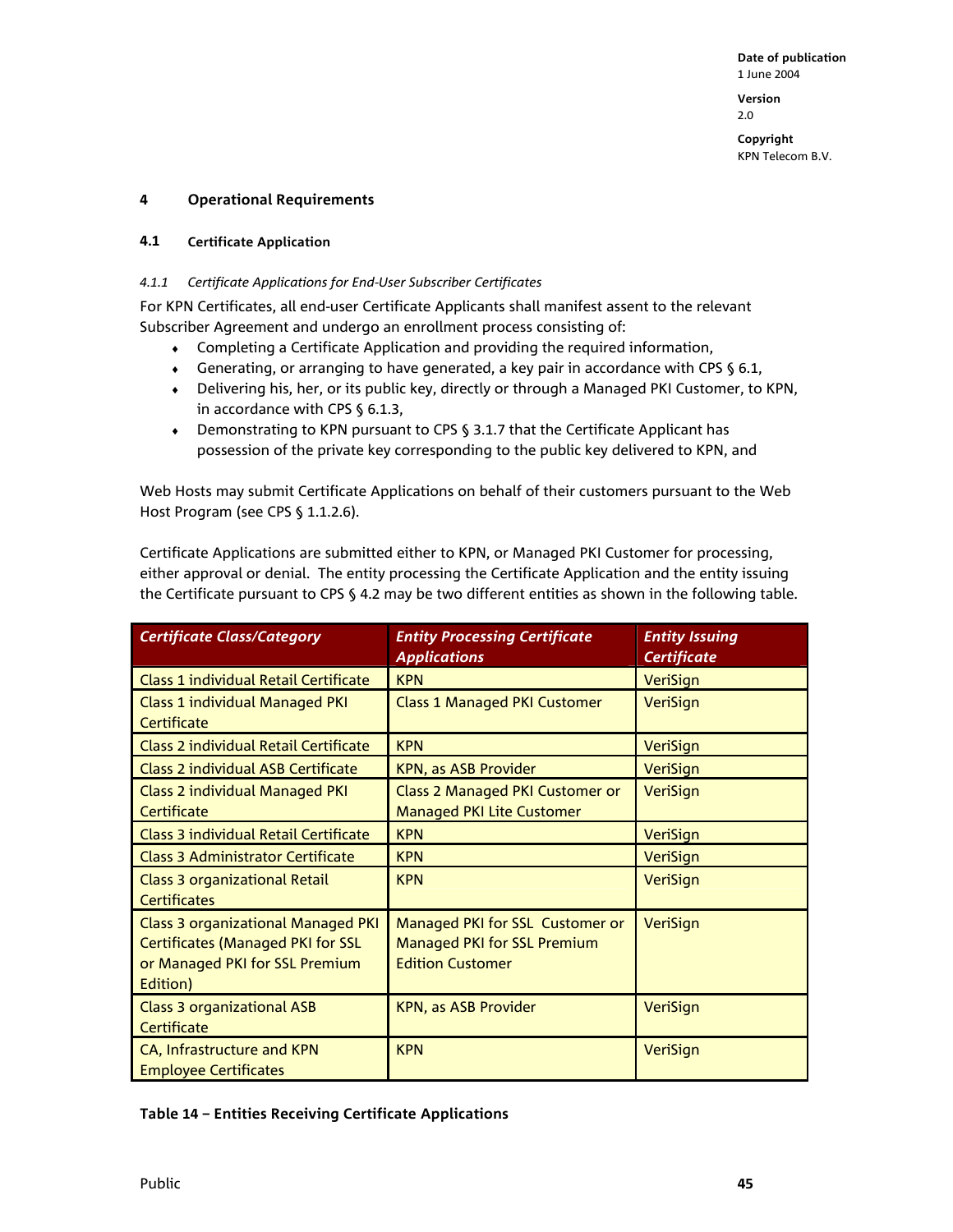#### *4.1.2 Cert*if*icate Applications for CA, RA, Infrastructure and Employee Certificates*

### *4.1.2.1 CA Certificates*

The VeriSign PCAs issue certificates only to CAs subordinate to them, including VeriSign, Affiliate, and Managed PKI Customer. For KPN CAs, which are subscribers of CA Certificates, certificate requests are created and approved by authorized KPN personnel through a controlled process that requires the participation of multiple trusted individuals.

Managed PKI Customers, which are subscribers of CA Certificates, are not required to complete formal Certificate Applications. Instead, they enter into a contract with KPN. CA Certificate Applicants are required to provide their credentials as required by CPS § 3.1.8.2 to demonstrate their identity and provide contact information during the contracting process. During this contracting process or, at the latest, prior to the Key Generation Ceremony to create a Managed PKI Customer's, or ASB Customer's CA key pair, the applicant shall cooperate with KPN to determine the appropriate distinguished name and the content of the Certificates to be issued to the applicant. For these CAs, certificate requests are created and approved by authorized KPN personnel through a controlled process that requires the participation of multiple trusted individuals.

#### *4.1.2.2 RA Certificates*

KPN operates several Administrative CAs, which issue certificates to RAs and RA systems including:

- ♦ KPN personnel (KPN RA Administrators) who process Certificate Applications on behalf of KPN CAs,
- ♦ Managed PKI Customer personnel (Managed PKI Administrators) who process Certificate Applications on behalf of the Managed PKI Customer within their organization and servers within their Subdomain, and
- ♦ Automated Administration servers, which process Certificate Applications for Managed PKI Customers where an Automated Administration authentication process has been established.

For all of these RAs, as subscribers to the relevant Administrative CA, the requirements for Class 3 Administrator Certificates specified in CPS § 4.1.1 apply.

#### *4.1.2.3 Infrastructure Certificates*

KPN also operates several Infrastructure CAs which issue Certificates to KPN infrastructure components (e.g., OCSP Responders providing Certificate status information and Roaming Servers, which support the KPN Roaming Service).

### *4.1.2.4 Not provided*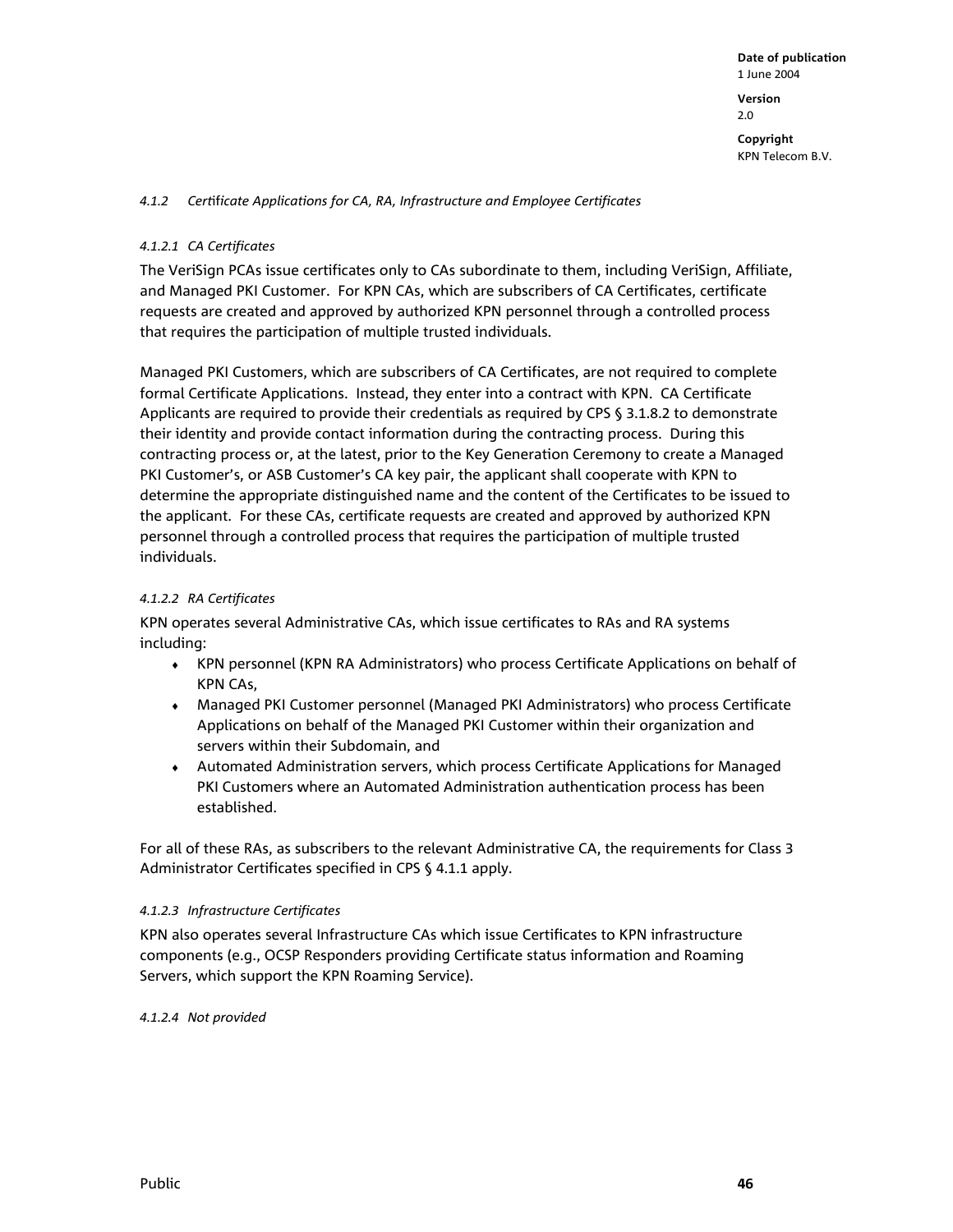**Copyright**  KPN Telecom B.V.

#### **4.2 Certificate Issuance**

#### *4.2.1 Issuance of End-User Subscriber Certificates*

After a Certificate Applicant submits a Certificate Application, KPN, a Managed PKI Administrator (see CPS § 4.1.1) attempts to confirm the information in the Certificate Application (other than Non-Verified Subscriber Information) pursuant to CPS §§ 3.1.8.1, 3.1.9. Upon successful performance of all required authentication procedures pursuant to CPS § 3.1, KPN, a Managed PKI Administrator approves the Certificate Application. If authentication is unsuccessful, KPN, a Managed PKI Administrator denies the Certificate Application.

A Certificate is created and issued following the approval of a Certificate Application or following receipt of a RA's request to issue the Certificate. KPN creates and issues to a Certificate Applicant a Certificate based on the information in a Certificate Application following approval of such Certificate Application. When a Managed PKI Customer approves a Certificate Application and communicates the approval to KPN, KPN creates a Certificate and issues it to the Certificate Applicant. The procedures of this section are also used for the issuance of Certificates in connection with the submission of a request to replace (i.e., renew or rekey) a Certificate.

#### *4.2.2 Issuance of CA, RA and Infrastructure Certificates*

KPN authenticates the identity of entities wishing to become Customers in accordance with CPS § 3.1.8.2 and, upon approval, issues the Certificates needed to perform their CA or RA functions. Before KPN enters into a contract with Customer applicant under CPS § 4.1.2, the identity of the potential Customer is confirmed based on the credentials presented. The execution of such a contract indicates the complete and final approval of the application by KPN. The decision to approve or reject Customer application is solely at the discretion of KPN. Following such approval, KPN issues the Certificate to the Customer CA or RA in accordance with CPS § 6.1.

For KPN infrastructure components (e.g., OCSP Responders), Certificate requests are created and approved by authorized KPN personnel through a controlled process that requires the participation of multiple Trusted Persons.

#### **4.3 Certificate Acceptance**

Upon Certificate generation, KPN notifies Subscribers that their Certificates are available and notifies them of the means for obtaining such Certificates. For Managed PKI Customers, Subscribers are notified through the Managed PKI Administrator.

Upon issuance, Certificates are made available to end-user Subscribers, either by allowing them to download them from a web site or via a message sent to the Subscriber containing the Certificate. For example, KPN may send the Subscriber a PIN, which the Subscriber enters into an enrollment web page to obtain the Certificate. The Certificate may also be sent to the Subscriber in an e-mail message. Downloading a Certificate, or installing a Certificate from a message attaching it constitutes the Subscriber's acceptance of the Certificate.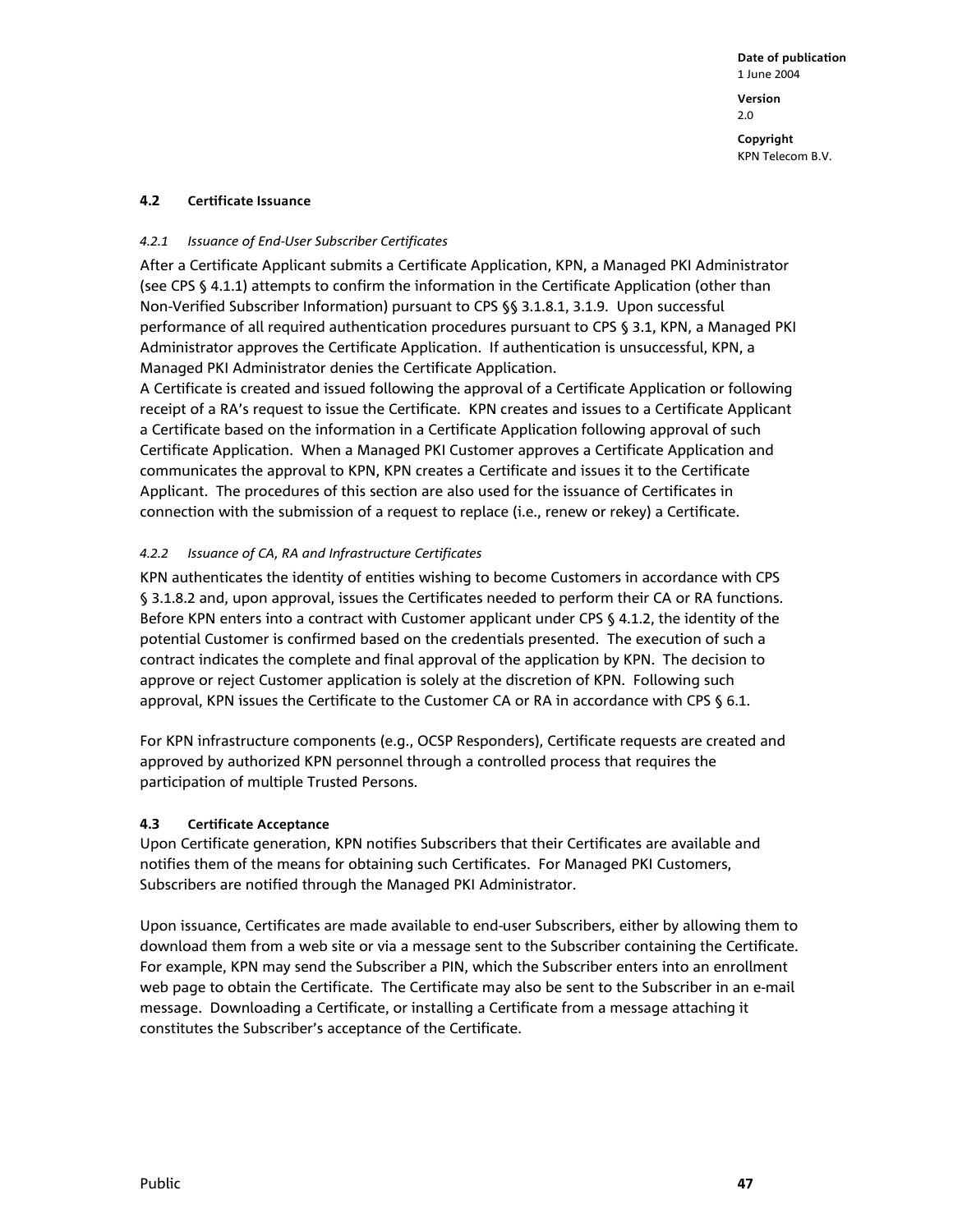**Version**  2.0

**Copyright**  KPN Telecom B.V.

#### **4.4 Certificate Suspension and Revocation**

#### *4.4.1 Circumstances for Revocation*

#### *4.4.1.1 Circumstances for Revoking End-User Subscriber Certificates*

An end-user Subscriber Certificate is revoked if:

- ♦ KPN, a Customer, or a Subscriber has reason to believe or strongly suspects that there has been a Compromise of a Subscriber's private key,
- ♦ KPN or a Customer has reason to believe that the Subscriber has materially breached a material obligation, representation, or warranty under the applicable Subscriber Agreement,
- ♦ The Subscriber Agreement with the Subscriber has been terminated,
- The affiliation between a Managed PKI Customer, or an ASB Customer issuing Class 3 Organizational ASB Certificates, and a Subscriber is terminated or has otherwise ended,
- ♦ The affiliation between an organization that is a Subscriber of a Class 3 Organizational ASB Certificate and the organizational representative controlling the Subscriber's private key is terminated or has otherwise ended,
- ♦ KPN or a Customer has reason to believe that the Certificate was issued in a manner not materially in accordance with the procedures required by the applicable CPS, the Certificate (other than a Class 1 Certificate) was issued to a person other than the one named as the Subject of the Certificate, or the Certificate (other than a Class 1 Certificate) was issued without the authorization of the person named as the Subject of such Certificate,
- ♦ KPN or a Customer has reason to believe that a material fact in the Certificate Application is false,
- ♦ KPN or a Customer determines that a material prerequisite to Certificate Issuance was neither satisfied nor waived,
- ♦ In the case of Class 3 organizational Certificates, the Subscriber's organization name changes,
- ♦ The information within the Certificate, other than Nonverified Subscriber Information, is incorrect or has changed,

The Subscriber requests revocation of the Certificate in accordance with CPS § 3.4, The continued use of that Certificate is harmful to the VTN.

KPN may also revoke an Administrator Certificate if the Administrator's authority to act as Administrator has been terminated or otherwise has ended.

KPN Subscriber Agreements require end-user Subscribers to immediately notify KPN of a known or suspected compromise of its private key in accordance with the procedures in CPS § 4.4.3.1.

#### *4.4.1.2 Circumstances for Revoking CA, RA, or Infrastructure Certificates*

KPN will revoke CA, RA, or infrastructure Certificates if:

- ♦ KPN discovers or has reason to believe that there has been a compromise of the CA, RA, or infrastructure private key,
- ♦ The agreement between the CA or RA with KPN has been terminated,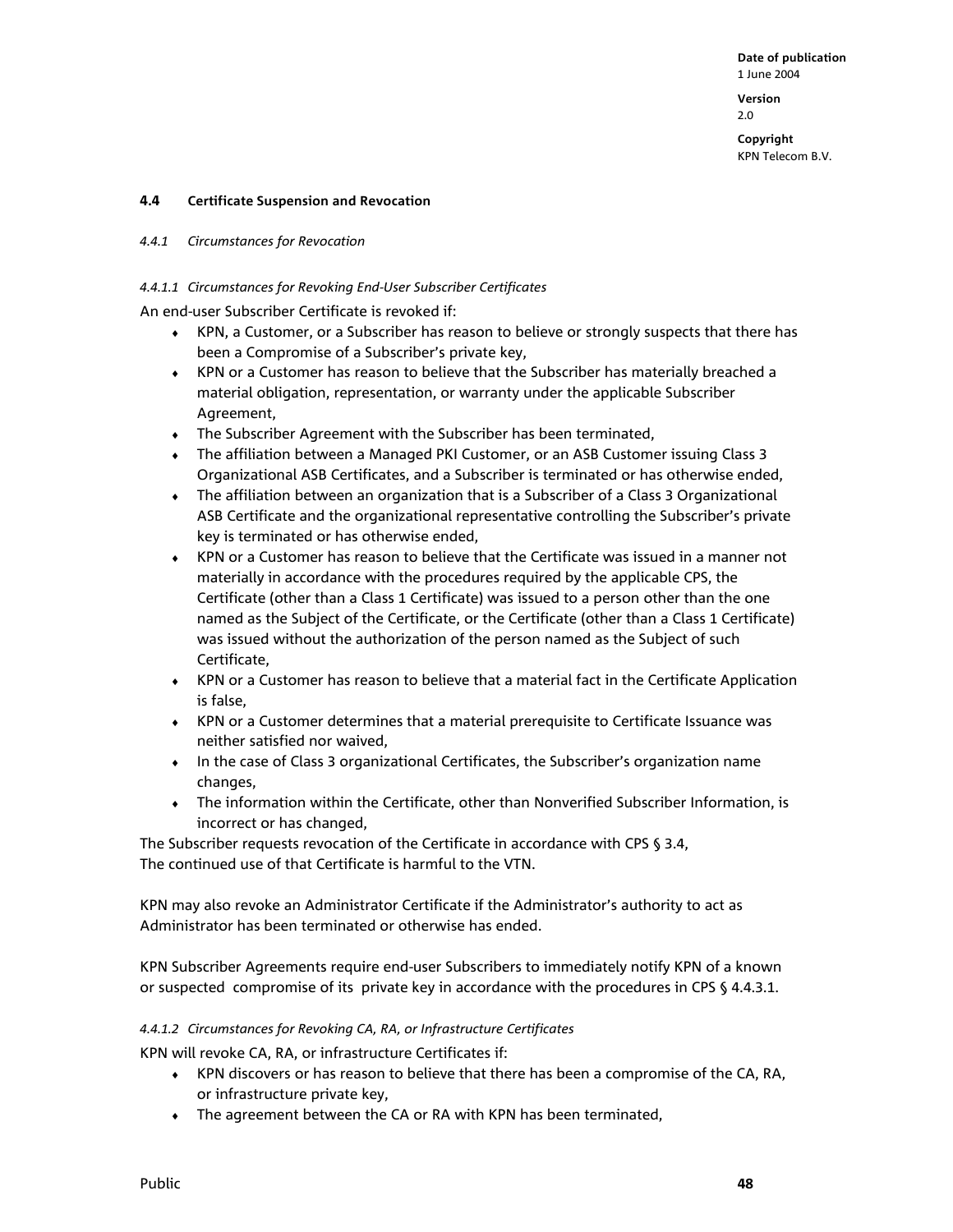- ♦ KPN discovers or has reason to believe that the Certificate was issued in a manner not materially in accordance with the procedures required by this CPS, the Certificate was issued to an entity other than the one named as the Subject of the Certificate, or the Certificate was issued without the authorization of the entity named as the Subject of such Certificate,
- ♦ KPN determines that a material prerequisite to Certificate issuance was neither satisfied nor waived,
- ♦ The CA or RA requests revocation of the Certificate,
- ♦ The continued use of that Certificate is harmful to the VTN.

KPN requires that Managed PKI Customers, and ASB Customers notify KPN when revocation is required in accordance with the procedures in CPS § 4.4.3.1.

*4.4.2 Who Can Request Revocation* 

#### *4.4.2.1 Who Can Request Revocation of an End-User Subscriber Certificate*

The following entities may request revocation of an end-user Subscriber Certificate:

- ♦ KPN or the Customer that approved the Subscriber's Certificate Application may request the revocation of any end-user Subscriber or Administrator Certificates in accordance with CPS § 4.4.1.1.
- ♦ Individual Subscribers may request revocation of their own individual Certificates.
- ♦ In the case of organizational Certificates, only a duly authorized representative of the organization is entitled to request the revocation of Certificates issued to the organization.
- ♦ An ASB Customer is entitled to initiate the revocation of Certificates issued by its CA.
- ♦ A duly authorized representative of KPN or a Managed PKI Customer whose Administrator received an Administrator Certificate is entitled to request the revocation of an Administrator's Certificate.

#### *4.4.2.2 Who Can Request Revocation of a CA, RA, or Infrastructure Certificate*

The following entities may request revocation of a CA, RA, or infrastructure Certificate:

- ♦ Only KPN is entitled to request or initiate the revocation of the Certificates issued to its own CAs, RAs, or infrastructure components.
- ♦ VeriSign and where subordinate to KPN, KPN may initiate the revocation of any Processing Center, Service Center, Managed PKI Customer, or ASB Customer CA, RA, or infrastructure Certificate in accordance with CPS § 4.4.1.2.
- ♦ Processing Centers, Service Centers, Managed PKI Customers, and ASB Customers are entitled, through their duly authorized representatives, to request the revocation of their own CA, RA, and infrastructure Certificates.

#### *4.4.3 Procedure for Revocation Request*

### *4.4.3.1 Procedure for Requesting the Revocation of an End-User Subscriber Certificate*

An end-user Subscriber requesting revocation is required to communicate the request to the KPN or the Customer approving the Subscriber's Certificate Application, who in turn will initiate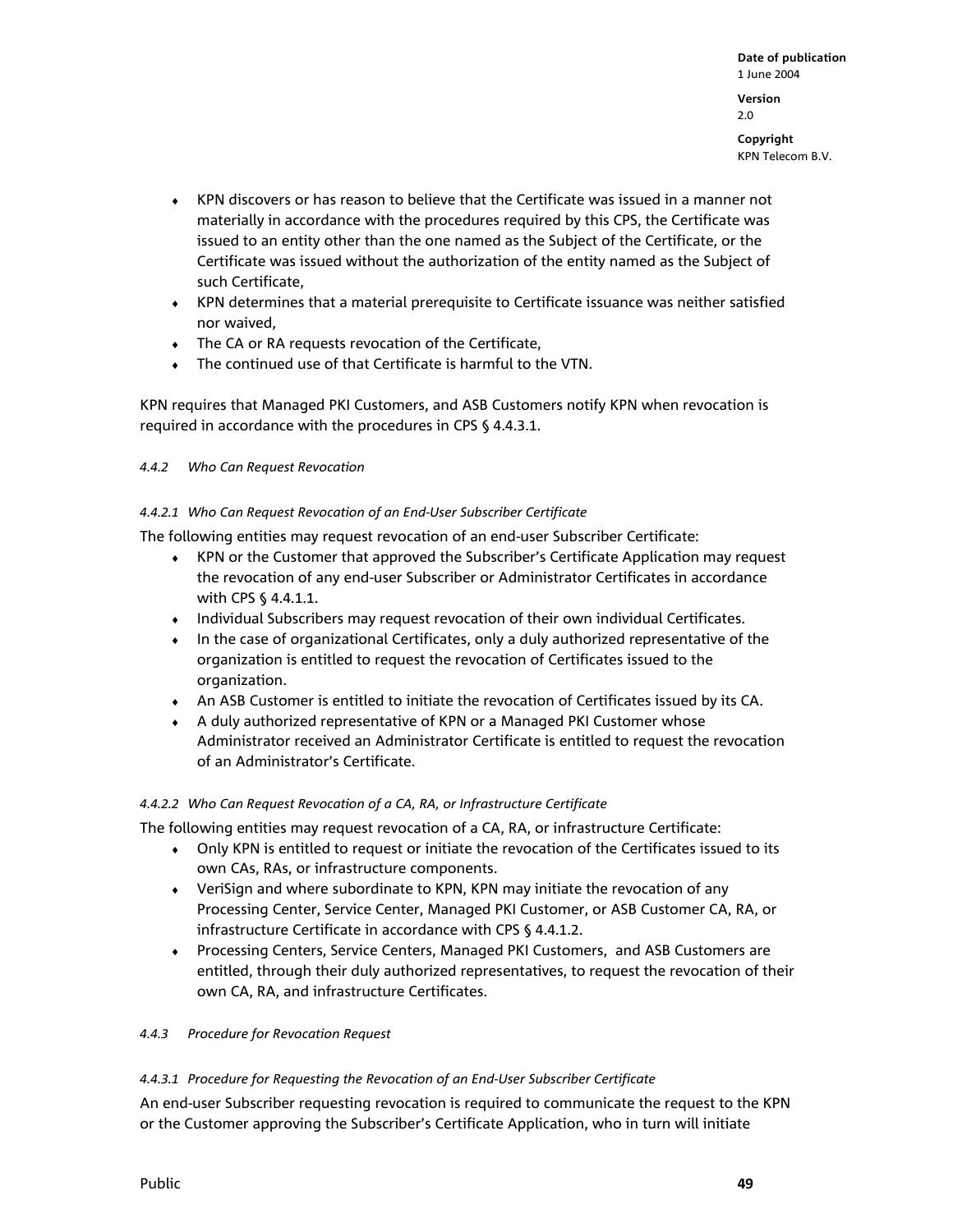2.0

**Copyright**  KPN Telecom B.V.

revocation of the certificate promptly. For Managed PKI customers, the Subscriber is required to communicate the request to the Managed PKI Administrator who will communicate the revocation request to KPN for processing. Communication of such revocation request shall be in accordance with CPS § 3.4.

Where a Managed PKI Customer or ASB Customer initiates revocation of an end-user Subscriber Certificate upon its own initiative, the Managed PKI Customer or ASB Customer instructs KPN to revoke the Certificate.

# *4.4.3.2 Procedure for Requesting the Revocation of a CA or RA Certificate*

A CA or RA requesting revocation of its CA or RA Certificate is required to communicate the request to KPN. KPN will then revoke the Certificate. KPN may also initiate CA or RA Certificate revocation.

# *4.4.4 Revocation Request Grace Period*

Revocation requests must be submitted as promptly as possible within a commercially reasonable period of time.

# *4.4.5 Circumstances for Suspension*

KPN does not offer suspension services for CA or end-user Subscriber Certificates.

*4.4.6 Who Can Request Suspension*  Not applicable.

*4.4.7 Procedure for Suspension Request*  Not applicable.

*4.4.8 Limits on Suspension Period*  Not applicable.

# *4.4.9 CRL Issuance Frequency*

KPN publishes CRLs showing the revocation of KPN Certificates and offers status checking services. CRLs for CAs that issue end-user Subscriber Certificates are published daily. CRLs for CAs that only issue CA Certificates are published quarterly and also whenever a CA Certificate is revoked. Expired Certificates may be removed from the CRL after the Certificate's expiration.

### *4.4.10 Certificate Revocation List Checking Requirements*

Relying Parties must check the status of Certificates on which they wish to rely. One method by which Relying Parties may check Certificate status is by consulting the most recent CRL published by the CA that issued the Certificate on which the Relying Party wishes to rely.

- ♦ For VeriSign PCAs and Class 1-3 Certification Authorities, CRLs are posted in the VeriSign repository at http://crl.verisign.com.
- ♦ For Managed PKI Lite Customer CAs, CRLs are posted at https://onsite.verisign.com/<customernaming>/latest.crl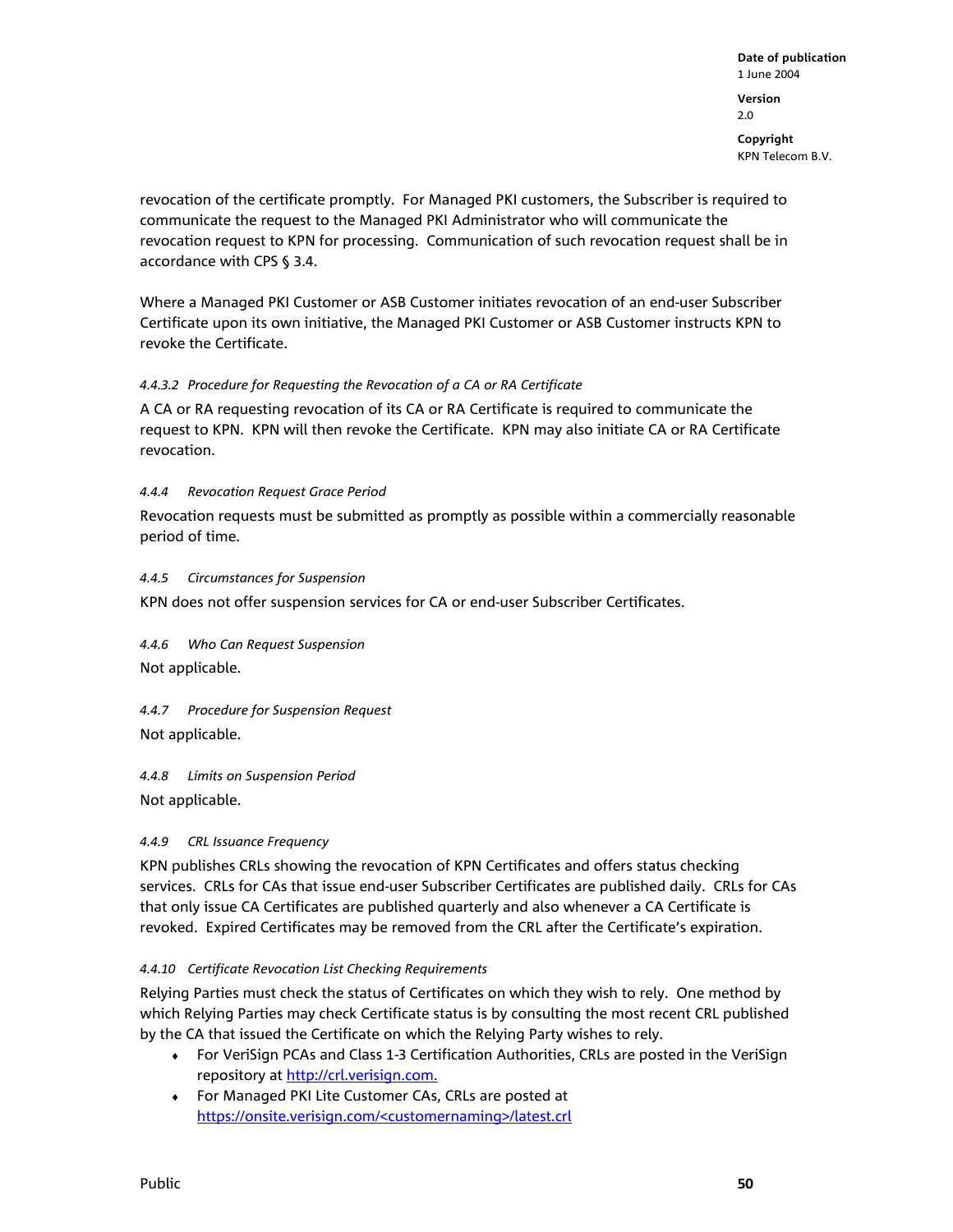**Version**  2.0

**Copyright**  KPN Telecom B.V.

♦ For Managed PKI Customer CAs, CRLs are posted in customer-specific repositories, the location of which is communicated to the Managed PKI customer.

A "CRL reference Table" is also posted in the Repository to enable Relying Parties to determine the location of the CRL for the relevant CA.

# *4.4.11 On-Line Revocation/Status Checking Availability*

In addition to publishing CRLs, KPN provides Certificate status information for Server Certificates through query functions in the KPN website at https://certificaat.kpn.com/index\_ssi.html.

KPN also provides OCSP Certificate status information. Managed PKI Customers who contract for OCSP services may check Certificate status through the use of OCSP. The URL for the relevant OCSP Responder is communicated to the Managed PKI Customer.

# *4.4.12 On-Line Revocation Checking Requirements*

If a Relying Party does not check the status of a Certificate on which the Relying Party wishes to rely by consulting the most recent relevant CRL, the Relying Party must check Certificate status using one of the applicable methods specified in CPS § 4.4.11.

*4.4.13 Other Forms of Revocation Advertisements Available*  No stipulation.

*4.4.14 Checking Requirements for Other Forms of Revocation Advertisements*  No stipulation.

# *4.4.15 Special Requirements Regarding Key Compromise*

In addition to the procedures described in CPS §§ 4.4.9 – 4.4.14, KPN uses commercially reasonable efforts to notify potential Relying Parties if KPN discovers, or has reason to believe, that there has been a Compromise of the private key of a KPN CA.

# **4.5 Security Audit Procedures**

# *4.5.1 Types of Events Recorded*

KPN manually or automatically logs the following significant events:

- $\bullet$  CA key life cycle management events, including:
	- o Key generation, backup, storage, recovery, archival, and destruction
	- o Cryptographic device life cycle management events.
- ♦ CA and Subscriber certificate life cycle management events, including:
	- o Certificate Applications, renewal, rekey, and revocation
	- o Successful or unsuccessful processing of requests
	- o Generation and issuance of Certificates and CRLs.
- ♦ Security-related events including:
	- o Successful and unsuccessful PKI system access attempts
	- o PKI and security system actions performed by KPN personnel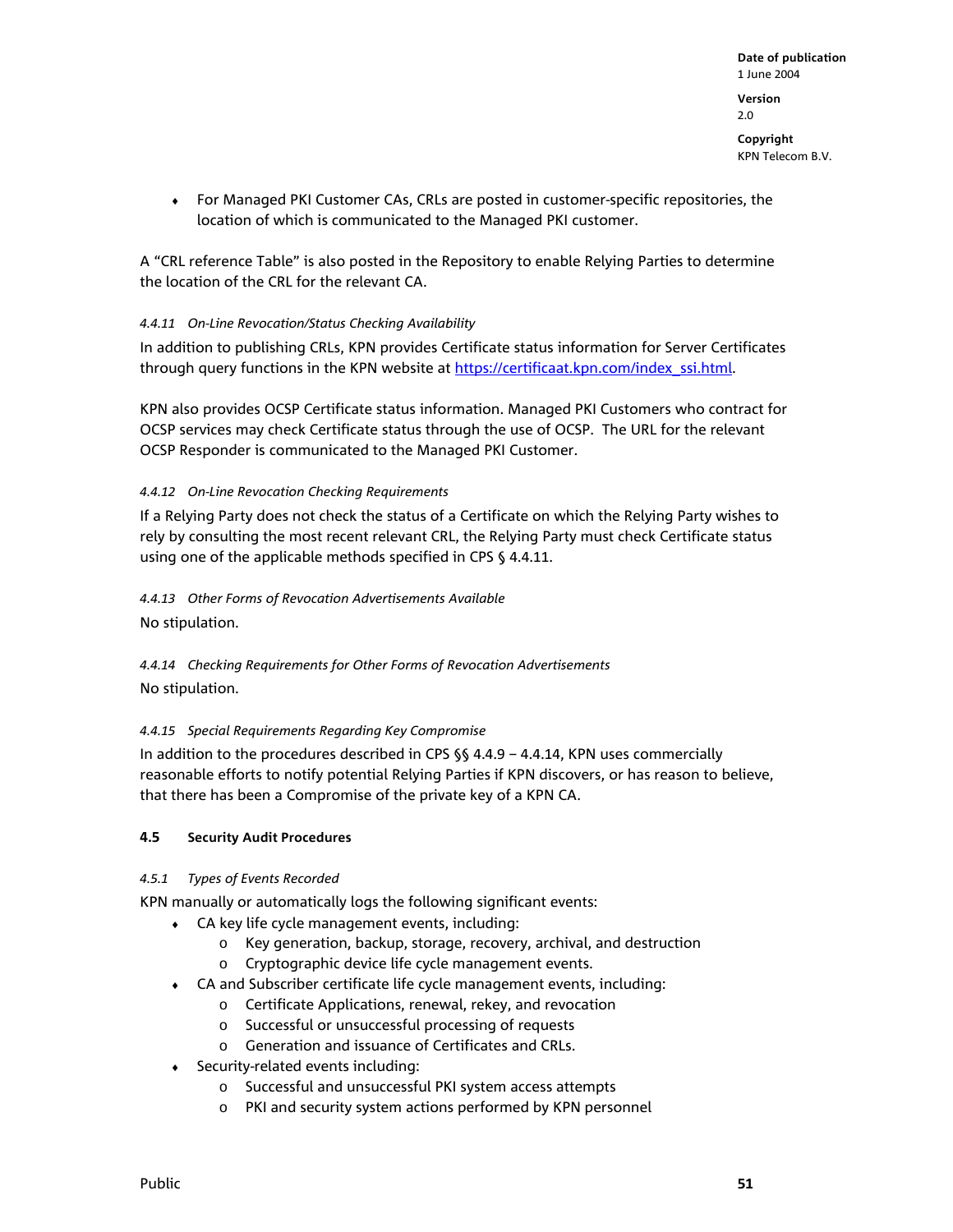**Version**  2.0

**Copyright**  KPN Telecom B.V.

- o Security sensitive files or records read, written or deleted
- o Security profile changes
- o System crashes, hardware failures and other anomalies
- o Firewall and router activity
- o CA facility visitor entry/exit.

Log entries include the following elements:

- $\bullet$  Date and time of the entry
- ♦ Serial or sequence number of entry, for automatic journal entries
- ♦ Identity of the entity making the journal entry
- $\bullet$  Kind of entry.

KPN RAs and Managed PKI Administrators log Certificate Application information including:

- ♦ Kind of identification document(s) presented by the Certificate Applicant
- ♦ Record of unique identification data, numbers, or a combination thereof (e.g., Certificate Applicant's drivers license number) of identification documents, if applicable
- ♦ Storage location of copies of applications and identification documents
- ♦ Identity of entity accepting the application
- $\bullet$  Method used to validate identification documents, if any
- ♦ Name of receiving CA or submitting RA, if applicable.

### *4.5.2 Frequency of Processing Log*

Audit logs are examined on at least a weekly basis for significant security and operational events. In addition, KPN reviews its audit logs for suspicious or unusual activity in response to alerts generated based on irregularities and incidents within KPN CA and RA systems.

Audit log processing consists of a review of the audit logs and documentation for all significant events in an audit log summary. Audit log reviews include a verification that the log has not been tampered with, an inspection of all log entries, and an investigation of any alerts or irregularities in the logs. Actions taken based on audit log reviews are also be documented.

### *4.5.3 Retention Period for Audit Log*

Audit logs are retained onsite at least two (2) months after processing and thereafter archived in accordance with CPS § 4.6.2.

### *4.5.4 Protection of Audit Log*

Electronic and manual audit log files are protected from unauthorized viewing, modification, deletion, or other tampering through the use of physical and logical access controls.

### *4.5.5 Audit Log Backup Procedures*

Incremental backups of audit logs are created daily and full backups are performed weekly.

### *4.5.6 Audit Collection System*

Automated audit data is generated and recorded at the application, network and operating system level. Manually generated audit data is recorded by KPN personnel.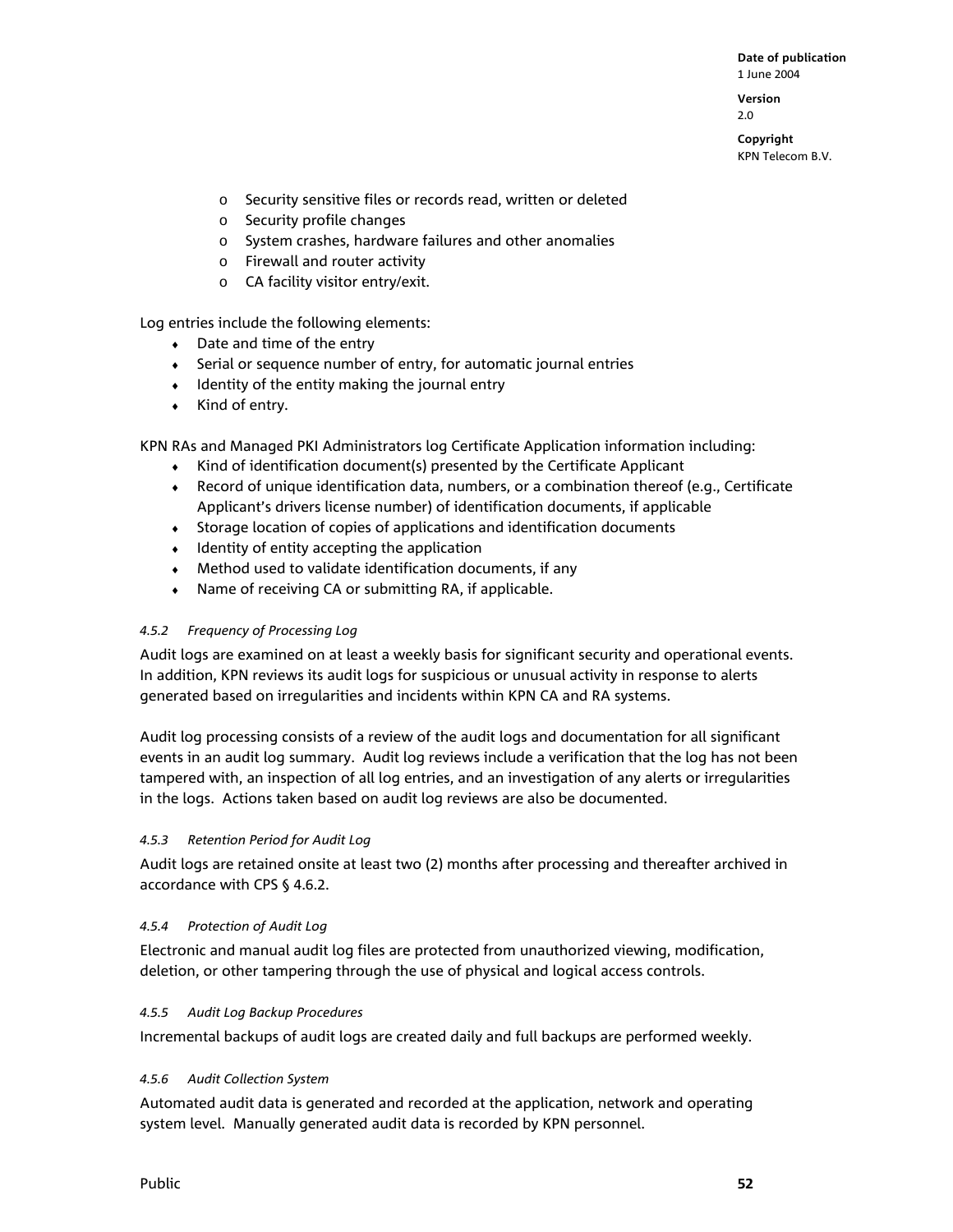2.0

**Copyright**  KPN Telecom B.V.

#### *4.5.7 Notification to Event-Causing Subject*

Where an event is logged by the audit collection system, no notice is required to be given to the individual, organization, device, or application that caused the event.

#### *4.5.8 Vulnerability Assessments*

Events in the audit process are logged, in part, to monitor system vulnerabilities. Logical security vulnerability assessments ("LSVAs") are performed, reviewed, and revised following an examination of these monitored events. LSVAs are based on real-time automated logging data and are performed on a daily, monthly, and annual basis in accordance with the requirements of the Security and Audit Requirements Guide. An annual LSVA serves as an input into the annual Compliance Audit.

### **4.6 Records Archival**

### *4.6.1 Types of Events Recorded*

In addition to the audit logs specified in CPS § 4.5, KPN maintains records that include documentation of:

- ♦ KPN's compliance with the CPS and other obligations under its agreements with their Subscribers, and
- actions and information that are material to each Certificate Application and to the creation, issuance, use, revocation, expiration, and rekey or renewal of all Certificates it issues from the KPN Service Center.

KPN's records of Certificate life cycle events include:

- ♦ the identity of the Subscriber named in each Certificate (except for Class 1 Certificates, for which only a record of the Subscriber's unambiguous name is maintained),
- the identity of persons requesting Certificate revocation (except for Class 1 Certificates, for which only a record of the Subscriber's unambiguous name is maintained),
- ♦ other facts represented in the Certificate,
- ♦ time stamps, and
- ♦ certain foreseeable material facts related to issuing Certificates including, but not limited to, information relevant to successful completion of a Compliance Audit under CPS § 2.7.

Records may be maintained electronically or in hard copy, provided that such records are accurately and completely indexed, stored, preserved, and reproduced.

### *4.6.2 Retention Period for Archive*

Records associated with a Certificate are retained for at least the time periods set forth below following the date the Certificate expires or is revoked:

- ♦ Five (5) years for Class 1 Certificates,
- ♦ Ten (10) years for Class 2 Certificates, and
- ♦ Thirty (30) years for Class 3 Certificates.

If necessary, KPN may implement longer retention periods in order to comply with applicable laws.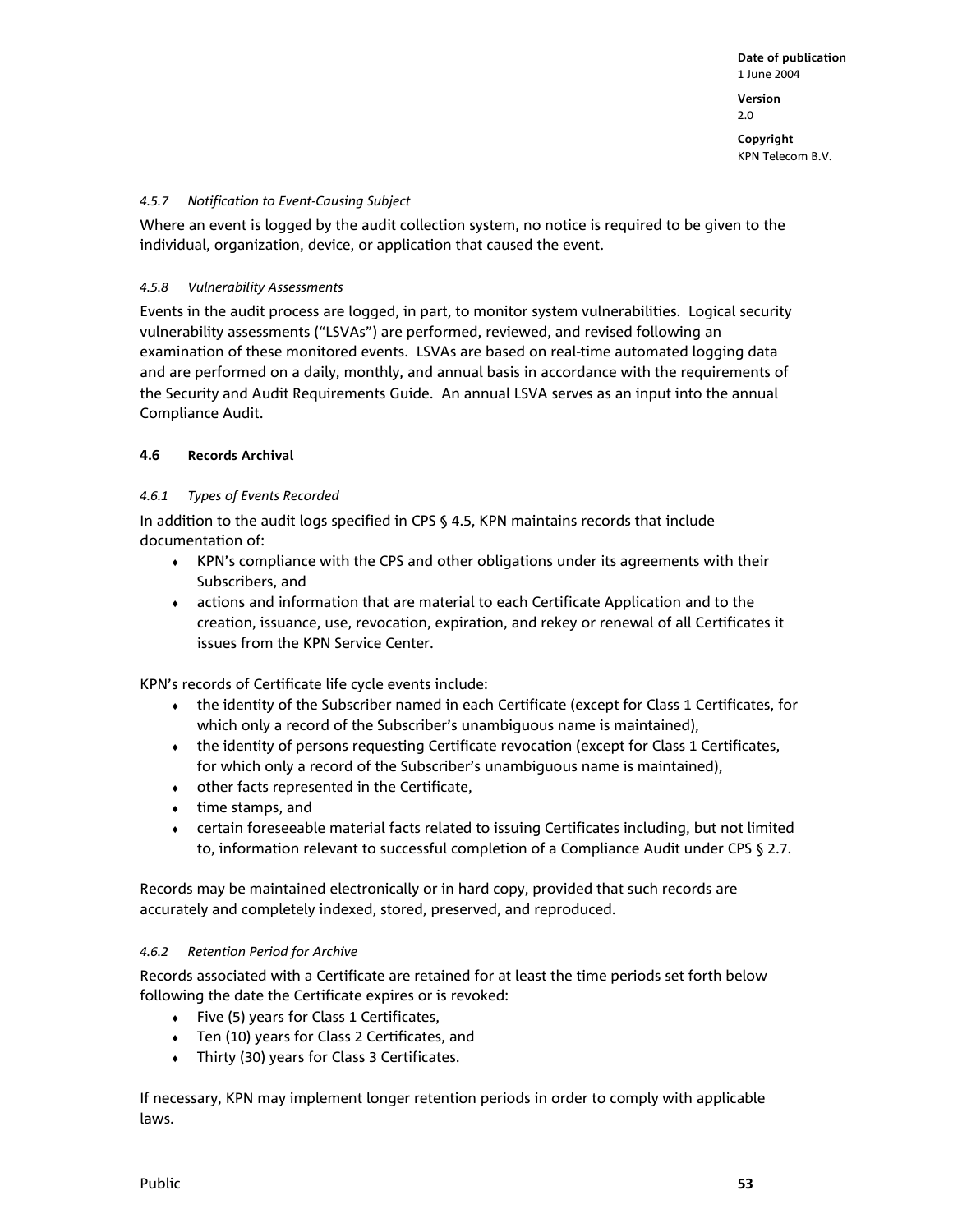### *4.6.3 Protection of Archive*

KPN protects its archived records compiled under CPS § 4.6.1 so that only authorized Trusted Persons are permitted to access archived data. Electronically archived data is protected against unauthorized viewing, modification, deletion, or other tampering through the implementation of appropriate physical and logical access controls. The media holding the archive data and the applications required to process the archive data are maintained to ensure that the archived data can be accessed for the time period set forth in CPS § 4.6.2.

# *4.6.4 Archive Backup Procedures*

KPN incrementally backs up electronic archives of its issued Certificate information on a daily basis and performs full backups on a weekly basis. Copies of paper-based records compiled under CPS § 4.6.1 are maintained in an off-site disaster recovery facility in accordance with CPS § 4.8.

# *4.6.5 Requirements for Time-Stamping of Records*

Certificates, CRLs, and other revocation database entries contain time and date information. It should be noted that, in contrast with the KPN's Digital Notarization Service<sup>28</sup>, such time information is not cryptographic-based (*see* CPS § 1.1.2.2.2).

# *4.6.6 Procedures to Obtain and Verify Archive Information*

See CPS § 4.6.3.

# **4.7 Key Changeover**

KPN CA key pairs are retired from service at the end of their respective maximum lifetimes as defined in CPS § 6.3.2. KPN CA Certificates may be renewed as long as the cumulative certified lifetime of the CA key pair does not exceed the maximum CA key pair lifetime. New CA key pairs will be generated as necessary, for example to replace CA key pairs that are being retired, to supplement existing, active key pairs and to support new services in accordance with CPS § 6.1.

Prior to the expiration of the CA Certificate for a Superior CA, key changeover procedures are enacted to facilitate a smooth transition for entities within the Superior CA's hierarchy from the old Superior CA key pair to new CA key pair(s). KPN's CA key changeover process requires that:

- ♦ A Superior CA ceases to issue new Subordinate CA Certificates no later than 60 days before the point in time ("Stop Issuance Date") where the remaining lifetime of the Superior CA key pair equals the approved Certificate Validity Period for the specific type(s) of Certificates issued by Subordinate CAs in the Superior CA's hierarchy.
- ♦ Upon successful validation of Subordinate CA (or end-user Subscriber) Certificate requests received after the "Stop Issuance Date," Certificates will be signed with a new CA key pair.
- The Superior CA continues to issue CRLs signed with the original Superior CA private key until the expiration date of the last Certificate issued using the original key pair has been reached.

l <sup>28</sup> KPN currently is not offering a Digital Notarization Service.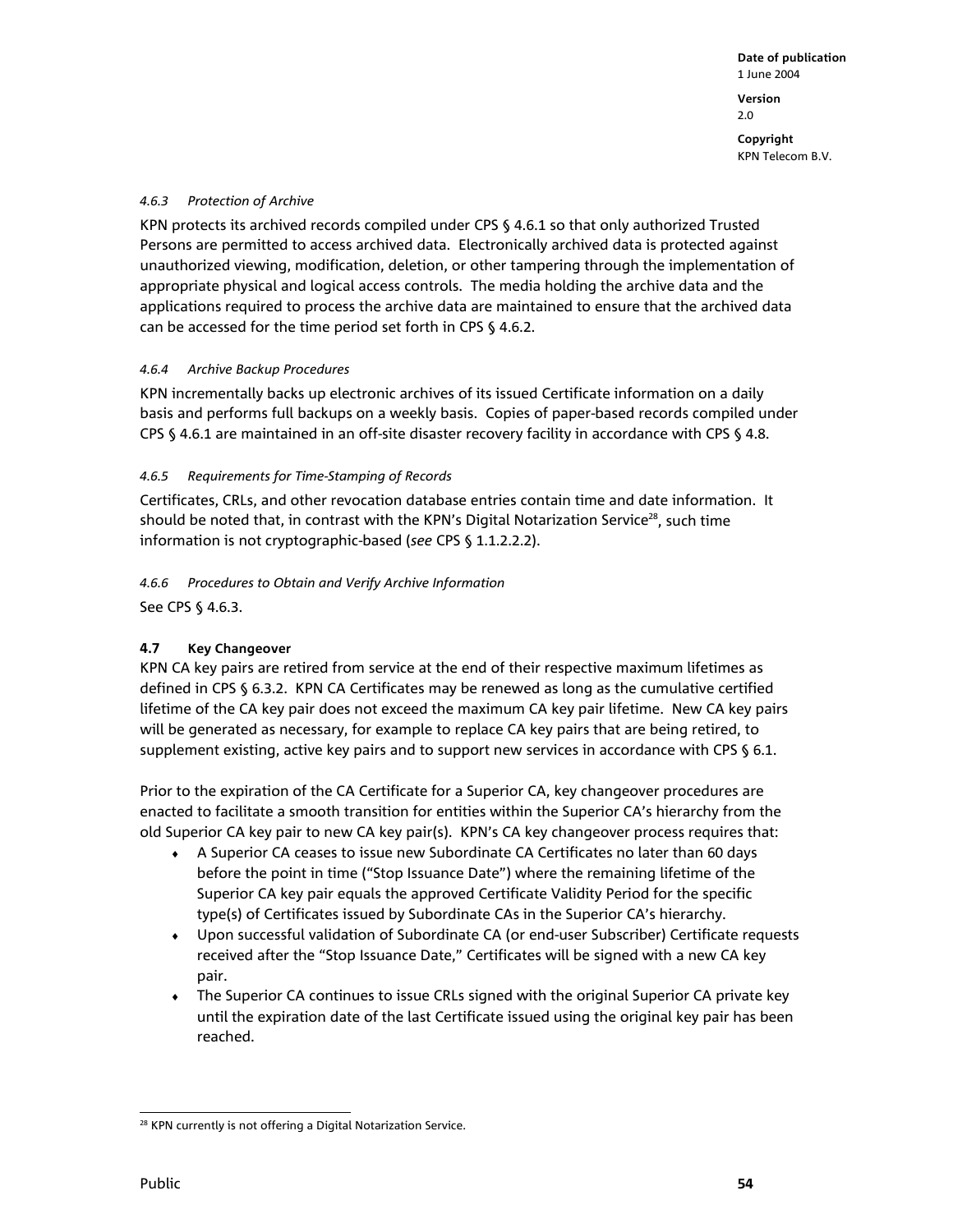2.0

**Copyright**  KPN Telecom B.V.

## **4.8 Disaster Recovery and Key Compromise**

KPN has implemented a robust combination of physical, logical, and procedural controls to minimize the risk and potential impact of a key Compromise or disaster. In addition, KPN has implemented disaster recovery procedures described in CPS § 4.8.2 and Key Compromise response procedures described in CPS § 4.8.3. KPN's Compromise and disaster recovery procedures have been developed to minimize the potential impact of such an occurrence and restore KPN's operations within a commercially reasonable period of time.

### *4.8.1 Corruption of Computing Resources, Software, and/or Data*

In the event of the corruption of computing resources, software, and/or data, such an occurrence is reported to KPN Security and KPN's incident handling procedures are enacted. Such procedures require appropriate escalation, incident investigation, and incident response. If necessary, KPN's key compromise or disaster recovery procedures will be enacted.

### *4.8.2 Disaster Recovery*

### *4.8.2.1 VeriSign*

For services where the entity issuing Certificates is VeriSign (see CPS §1.1.2.1.2), VeriSign has implemented a disaster recovery site more than 1000 miles from VeriSign's principal secure facilities. VeriSign has developed, implemented and tested a disaster recovery plan to mitigate the effects of any kind of natural or man-made disaster. This plan is regularly tested, verified, and updated to be operational in the event of a disaster.

Detailed disaster recovery plans are in place to address the restoration of information systems services and key business functions. VeriSign's disaster recovery site has implemented the physical security protections and operational controls required by the Security and Audit Requirements Guide to provide for a secure and sound backup operational setup.

In the event of a natural or man-made disaster requiring temporary or permanent cessation of operations from VeriSign's primary facility, VeriSign's disaster recovery process is initiated by the VeriSign Emergency Response Team (VERT).

VeriSign has the capability to restore or recover operations within twenty four (24) hours following a disaster with, at a minimum, support for the following functions:

- ♦ Certificate issuance,
- ♦ Certificate revocation,
- ♦ publication of revocation information, and
- provision of key recovery information for Managed PKI Customers using Managed PKI Key Manager.

VeriSign's disaster recovery database is synchronized regularly with the production database within the time limits set forth in the Security and Audit Requirements Guide. VeriSign's disaster recovery equipment is protected by physical security protections comparable to the physical security tiers specified in the VeriSign Certificate Practices Statement § 5.1.1.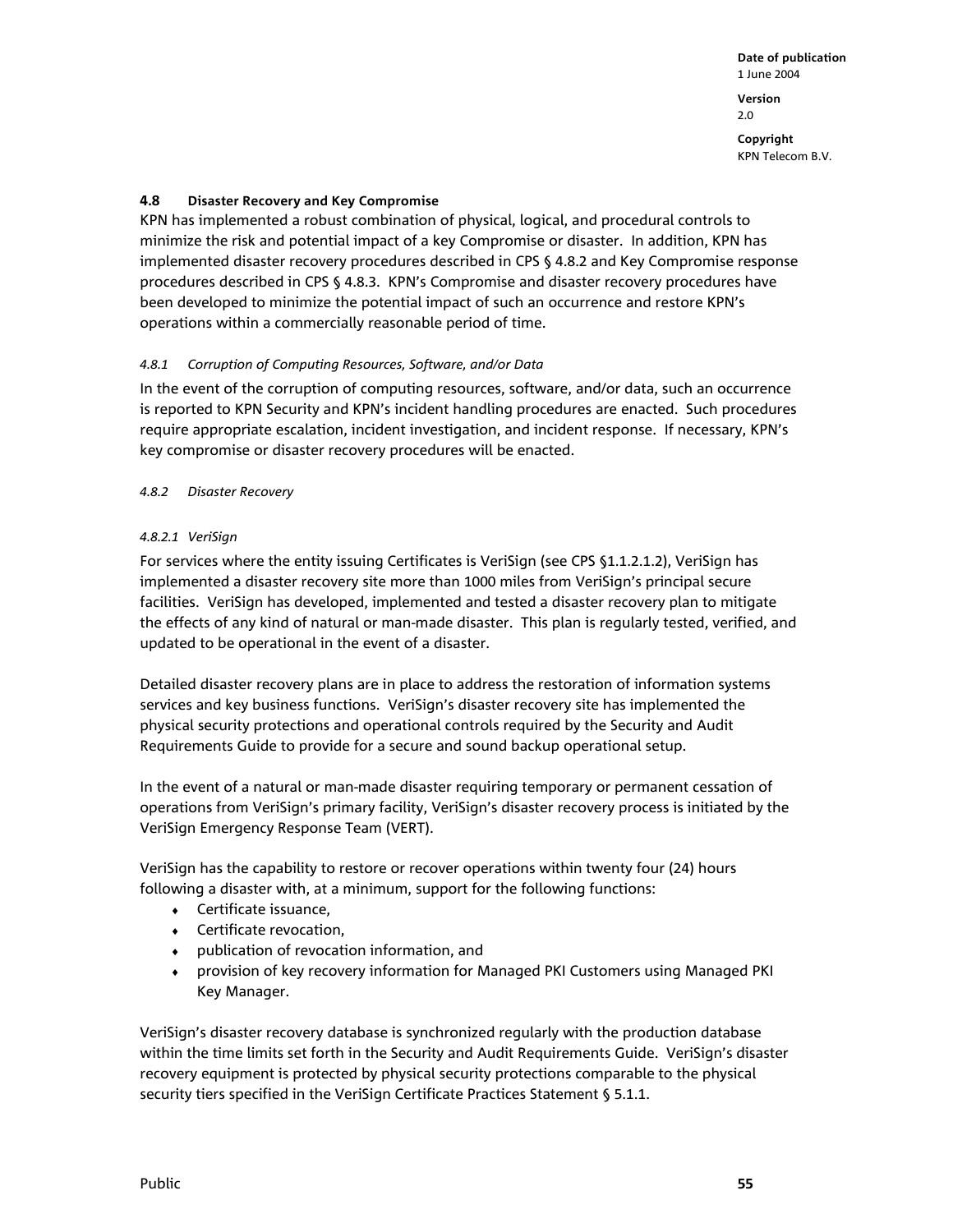VeriSign's disaster recovery plan has been designed to provide full recovery within one week following disaster occurring at VeriSign's primary site. VeriSign tests its equipment at its primary site to support CA/RA functions following all but a major disaster that would render the entire facility inoperable. Results of such tests are reviewed and kept for audit and planning purposes. Where possible, operations are resumed at VeriSign's primary site as soon as possible following a major disaster.

VeriSign maintains redundant hardware and backups of its CA and infrastructure system software at its disaster recovery facility. In addition, CA private keys are backed up and maintained for disaster recovery purposes in accordance with the VeriSign Certificate Practices Statement § 6.2.4.

VeriSign maintains offsite backups of important CA information for VeriSign CAs as well as the CAs of Service Centers, Managed PKI Customers, and ASB Customers within VeriSign's Subdomain. Such information includes, but is not limited to: Certificate Application data, audit data (per CPS § 4.5), and database records for all Certificates issued.

### *4.8.2.2 KPN*

For services which KPN provides as a Service Center and where KPN is the entity issuing Certificates, (see CPS §1.1.2.1.2 ) KPN has implemented a disaster recovery site. KPN has developed, implemented and tested a disaster recovery plan to mitigate the effects of any kind of natural or man-made disaster. This plan is regularly tested, verified, and updated to be operational in the event of a disaster.

Detailed disaster recovery plans are in place to address the restoration of information systems services. KPN's disaster recovery site has implemented the physical security protections and operational controls required by the VeriSign Security and Audit Requirements Guide to provide for a secure and sound backup operational setup.

In the event of a natural or man-made disaster requiring temporary or permanent cessation of operations from KPN's primary facility, KPN's disaster recovery process is initiated by the KPN Security Incident Response Team (SIRT).

KPN has the capability to restore or recover operations within twenty four (24) hours following a disaster with, at a minimum, support for the following functions:

- ♦ Certificate Issuance;
- ♦ Certificate Revocation;
- ♦ Publication of Revocation Information;
- ♦ Provision of key recovery information for Managed PKI Customers using Managed PKI Key Manager.

KPN's disaster recovery equipment is protected by physical security protections comparable to the physical security tiers specified in CPS § 5.1.1.

KPN's disaster recovery plan has been designed to provide full recovery within one week following disaster occurring at KPN's primary site. KPN tests its equipment to support CA/RA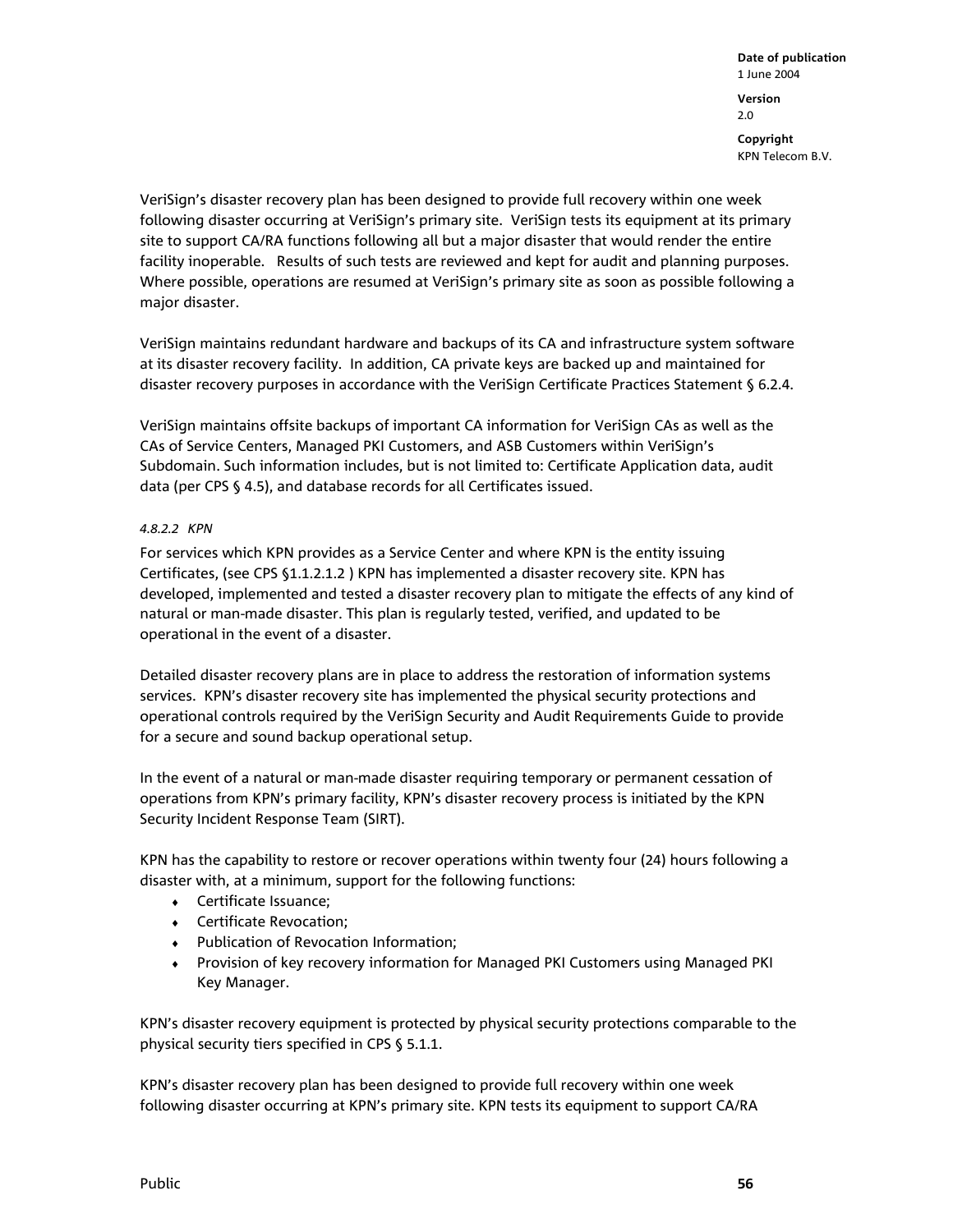functions following all but a major disaster that would render the entire facility inoperable. Results of such tests are reviewed and kept for audit and planning purposes. Where possible, operations are resumed at KPN's primary site as soon as possible following a major disaster.

KPN maintains redundant hardware and backups and infrastructure system software at its disaster recovery facility. In addition, CA private keys are backed up and maintained for disaster recovery purposes by the VeriSign Processing Center..

KPN maintains offsite backups of important MPKI CA information for KPN CAs as well as the CAs of Service Centers, Managed PKI Customers, and ASB Customers within KPN's Subdomain. Such information includes, but is not limited to: application logs, Certificate Application data, audit data (per CPS § 4.5), and database records for all Certificates issued.

# *4.8.3 Key Compromise*

Upon the suspected or known Compromise of a KPN CA, KPN infrastructure or Customer CA private key, KPN's Key Compromise Response procedures are enacted by the KPN Security Incident Response Team (SIRT). This team, which includes KPN Security, Production Services personnel, and other KPN management representatives, assesses the situation, develops an action plan, and implements the action plan with approval from KPN executive management.

If CA Certificate revocation is required, the following procedures are performed:

- The Certificate's revoked status is communicated to Relying Parties through the KPN repository in accordance with CPS § 4.4.9,
- ♦ Commercially reasonable efforts will be made to provide additional notice of the revocation to all affected VTN Participants, and
- The CA will generate a new key pair in accordance with CPS § 4.7, except where the CA is being terminated in accordance with CPS § 4.9.

### **4.9 CA Termination**

In the event that it is necessary for a KPN CA, Managed PKI Customer CA, or ASB Customer CA to cease operation, KPN makes a commercially reasonable effort to notify Subscribers, Relying Parties, and other affected entities of such termination in advance of the CA termination. Where CA termination is required, KPN and, in the case of a Customer CA, the applicable Customer, will develop a termination plan to minimize disruption to Customers, Subscribers, and Relying Parties. Such termination plans may address the following, as applicable:

- ♦ Provision of notice to parties affected by the termination, such as Subscribers, Relying Parties, and Customers, informing them of the status of the CA,
- $\bullet$  Handling the cost of such notice,
- ♦ The revocation of the Certificate issued to the CA by KPN,
- ♦ The preservation of the CA's archives and records for the time periods required in CPS § 4.6,
- ♦ The continuation of Subscriber and customer support services,
- ♦ The continuation of revocation services, such as the issuance of CRLs or the maintenance of online status checking services,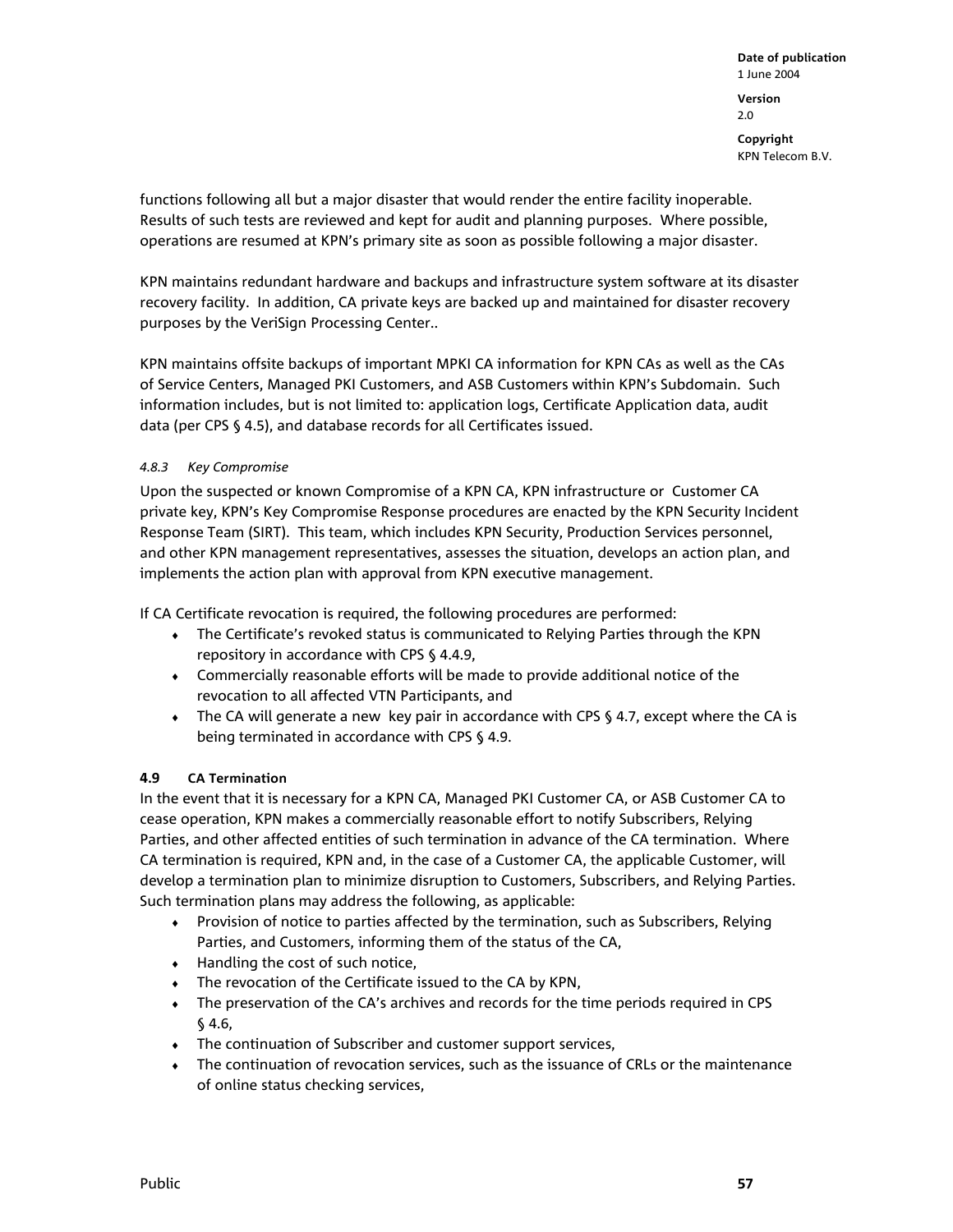2.0

**Copyright**  KPN Telecom B.V.

- ♦ The revocation of unexpired unrevoked Certificates of end-user Subscribers and subordinate CAs, if necessary,
- ♦ The payment of compensation (if necessary) to Subscribers whose unexpired unrevoked Certificates are revoked under the termination plan or provision, or alternatively, the issuance of replacement Certificates by a successor CA,
- ♦ Disposition of the CA's private key and the hardware tokens containing such private key, and
- ♦ Provisions needed for the transition of the CA's services to a successor CA.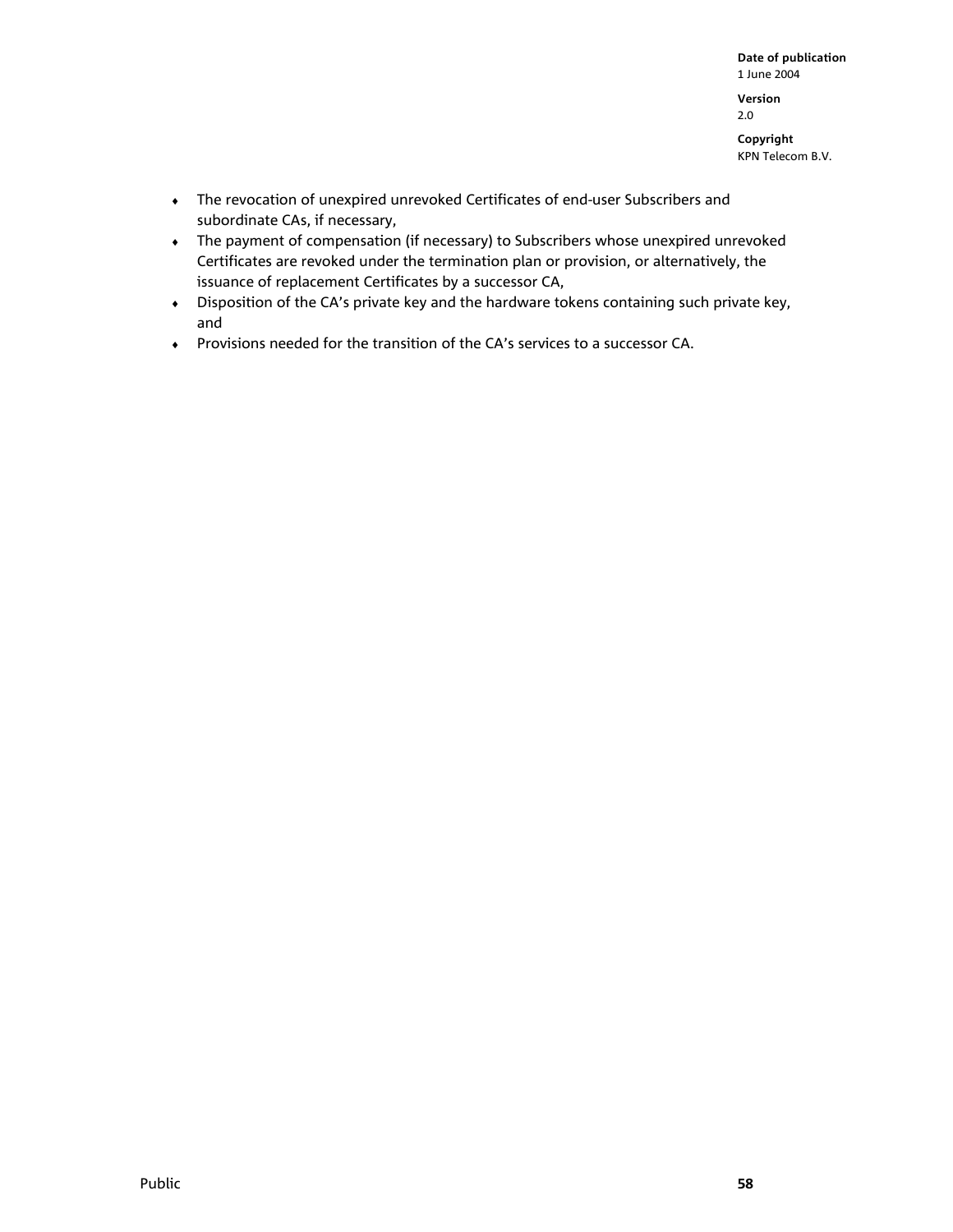**Version**  2.0

**Copyright**  KPN Telecom B.V.

# **5 Physical, Procedural, and Personnel Security Controls**

KPN has implemented the KPN Physical Security Policy, which supports the security requirements of this CPS.

# **5.1 Physical Controls**

# *5.1.1 Site Location and Construction*

KPN's Service Center operations are conducted within KPN's facilities in Den Haag, the Netherlands, which meet the requirements of VeriSign's Security and Audit Requirements. All KPN Service Center operations are conducted within a physically protected environment designed to deter, prevent, and detect covert or overt penetration.

# *5.1.2 Physical Access*

KPN Service Center systems are protected by a minimum of four tiers of physical security, with access to the lower tier required before gaining access to the higher tier.

Progressively restrictive physical access privileges control access to each tier. Sensitive CA operational activity, any activity related to the lifecycle of the certification process such as authentication, verification, and issuance, occur within very restrictive physical tiers. Access to each tier requires the use of a proximity card employee badge. Physical access is automatically logged and video recorded. Additional tiers enforce individual access control through the use of two factor authentication including biometrics. Unescorted personnel, including untrusted employees or visitors, are not allowed into such secured areas.

The physical security system includes additional tiers for key management security which serves to protect both online and offline storage of CSUs and keying material. Areas used to create and store cryptographic material enforce dual control, each through the use of two factor authentication including biometrics. Online CSUs are protected through the use of locked cabinets. Offline CSUs are protected through the use of locked safes, cabinets and containers. Access to CSUs and keying material is restricted in accordance with VeriSign's segregation of duties requirements. The opening and closing of cabinets or containers in these tiers is logged for audit purposes.

### *5.1.3 Power and Air Conditioning*

KPN's secure facilities are equipped with primary and backup:

- ♦ power systems to ensure continuous, uninterrupted access to electric power and
- ♦ heating/ventilation/air conditioning systems to control temperature and relative humidity.

### *5.1.4 Water Exposures*

Affiliate has take reasonable precautions to minimize the impact of water exposure to KPN systems.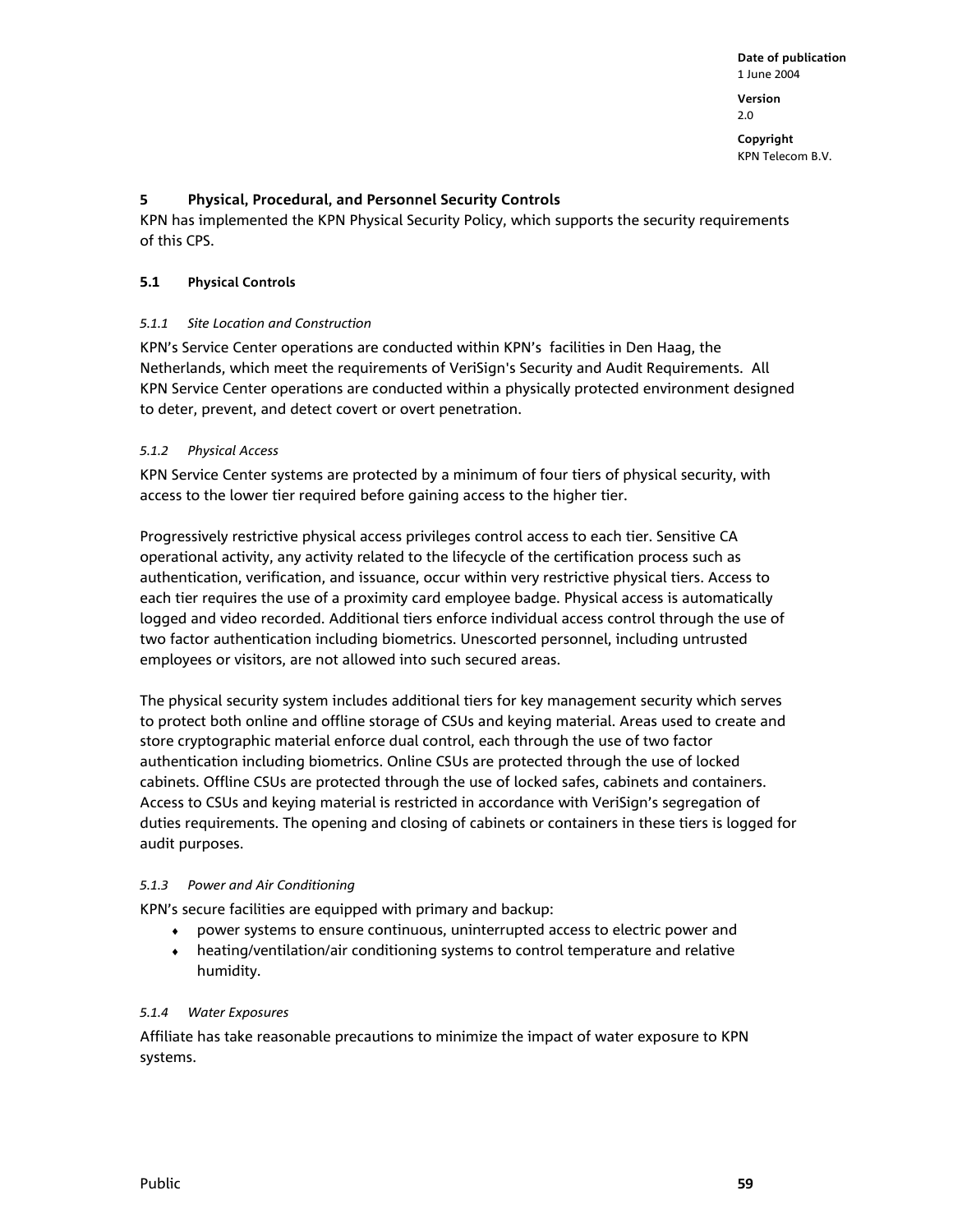**Version**  2.0

**Copyright**  KPN Telecom B.V.

#### *5.1.5 Fire Prevention and Protection*

KPN has taken reasonable precautions to prevent and extinguish fires or other damaging exposure to flame or smoke. KPN's fire prevention and protection measures have been designed to comply with local fire safety regulations.

### *5.1.6 Media Storage*

All media containing production software and data, audit, archive, or backup information is stored within KPN facilities or in a secure off-site storage facility with appropriate physical and logical access controls designed to limit access to authorized personnel and protect such media from accidental damage (e.g., water, fire, and electromagnetic).

### *5.1.7 Waste Disposal*

Sensitive documents and materials are shredded before disposal. Media used to collect or transmit sensitive information are rendered unreadable before disposal. Cryptographic devices are physically destroyed or zeroized in accordance with the manufacturers' guidance prior to disposal. Other waste is disposed of in accordance with KPN's normal waste disposal requirements.

#### *5.1.8 Off-Site Backup*

KPN performs routine backups of critical system data, audit log data, and other sensitive information.

### **5.2 Procedural Controls**

#### *5.2.1 Trusted Roles*

Trusted Persons include all employees, contractors, and consultants that have access to or control authentication or cryptographic operations that may materially affect:

- ♦ The validation of information in Certificate Applications;
- The acceptance, rejection, or other processing of Certificate Applications, revocation requests, or renewal requests, or enrollment information;
- ♦ The issuance, or revocation of Certificates, including personnel having access to restricted portions of its repository;
- ♦ Or the handling of Subscriber information or requests.

Trusted Persons include, but are not limited to:

- ♦ Customer service personnel,
- ♦ Cryptographic business operations personnel,
- ♦ Security personnel,
- ♦ System administration personnel,
- ♦ Designated engineering personnel, and
- ♦ Executives that are designated to manage infrastructural trustworthiness.

KPN considers the categories of personnel identified in this section as Trusted Persons having a Trusted Position. Persons seeking to become Trusted Persons by obtaining a Trusted Position must successfully complete the screening requirements of CPS § 5.3.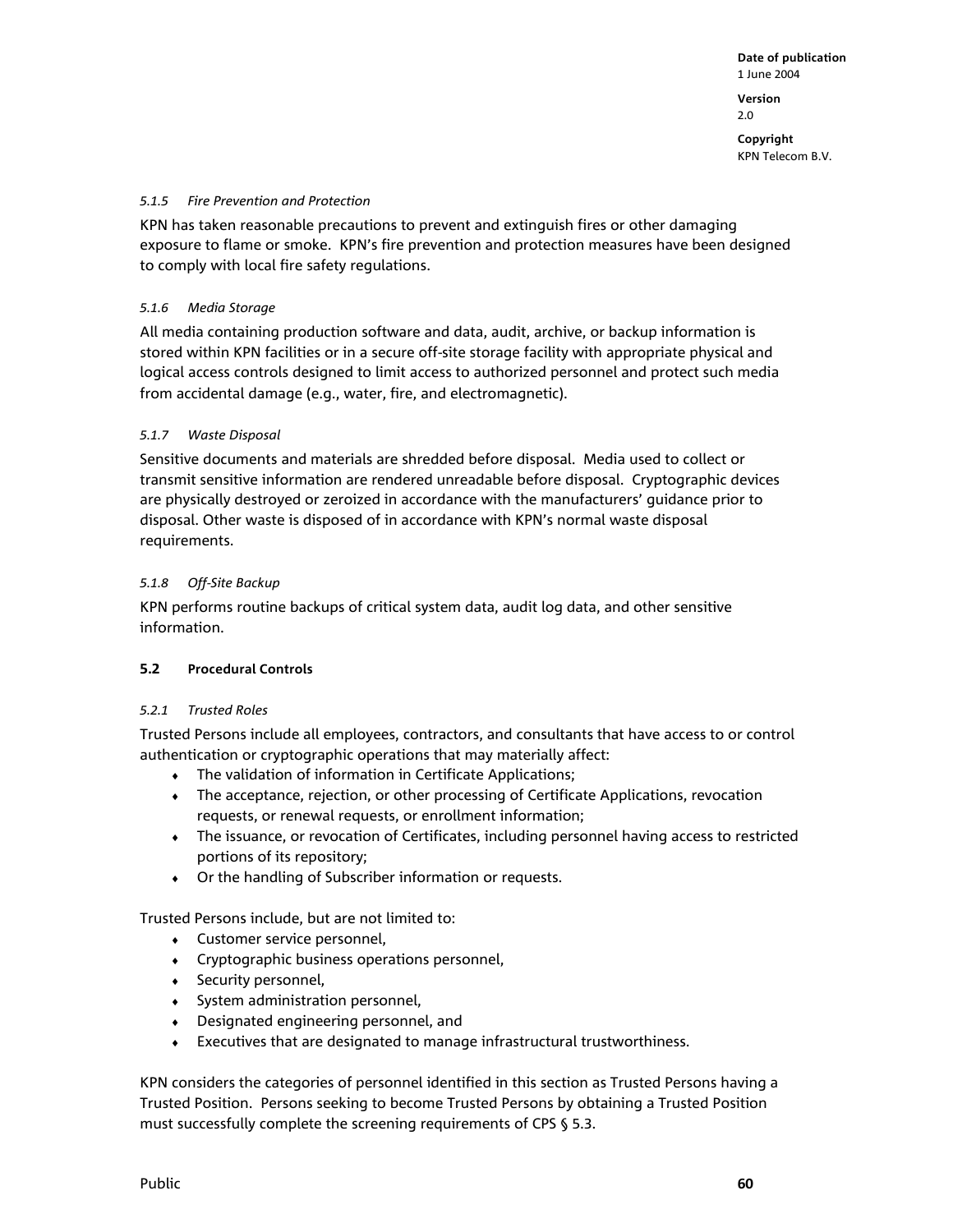**Copyright**  KPN Telecom B.V.

## *5.2.2 Number of Persons Required Per Task*

KPN maintains a policy and rigorous control procedures to ensure segregation of duties based on job responsibilities. The most sensitive tasks, such as access to and management of CA cryptographic hardware (cryptographic signing unit or CSU) and associated key material, require multiple Trusted Persons.

These internal control procedures are designed to ensure that at a minimum, two trusted personnel are required to have either physical or logical access to the device. Access to CA cryptographic hardware is strictly enforced by multiple Trusted Persons throughout its lifecycle, from incoming receipt and inspection to final logical and/or physical destruction.

Once a module is activated with operational keys, further access controls are invoked to maintain split control over both physical and logical access to the device. Persons with physical access to modules do not hold "Secret Shares" and vice versa. Requirements for CA private key activation data and Secret Shares are specified in CPS § 6.2.7.

Other manual operations such as the manual validation and issuance of Class 3 Certificates require the participation of at least 2 Trusted Persons, or a combination of at least one trusted person and an automated validation and issuance process.

# *5.2.3 Identification and Authentication for Each Role*

For all personnel seeking to become Trusted Persons, verification of identity is performed through the personal (physical) presence of such personnel before Trusted Persons performing KPN HR or security functions and a check of well-recognized forms of identification (e.g., passports and driver's licenses). Identity is further confirmed through the background checking procedures in CPS § 5.3.1.

KPN ensures that personnel have achieved Trusted Status and departmental approval has been given before such personnel are:

- ♦ Issued access devices and granted access to the required facilities;
- ♦ Issued electronic credentials to access and perform specific functions on KPN CA, RA, or other IT systems.

### **5.3 Personnel Controls**

### *5.3.1 Background, Qualifications, Experience, and Clearance Requirements*

Personnel seeking to become Trusted Persons must present proof of the requisite background, qualifications, and experience needed to perform their prospective job responsibilities competently and satisfactorily, as well as proof of any government clearances, if any, necessary to perform certification services under government contracts. Background checks are repeated at least every 5 years for personnel holding Trusted Positions.

### *5.3.2 Background Check Procedures*

Prior to commencement of employment in a Trusted Role, KPN conducts background checks which include (but are not limited to) the following: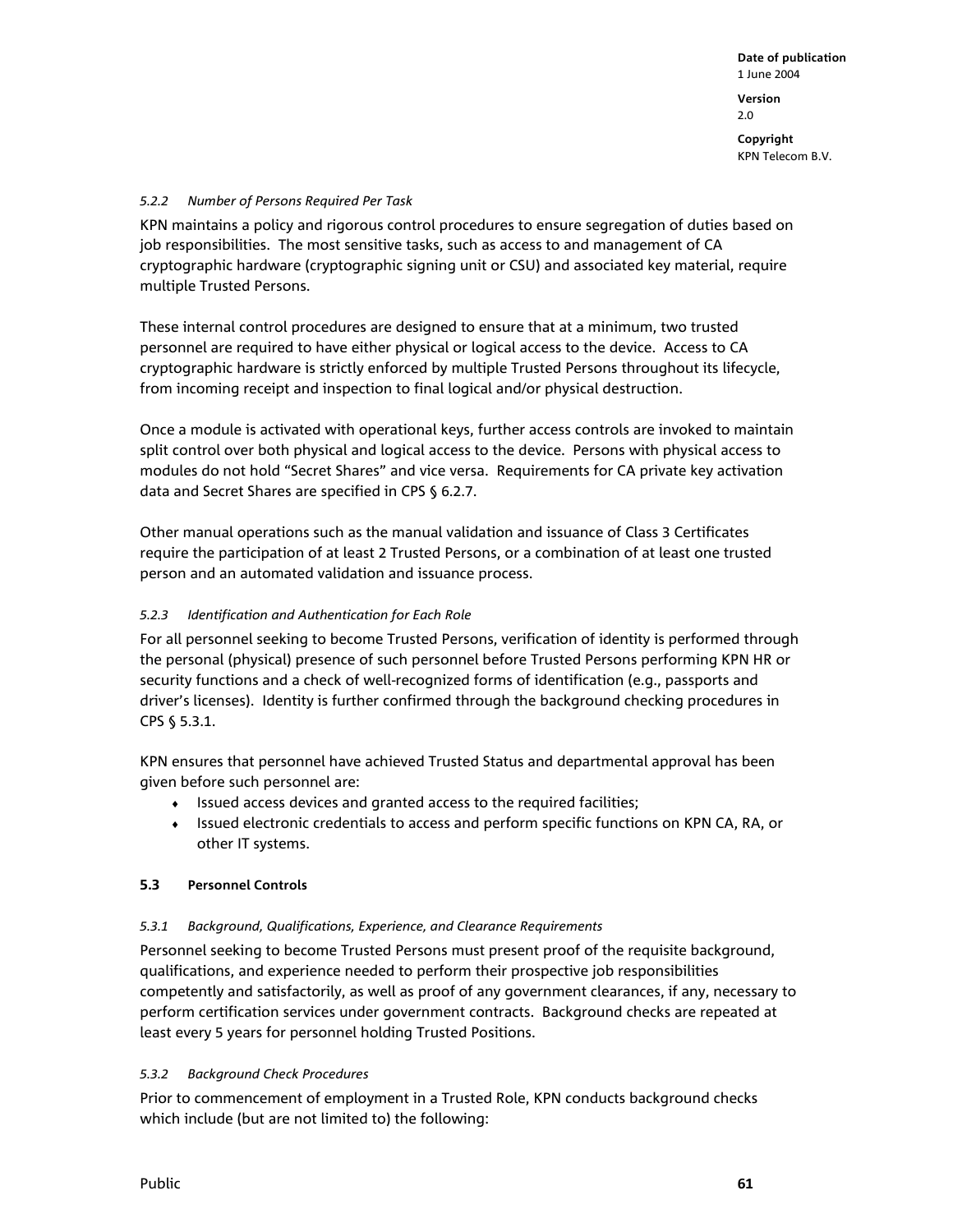**Version**  2.0

**Copyright**  KPN Telecom B.V.

- ♦ Confirmation of previous employment,
- ♦ Check of professional reference,
- $\bullet$  Confirmation of the highest or most relevant educational degree obtained,
- ♦ Search of criminal records (local, state or provincial, and national) by means of a 'Verklaring van goed gedrag' issued by the major of the Secretary of Justice of the Dutch Government,
- ♦ Search of Social Security Administration records.

The factors revealed in a background check that may be considered grounds for rejecting candidates for Trusted Positions or for taking action against an existing Trusted Person generally include (but are not limited to) the following:

- ♦ Misrepresentations made by the candidate or Trusted Person,
- ♦ Highly unfavorable or unreliable personal references,
- ♦ Certain criminal convictions, and
- ♦ Indications of a lack of financial responsibility.

Reports containing such information are evaluated by human resources and security personnel, who determine the appropriate course of action in light of the type, magnitude, and frequency of the behavior uncovered by the background check. Such actions may include measures up to and including the cancellation of offers of employment made to candidates for Trusted Positions or the termination of existing Trusted Persons.

The use of information revealed in a background check to take such actions is subject to the applicable federal, state, and local laws.

### *5.3.3 Training Requirements*

KPN provides its personnel with training upon hire and the requisite on-the-job training needed for personnel to perform their job responsibilities competently and satisfactorily. KPN maintains records of such training. KPN periodically reviews and enhances its training programs as necessary.

KPN's training programs are tailored to the individual's responsibilities and include the following as relevant:

- ♦ Basic PKI concepts,
- ♦ Job responsibilities,
- ♦ KPN security and operational policies and procedures,
- ♦ Use and operation of deployed hardware and software,
- ♦ Incident and Compromise reporting and handling, and
- ♦ Disaster recovery and business continuity procedures.

### *5.3.4 Retraining Frequency and Requirements*

KPN provides refresher training and updates to its personnel to the extent and frequency required to ensure that such personnel maintain the required level of proficiency to perform their job responsibilities competently and satisfactorily. Periodic security awareness training is provided on an ongoing basis.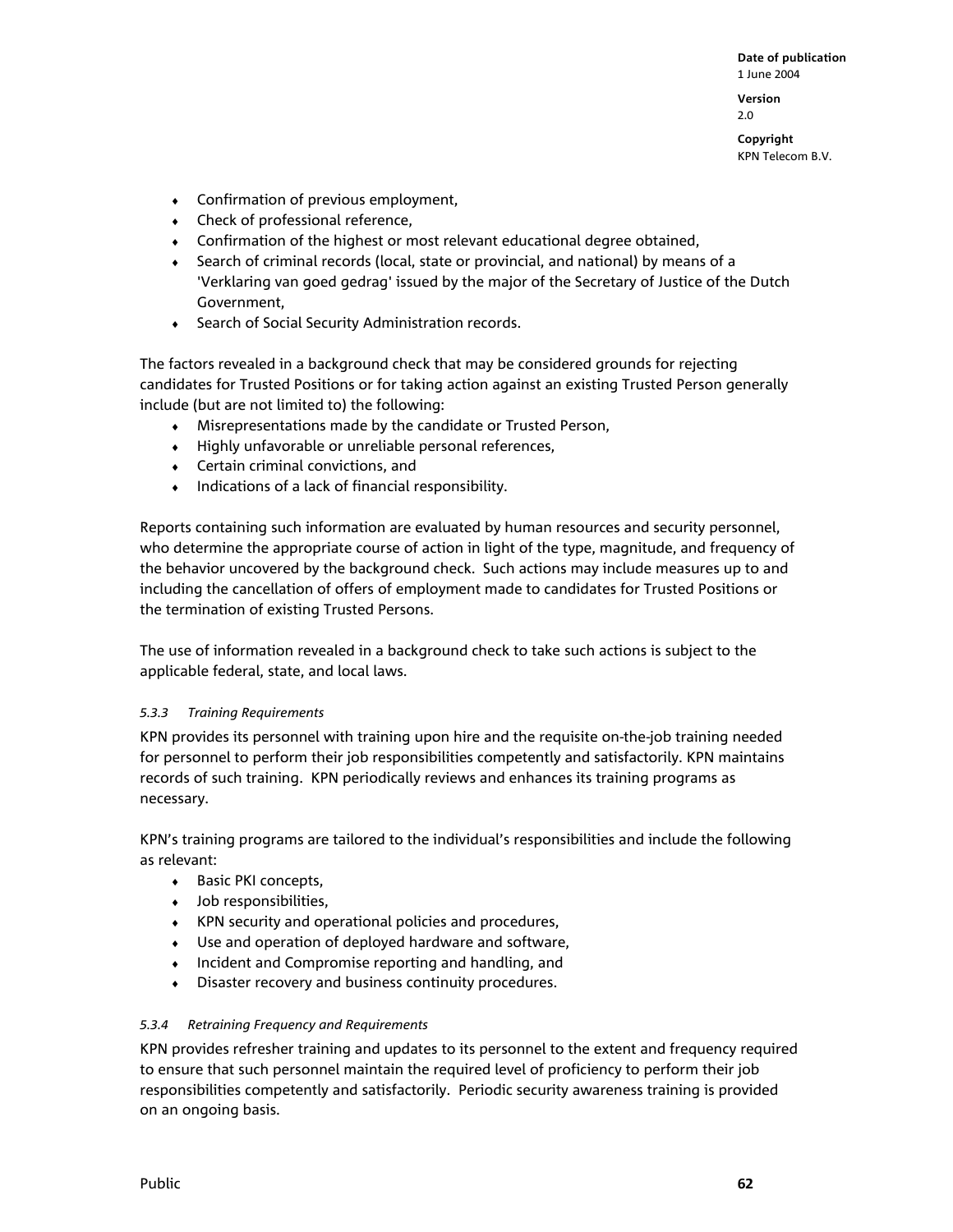2.0

**Copyright**  KPN Telecom B.V.

*5.3.5 Job Rotation Frequency and Sequence* 

No stipulation.

### *5.3.6 Sanctions for Unauthorized Actions*

Appropriate disciplinary actions are taken for unauthorized actions or other violations of KPN policies and procedures. Disciplinary actions may include measures up to and including termination and are commensurate with the frequency and severity of the unauthorized actions.

# *5.3.7 Contracting Personnel Requirements*

In limited circumstances, independent contractors or consultants may be used to fill Trusted Positions. Any such contractor or consultant is held to the same functional and security criteria that apply to a KPN employees in a comparable position.

Independent contractors and consultants who have not completed the background check procedures specified in CPS § 5.3.2 are permitted access to KPN's secure facilities only to the extent they are escorted and directly supervised by Trusted Persons at all times.

# *5.3.8 Documentation Supplied to Personnel*

KPN personnel involved in the operation of KPN's PKI services are required to read this CPS, the VTN CP, and the KPN Security Policy. KPN provides its employees the requisite training and other documentation needed to perform their job responsibilities competently and satisfactorily.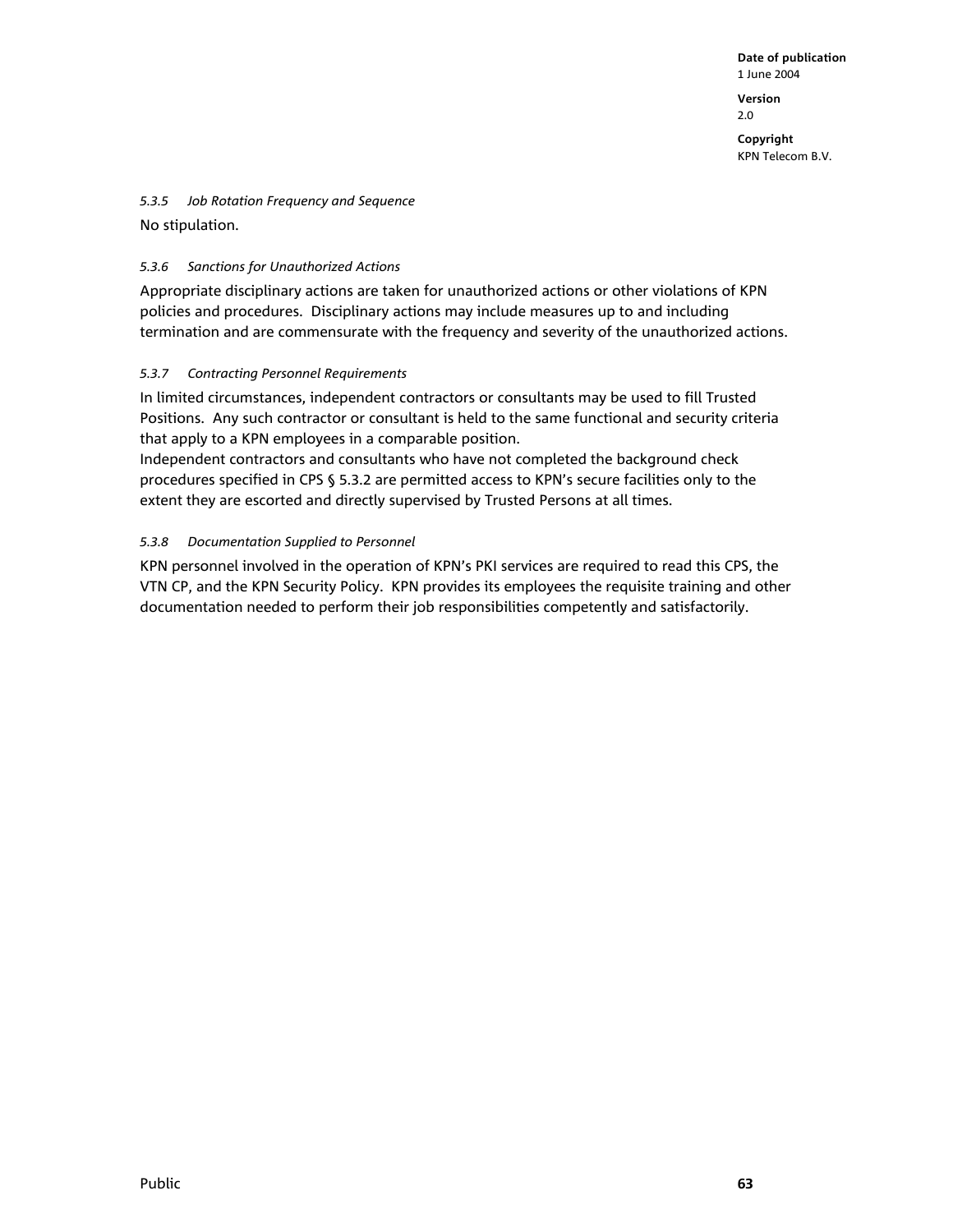### **6 Technical Security Controls**

#### **6.1 Key Pair Generation and Installation**

#### *6.1.1 Key Pair Generation*

CA key pair generation is performed by multiple pre-selected, trained and trusted individuals using Trustworthy Systems and processes that provide for the security and required cryptographic strength for the generated keys. For PCA and Issuing Root CAs, the cryptographic modules used for key generation meet the requirements of FIPS 140-1 level 3. For other CAs (including KPN CAs and Managed PKI Customer CAs), the cryptographic modules used meet the requirements of at least FIPS 140-1 level 2.

All CA key pairs are generated in pre-planned Key Generation Ceremonies in accordance with the requirements of the Key Ceremony Reference Guide, the CA Key Management Tool User's Guide, and the Security and Audit Requirements Guide. The activities performed in each key generation ceremony are recorded, dated and signed by all individuals involved. These records are kept for audit and tracking purposes for a length of time deemed appropriate by KPN Management.

Generation of RA key pairs is generally performed by the RA using a FIPS 140-1 level 1 certified cryptographic module provided with their browser software.

Managed PKI Customers generate the key pair used by their Automated Administration servers. KPN recommends that Automated Administration server key pair generation be performed using a FIPS 140-1 level 2 certified cryptographic module.

Generation of end-user Subscriber key pairs is generally performed by the Subscriber. For Class 1 Certificates, Class 2 Certificates, and Class 3 code/object signing Certificates, the Subscriber typically uses a FIPS 140-1 level 1 certified cryptographic module provided with their browser software for key generation. For server Certificates, the Subscriber typically uses the key generation utility provided with the web server software.

### *6.1.2 Private Key Delivery to Entity*

End-user Subscriber key pairs are typically generated by the end-user Subscriber; therefore in such cases, private key delivery to a Subscriber is not applicable.

Where RA or end-user Subscriber key pairs are pre-generated by KPN on hardware tokens or smart cards, such devices are distributed to the RA or end-user Subscriber using a commercial delivery service and tamper evident packaging. The required activation data required to activate the device is communicated to the RA or end-user Subscriber using an out of band process. The distribution of such devices is logged by KPN.

Where end-user Subscriber key pairs are pre-generated by Managed PKI Customers on hardware tokens or smart cards, such devices are distributed to the end-user Subscriber using a commercial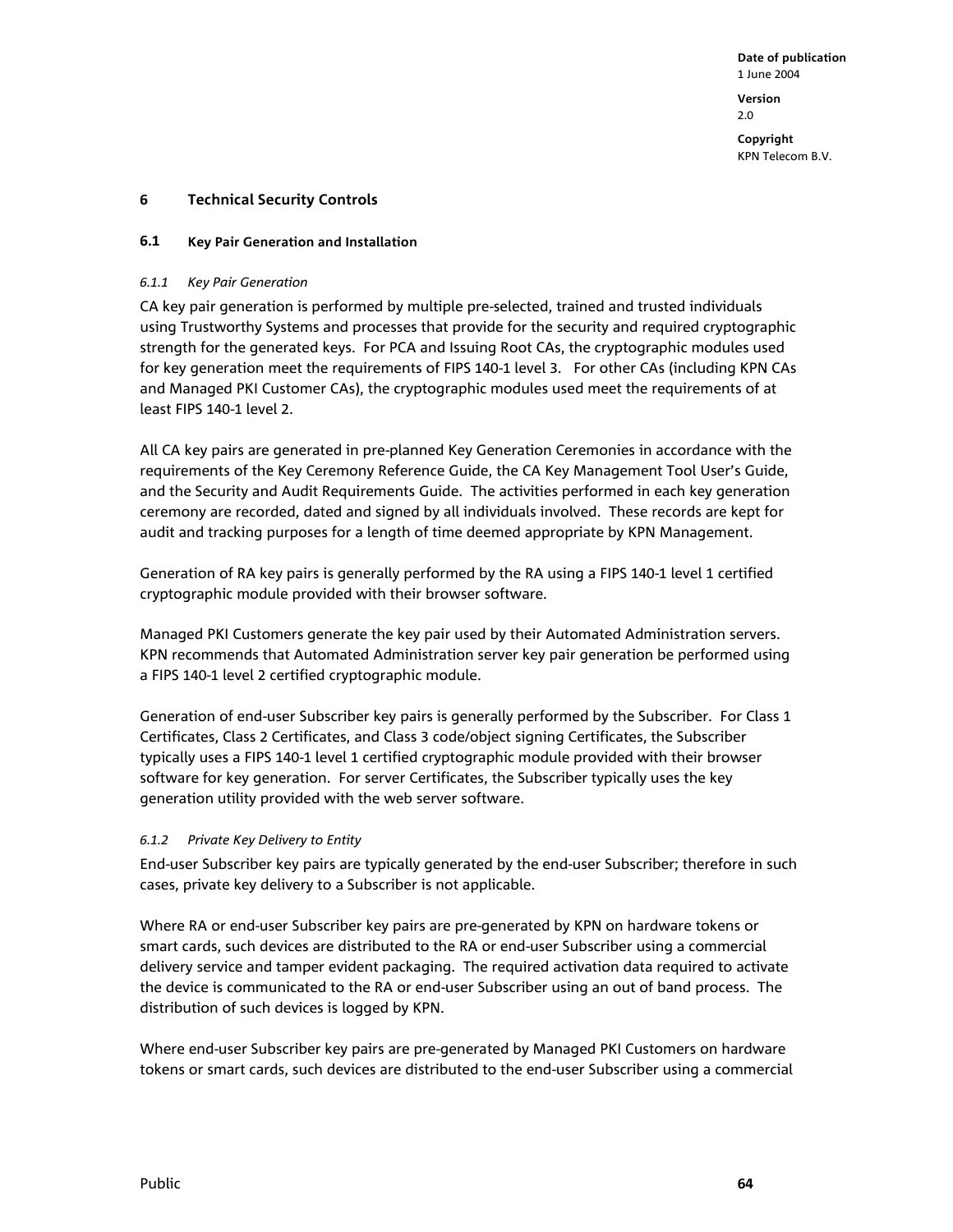**Copyright**  KPN Telecom B.V.

delivery service and tamper evident packaging. The required activation data required to activate the device is communicated to the RA or end-user Subscriber using an out of band process. The distribution of such devices is logged by the Managed PKI Customer.

For Managed PKI Customers using Managed PKI Key Manager for key recovery services, the Customer may generate encryption key pairs (on behalf of Subscribers whose Certificate Applications they approve) and transmit such key pairs to Subscribers via a password protected PKCS # 12 file.

# *6.1.3 Public Key Delivery to Certificate Issuer*

End-user Subscribers and RAs submit their public key to KPN for certification electronically through the use of a PKCS#10 Certificate Signing Request (CSR) or other digitally signed package in a session secured by Secure Sockets Layer (SSL). Where CA, RA, or end-user Subscriber key pairs are generated by KPN, this requirement is not applicable.

# *6.1.4 CA Public Key Delivery to Users*

KPN makes the CA Certificates for its PCAs and root CAs available to Subscribers and Relying Parties through their inclusion in web browser software. As new PCA and root CA Certificates are generated, KPN provides such new Certificates to the browser manufacturers for inclusion in new browser releases and updates.

KPN generally provides the full certificate chain (including the issuing CA and any CAs in the chain) to the end-user Subscriber upon Certificate issuance. .

# *6.1.5 Key Sizes*

KPN CA key pairs are at least 1024 bit RSA, except for the legacy RSA Secure Server CA whose key pair is 1000 bit RSA. VeriSign's third generation (G3) PCAs have 2048 bit RSA key pairs. KPN recommends that Registration Authorities and end-user Subscribers generate 1024 bit RSA key pairs, but currently permits the use of 512 bit RSA key pairs to support certain legacy applications and web servers.

*6.1.6 Public Key Parameters Generation*  Not applicable.

*6.1.7 Parameter Quality Checking* 

Not applicable.

### *6.1.8 Hardware/Software Key Generation*

KPN generates its CA pairs keys in appropriate hardware cryptographic modules in accordance with CPS § 6.2.1. RA and end-user Subscriber key pairs may be generated in hardware or software.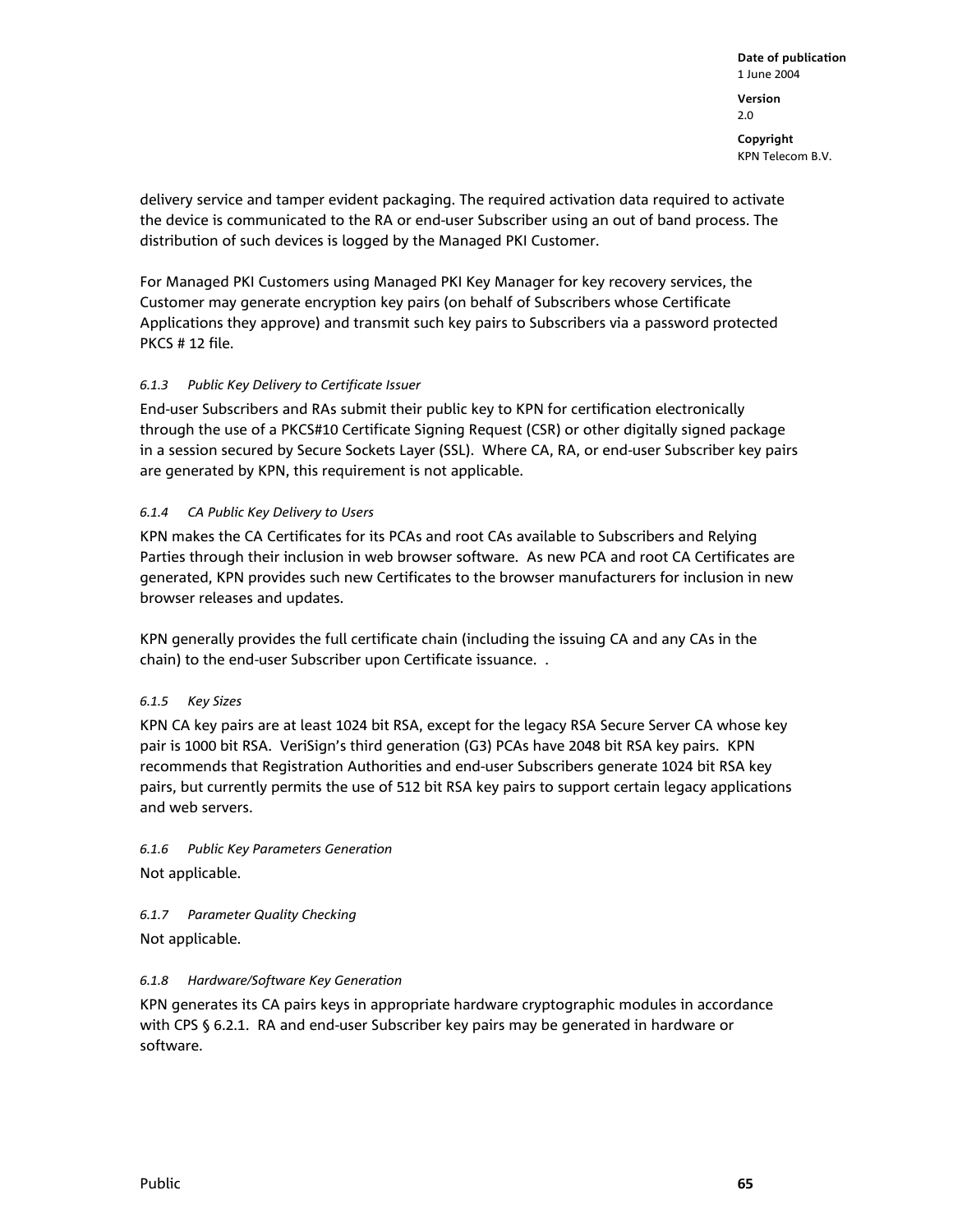**Version**  2.0

**Copyright** 

KPN Telecom B.V.

## *6.1.9 Key Usage Purposes*

For X.509 Version 3 Certificates, KPN generally populates the KeyUsage extension of Certificates in accordance with RFC 3280<sup>29</sup>: Internet X.509 Public Key Infrastructure Certificate and CRL Profile, April 2002. The KeyUsage extension in VeriSign X.509 Version 3 Certificates is populated in accordance with Table 15 below with the following exceptions:

- ♦ The KeyUsage extension is not used for Global Server IDs, Class 1 individual Certificates and Class 2 individual Certificates.
- ♦ The criticality of the KeyUsage extension is set to TRUE for the KPN Class 3 Managed PKI Authentication Services Bureau CA.
- ♦ Setting the nonrepudiation bit for dual key pair signature Certificates through Managed PKI Key Manager is permissible.
- ♦ The criticality of the KeyUsage extension may be set to TRUE for other Certificates in the future.

|                         |                      | <b>CAs</b>   | <b>Class 3 Server</b><br><b>End-User</b><br><b>Subscribers:</b><br><b>Automated</b><br><b>Administrati</b><br>on tokens | <b>Dual Key Pair</b><br><b>Signature</b><br>(Managed PKI<br><b>Key Manager)</b> | <b>Dual Key Pair</b><br><b>Encipherment</b><br>(Managed PKI)<br><b>Key Manager)</b> | Code/Object<br><b>Signing End-</b><br><b>User</b><br><b>Subscribers</b> | Class 1<br>and 2<br><b>End-User</b><br><b>Subscribe</b><br>rs. |
|-------------------------|----------------------|--------------|-------------------------------------------------------------------------------------------------------------------------|---------------------------------------------------------------------------------|-------------------------------------------------------------------------------------|-------------------------------------------------------------------------|----------------------------------------------------------------|
| <b>Criticality</b>      |                      | <b>FALSE</b> | <b>FALSE</b>                                                                                                            | <b>FALSE</b>                                                                    | <b>FALSE</b>                                                                        | <b>FALSE</b>                                                            | <b>FALSE</b>                                                   |
| $\mathbf 0$             | digitalSignature     | Clear        | Set                                                                                                                     | Set                                                                             | Clear                                                                               | Set                                                                     | Set                                                            |
| $\mathbf{1}$            | nonRepudiation       | Clear        | Clear                                                                                                                   | Clear                                                                           | Clear                                                                               | Clear                                                                   | Clear                                                          |
| $\overline{2}$          | keyEncipherme<br>nt  | Clear        | Set                                                                                                                     | Clear                                                                           | Set                                                                                 | Clear                                                                   | Set                                                            |
| $\overline{\mathbf{3}}$ | dataEncipherme<br>nt | Clear        | Clear                                                                                                                   | Clear                                                                           | Clear                                                                               | Clear                                                                   | Clear                                                          |
| 4                       | keyAgreement         | Clear        | Clear                                                                                                                   | Clear                                                                           | Clear                                                                               | Clear                                                                   | Clear                                                          |
| 5                       | keyCertSign          | Set          | Clear                                                                                                                   | Clear                                                                           | Clear                                                                               | Clear                                                                   | Clear                                                          |
| 6                       | <b>CRLSign</b>       | Set          | Clear                                                                                                                   | Clear                                                                           | Clear                                                                               | Clear                                                                   | Clear                                                          |
| $\overline{7}$          | encipherOnly         | Clear        | Clear                                                                                                                   | Clear                                                                           | Clear                                                                               | Clear                                                                   | Clear                                                          |
| 8                       | decipherOnly         | Clear        | Clear                                                                                                                   | Clear                                                                           | Clear                                                                               | Clear                                                                   | Clear                                                          |

## **Table 15 – Settings for KeyUsage Extension**

Certain CA and end-user Subscriber Certificates are X.509 Version 1 Certificates (see CPS § 7.1.1) and thus do not support the use of the KeyUsage extension. In addition, KPN did not use the KeyUsage extension for WTLS Certificates.

## **6.2 Private Key Protection**

KPN has implemented a combination of physical, logical, and procedural controls to ensure the security of KPN, Managed PKI Customer, and ASB Customer CA private keys. Logical and

l 29 RFC 3280 replaced RFC 2459.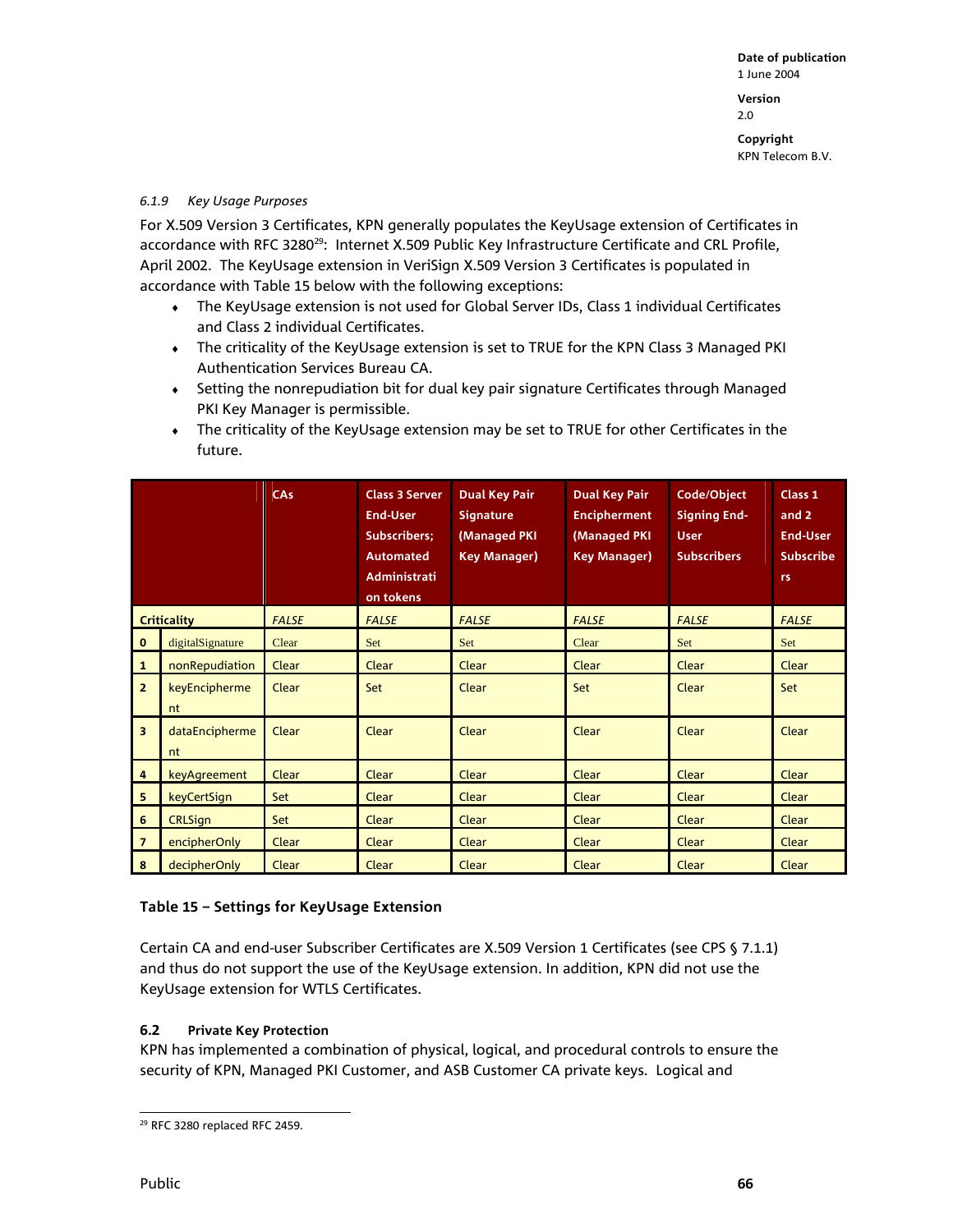**Date of publication**  1 June 2004 **Version**  2.0 **Copyright**  KPN Telecom B.V.

procedural controls are described in CPS § 6.2. Physical access controls are described in CPS § 5.1.2. Subscribers are required by contract to take necessary precautions to prevent the loss, disclosure, modification, or unauthorized use of private keys.

## *6.2.1 Standards for Cryptographic Modules*

For PCA and Issuing Root CA key pair generation and CA private key storage, VeriSign and KPN use hardware cryptographic modules that are certified at or materially meet the requirements of FIPS 140-1 Level 3. For other CAs, KPN uses hardware cryptographic modules that are certified to at least FIPS 140-1 Level 2.

## *6.2.2 Private Key (m out of n) Multi-Person Control*

KPN has implemented technical and procedural mechanisms that require the participation of multiple trusted individuals to perform sensitive CA cryptographic operations. KPN uses "Secret Sharing" to split the activation data needed to make use of a CA private key into separate parts called "Secret Shares" which are held by trained and trusted individuals called "Shareholders." A threshold number of Secret Shares (m) out of the total number of Secret Shares created and distributed for a particular hardware cryptographic module (n) is required to activate a CA private key stored on the module.

The threshold number of shares needed to sign a CA certificate is 3. It should be noted that the number of shares distributed for disaster recovery tokens may be less than the number distributed

for operational tokens, while the threshold number of required shares remains the same. Secret Shares are protected in accordance with CPS § 6.4.2.

## *6.2.3 Private Key Escrow*

KPN does not escrow CA, RA or end-user Subscriber private keys with any third party for purposes of access by law enforcement. CA private signature keys shall not be escrowed by a third party.

Managed PKI Customers using Managed PKI Key Management Service can escrow copies of the private keys of Subscribers whose Certificate Applications they approve. KPN does not store copies of Subscriber private keys but plays an important role in the Subscriber key recovery process as described in CPS §1.1.2.3.2.

## *6.2.4 P*r*ivate Key Backup*

KPN creates backup copies of CA private keys for routine recovery and disaster recovery purposes. Such keys are stored in encrypted form within hardware cryptographic modules and associated key storage devices. Cryptographic modules used for CA private key storage meet the requirements of CPS § 6.2.1. CA private keys are copied to backup hardware cryptographic modules in accordance with CPS § 6.2.6.

Modules containing onsite backup copies of CA private keys are subject to the requirements of CPS §§ 5.1, 6.2.1. Modules containing disaster recovery copies of CA private keys are subject to the requirements of CPS § 4.8.2.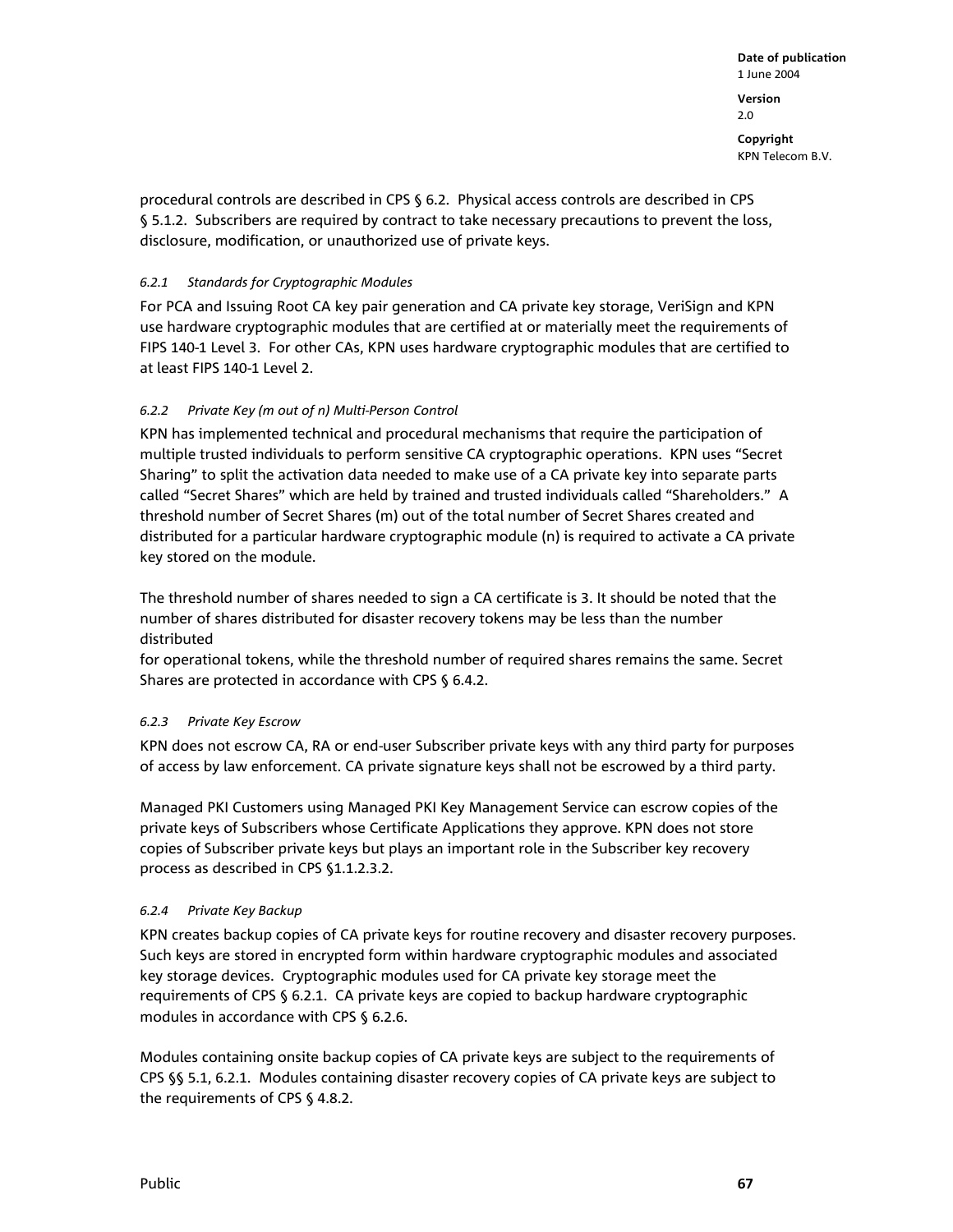KPN does not store copies of RA private keys. For the backup of end-user Subscriber private keys, see CPS § 6.2.3.

## *6.2.5 Private Key Archival*

When KPN CA key pairs reach the end of their validity period, such CA key pairs will be archived for a period of at least 5 years. Archived CA key pairs will be securely stored using hardware cryptographic modules that meet the requirements of CPS § 6.2.1. Procedural controls prevent archived CA key pairs from being returned to production use. Upon the end of the archive period, archived CA private keys will be securely destroyed in accordance with CPS § 6.2.9.

KPN does not archive copies of RA and Subscriber private keys.

## *6.2.6 Private Key Entry into Cryptographic Module*

KPN generates CA key pairs on the hardware cryptographic modules in which the keys will be used. In addition, KPN makes copies of such CA key pairs for routine recovery and disaster recovery purposes. Where CA key pairs are backed up to another hardware cryptographic module, such key pairs are transported between modules in encrypted form.

## *6.2.7 Method of Activating Private Key*

All KPN Subdomain Participants are required to protect the activation data for their private keys against loss, theft, modification, unauthorized disclosure, or unauthorized use.

## *6.2.7.1 End-User Subscriber Private Keys*

This section applies the VTN Standards for protecting activation data for end-user Subscribers' private keys to KPN's Subdomain. In addition, Subscribers have the option of using enhanced private key protection mechanisms available today including the use of smart cards, biometric access devices, and other hardware tokens to store private keys. The use of two factor authentication mechanisms (e.g., token and passphrase, biometric and token, or biometric and passphrase) is encouraged.

## *6.2.7.1.1 Class 1 Certificates*

The VTN Standard for Class  $1^{30}$  private key protection is for Subscribers to take commercially reasonable measures for the physical protection of the Subscriber's workstation to prevent use of the workstation and its associated private key without the Subscriber's authorization. In addition, KPN recommends that Subscribers use a password in accordance with CPS § 6.4.1 or security of equivalent strength to authenticate the Subscriber before the activation of the private key, which includes, for instance, a password to operate the private key, a Windows logon or screen saver password, or a network logon password.

## *6.2.7.1.2 Class 2 Certificates*

The VTN Standard for Class 2 Private Key protection is for Subscribers to:

Use a password in accordance with CPS  $\S$  6.4.1 or security of equivalent strength to authenticate the Subscriber before the activation of the private key, which includes, for

l <sup>30</sup> KPN currently is not offering Class 1 Certificates.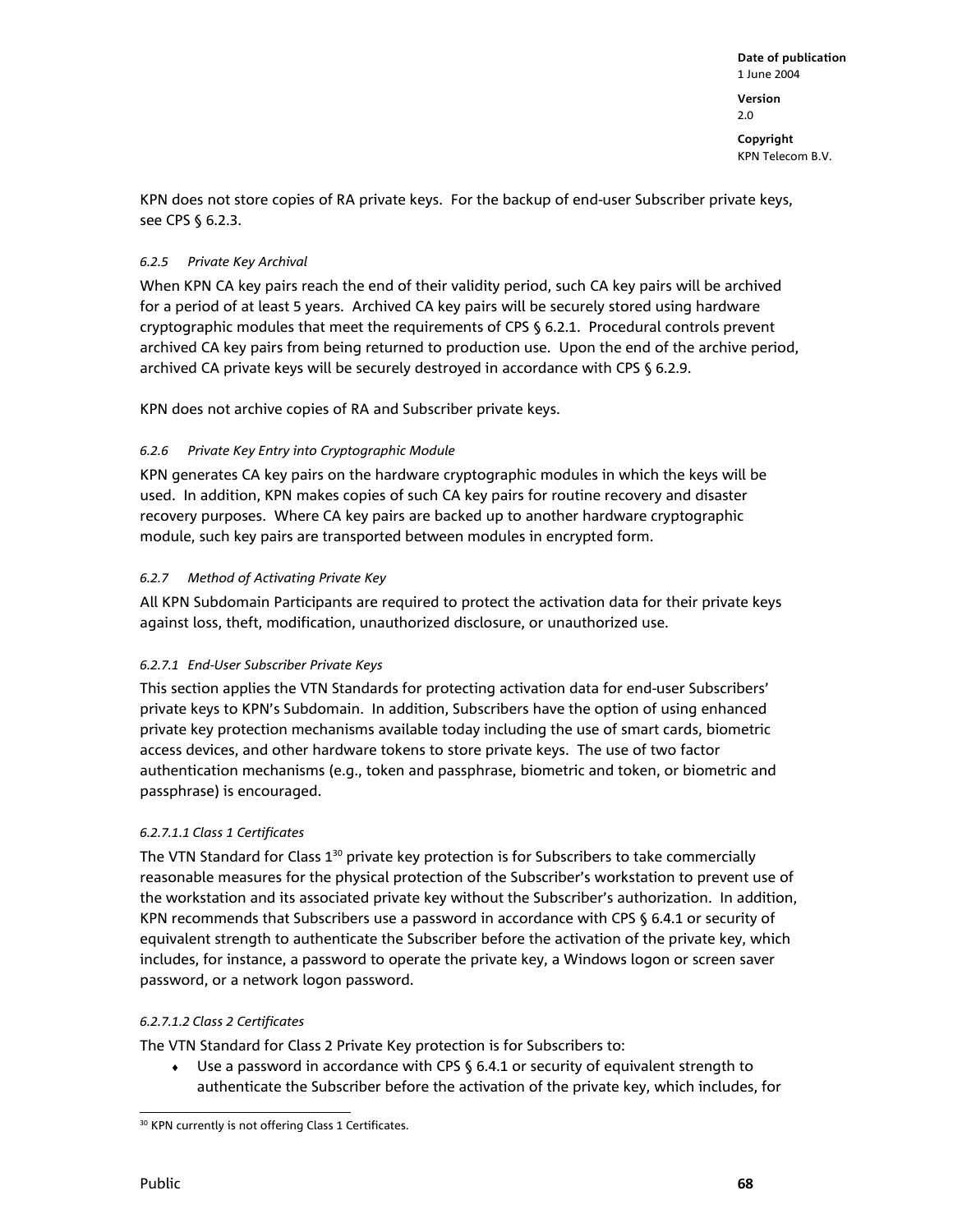2.0

**Copyright**  KPN Telecom B.V.

instance, a password to operate the private key, a Windows logon or screen saver password, a network logon password, or a password in conjunction with the KPN Roaming Service; and

♦ Take commercially reasonable measures for the physical protection of the Subscriber's workstation to prevent use of the workstation and its associated private key without the Subscriber's authorization.

When deactivated, private keys shall be kept in encrypted form only.

## *6.2.7.1.3 Class 3 Certificates Other Than Administrator Certificates*

The VTN Standard for Class 3 private key protection (other than Administrators) is for Subscribers to:

- ♦ Use a smart card, other cryptographic hardware device, biometric access device, password (in conjunction with the KPN Roaming Service), or security of equivalent strength to authenticate the Subscriber before the activation of the private key; and
- ♦ Take commercially reasonable measures for the physical protection of the Subscriber's workstation to prevent use of the workstation or server and its associated private key without the Subscriber's authorization.

Use of a password along with a smart card, other cryptographic hardware device, or biometric access device in accordance with CPS § 6.4.1 is recommended. When deactivated, private keys shall be kept in encrypted form only.

## *6.2.7.2 Administrators' Private Keys*

## *6.2.7.2.1 Administrators*

The VTN Standard for Administrators' private key protection requires them to:

- ♦ Use a smart card, biometric access device, or password in accordance with CPS § 6.4.1, or security of equivalent strength to authenticate the Administrator before the activation of the private key, which includes, for instance, a password to operate the private key, a Windows logon or screen saver password, or a network logon password; and
- ♦ Take commercially reasonable measures for the physical protection of the Administrator's workstation to prevent use of the workstation and its associated private key without the Administrator's authorization.

Use of a password along with a smart card, biometric access device, in accordance with CPS § 6.4.1 is recommended to authenticate the Administrator before the activation of the private key.

When deactivated, private keys shall be kept in encrypted form only.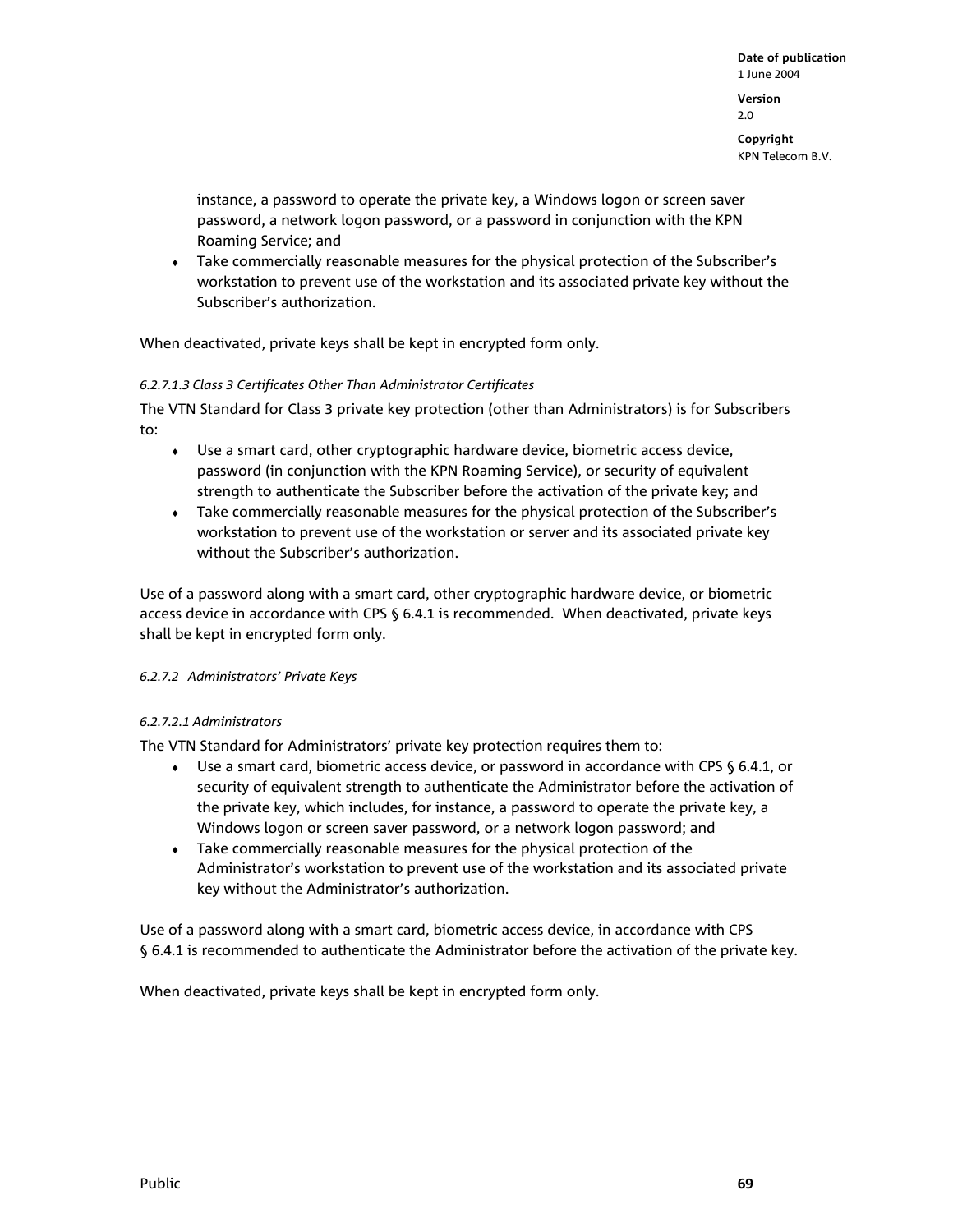**Date of publication**  1 June 2004 **Version**  2.0 **Copyright** 

KPN Telecom B.V.

## *6.2.7.2.2 Managed PKI Administrators using a Cryptographic Module (with Automated Administration or with Managed PKI Key Manager Service)*

The VTN Standard for private key protection for Administrators using such a cryptographic module requires them to:

- $\bullet$  Use the cryptographic module along with a password in accordance with CPS § 6.4.1 to authenticate the Administrator before the activation of the private key; and
- Take commercially reasonable measures for the physical protection of the workstation housing the cryptographic module reader to prevent use of the workstation and the private key associated with the cryptographic module without the Administrator's authorization.

## *6.2.7.3 Private Keys Held by KPN*

KPN CA private keys are activated by a threshold number of Shareholders supplying their activation data (stored on secure media) in accordance with CPS § 6.2.2. For KPN's offline CAs, the CA private key is activated for one session (e.g., for the certification of a Subordinate CA or an instance where a PCA signs a CRL) after which it is deactivated and the module is returned to secure storage. For KPN's online CAs, the CA private key is activated for an indefinite period and the module remains online in the production data center until the CA is taken offline (e.g., for system maintenance). KPN Shareholders are required to safeguard their Secret Shares and sign an agreement acknowledging their Shareholder responsibilities.

## *6.2.8 Method of Deactivating Private Key*

KPN CA private keys are deactivated upon removal from the token reader. KPN RA private keys (used for authentication to the RA application) are deactivated upon system log off. KPN RAs are required to log off their workstations when leaving their work area.

Client Administrators, RA, and end-user Subscriber private keys may be deactivated after each operation, upon logging off their system, or upon removal of a smart card from the smart card reader depending upon the authentication mechanism employed by the user. In all cases, enduser Subscribers have an obligation to adequately protect their private key(s) in accordance with CPS §§ 2.1.3, 6.4.1.

## *6.2.9 Method of Destroying Private Key*

At the conclusion of a KPN's CA's operational lifetime, one or more copies of the CA private key are archived in accordance with CPS § 6.2.5. Remaining copies of the CA private key are securely destroyed. In addition, archived CA private keys are securely destroyed at the conclusion of their archive periods. CA key destruction activities require the participation of multiple trusted individuals.

Where required, KPN destroys CA private keys in a manner that reasonably ensures that there are no residuals remains of the key that could lead to the reconstruction of the key. KPN utilizes the zeroization function of its hardware cryptographic modules and other appropriate means to ensure the complete destruction of CA private keys. When performed, CA key destruction activities are logged.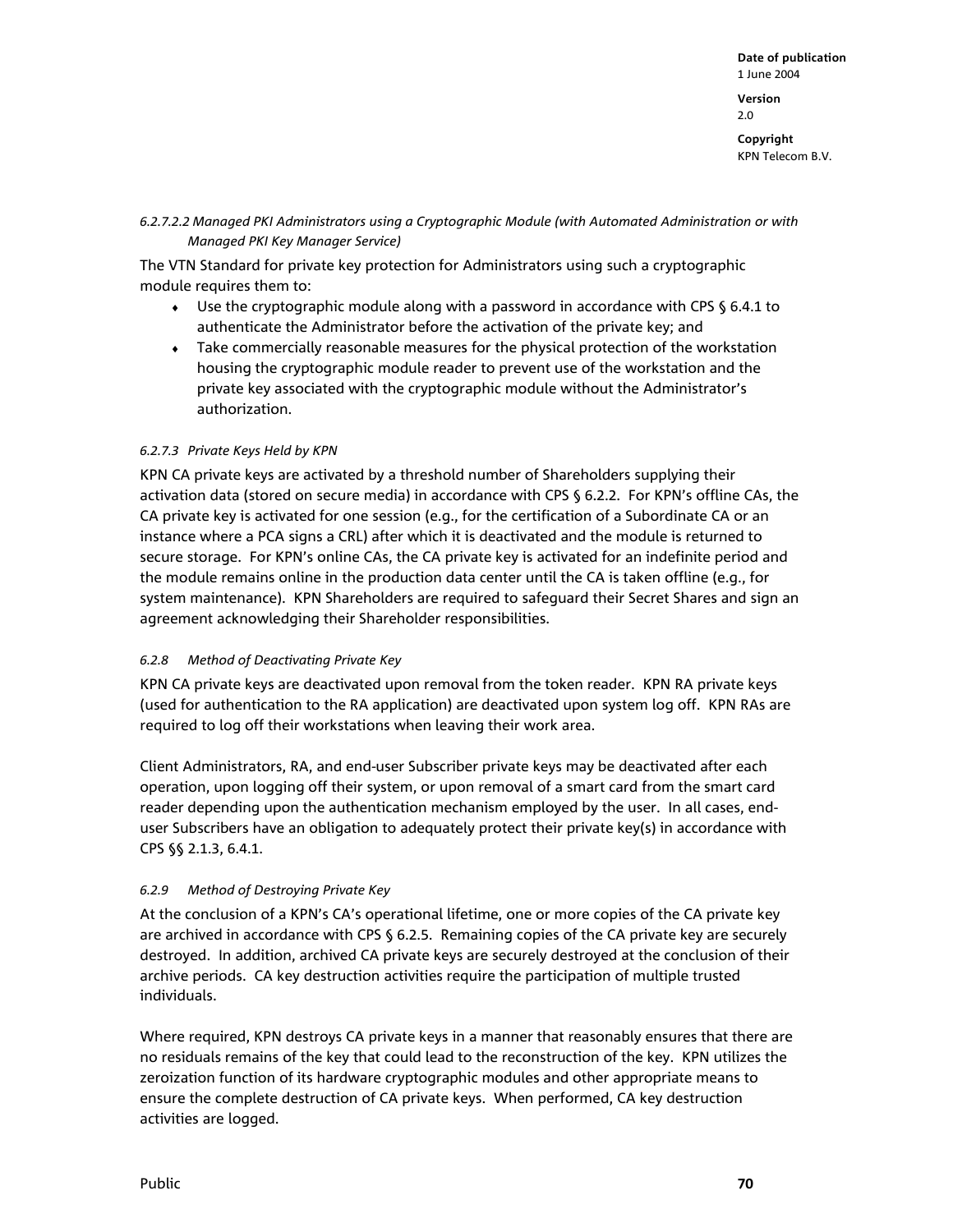2.0

**Copyright**  KPN Telecom B.V.

#### **6.3 Other Aspects of Key Pair Management**

#### *6.3.1 Public Key Archival*

KPN CA, RA and end-user Subscriber Certificates are backed up and archived as part of KPN's routine backup procedures.

## *6.3.2 Usage Periods for the Public and Private Keys*

The Operational Period of a Certificate ends upon its expiration or revocation. The Operational Period for key pairs is the same as the Operational Period for the associated Certificates, except that private keys may continue to be used for decryption and public keys may continue to be used for signature verification. The maximum Operational Periods for KPN Certificates for Certificates issued on or after the effective date of this CPS are set forth in Table 16 below.

In addition, KPN CAs stop issuing new Certificates at an appropriate date prior to the expiration of the CA's Certificate such that no Certificate issued by a Subordinate CA expires after the expiration of any Superior CA Certificates.

| <b>Certificate Issued By:</b>                                            | Class 1        | Class 2                                                                                    | Class 3                                                                                    |
|--------------------------------------------------------------------------|----------------|--------------------------------------------------------------------------------------------|--------------------------------------------------------------------------------------------|
| PCA self-signed (1024 bit)                                               | Up to 30 years | Up to 30 years                                                                             | Up to 30 years                                                                             |
| PCA self-signed (2048 bit)                                               | Up to 50 years | Up to 50 years                                                                             | Up to 50 years                                                                             |
| Self-signed Issuing Root CAs                                             | N/A            | N/A                                                                                        | Up to 10 years                                                                             |
| <b>PCA to CA</b>                                                         | Up to 10 years | Up to 10 years                                                                             | Up to 10 years                                                                             |
| <b>CA to Subordinate CA</b>                                              | Up to 5 years  | Up to 5 years                                                                              | Up to 5 years                                                                              |
| CA to end-user Subscriber                                                | Up to 2 years  | Normally up to 2<br>years, but up to 5<br>years under the<br>conditions<br>described below | Normally up to 2<br>years, but up to 5<br>years under the<br>conditions<br>described below |
| CA to end-user organizational<br>automated administration<br>certificate | N/A            | N/A                                                                                        | Up to 5 years                                                                              |

## **Table 16 – Certificate Operational Periods**

Except as noted in this section, KPN Subdomain Participants shall cease all use of their key pairs after their usage periods have expired.

Certificates issued by CAs to end-user Subscribers may have Operational Periods longer than two years, up to five years, if the following requirements are met:

- ♦ The Certificates are individual Certificates,
- ♦ Subscribers' key pairs reside on a hardware token, such as a smart card,
- ♦ Subscribers are annually required to undergo reauthentication procedures under CPS § 3.1.9,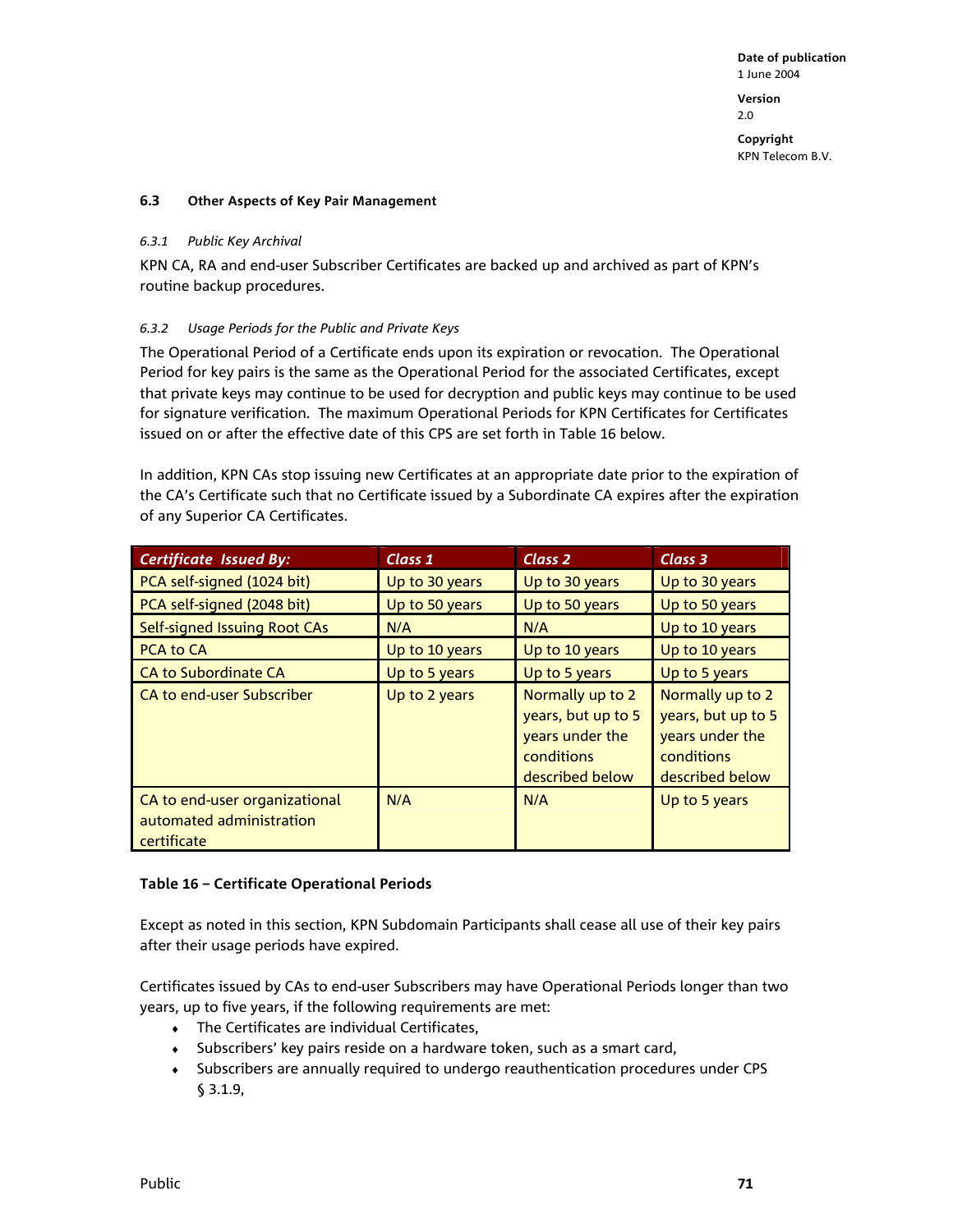**Copyright**  KPN Telecom B.V.

- ♦ Subscribers shall annually prove possession of the private key corresponding to the public key within the Certificate,
- ♦ If a Subscriber is unable to complete reauthentication procedures under CPS § 3.1.9 successfully or is unable to prove possession of such private key when required by the foregoing, the CA shall automatically revoke the Subscriber's Certificate.

VeriSign also operates the RSA Secure Server CA as a legacy self-signed issuing root CA which is part of the VeriSign Trust Network and has an operational period of up to 15 years. End-user Subscriber Certificates issued by this CA meet the requirements for CA to end-user Subscriber Certificates specified in Table 16 above.

## **6.4 Activation Data**

## *6.4.1 Activation Data Generation and Installation*

Activation data (Secret Shares) used to protect tokens containing KPN CA private keys is generated in accordance with the requirements of CPS § 6.2.2 and the Key Ceremony Reference Guide. The creation and distribution of Secret Shares is logged.

KPN RAs are required to select strong passwords to protect their private keys. KPN's password selection guidelines require that passwords:

- ♦ Be generated by the user;
- ♦ Have at least eight characters;
- ♦ Have at least one alphabetic and one numeric character;
- ♦ Have at least one lower-case letter;
- ♦ Not contain many occurrences of the same character;
- ♦ Not be the same as the operator's profile name; and
- ♦ Not contain a long substring of the user's profile name.

KPN strongly recommends that Managed PKI Administrators, RAs, and end-user Subscribers choose passwords that meet the same requirements. KPN also recommends the use of two factor authentication mechanisms (e.g., token and passphrase, biometric and token, or biometric and passphrase) for private key activation.

## *6.4.2 Activation Data Protection*

KPN Shareholders are required to safeguard their Secret Shares and sign an agreement acknowledging their Shareholder responsibilities.

KPN RAs are required to store their Administrator/RA private keys in encrypted form using password protection and their browser's "high security" option.

KPN strongly recommends that Client Administrators, RAs and end-user Subscribers store their private keys in encrypted form and protect their private keys through the use of a hardware token and/or strong passphrase. The use of two factor authentication mechanisms (e.g., token and passphrase, biometric and token, or biometric and passphrase) is encouraged.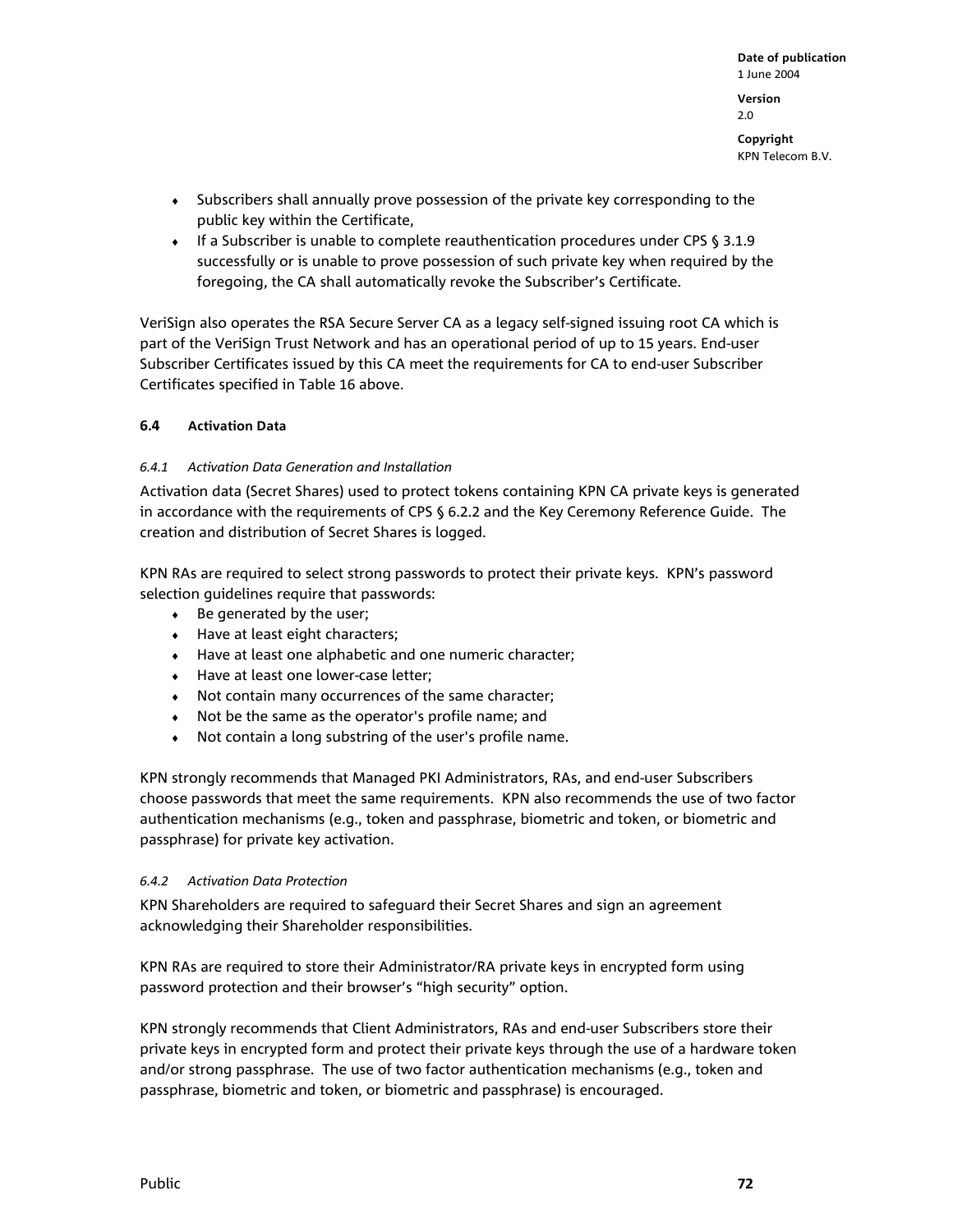**Version**  2.0

**Copyright**  KPN Telecom B.V.

*6.4.3 Other Aspects of Activation Data* 

See CPS § 6.4.1 and 6.4.2.

## **6.5 Computer Security Controls**

KPN performs all CA and RA functions using Trustworthy Systems that meet the requirements of VeriSign's Security and Audit Requirements Guide. Managed PKI Customers must use Trustworthy Systems.

## *6.5.1 Specific Computer Security Technical Requirements*

KPN ensures that the systems maintaining CA software and data files are Trustworthy Systems secure from unauthorized access. In addition, KPN limits access to production servers to those individuals with a valid business reason for such access. General application users do not have accounts on production servers.

KPN's production network is logically separated from other components. This separation prevents network access except through defined application processes. KPN use firewalls to protect the production network from internal and external intrusion and limit the nature and source of network activities that may access production systems.

KPN require the use of passwords that have a minimum character length and a combination of alphanumeric and special characters. KPN requires that passwords be changed on a periodic basis.

Direct access to KPN databases supporting KPN's CA Operations is limited to Trusted Persons in KPN's operations group having a valid business reason for such access.

## *6.5.2 Computer Security Rating*

VeriSign's core Processing Center software has satisfied the EAL 4 assurance requirements of ISO/IEC 15408-3:1999, *Information technology - Security techniques -- Evaluation criteria for IT security -- Part 3: Security assurance requirements*, based on an independent laboratory's Common Criteria evaluation of the software against the VeriSign Processing Center Security Target. VeriSign may, from time to time, evaluate new releases of the Processing Center software under the Common Criteria.

## **6.6 Life Cycle Technical Controls**

## *6.6.1 System Development Controls*

Applications are developed and implemented by VeriSign and KPN in accordance with VeriSign and KPN systems development and change management standards. KPN also provides software to its Managed PKI Customers for performing RA and certain CA functions. Such software is developed in accordance with VeriSign system development standards.

VeriSign developed software, when first loaded, provides a method to verify that the software on the system originated from VeriSign or KPN, has not been modified prior to installation, and is the version intended for use.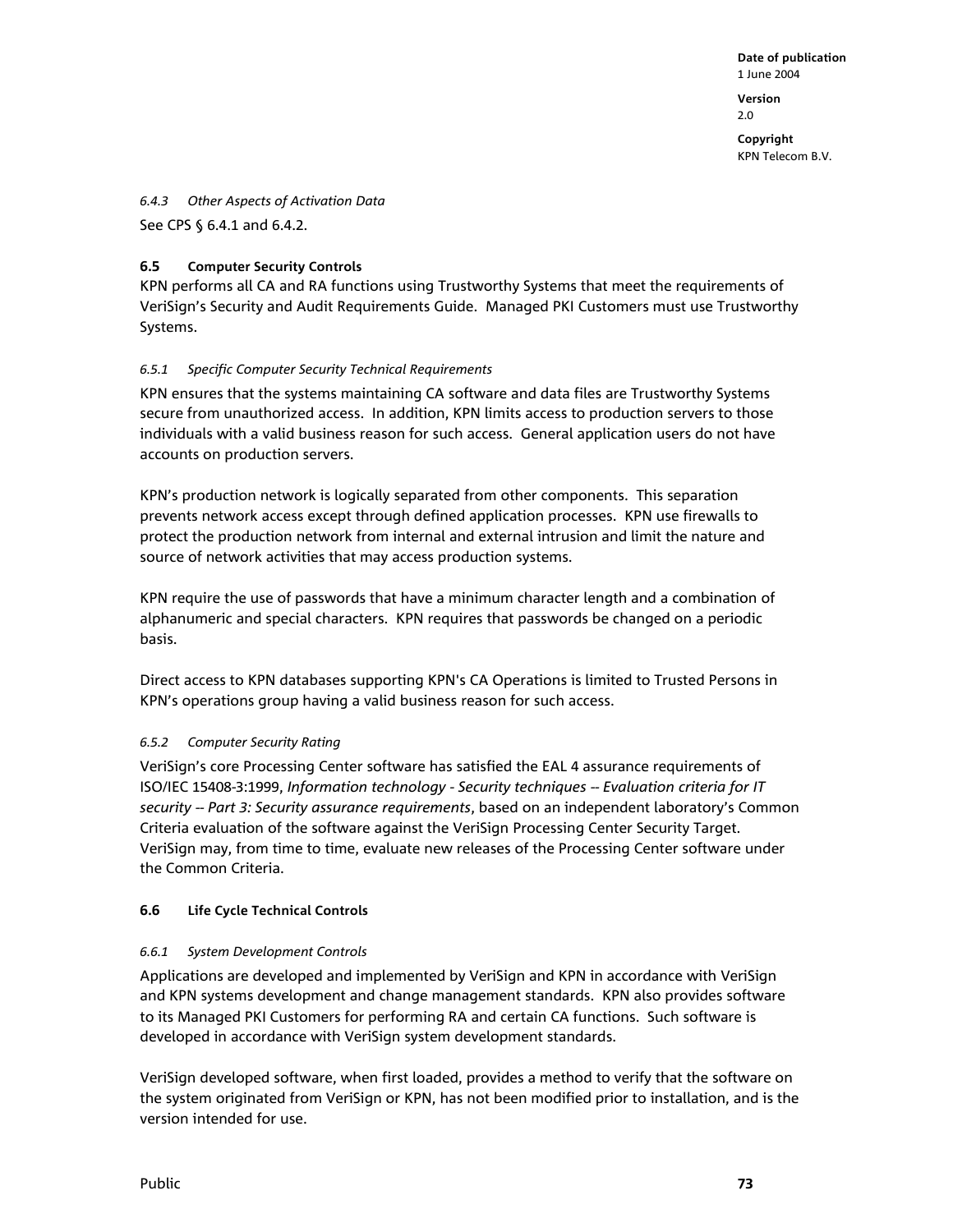**Copyright**  KPN Telecom B.V.

## *6.6.2 Security Management Controls*

VeriSign has mechanisms and/or policies in place to control and monitor the configuration of its CA systems. VeriSign creates a hash of all software packages and VeriSign software updates. This hash is used to verify the integrity of such software manually. Upon installation and periodically thereafter, VeriSign validates the integrity of its CA systems.

*6.6.3 Life Cycle Security Ratings* 

No stipulation.

## **6.7 Network Security Controls**

KPN performs all its CA and RA functions using networks secured in accordance with the VeriSign Security and Audit Requirements Guide to prevent unauthorized access and other malicious activity. KPN protects its communications of sensitive information through the use of encryption and digital signatures.

## **6.8 Cryptographic Module Engineering Controls**

Cryptographic modules used by KPN and VeriSign meet the requirements specified in CPS § 6.2.1.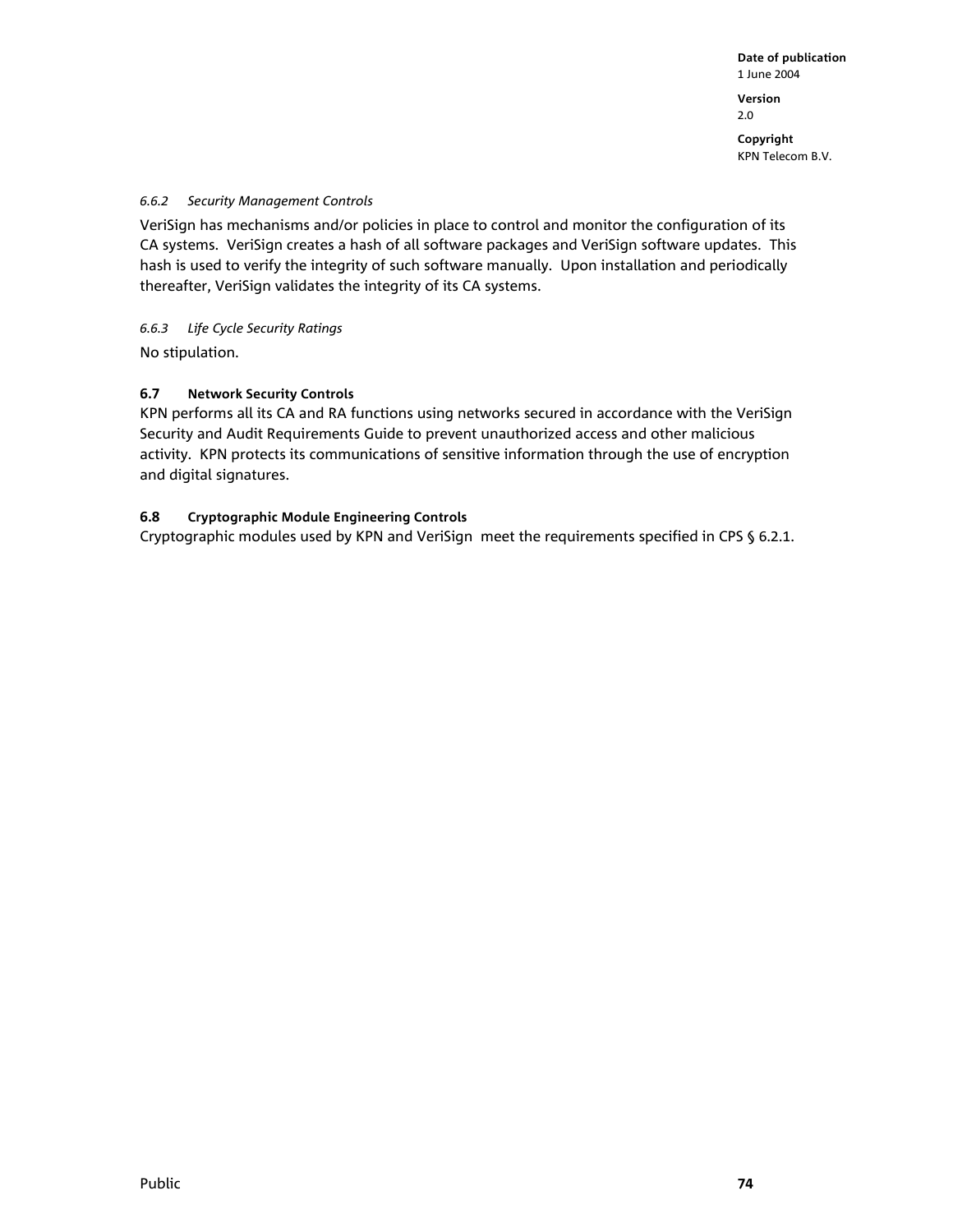**Copyright**  KPN Telecom B.V.

## **7 Certificate and CRL Profile**

#### **7.1 Certificate Profile**

CPS § 7.1 defines KPN's Certificate Profile and Certificate content requirements for VTN Certificates issued under this CPS.

Except for WTLS Certificates<sup>31</sup>, KPN Certificates conform to (a) ITU-T Recommendation X.509 (1997): Information Technology - Open Systems Interconnection - The Directory: Authentication Framework, June 1997 and (b) RFC 3280<sup>32</sup>: Internet X.509 Public Key Infrastructure Certificate and CRL Profile, April 2002 ("RFC 3280").

Not all certificate services allow the use of UTF8String encoding of DirectoryString.

WTLS Certificates conform to the Wireless Application Protocol: WAP Certificate and CRL Profiles Specification, Proposed Version dated March 9, 2000. KPN will conform to the finalized version of the specification when approved by the WAP Forum within one year of its publication $33$ .

At a minimum, KPN X.509 and WTLS Certificates contain the basic X.509 Version 1 fields and indicated prescribed values or value constraints in Table 17 below:

| Field             | <b>Value or Value constraint</b>                                              |
|-------------------|-------------------------------------------------------------------------------|
| <b>Version</b>    | See CPS §7.1.1. Not applicable for WTLS Certificates.                         |
| <b>Serial</b>     | Unique value per Issuer DN                                                    |
| <b>Number</b>     |                                                                               |
| <b>Signature</b>  | Name of the algorithm used to sign the certificate (See CPS § 7.1.3)          |
| <b>Algorithm</b>  |                                                                               |
| <b>Issuer DN</b>  | See CPS § 7.1.4                                                               |
| <b>Valid From</b> | Universal Coordinate Time base. Synchronized to Master Clock of U.S. Naval    |
|                   | Observatory. Encoded in accordance with RFC 3280.                             |
| <b>Valid To</b>   | Universal Coordinate Time base. Synchronized to Master Clock of U.S. Naval    |
|                   | Observatory. Encoded in accordance with RFC 3280. The validity period will be |
|                   | set in accordance with the constraints specified in CPS § 6.3.2.              |
| <b>Subject DN</b> | See CPS § 7.1.4                                                               |
| Subject           | Encoded in accordance with RFC 3280 using algorithms specified in CPS § 7.1.3 |
| <b>Public Key</b> | and key lengths specified in CPS $\S$ 6.1.5.                                  |
| Signature         | Generated and encoded in accordance with RFC 3280.                            |

## **Table 17 – Certificate Profile Basic Fields**

#### *7.1.1 Version Number(s)*

KPN CA and end-user Subscriber Certificates are X.509 Version 3 Certificates with the following exceptions:

l  $31$  WTLS certificates are no longer available through KPN.

<sup>32</sup> RFC 3280 replaced RFC 2459.

<sup>&</sup>lt;sup>33</sup> WAP and WTLS certificates are no longer available through KPN.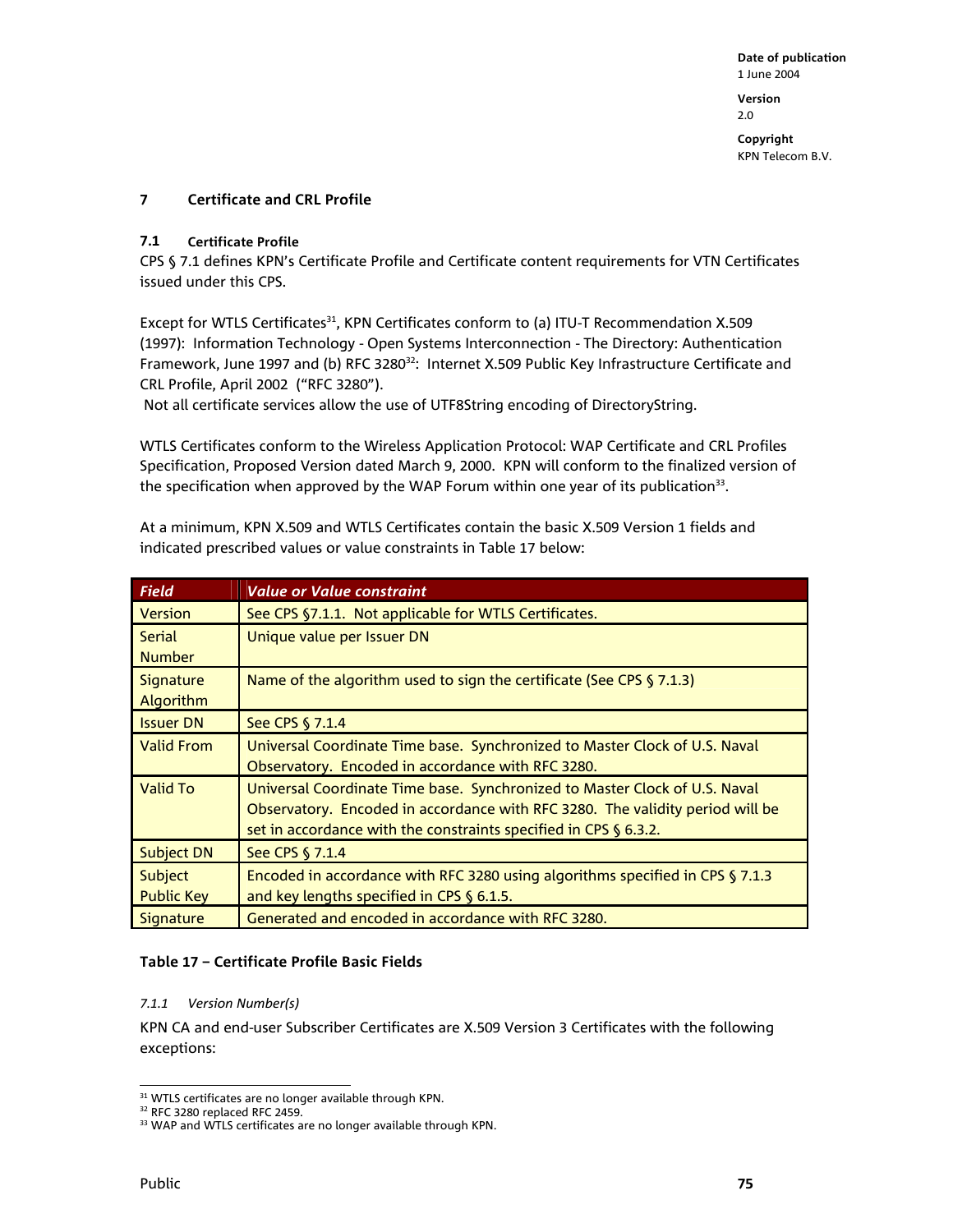**Copyright**  KPN Telecom B.V.

- ♦ VeriSign root CA certificates, including the VeriSign PCAs and other VeriSign root CAs, are X.509 Version 1 Certificates.
- ♦ Certain legacy VeriSign Issuing CA certificates are X.509 Version 1 Certificates, including.
- ♦ Certain Secure Server Certificates are X.509 Version 1 Certificates where the specific web server does not support the use of X.509 Version 3 Certificates.
- ♦ VeriSign G2 PCA Certificates where issued in WAP format to support KPN's wireless PKI services.
- ♦ Any WTLS User and WTLS Server Certificates still in existence which are issued in WAP format.

#### *7.1.2 Certificate Extensions*

Where X.509 Version 3 Certificates are used, KPN populates Certificates with the extensions required by CPS §§ 7.1.2.1-7.1.2.8. Private extensions are permissible but the use of a private extension(s) is not warranted under the VTN CP and this CPS unless specifically included by reference.

KPN currently does not use extensions for WTLS Certificates.

#### *7.1.2.1 Key Usage*

Where X.509 Version 3 Certificates are used, KPN populates the KeyUsage extension of in accordance with CPS § 6.1.9. The criticality field of this extension is generally set to FALSE.

#### *7.1.2.2 Certificate Policies Extension*

KPN X.509 Version 3 end-user Subscribers Certificates use the Certificate Policies extension. The CertificatePolicies extension is populated with the applicable object identifier for the VTN CP in accordance with CP § 7.1.6 and with policy qualifiers set forth in CP § 7.1.8. The criticality field of this extension is set to FALSE.

#### *7.1.2.3 Subject Alternative Names*

No stipulation.

## *7.1.2.4 Basic Constraints*

KPN populates X.509 Version 3 CA Certificates with a BasicConstraints extension with the Subject Type set to CA. End-user Subscriber Certificates are also populated with a BasicConstraints extension with the Subject Type equal to End Entity. The criticality of the Basic Constraints extension is generally set to FALSE for End-Entity Certificates and TRUE for CA Certificates The criticality of this extension may be set to TRUE for additional Certificates in the future.

KPN X.509 Version 3 CA Certificates issued to have a "pathLenConstraint" field of the BasicConstraints extension set to the maximum number of CA certificates that may follow this Certificate in a certification path. CA Certificates issued to the online CAs of Managed PKI Customers and KPN CAs, issuing end-user Subscriber Certificates have a "pathLenConstraint" field set to a value of "0" indicating that only an end-user Subscriber Certificate may follow in the certification path.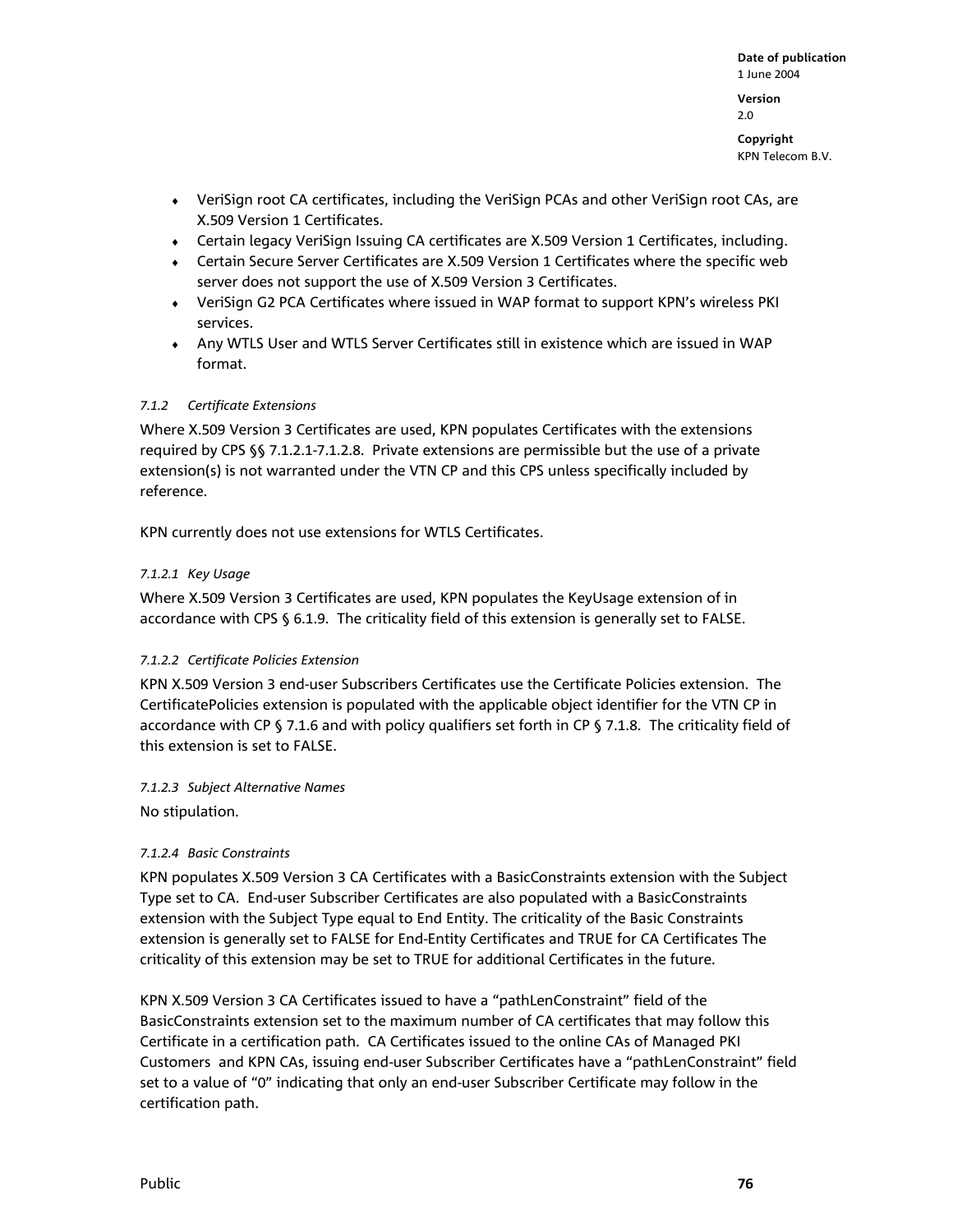2.0

**Copyright**  KPN Telecom B.V.

#### *7.1.2.5 Extended Key Usage*

KPN makes use of the ExtendedKeyUsage extension for the specific types of KPN X.509 Version 3 Certificates listed in Table 18 below. For other types of Certificates, KPN does not usually use the Extended Key Usage extension.

| <b>Certificate Type</b>                | <b>Certificate Type</b>                         |
|----------------------------------------|-------------------------------------------------|
| <b>Certification Authority (CA)</b>    | <b>Class 3 International Server CA</b>          |
| <b>OCSP Responder</b>                  | <b>Class 1-3 Public Primary OCSP Responders</b> |
|                                        | Secure Server OCSP Responder                    |
| <b>Class 3 Web Server Certificates</b> | <b>Secure Server IDs</b>                        |
|                                        | <b>Global Server IDs</b>                        |
| <b>Individual Certificates</b>         | <b>Class 1 Individual Certificates</b>          |
|                                        | <b>Class 2 Individual Certificates</b>          |

## **Table 18 – Certificates Using the Extended Key Usage Extension**

For the Certificates, KPN populates the ExtendedKeyUsage extension in accordance with Table 19 below.

|                    |                                                                                     | Class 3<br><b>International</b><br><b>Server CA</b> | <b>OCSP</b><br><b>Responders</b> | <b>Secure</b><br><b>Server</b><br>IDs | <b>Global</b><br><b>Server</b><br>ID <sub>s</sub> | <b>Authenticated</b><br><b>Content</b><br><b>Signing</b><br><b>Certificates</b> | Class 1 and<br>$\overline{2}$<br><b>Individual</b><br><b>Certificates</b> |
|--------------------|-------------------------------------------------------------------------------------|-----------------------------------------------------|----------------------------------|---------------------------------------|---------------------------------------------------|---------------------------------------------------------------------------------|---------------------------------------------------------------------------|
| <b>Criticality</b> |                                                                                     | <b>FALSE</b>                                        | <b>FALSE</b>                     | <b>FALSE</b>                          | <b>FALSE</b>                                      | <b>FALSE</b>                                                                    | <b>FALSE</b>                                                              |
|                    | <b>ServerAuth</b>                                                                   | <b>Set</b>                                          | Clear                            | <b>Set</b>                            | Set                                               | Clear                                                                           | Clear                                                                     |
|                    | <b>ClientAuth</b>                                                                   | Set                                                 | Clear                            | Set                                   | Set                                               | Clear                                                                           | Set                                                                       |
|                    | CodeSigning                                                                         | Clear                                               | Clear                            | Clear                                 | Clear                                             | Set                                                                             | Clear                                                                     |
|                    | <b>EmailProtection</b>                                                              | Clear                                               | Clear                            | Clear                                 | Clear                                             | Clear                                                                           | Set                                                                       |
|                    | IpsecEndSystem                                                                      | Clear                                               | Clear                            | Clear                                 | Clear                                             | Clear                                                                           | Clear                                                                     |
|                    | <b>IpsecTunnel</b>                                                                  | Clear                                               | Clear                            | Clear                                 | Clear                                             | Clear                                                                           | Clear                                                                     |
|                    | <b>IpsecUser</b>                                                                    | Clear                                               | Clear                            | Clear                                 | Clear                                             | Clear                                                                           | Clear                                                                     |
|                    | <b>TimeStamping</b>                                                                 | Clear                                               | Clear                            | <b>Clear</b>                          | Clear                                             | Clear                                                                           | Clear                                                                     |
|                    | <b>OCSP Signing</b>                                                                 | Clear                                               | Set                              | <b>Clear</b>                          | Clear                                             | Clear                                                                           | Clear                                                                     |
|                    | Microsoft Server Gated<br>Crypto (SGC) OID:<br>1.3.6.1.4.1.311.10.3.3               | Clear                                               | Clear                            | Clear                                 | Set:                                              | Clear                                                                           | Clear                                                                     |
|                    | Netscape SGC - OID:<br>2.16.840.1.113730.4.1                                        | Set                                                 | Clear                            | Clear                                 | Set                                               | Clear                                                                           | Clear                                                                     |
|                    | VeriSign SGC Identifier<br>for CA Certificates -<br>OID:<br>2.16.840.1.113733.1.8.1 | Set                                                 | Clear                            | Clear                                 | Clear                                             |                                                                                 | Clear                                                                     |

**Table 19 – Settings for ExtendedKeyUsage Extension**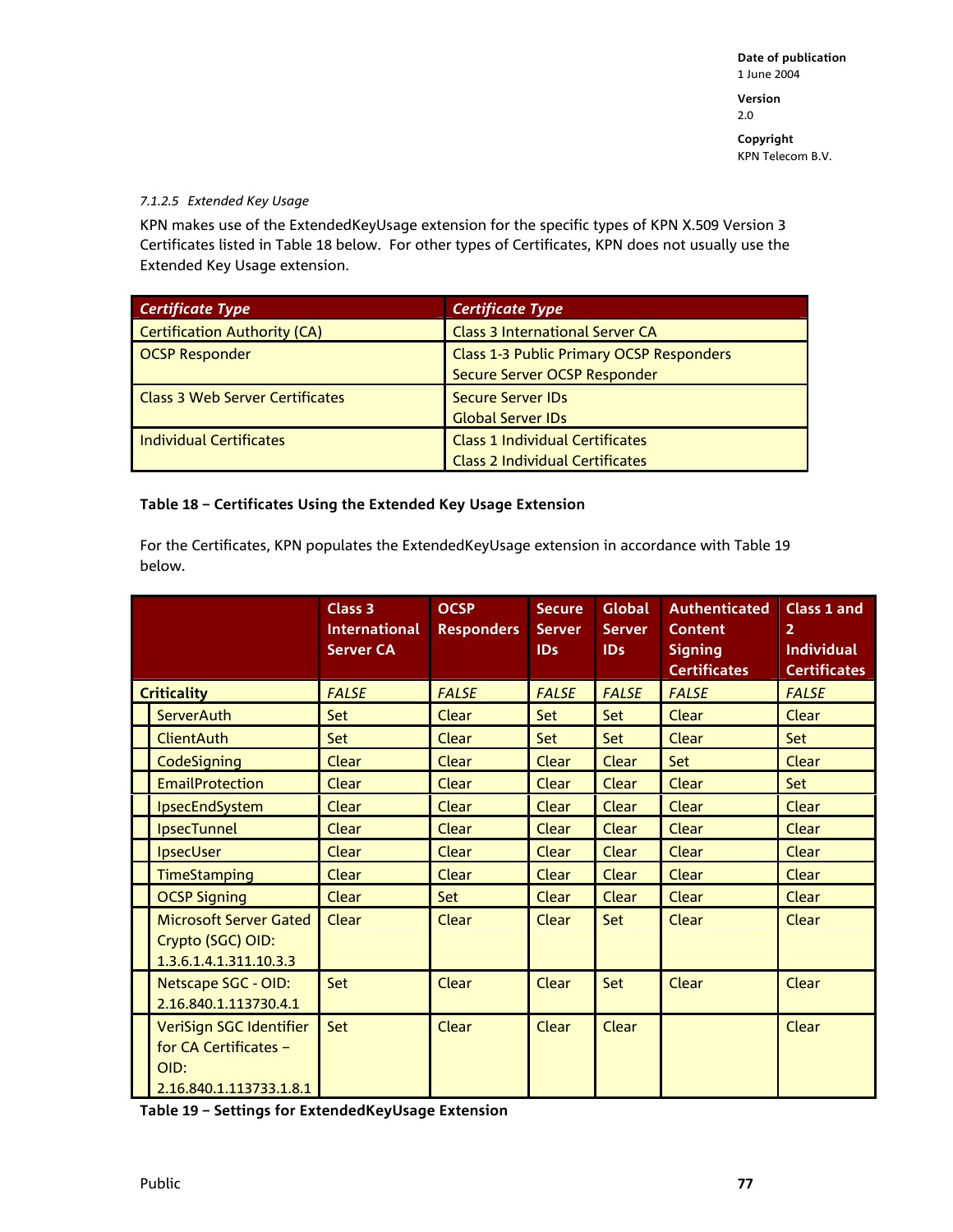**Date of publication**  1 June 2004 **Version**  2.0 **Copyright**  KPN Telecom B.V.

#### *7.1.2.6 CRL Distribution Points*

Most KPN X.509 Version 3 end user Subscriber Certificates and Intermediate CA Certificates include the cRLDistributionPoints extension containing the URL of the location where a Relying Party can obtain a CRL to check the CA Certificate's status. The criticality field of this extension is set to FALSE. The use of CRL Distribution Points will be supported for other KPN CA Certificates and end user Subscriber Certificates in the future.

## *7.1.2.7 Authority Key Identifier*

VeriSign generally populates the Authority Key Identifier extension of X.509 Version 3 end user Subscriber Certificates and Intermediate CA Certificates . When the certificate issuer contains the Subject Key Identifier extension, the Authority Key Identifier is composed of the 160-bit SHA-1 hash of the public key of the CA issuing the Certificate. Otherwise, the Authority Key Identifier extension includes the issuing CA's subject distinguished name and serial number. The criticality field of this extension is set to FALSE. The use of Authority Key Identifier extension may be supported for other VeriSign CAs and end user Subscriber Certificates in the future.

## *7.1.2.8 Subject Key Identifier*

Where KPN populates X.509 Version 3 VTN Certificates with a subjectKeyIdentifier extension, the keyIdentifier based on the public key of the Subject of the Certificate is generated. Where this extension is used, the criticality field of this extension is set to FALSE.

## *7.1.3 Algorithm Object Identifiers*

KPN X.509 Certificates are signed with sha1WithRSAEncryption (OID: 1.2.840.113549.1.1.5) or md5WithRSAEncryption (OID: 1.2.840.113549.1.1.4) in accordance with RFC 3279. VeriSign signed certain legacy CA and end user Subscriber Certificates with md2WithRSAEncryption (OID: 1.2.840.113549.1.1.2).

KPN WTLS Certificates still in existence are signed with sha1RSA (OID: 1.2.840.113549.1.1.5) or ecdsa-with-SHA1 (OID: 1.2.840.10045.1).

#### *7.1.4 Name Forms*

KPN populates VTN Certificates with an Issuer and Subject Distinguished Name in accordance with CPS § 3.1.1.

In addition, KPN includes within end-user Subscriber Certificates an additional Organizational Unit field that contains a notice stating that the terms of use of the Certificate are set forth in a URL which is a pointer to the applicable Relying Party Agreement. Exceptions to the foregoing requirement are permitted only when space, formatting, or interoperability limitations within Certificates make such an Organizational Unit impossible to use in conjunction with the application for which the Certificates are intended.

*7.1.5 Name Constraints*  No stipulation.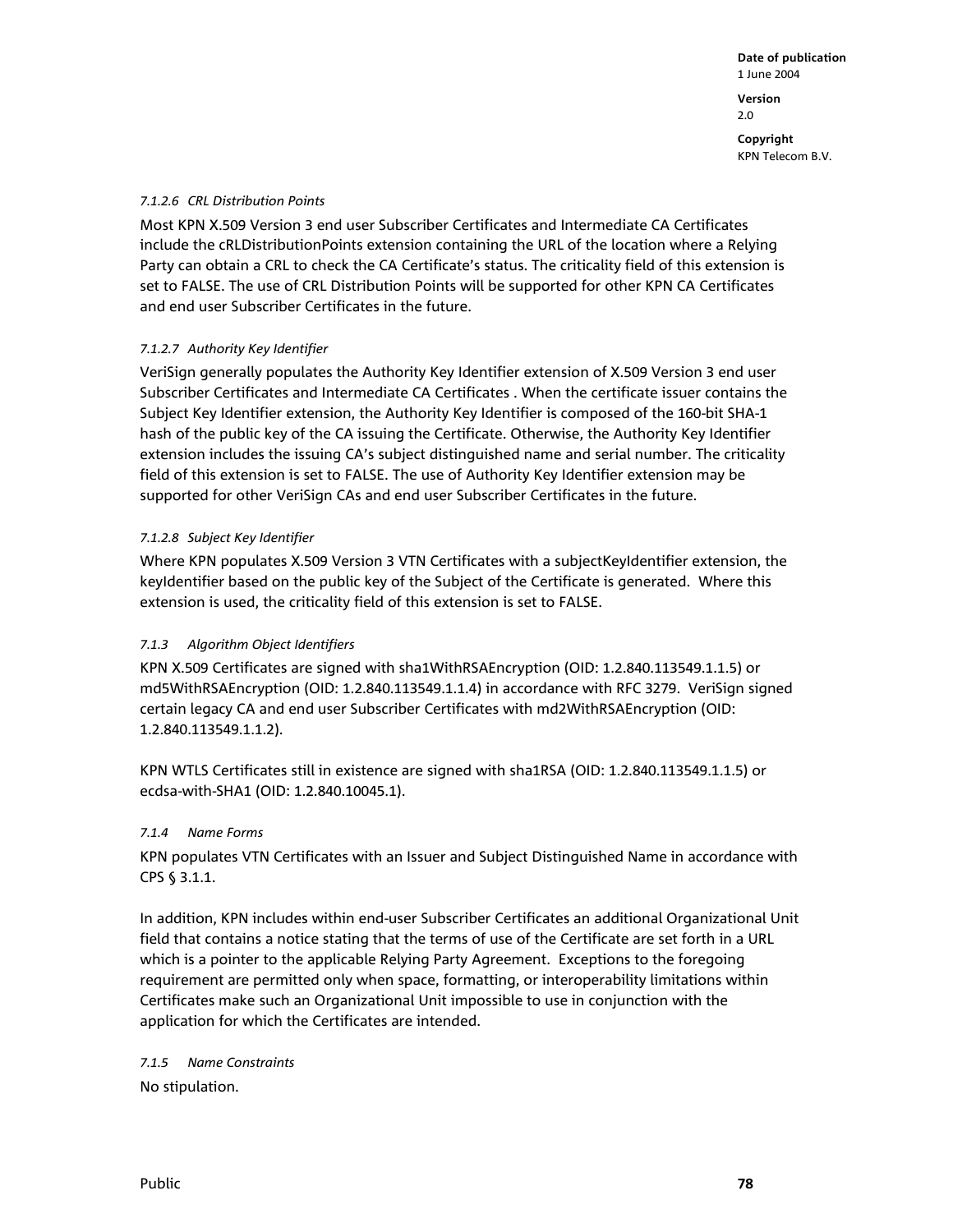**Version**  2.0

**Copyright**  KPN Telecom B.V.

## *7.1.6 Certificate Policy Object Identifier*

Where the Certificate Policies extension is used, Certificates contain the object identifier for the Certificate Policy corresponding to the appropriate Class of Certificate as set forth in CPS § 1.2. For legacy Certificates issued prior to the publication of the VTN CP which include the Certificate Policies extension, Certificates refer to the VeriSign CPS.

## *7.1.7 Usage of Policy Constraints Extension*

No stipulation.

## *7.1.8 Policy Qualifiers Syntax and Semantics*

KPN populates X.509 Version 3 VTN Certificates with a policy qualifier within the CertificatePolicies extension. Generally, such Certificates contain a CPS pointer qualifier that points to the applicable Relying Party Agreement or the VeriSign CPS. In addition, some Certificates contain a User Notice Qualifier which points to the applicable Relying Party Agreement.

## *7.1.9 Processing Semantics for the Critical Certificate Policy Extension*

No stipulation.

## **7.2 CRL and OCSP Profile**

KPN issues CRLs that conform to RFC 3280<sup>34</sup>. At a minimum, KPN CRLs contain the basic fields and contents specified in Table 20 below:

| <b>Field</b>                         | <b>Value or Value constraint</b>                                                                                                                                                                                                                    |
|--------------------------------------|-----------------------------------------------------------------------------------------------------------------------------------------------------------------------------------------------------------------------------------------------------|
| <b>Version</b>                       | See CPS §7.2.1.                                                                                                                                                                                                                                     |
| <b>Signature</b><br><b>Algorithm</b> | Algorithm used to sign the CRL. VeriSign CRLs are signed using<br>sha1WithRSAEncryption (OID: 1.2.840.113549.1.1.5) or<br>md5RSAWithRSAEncryption (OID: 1.2.840.113549.1.1.4) or md2RSA (OID:<br>1.2.840.113549.1.1.2) in accordance with RFC 3279. |
| <b>Issuer</b>                        | Entity who has signed and issued the CRL. The CRL Issuer Name is in accordance<br>with the Issuer Distinguished Name requirements specified in CPS § 7.1.4.                                                                                         |
| <b>Effective Date</b>                | Issue date of the CRL. KPN CRLs are effective upon issuance.                                                                                                                                                                                        |
| <b>Next Update</b>                   | Date by which the next CRL will be issued. CRL issuance frequency is in<br>accordance with the requirements of CPS § 4.4.9.                                                                                                                         |
| Revoked<br><b>Certificates</b>       | Listing of revoked certificates, including the Serial Number of the revoked<br>Certificate and the Revocation Date.                                                                                                                                 |

## **Table 20 – CRL Profile Basic Fields**

KPN's OCSP responders conform with RFC2560.

l 34 RFC 3280 replaced RFC 2459.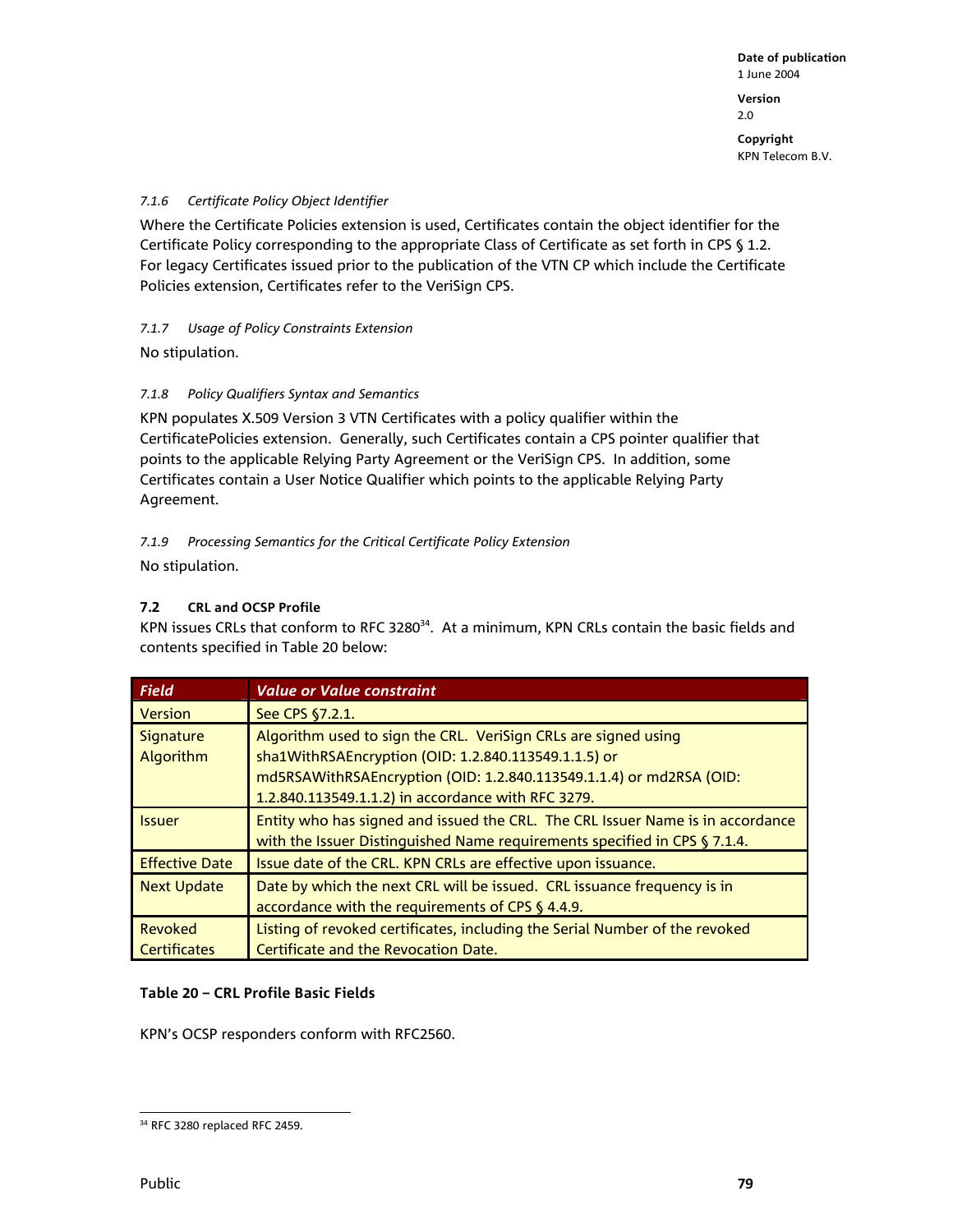**Version**  2.0

**Copyright** 

KPN Telecom B.V.

## *7.2.1 Version Number(s)*

KPN issues both X.501 Version1 and Version 2 CRLs. KPN's OCSP responders implement Version 1 of the OCSP specification as defined by RFC2560, with the exception of including nonce as one of the requestExtensions in requests.

*7.2.2 CRL and CRL Entry Extensions*  No stipulation.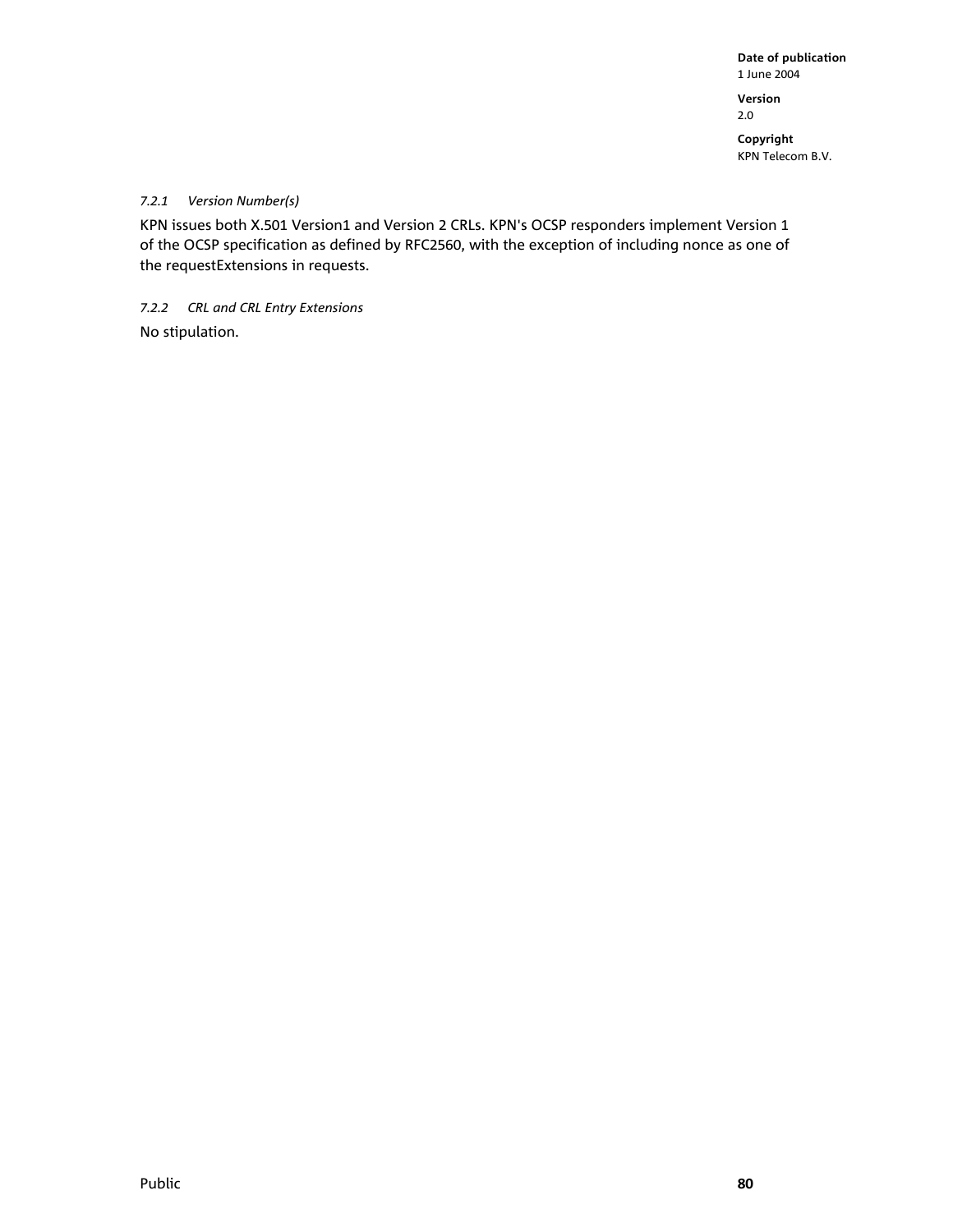**Version**  2.0

**Copyright**  KPN Telecom B.V.

## **8 Specification Administration**

## **8.1 Specification Change Procedures**

Amendments to this CPS shall be made by KPN and approved by the VeriSign Practices Development group. Amendments shall either be in the form of a document containing an amended form of the CPS or an update. Amended versions or updates shall be linked to the Practices Updates and Notices section of the KPN Repository located at: https://certificaat.KPN.com/repository. Updates supersede any designated or conflicting provisions of the referenced version of the CPS.

## *8.1.1 Items that Can Change Without Notification*

KPN reserves the right to amend the CPS without notification for amendments that are not material, including without limitation corrections of typographical errors, changes to URLs, and changes to contact information. KPN's decision to designate amendments as material or nonmaterial shall be within KPN's sole discretion.

## *8.1.2 Items that Can Change with Notification*

KPN shall make material amendments to the CPS in accordance with this CPS § 8.1.2.

## *8.1.2.1 List of Items*

Material amendments are those changes that KPN, under CPS § 8.1.1, considers to be material.

## *8.1.2.2 Notification Mechanism*

KPN's Policy Management Authority will post proposed amendments to the CPS in the Practices Updates and Notices section of the KPN Repository, which is located at: https://certificaat.kpn.com/repository. KPN solicits proposed amendments to the CPS from other KPN Subdomain Participants. If KPN considers such an amendment desirable and proposes to implement the amendment, KPN shall provide notice of such amendment in accordance with this section.

Notwithstanding anything in the CPS to the contrary, if KPN believes that material amendments to the CPS are necessary immediately to stop or prevent a breach of the security of the VTN, KPN's Subdomain, or any portion of the VTN, KPN shall be entitled to make such amendments by publication in the KPN Repository. Such amendments will be effective immediately upon publication.

## *8.1.2.3 Comment Period*

Except as noted under CPS § 8.1.2.2, the comment period for any material amendments to the CPS shall be fifteen (15) days, starting on the date on which the amendments are posted on the KPN Repository. Any KPN Subdomain Participant shall be entitled to file comments with the KPN Policy Management Authority up until the end of the comment period.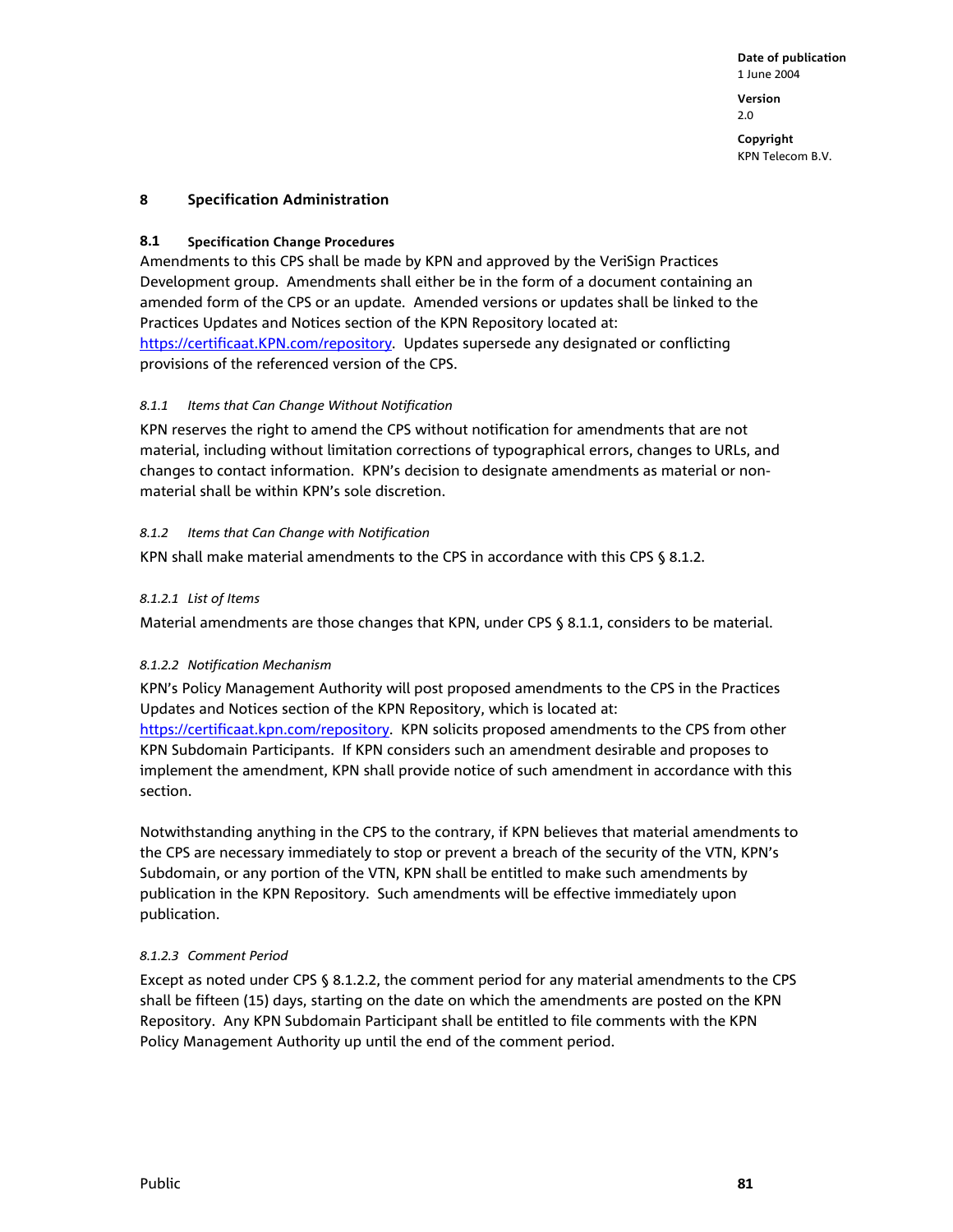**Copyright**  KPN Telecom B.V.

#### *8.1.2.4 Mechanism to Handle Comments*

The KPN Policy Management Authority will consider any comments on the proposed amendments. KPN will either (a) allow the proposed amendments to become effective without amendment, (b) amend the proposed amendments and republish them as a new amendment under CPS § 8.1.2.2, or (c) withdraw the proposed amendments. KPN is entitled to withdraw proposed amendments by providing notice in the Practices Updates and Notices section of the KPN Repository. Unless proposed amendments are amended or withdrawn, they shall become effective upon the expiration of the comment period under CPS § 8.1.2.3.

*8.1.3 Changes Requiring Changes in the Certificate Policy OID or CPS Pointer See* CP § 8.1.3.

#### **8.2 Publication and Notification Policies**

#### *8.2.1 Items Not Published in the CPS*

Security documents considered confidential by VeriSign and the Affiliates are not disclosed to the public. Confidential security documents include the documents identified in CPS § 1.1(a) Table 1 as documents that are not available to the public.

#### *8.2.2 Distribution of the CPS*

This CPS is published in electronic form within the KPN Repository at https://certificaat.kpn.com/repository. The CPS is available in the KPN Repository in Adobe Acrobat pdf. The CPS is available in paper form from the KPN Policy Management Authority upon requests sent to: mailto:pma.en@kpn.com.

#### **8.3 CPS Approval Procedures**

Not applicable.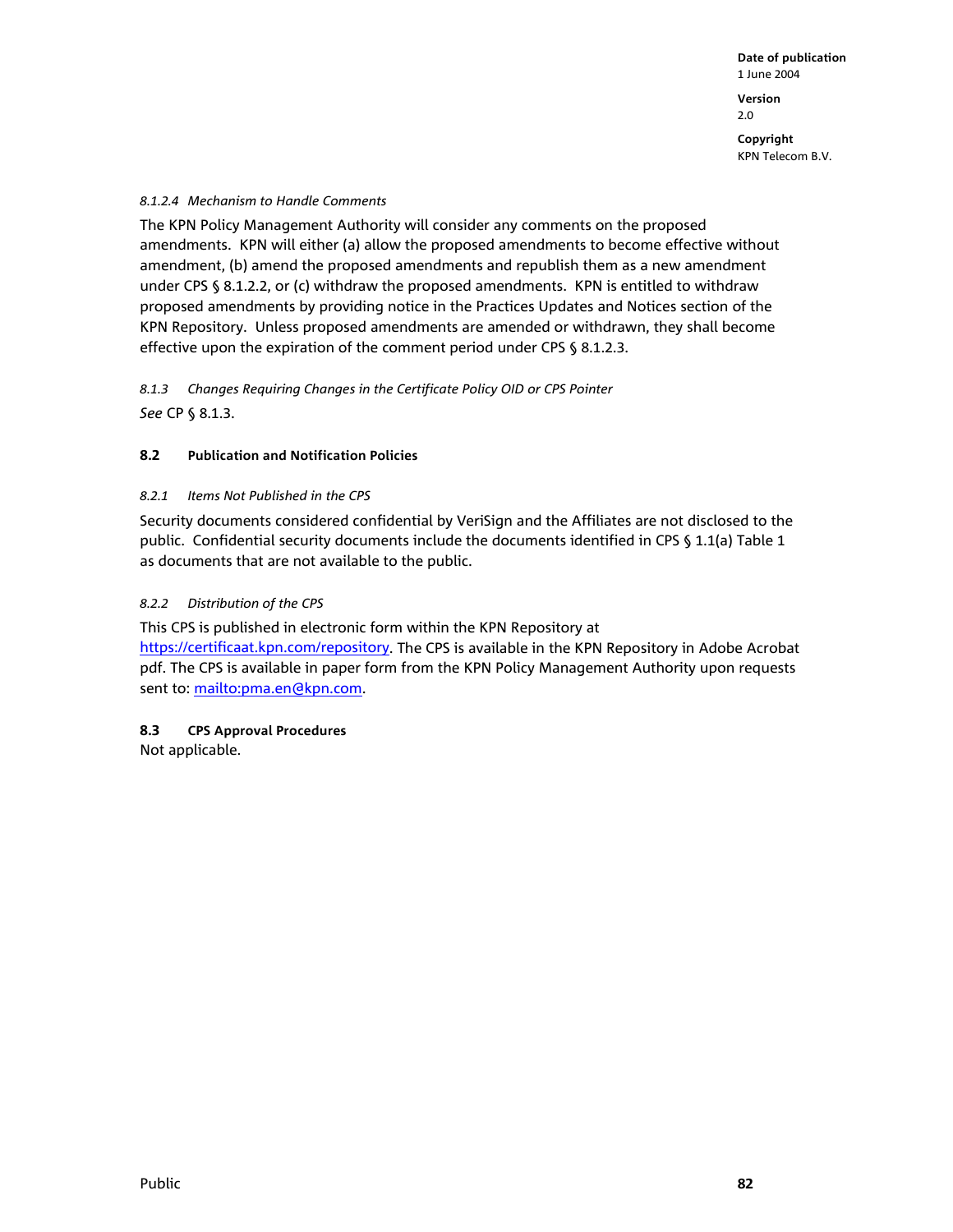

**Version**  2.0

**Copyright** 

KPN Telecom B.V.

# **Annex A Acronyms and Definitions**

| 1.1            | <b>Table of Acronyms</b>                                                             |
|----------------|--------------------------------------------------------------------------------------|
| <b>Acronym</b> | <b>Term</b>                                                                          |
| <b>ANSI</b>    | The American National Standards Institute.                                           |
| <b>ASB</b>     | <b>Authentication Service Bureau.</b>                                                |
| B2B            | <b>Business-to-business.</b>                                                         |
| <b>BIS</b>     | The United States Bureau of Industry and Science of the United States Department     |
|                | Commerce.                                                                            |
| <b>BXA</b>     | The United States Bureau of Export Administration of the United States Department of |
|                | Commerce (which has been replaced by the BIS).                                       |
| CA             | Certification Authority.                                                             |
| CP             | Certificate Policy.                                                                  |
| <b>CPS</b>     | <b>Certification Practice Statement.</b>                                             |
| <b>CRL</b>     | <b>Certificate Revocation List.</b>                                                  |
| <b>EAL</b>     | Evaluation assurance level (pursuant to the Common Criteria).                        |
| <b>EDI</b>     | Electronic Data Interchange.                                                         |
| <b>EDIFACT</b> | EDI for Administration, Commerce, and Transport (standards established by the United |
|                | Nations Economic Commission for Europe).                                             |
| <b>FIPS</b>    | United State Federal Information Processing Standards.                               |
| ICC            | <b>International Chamber of Commerce.</b>                                            |
| <b>KRB</b>     | <b>Key Recovery Block.</b>                                                           |
| <b>LSVA</b>    | Logical security vulnerability assessment.                                           |
| <b>OCSP</b>    | Online Certificate Status Protocol.                                                  |
| <b>OFX</b>     | Open Financial Exchange.                                                             |
| <b>PCA</b>     | Primary Certification Authority.                                                     |
| <b>PIN</b>     | Personal identification number.                                                      |
| <b>PKCS</b>    | Public Key Cryptography Standard.                                                    |
| <b>PKI</b>     | Public Key Infrastructure.                                                           |
| <b>PMA</b>     | Policy Management Authority.                                                         |
| <b>RA</b>      | <b>Registration Authority.</b>                                                       |
| <b>RFC</b>     | <b>Request for comment.</b>                                                          |
| <b>SAS</b>     | Statement on Auditing Standards (promulgated by the American Institute of Certified  |
|                | Public Accountants).                                                                 |
| <b>S/MIME</b>  | Secure Multipurpose Internet Mail Extensions.                                        |
| <b>SSL</b>     | Secure Sockets Layer.                                                                |
| <b>VTN</b>     | VeriSign Trust Network.                                                              |
| <b>WAP</b>     | <b>Wireless Application Protocol.</b>                                                |
| <b>WTLS</b>    | <b>Wireless Transport Layer Security.</b>                                            |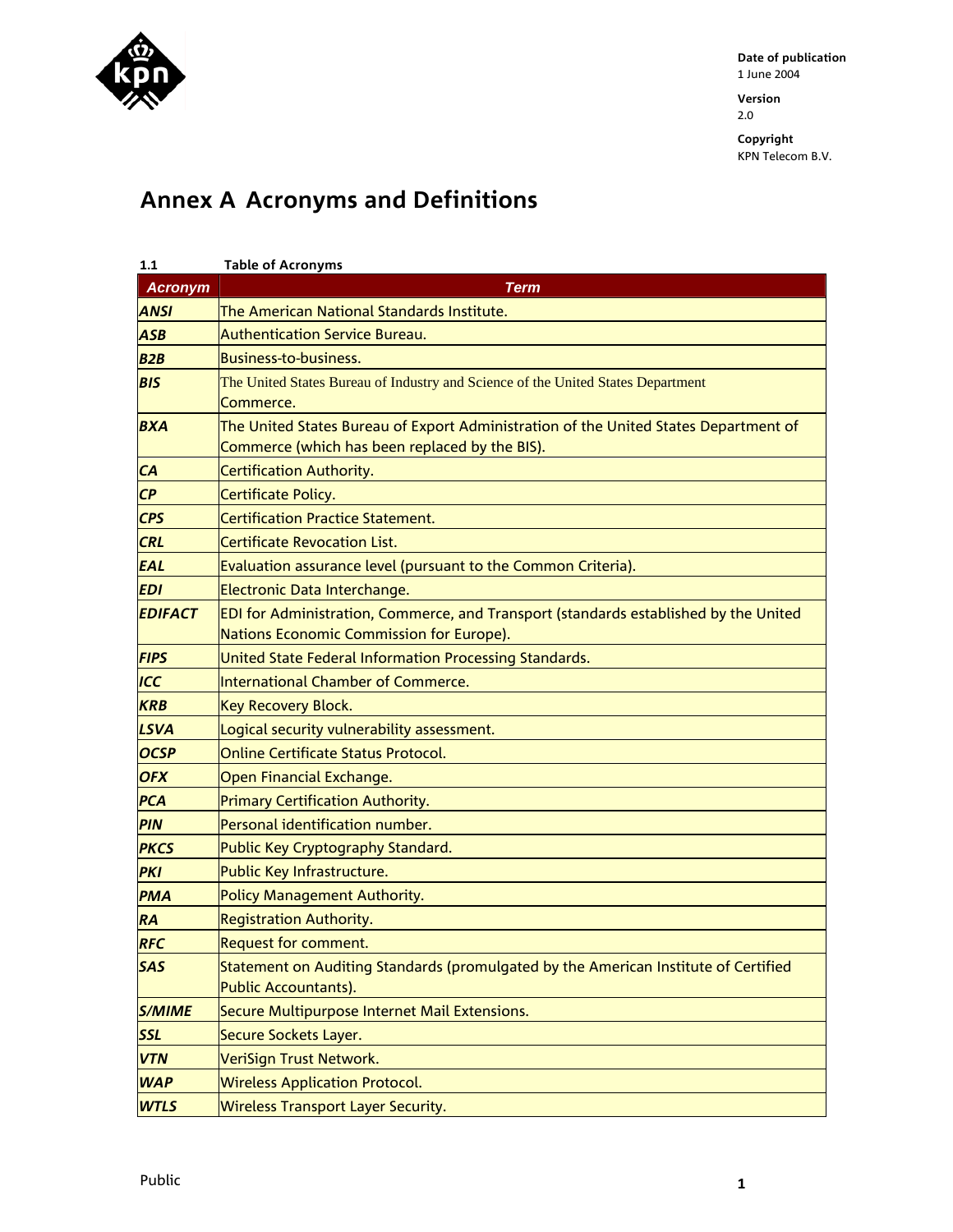**Version**  2.0

| <b>Definitions</b><br>1.2                      |                                                                                                                                                                                                                                                                                                                                                                                                                           |
|------------------------------------------------|---------------------------------------------------------------------------------------------------------------------------------------------------------------------------------------------------------------------------------------------------------------------------------------------------------------------------------------------------------------------------------------------------------------------------|
| Term                                           | <b>Definition</b>                                                                                                                                                                                                                                                                                                                                                                                                         |
|                                                | Administrative Certification A type of KPN CA that issues Certificates to KPN RAs, Managed PKI                                                                                                                                                                                                                                                                                                                            |
| <b>Authority (Administrative</b>               | Customer personnel (Managed PKI Administrators), Affiliate                                                                                                                                                                                                                                                                                                                                                                |
| CA)                                            | Administrators, and Automated Administration servers.                                                                                                                                                                                                                                                                                                                                                                     |
| <b>Administrator</b>                           | A Trusted Person within the organization of a Processing Center,<br>Service Center, Managed PKI Customer, that performs validation<br>and other CA or RA functions.                                                                                                                                                                                                                                                       |
| <b>Administrator Certificate</b>               | A Certificate issued to an Administrator that may only be used to<br>perform CA or RA functions.                                                                                                                                                                                                                                                                                                                          |
| <b>Affiliate</b>                               | A leading trusted third party, for example in the technology,<br>telecommunications, or financial services industry, that has entered<br>into an agreement with VeriSign to be a VTN distribution and<br>services channel within a specific territory.                                                                                                                                                                    |
| <b>Affiliated Individual</b>                   | A natural person that is related to a given entity (i) as an officer,<br>director, employee, partner, contractor, intern, or other person<br>within the entity, (ii) as a member of a VeriSign registered<br>community of interest, or (iii) as a person maintaining a relationship<br>with the entity where the entity has business or other records<br>providing appropriate assurances of the identity of such person. |
| <b>ASB Customer</b>                            | An entity that contracts with VeriSign or an Affiliate to obtain<br>Authentication Service Bureau services. An ASB Customer is a CA,<br>and is named as such within the Certificates issued by its CA, but it<br>outsources all CA functions to an ASB Provider.                                                                                                                                                          |
| <b>ASB Provider</b>                            | An entity (either VeriSign or an Affiliate) that offers Authentication<br>Service Bureau services to ASB Customers. An ASB Provider acts as<br>an outsourcing provider of back-end functions for an ASB Customer<br>and as an RA for the ASB Customer.                                                                                                                                                                    |
| <b>Authentication Service</b><br><b>Bureau</b> | A service within the VTN by which VeriSign or an Affiliate performs<br>most front-end RA and all back-end CA functions on behalf of an<br>organization.                                                                                                                                                                                                                                                                   |
| <b>Automated Administration</b>                | A procedure whereby Certificate Applications are approved<br>automatically if enrollment information matches information<br>contained in a database.                                                                                                                                                                                                                                                                      |
| <b>Automated Administration</b>                | Software provided by VeriSign that performs Automated                                                                                                                                                                                                                                                                                                                                                                     |
| <b>Software Module</b>                         | Administration.                                                                                                                                                                                                                                                                                                                                                                                                           |
| <b>Certificate</b>                             | A message that, at least, states a name or identifies the CA,<br>identifies the Subscriber, contains the Subscriber's public key,<br>identifies the Certificate's Operational Period, contains a Certificate<br>serial number, and is digitally signed by the CA.                                                                                                                                                         |
| <b>Certificate Applicant</b>                   | An individual or organization that requests the issuance of a<br>Certificate by a CA.                                                                                                                                                                                                                                                                                                                                     |
| <b>Certificate Application</b>                 | A request from a Certificate Applicant (or authorized agent of the                                                                                                                                                                                                                                                                                                                                                        |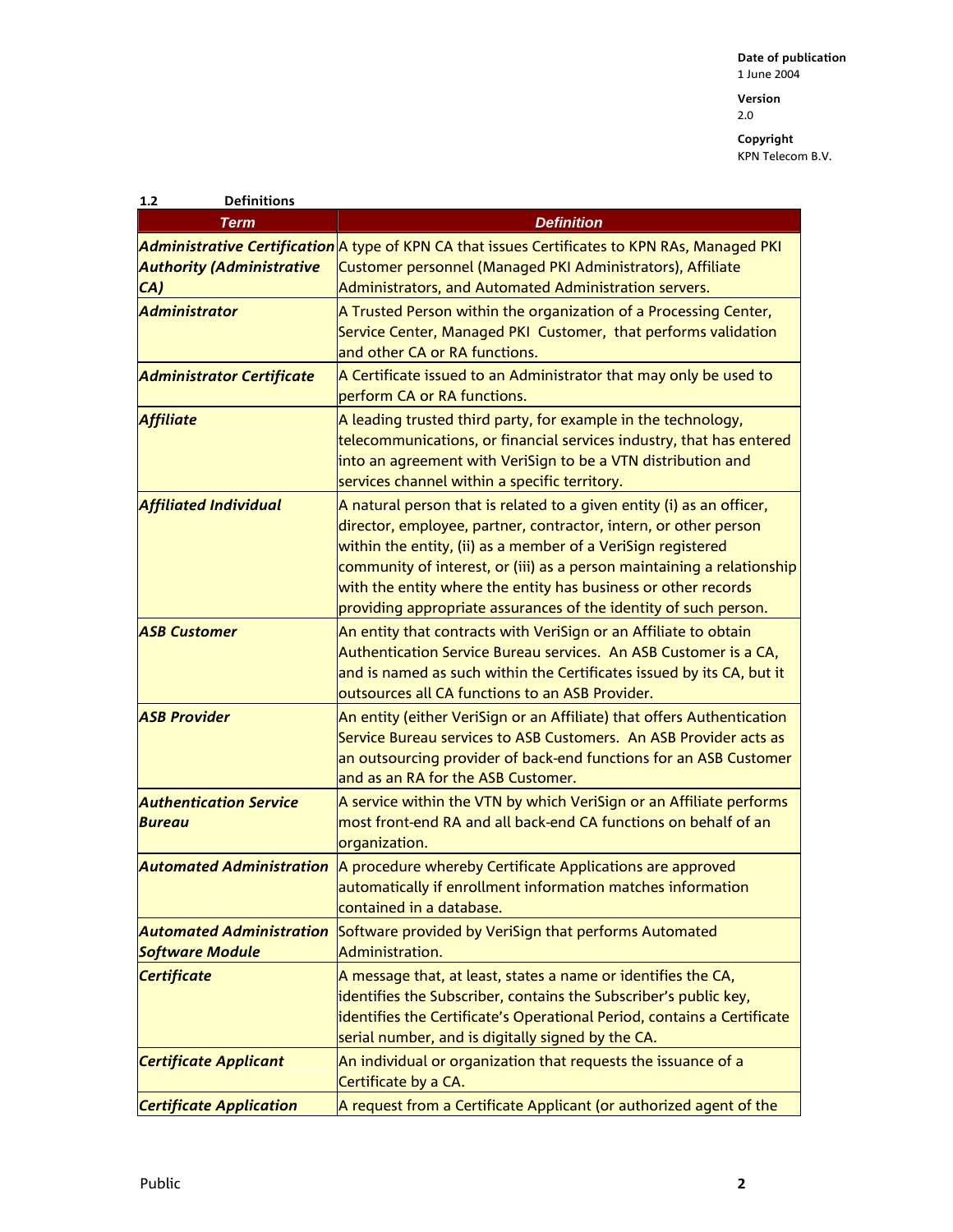2.0

| <b>Term</b>                         | <b>Definition</b>                                                                                                                  |
|-------------------------------------|------------------------------------------------------------------------------------------------------------------------------------|
|                                     | Certificate Applicant) to a CA for the issuance of a Certificate.                                                                  |
| <b>Certificate Chain</b>            | An ordered list of Certificates containing an end-user Subscriber                                                                  |
|                                     | Certificate and CA Certificates, which terminates in a root Certificate.                                                           |
| <b>Certificate Management</b>       | Criteria that an entity must meet in order to satisfy a Compliance                                                                 |
| <b>Control Objectives</b>           | Audit.                                                                                                                             |
| <b>Certificate Policies (CP)</b>    | The document entitled "VeriSign Trust Network Certificate Policies"                                                                |
|                                     | and is the principal statement of policy governing the VTN.                                                                        |
| <b>Certificate Revocation List</b>  | A periodically (or exigently) issued list, digitally signed by a CA, of                                                            |
| (CRL)                               | identified Certificates that have been revoked prior to their<br>expiration dates in accordance with CPS § 3.4. The list generally |
|                                     | indicates the CRL issuer's name, the date of issue, the date of the                                                                |
|                                     | next scheduled CRL issue, the revoked Certificates' serial numbers,                                                                |
|                                     | and the specific times and reasons for revocation.                                                                                 |
|                                     | Certificate Signing Request   A message conveying a request to have a Certificate issued.                                          |
| <b>Certification Authority (CA)</b> | An entity authorized to issue, manage, revoke, and renew                                                                           |
|                                     | Certificates in the VTN.                                                                                                           |
| <b>Certification Practice</b>       | A statement of the practices that VeriSign or an Affiliate employs in                                                              |
| <b>Statement (CPS)</b>              | approving or rejecting Certificate Applications and issuing,                                                                       |
|                                     | managing, and revoking Certificates, and requires its Managed PKI                                                                  |
|                                     | Customers to employ. In the context of this CPS, "CPS" refers to this<br>document.                                                 |
| <b>Challenge Phrase</b>             | A secret phrase chosen by a Certificate Applicant during enrollment                                                                |
|                                     | for a Certificate. When issued a Certificate, the Certificate Applicant                                                            |
|                                     | becomes a Subscriber and a CA or RA can use the Challenge Phrase                                                                   |
|                                     | to authenticate the Subscriber when the Subscriber seeks to revoke                                                                 |
|                                     | or renew the Subscriber's Certificate.                                                                                             |
| <b>Class</b>                        | A specified level of assurances as defined within the CP. See CP                                                                   |
|                                     | $\vert$ 1.1.1. The distinctions are summarized in CPS § 1.1.1.                                                                     |
| <b>Class 2 Individual ASB</b>       | A Class 2 individual Certificate issued by an ASB Provider on behalf                                                               |
| <b>Certificate</b>                  | of an ASB Customer CA.                                                                                                             |
| <b>Certificate</b>                  | Class 3 Organizational ASB   A Class 3 organizational Certificate issued by an ASB Provider on<br>behalf of an ASB Customer CA.    |
| <b>Client OnSite Customer</b>       | See Managed PKI Customer.                                                                                                          |
| <b>Client OnSite Lite Customer</b>  | See Managed PKI Lite Customer.                                                                                                     |
| <b>Client Service Center</b>        | A Service Center that is an Affiliate providing client Certificates                                                                |
|                                     | either in the Consumer or Enterprise line of business.                                                                             |
| <b>Compliance Audit</b>             | A periodic audit that a Processing Center, Service Center, or                                                                      |
|                                     | Managed PKI Customer undergoes to determine its conformance                                                                        |
|                                     | with VTN Standards that apply to it.                                                                                               |
| <b>Compromise</b>                   | A violation (or suspected violation) of a security policy, in which an                                                             |
|                                     | unauthorized disclosure of, or loss of control over, sensitive                                                                     |
|                                     | information may have occurred. With respect to private keys, a                                                                     |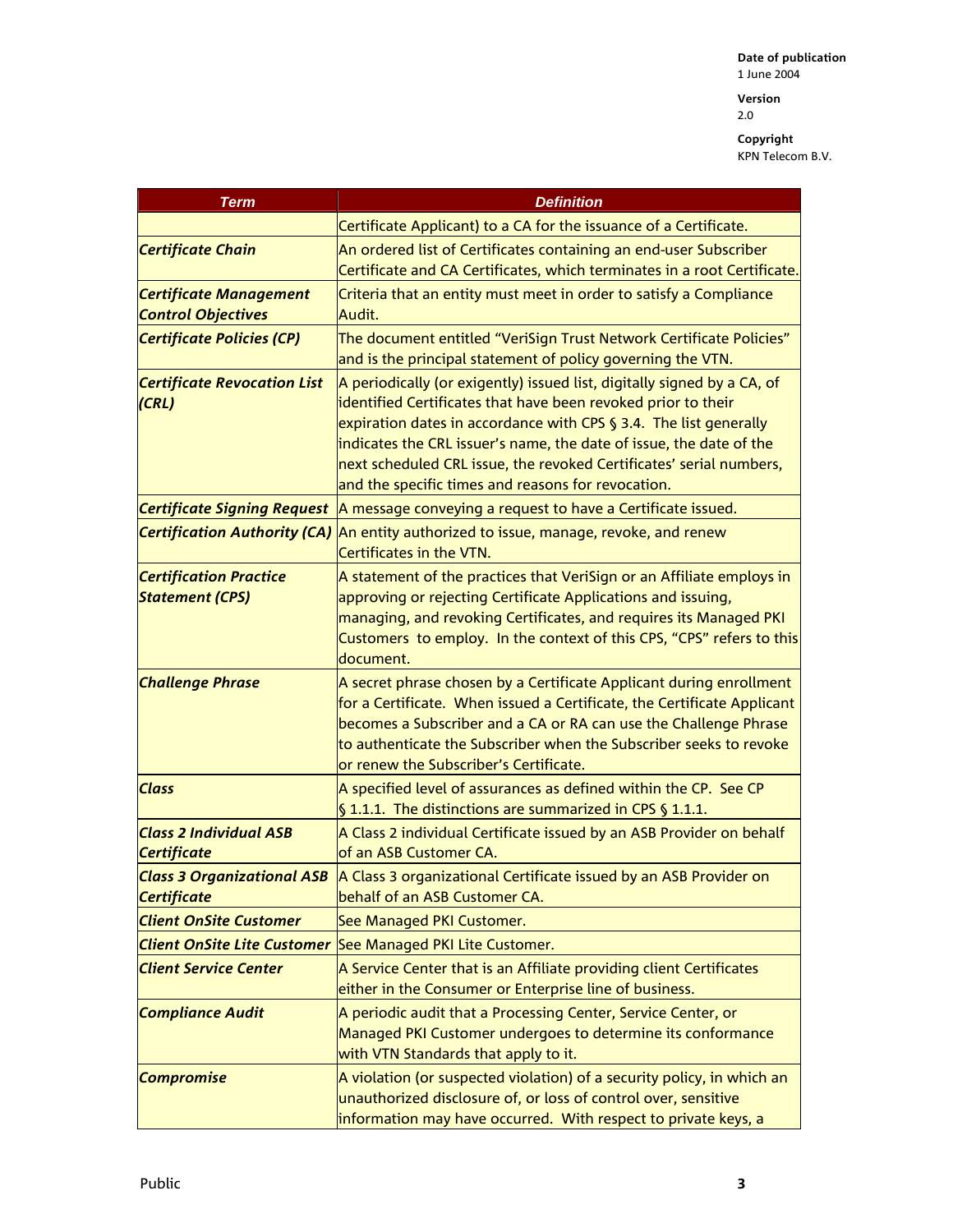**Version**  2.0

| <b>Term</b>                                                  | <b>Definition</b>                                                                                                                                                                                                                                                                                   |
|--------------------------------------------------------------|-----------------------------------------------------------------------------------------------------------------------------------------------------------------------------------------------------------------------------------------------------------------------------------------------------|
|                                                              | Compromise is a loss, theft, disclosure, modification, unauthorized<br>use, or other compromise of the security of such private key.                                                                                                                                                                |
| Confidential/Private<br><b>Information</b>                   | Information required to be kept confidential and private pursuant to<br>CPS § 2.8.1.                                                                                                                                                                                                                |
| <b>Consumer, as in Consumer</b><br><b>Service Center</b>     | A line of business that an Affiliate enters to provide client Retail<br><b>Certificates to Certificate Applicants.</b>                                                                                                                                                                              |
| <b>CRL Usage Agreement</b>                                   | An agreement setting forth the terms and conditions under which a<br>CRL or the information in it can be used.                                                                                                                                                                                      |
| <b>Customer</b>                                              | An organization that is either a Managed PKI Customer, or ASB<br>Customer.                                                                                                                                                                                                                          |
| <b>Digital Receipt</b>                                       | A data object created in connection with the VeriSign Digital<br>Notarization Service offered by KPN and digitally signed by the<br>Time-Stamping Authority that includes the hash of a document or<br>set of data and a time-stamp showing that the document or data<br>existed at a certain time. |
| (EDI)                                                        | <b>Electronic Data Interchange</b> The computer-to-computer exchange of business transactions, such<br>as purchase orders, invoices, and payment advices in accordance<br>with applicable standards.                                                                                                |
|                                                              | Electronic Data Interchange A Class 3 organizational Certificate that allows for digital signatures<br>Certificate <sup>35</sup> (EDI Certificate) on Electronic Data Interchange messages and for the encryption of<br><b>EDI</b> messages.                                                        |
| <b>Enterprise, as in Enterprise</b><br><b>Service Center</b> | A line of business that an Affiliate enters to provide Managed PKI<br>services to Managed PKI Customers.                                                                                                                                                                                            |
| <b>Enterprise Roaming Server</b>                             | A server residing at the site of a Managed PKI Customer used in<br>conjunction with the VeriSign Roaming Service offered by KPN to<br>hold Roaming Subscribers' encrypted private keys and portions of<br>symmetric keys used to encrypt and decrypt Roaming Subscribers'<br>private keys.          |
|                                                              | Exigent Audit/Investigation An audit or investigation by VeriSign where VeriSign has reason to                                                                                                                                                                                                      |
|                                                              | believe that an entity's failure to meet VTN Standards, an incident or<br>Compromise relating to the entity, or an actual or potential threat to<br>the security of the VTN posed by the entity has occurred.                                                                                       |
| <b>Global Server ID</b>                                      | A Class 3 organizational Certificate used to support SSL sessions<br>between web browsers and web servers that are encrypted using<br>strong cryptographic protection consistent with applicable export<br>laws.                                                                                    |
| <b>Global Server OnSite</b>                                  | See Managed PKI for SSL Premium Edition.                                                                                                                                                                                                                                                            |
| <b>Global Server OnSite</b><br><b>Customer</b>               | See Managed PKI for SSL Premium Edition Customer.                                                                                                                                                                                                                                                   |

l <sup>35</sup> EDI certificates are no (longer) part of KPN's service offering.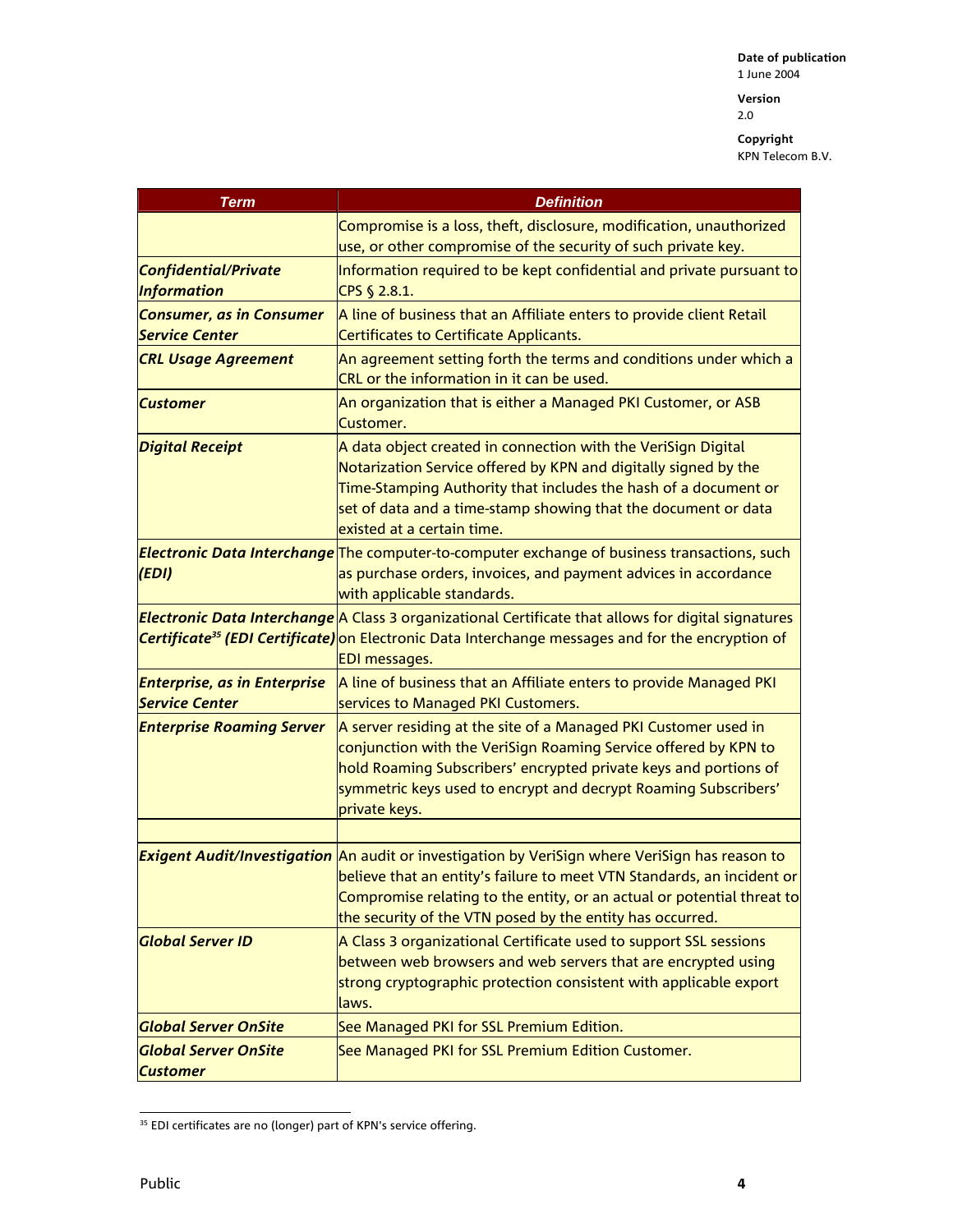2.0

| <b>Term</b>                            | <b>Definition</b>                                                                                                                        |
|----------------------------------------|------------------------------------------------------------------------------------------------------------------------------------------|
| <b>Go Secure!</b>                      | A suite of plug-and-play services building on Managed PKI services                                                                       |
|                                        | and designed to accelerate e-commerce applications.                                                                                      |
| <b>Infrastructure Certification</b>    | A type of KPN CA that issues Certificates to components of the KPN                                                                       |
| <b>Authority (Infrastructure</b>       | infrastructure supporting certain KPN services. Infrastructure CAs do                                                                    |
| CA)                                    | not issue CA, RA, or end-user Subscriber Certificates.                                                                                   |
| <b>Intellectual Property Rights</b>    | Rights under one or more of the following: any copyright, patent,                                                                        |
|                                        | trade secret, trademark, and any other intellectual property rights.                                                                     |
| <b>Intermediate Certification</b>      | A Certification Authority whose Certificate is located within a                                                                          |
|                                        | Authority (Intermediate CA) Certificate Chain between the Certificate of the root CA and the                                             |
|                                        | Certificate of the Certification Authority that issued the end-user                                                                      |
|                                        | Subscriber's Certificate.                                                                                                                |
| <b>Key Ceremony Reference</b><br>Guide | A document describing Key Generation Ceremony requirements and<br>practices.                                                             |
| <b>Key Generation Ceremony</b>         | A procedure whereby a CA's or RA's key pair is generated, its private                                                                    |
|                                        | key is transferred into a cryptographic module, its private key is                                                                       |
|                                        | backed up, and/or its public key is certified.                                                                                           |
|                                        | Key Manager Administrator An Administrator that performs key generation and recovery                                                     |
|                                        | functions for a Managed PKI Customer using Managed PKI Key                                                                               |
|                                        | Manager.                                                                                                                                 |
| <b>Key Recovery Block (KRB)</b>        | A data structure containing a Subscriber's private key that is<br>encrypted using an encryption key. KRBs are generated using            |
|                                        | Managed PKI Key Manager software.                                                                                                        |
| <b>Key Recovery Service</b>            | A VeriSign service provided by KPN that provides encryption keys                                                                         |
|                                        | needed to recover a Key Recovery Block as part of a Managed PKI                                                                          |
|                                        | Customer's use of Managed PKI Key Manager to recover a                                                                                   |
|                                        | Subscriber's private key.                                                                                                                |
| <b>KPN Physical Security</b>           | The highest-level document describing KPN's security policies.                                                                           |
| <b>Policy</b>                          |                                                                                                                                          |
| <b>KPN Repository</b>                  | KPN's database of Certificates and other relevant VeriSign Trust                                                                         |
|                                        | Network information accessible on-line.                                                                                                  |
| <b>KPN Subdomain</b>                   | An individual or organization that is one or more of the following                                                                       |
| <b>Participants</b>                    | within the KPN's Subdomain of the VTN: KPN, a Customer, a                                                                                |
|                                        | Reseller, a Subscriber, or a Relying Party.                                                                                              |
| <b>Managed PKI</b>                     | VeriSign's fully integrated Managed PKI service offered by KPN that                                                                      |
|                                        | allows enterprise Customers of KPN to distribute Certificates to                                                                         |
|                                        | individuals, such as employees, partners, suppliers, and customers,                                                                      |
|                                        | as well as devices, such as servers, routers, and firewalls. Managed<br>PKI permits enterprises to secure messaging, intranet, extranet, |
|                                        | virtual private network, and e-commerce applications.                                                                                    |
| <b>Managed PKI</b>                     | An Administrator that performs validation or other RA functions for                                                                      |
| <b>Administrator</b>                   | a Managed PKI Customer.                                                                                                                  |
| <b>Managed PKI</b>                     | A document setting forth the operational requirements and                                                                                |
|                                        |                                                                                                                                          |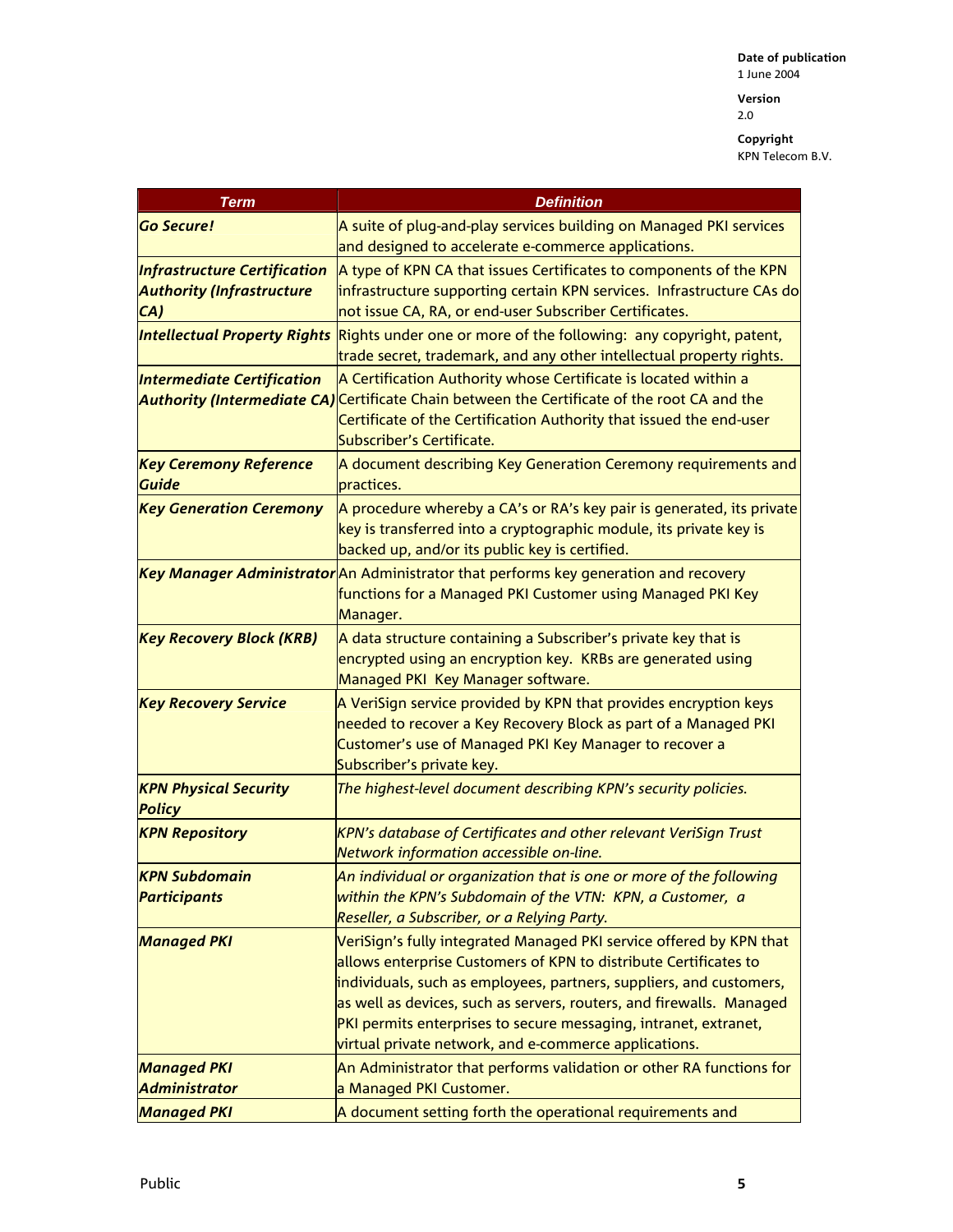**Version**  2.0

| <b>Term</b>                                          | <b>Definition</b>                                                                                                                                                                                                                                                                                                                                                                                                                               |
|------------------------------------------------------|-------------------------------------------------------------------------------------------------------------------------------------------------------------------------------------------------------------------------------------------------------------------------------------------------------------------------------------------------------------------------------------------------------------------------------------------------|
| <b>Administrator Handbook</b>                        | practices for Managed PKI Customers.                                                                                                                                                                                                                                                                                                                                                                                                            |
| <b>Managed PKI Agreement</b>                         | An agreement under which an organization becomes a Managed PKI<br>Customer and agrees to be bound by this CPS.                                                                                                                                                                                                                                                                                                                                  |
| <b>Managed PKI Certificate</b>                       | A Certificate whose Certificate Application was approved by a<br>Managed PKI Customer.                                                                                                                                                                                                                                                                                                                                                          |
| <b>Managed PKI Control</b><br><b>Center</b>          | A web-based interface that permits Managed PKI Administrators to<br>perform Manual Authentication of Certificate Applications                                                                                                                                                                                                                                                                                                                   |
| <b>Managed PKI Customer</b>                          | An organization that has obtained Managed PKI services from KPN,<br>whereby the organization becomes a CA within the VTN to issue<br>client Certificates. Managed PKI Customers outsource back-end<br>functions of issuance, management, and revocation to KPN, but<br>retain for themselves the RA functions of approving or rejecting<br>Certificate Applications and initiating revocations and renewals of<br>Certificates.                 |
|                                                      | Managed PKI Key Manager A key recovery solution for those Managed PKI Customers choosing<br>to implement key recovery under a special Managed PKI Agreement.                                                                                                                                                                                                                                                                                    |
| <b>Managed PKI Key</b>                               | A document setting forth the operational requirements and                                                                                                                                                                                                                                                                                                                                                                                       |
| <b>Management Service</b>                            | practices for Managed PKI Customers using Managed PKI Key                                                                                                                                                                                                                                                                                                                                                                                       |
| <b>Administrator's Guide</b>                         | Manager.                                                                                                                                                                                                                                                                                                                                                                                                                                        |
| <b>Managed PKI Lite</b>                              | A type of Managed PKI service that permits an organization to<br>become a Registration Authority within the VTN to assist a VeriSign<br>CA to issue client Certificates.                                                                                                                                                                                                                                                                        |
|                                                      | Managed PKI Lite Customer An organization that has obtained Managed PKI Lite services from<br>VeriSign or an Affiliate, whereby the organization becomes a<br>Registration Authority within the VTN to assist a VeriSign CA to issue<br>client Certificates. This CA delegates to Managed PKI Lite Customers<br>the RA functions of approving or rejecting Certificate Applications<br>and initiating revocations and renewals of Certificates. |
| <b>Managed PKI for SSL</b>                           | A type of Managed PKI service that permits an organization to<br>become an RA within the VTN to assist a VeriSign CA to issue Secure<br>Server IDs within designated domains. This CA delegates to<br>Managed PKI Customers the RA functions of approving or rejecting<br>Certificate Applications and initiating revocations and renewals of<br><b>Secure Server IDs.</b>                                                                      |
| <b>Managed PKI for SSL</b><br><b>Customer</b>        | An organization that has obtained Managed PKI for SSL services<br>from VeriSign or an Affiliate.                                                                                                                                                                                                                                                                                                                                                |
| <b>Managed PKI for SSL</b><br><b>Premium Edition</b> | A type of Managed PKI service that permits an organization to<br>become an RA within the VTN to assist a VeriSign CA to issue Global<br>Server IDs within designated domains. This CA delegates to<br>Managed PKI Customers the RA functions of approving or rejecting<br>Certificate Applications and initiating revocations and renewals of<br>Global Server IDs.                                                                             |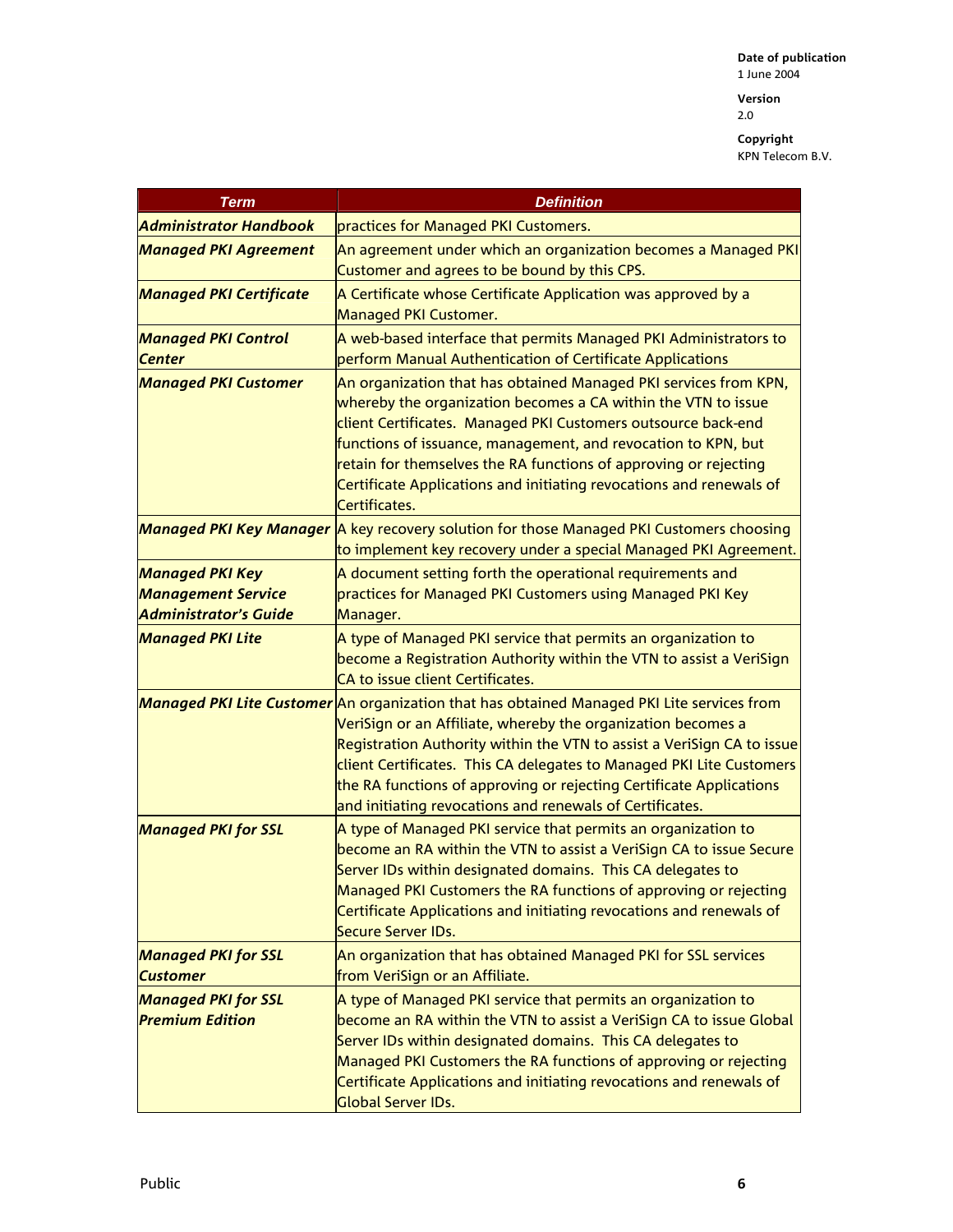2.0

| <b>Term</b>                                                                    | <b>Definition</b>                                                                                                                                                                                                                                                                                                                                                                                                                                                                                                                                                                                                                                                                                                                                   |
|--------------------------------------------------------------------------------|-----------------------------------------------------------------------------------------------------------------------------------------------------------------------------------------------------------------------------------------------------------------------------------------------------------------------------------------------------------------------------------------------------------------------------------------------------------------------------------------------------------------------------------------------------------------------------------------------------------------------------------------------------------------------------------------------------------------------------------------------------|
| <b>Managed PKI for SSL</b>                                                     | An organization that has obtained Managed PKI for SSL Premium                                                                                                                                                                                                                                                                                                                                                                                                                                                                                                                                                                                                                                                                                       |
| <b>Premium Edition Customer</b>                                                | services from VeriSign or an Affiliate.                                                                                                                                                                                                                                                                                                                                                                                                                                                                                                                                                                                                                                                                                                             |
| <b>Manual Authentication</b>                                                   | A procedure whereby Certificate Applications are reviewed and<br>approved manually one-by-one by an Administrator using a web-<br>based interface.                                                                                                                                                                                                                                                                                                                                                                                                                                                                                                                                                                                                  |
| <b>Nonverified Subscriber</b>                                                  | Information submitted by a Certificate Applicant to a CA or RA, and                                                                                                                                                                                                                                                                                                                                                                                                                                                                                                                                                                                                                                                                                 |
| <b>Information</b>                                                             | included within a Certificate, that has not been confirmed by the CA<br>or RA and for which the applicable CA and RA provide no assurances<br>other than that the information was submitted by the Certificate<br>Applicant.                                                                                                                                                                                                                                                                                                                                                                                                                                                                                                                        |
| <b>Non-repudiation</b>                                                         | An attribute of a communication that provides protection against a<br>party to a communication falsely denying its origin, denying that it<br>was submitted, or denying its delivery. Denial of origin includes the<br>denial that a communication originated from the same source as a<br>sequence of one or more prior messages, even if the identity<br>associated with the sender is unknown. Note: only an adjudication<br>by a court, arbitration panel, or other tribunal can ultimately prevent<br>repudiation. For example, a digital signature verified with reference<br>to a VTN Certificate may provide proof in support of a determination<br>of Non-repudiation by a tribunal, but does not by itself constitute<br>Non-repudiation. |
| <b>Online Certificate Status</b>                                               | A protocol for providing Relying Parties with real-time Certificate                                                                                                                                                                                                                                                                                                                                                                                                                                                                                                                                                                                                                                                                                 |
| <b>Protocol (OCSP)</b>                                                         | status information.                                                                                                                                                                                                                                                                                                                                                                                                                                                                                                                                                                                                                                                                                                                                 |
| <b>OnSite</b>                                                                  | See Managed PKI.                                                                                                                                                                                                                                                                                                                                                                                                                                                                                                                                                                                                                                                                                                                                    |
| <b>OnSite Administrator</b>                                                    | See Managed PKI Administrator.                                                                                                                                                                                                                                                                                                                                                                                                                                                                                                                                                                                                                                                                                                                      |
| <b>OnSite Administrator's</b><br><b>Handbook</b>                               | See Managed PKI Administrator Handbook.                                                                                                                                                                                                                                                                                                                                                                                                                                                                                                                                                                                                                                                                                                             |
| <b>OnSite Agreement</b>                                                        | See Managed PKI Agreement                                                                                                                                                                                                                                                                                                                                                                                                                                                                                                                                                                                                                                                                                                                           |
| <b>OnSite Certificate</b>                                                      | See Managed PKI Certificate.                                                                                                                                                                                                                                                                                                                                                                                                                                                                                                                                                                                                                                                                                                                        |
| <b>OnSite Control Center</b>                                                   | See Managed PKI Control Center.                                                                                                                                                                                                                                                                                                                                                                                                                                                                                                                                                                                                                                                                                                                     |
| <b>OnSite Key Manager</b>                                                      | See Managed PKI Key Manager.                                                                                                                                                                                                                                                                                                                                                                                                                                                                                                                                                                                                                                                                                                                        |
| <b>OnSite Key Management</b><br><b>Service Administrator's</b><br><b>Guide</b> | See Managed PKI Management Service Administrator's Guide.                                                                                                                                                                                                                                                                                                                                                                                                                                                                                                                                                                                                                                                                                           |
| <b>OnSite Lite</b>                                                             | See Managed PKI Lite.                                                                                                                                                                                                                                                                                                                                                                                                                                                                                                                                                                                                                                                                                                                               |
| <b>Operational Period</b>                                                      | The period starting with the date and time a Certificate is issued (or<br>on a later date and time certain if stated in the Certificate) and<br>ending with the date and time on which the Certificate expires or is<br>earlier revoked.                                                                                                                                                                                                                                                                                                                                                                                                                                                                                                            |
| <b>PKCS #10</b>                                                                | Public-Key Cryptography Standard #10, developed by RSA Security<br>Inc., which defines a structure for a Certificate Signing Request.                                                                                                                                                                                                                                                                                                                                                                                                                                                                                                                                                                                                               |
| <b>PKCS #12</b>                                                                | Public-Key Cryptography Standard #12, developed by RSA Security                                                                                                                                                                                                                                                                                                                                                                                                                                                                                                                                                                                                                                                                                     |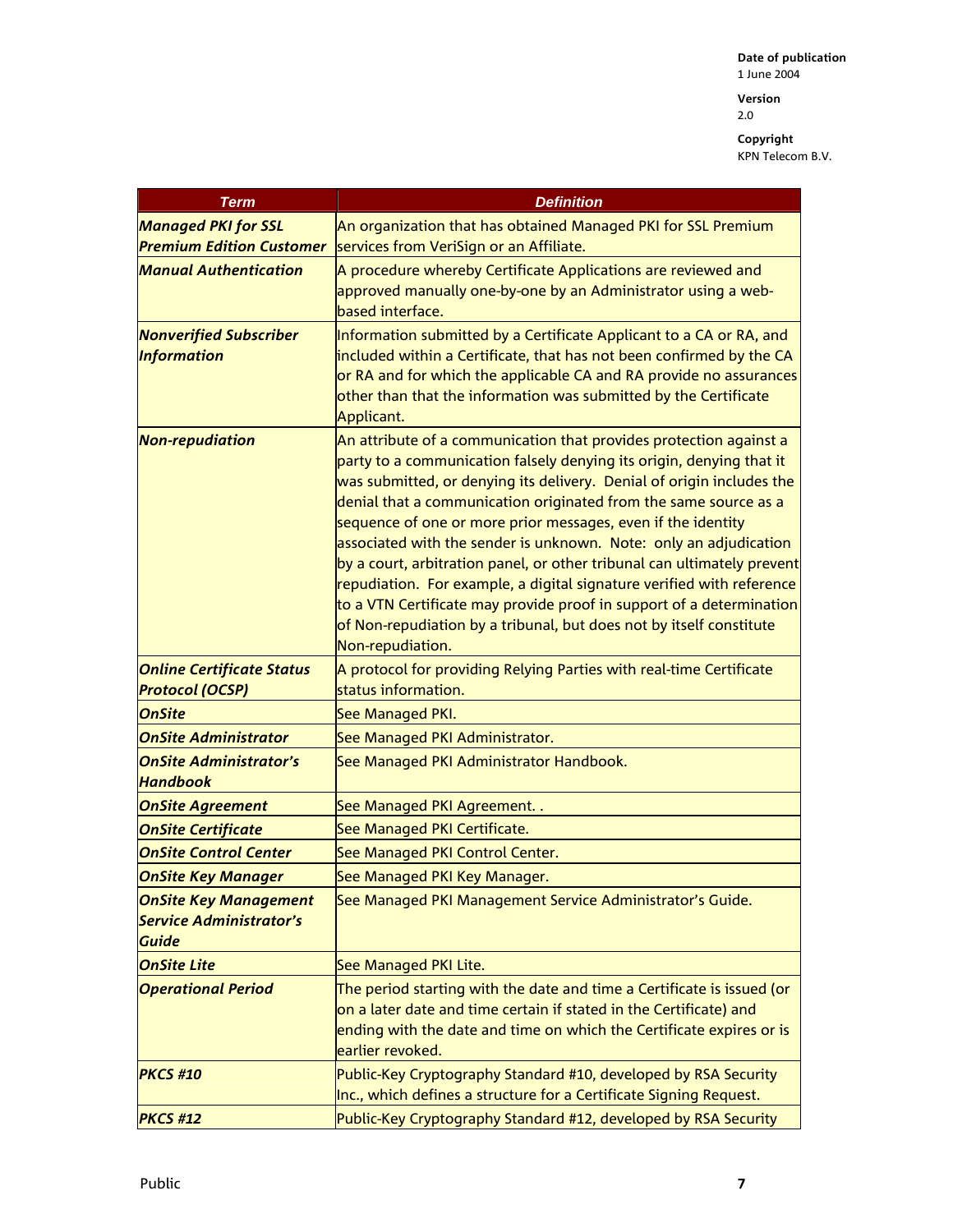2.0

| <b>Term</b>                                                                          | <b>Definition</b>                                                                                                                                                                                                                                                                                                                                                                                                                                                                                                                                                                                                |
|--------------------------------------------------------------------------------------|------------------------------------------------------------------------------------------------------------------------------------------------------------------------------------------------------------------------------------------------------------------------------------------------------------------------------------------------------------------------------------------------------------------------------------------------------------------------------------------------------------------------------------------------------------------------------------------------------------------|
|                                                                                      | Inc., which defines a secure means for the transfer of private keys.                                                                                                                                                                                                                                                                                                                                                                                                                                                                                                                                             |
| <b>Policy Management</b><br><b>Authority (PMA)</b>                                   | The organization within VeriSign responsible for promulgating this<br>policy throughout the VTN.                                                                                                                                                                                                                                                                                                                                                                                                                                                                                                                 |
| <b>Primary Certification</b>                                                         | A CA that acts as a root CA for a specific Class of Certificates, and                                                                                                                                                                                                                                                                                                                                                                                                                                                                                                                                            |
| <b>Authority (PCA)</b>                                                               | issues Certificates to CAs subordinate to it.                                                                                                                                                                                                                                                                                                                                                                                                                                                                                                                                                                    |
| <b>Processing Center</b>                                                             | An organization (VeriSign or certain Affiliates) that creates a secure<br>facility housing, among other things, the cryptographic modules<br>used for the issuance of Certificates. In the Consumer and Web Site<br>lines of business, Processing Centers act as CAs within the VTN and<br>perform all Certificate lifecycle services of issuing, managing,<br>revoking, and renewing Certificates. In the Enterprise line of<br>business, Processing Centers provide lifecycle services on behalf of<br>their Managed PKI Customers or the Managed PKI Customers of the<br>Service Centers subordinate to them. |
| <b>Public Key Infrastructure</b><br>(PKI)                                            | The architecture, organization, techniques, practices, and procedures<br>that collectively support the implementation and operation of a<br>Certificate-based public key cryptographic system. The VTN PKI<br>consists of systems that collaborate to provide and implement the<br>VTN.                                                                                                                                                                                                                                                                                                                          |
|                                                                                      | Registration Authority (RA) An entity approved by a CA to assist Certificate Applicants in<br>applying for Certificates, and to approve or reject Certificate<br>Applications, revoke Certificates, or renew Certificates.                                                                                                                                                                                                                                                                                                                                                                                       |
| <b>Relying Party</b>                                                                 | An individual or organization that acts in reliance on a certificate<br>and/or a digital signature.                                                                                                                                                                                                                                                                                                                                                                                                                                                                                                              |
| <b>Relying Party Agreement</b>                                                       | An agreement used by a CA setting forth the terms and conditions<br>under which an individual or organization acts as a Relying Party.                                                                                                                                                                                                                                                                                                                                                                                                                                                                           |
| <b>Retail Certificate</b>                                                            | A Certificate issued by KPN, acting as CA, to individuals or<br>organizations applying one by one to KPN on its web site.                                                                                                                                                                                                                                                                                                                                                                                                                                                                                        |
| <b>Roaming Subscriber</b>                                                            | A Subscriber using the VeriSign Roaming Service whose private key<br>is encrypted and decrypted with a symmetric key that is split<br>between the VeriSign Roaming Server and an Enterprise Roaming<br>Server.                                                                                                                                                                                                                                                                                                                                                                                                   |
| <b>RSA</b>                                                                           | A public key cryptographic system invented by Rivest, Shamir, and<br>Adelman.                                                                                                                                                                                                                                                                                                                                                                                                                                                                                                                                    |
| <b>RSA Secure Server</b><br><b>Certification Authority</b><br>(RSA Secure Server CA) | The Certification Authority that issues Secure Server Ids.                                                                                                                                                                                                                                                                                                                                                                                                                                                                                                                                                       |
| <b>RSA Secure Server</b><br><b>Hierarchy</b>                                         | The PKI hierarchy comprised of the RSA Secure Server Certification<br>Authority.                                                                                                                                                                                                                                                                                                                                                                                                                                                                                                                                 |
| <b>Secret Share</b>                                                                  | A portion of a CA private key or a portion of the activation data<br>needed to operate a CA private key under a Secret Sharing<br>arrangement.                                                                                                                                                                                                                                                                                                                                                                                                                                                                   |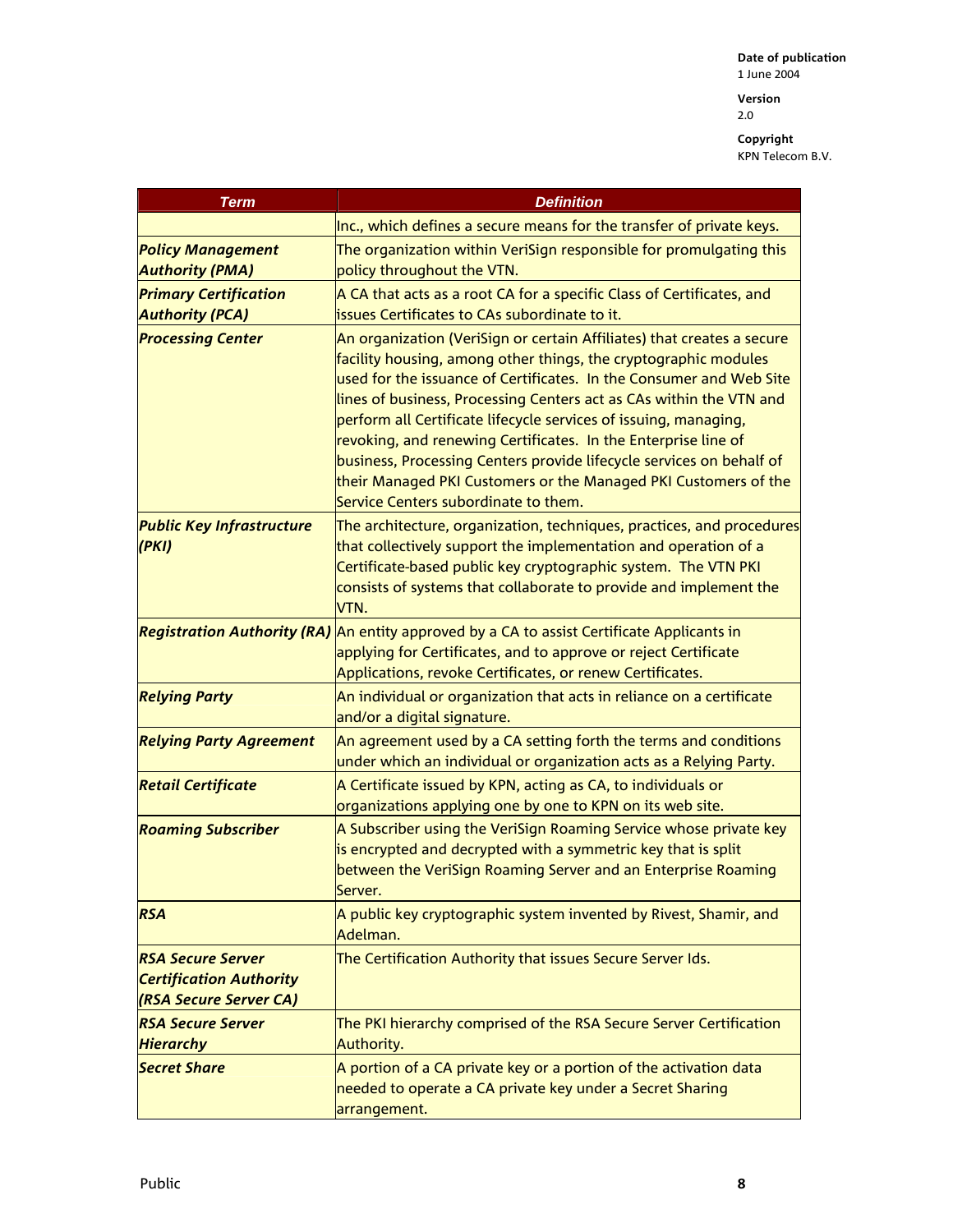**Version**  2.0

| Term                                                   | <b>Definition</b>                                                                                                                                                                                                                                                                                                                                                                                                                          |
|--------------------------------------------------------|--------------------------------------------------------------------------------------------------------------------------------------------------------------------------------------------------------------------------------------------------------------------------------------------------------------------------------------------------------------------------------------------------------------------------------------------|
| <b>Secret Sharing</b>                                  | The practice of splitting a CA private key or the activation data to<br>operate a CA private key in order to enforce multi-person control<br>over CA private key operations under CPS § 6.2.2.                                                                                                                                                                                                                                             |
| <b>Secure Server ID</b>                                | A Class 3 organizational Certificate used to support SSL sessions<br>between web browsers and web servers.                                                                                                                                                                                                                                                                                                                                 |
| <b>Secure Sockets Layer (SSL)</b>                      | The industry-standard method for protecting Web communications<br>developed by Netscape Communications Corporation. The SSL<br>security protocol provides data encryption, server authentication,<br>message integrity, and optional client authentication for a<br>Transmission Control Protocol/Internet Protocol connection.                                                                                                            |
| <b>Security and Audit</b><br><b>Requirements Guide</b> | A VeriSign document that sets forth the security and audit<br>requirements and practices for Processing Centers and Service<br>Centers.                                                                                                                                                                                                                                                                                                    |
| <b>Security and Practices</b><br><b>Review</b>         | A review of an Affiliate performed by VeriSign before an Affiliate is<br>permitted to become operational.                                                                                                                                                                                                                                                                                                                                  |
|                                                        | Server Gated Cryptography A technology that permits web servers that have been issued a<br>Global Server ID to create an SSL session with a browser that is<br>encrypted using strong cryptographic protection.                                                                                                                                                                                                                            |
| <b>Server OnSite</b>                                   | See Managed PKI for SSL.                                                                                                                                                                                                                                                                                                                                                                                                                   |
| <b>Server OnSite Customer</b>                          | See Managed PKI for SSL Customer.                                                                                                                                                                                                                                                                                                                                                                                                          |
| <b>Server Service Center</b>                           | A Service Center that is an Affiliate providing Secure Server Ids and<br>Global Server Ids either in the Web Site or Enterprise line of<br>business.                                                                                                                                                                                                                                                                                       |
| <b>Service Center</b>                                  | An Affiliate that does not house Certificate signing units for the<br>issuance of Certificates for the purpose of issuing Certificates of a<br>specific Class or type, but rather relies on a Processing Center to<br>perform issuance, management, revocation, and renewal of such<br>Certificates.                                                                                                                                       |
| <b>Subdomain</b>                                       | The portion of the VTN under control of an entity and all entities<br>subordinate to it within the VTN hierarchy.                                                                                                                                                                                                                                                                                                                          |
| <b>Subject</b>                                         | The holder of a private key corresponding to a public key. The term<br>"Subject" can, in the case of an organizational Certificate, refer to<br>the equipment or device that holds a private key. A Subject is<br>assigned an unambiguous name, which is bound to the public key<br>contained in the Subject's Certificate.                                                                                                                |
| <b>Subscriber</b>                                      | In the case of an individual Certificate, a person who is the Subject<br>of, and has been issued, a Certificate. In the case of an<br>organizational Certificate, an organization that owns the equipment<br>or device that is the Subject of, and that has been issued, a<br>Certificate. A Subscriber is capable of using, and is authorized to<br>use, the private key that corresponds to the public key listed in the<br>Certificate. |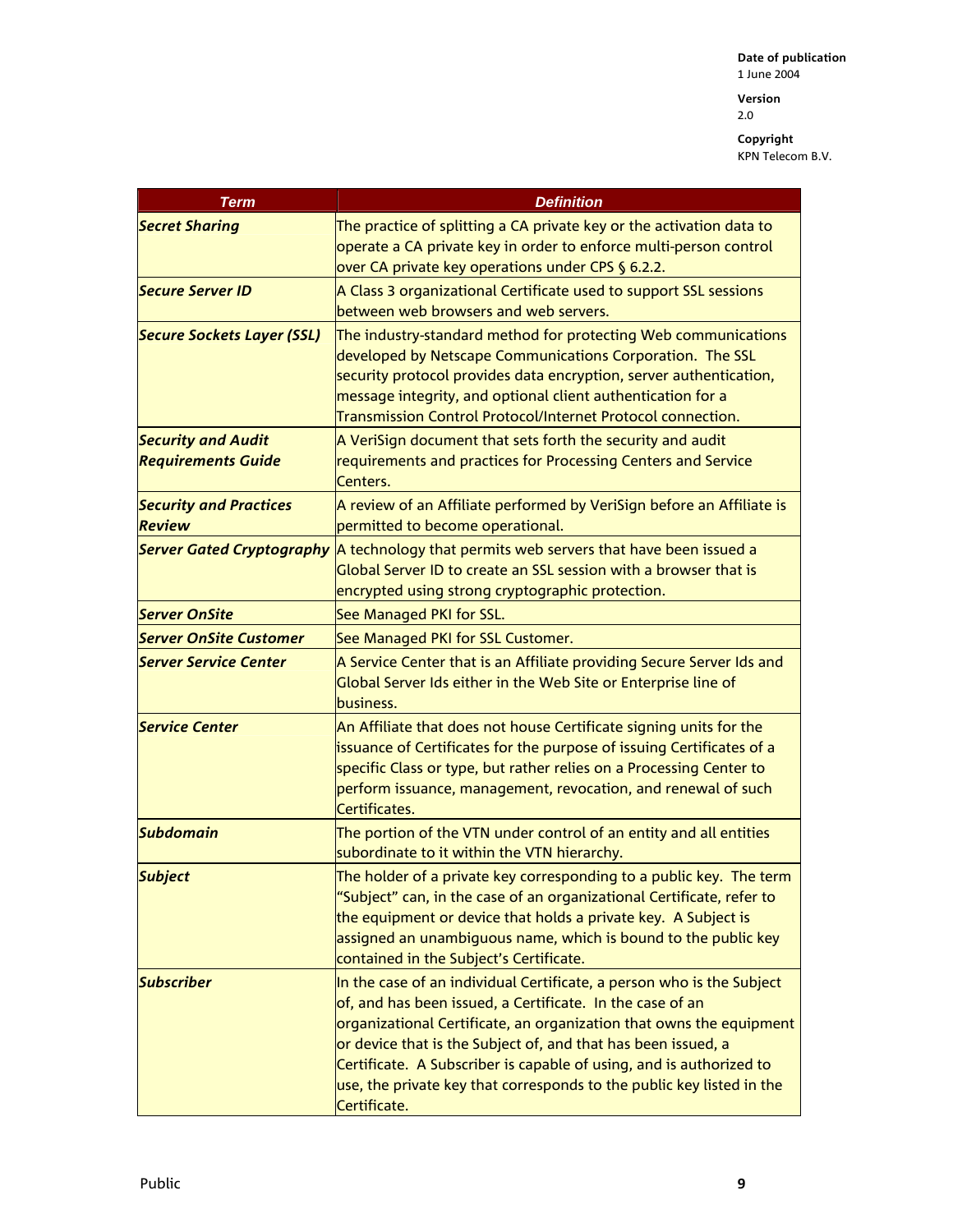**Version**  2.0

| <b>Term</b>                                                 | <b>Definition</b>                                                                                                                                                                                                                                                                                                                                                                                                          |
|-------------------------------------------------------------|----------------------------------------------------------------------------------------------------------------------------------------------------------------------------------------------------------------------------------------------------------------------------------------------------------------------------------------------------------------------------------------------------------------------------|
| <b>Subscriber Agreement</b>                                 | An agreement used by a CA or RA setting forth the terms and<br>conditions under which an individual or organization acts as a<br>Subscriber.                                                                                                                                                                                                                                                                               |
| <b>Superior Entity</b>                                      | An entity above a certain entity within a VTN hierarchy (the Class 1,<br>2, or 3 hierarchy).                                                                                                                                                                                                                                                                                                                               |
| <b>Supplemental Risk</b><br><b>Management Review</b>        | A review of an entity by VeriSign following incomplete or<br>exceptional findings in a Compliance Audit of the entity or as part of<br>the overall risk management process in the ordinary course of<br>business.                                                                                                                                                                                                          |
| <b>Reseller</b>                                             | An entity marketing services on behalf of VeriSign or an Affiliate to<br>specific markets.                                                                                                                                                                                                                                                                                                                                 |
| <b>Time-Stamping Authority</b>                              | The VeriSign entity that signs Digital Receipts as part of the VeriSign<br>Digital Notarization Service.                                                                                                                                                                                                                                                                                                                   |
| <b>Time-Stamping Authority</b><br>CA                        | The VeriSign CA that issued a special Class 3 organizational<br>Certificate to the Time-Stamping Authority used to verify the digital<br>signatures on Digital Receipts.                                                                                                                                                                                                                                                   |
| <b>Trusted Person</b>                                       | An employee, contractor, or consultant of an entity within the VTN<br>responsible for managing infrastructural trustworthiness of the<br>entity, its products, its services, its facilities, and/or its practices as<br>further defined in CPS $\S$ 5.2.1.                                                                                                                                                                 |
| <b>Trusted Position</b>                                     | The positions within a VTN entity that must be held by a Trusted<br>Person.                                                                                                                                                                                                                                                                                                                                                |
| <b>Trustworthy System</b>                                   | Computer hardware, software, and procedures that are reasonably<br>secure from intrusion and misuse; provide a reasonable level of<br>availability, reliability, and correct operation; are reasonably suited<br>to performing their intended functions; and enforce the applicable<br>security policy. A trustworthy system is not necessarily a "trusted<br>system" as recognized in classified government nomenclature. |
| <b>VeriSign Digital</b>                                     | A service offered to Managed PKI Customers that provides a digitally                                                                                                                                                                                                                                                                                                                                                       |
| <b>Notarization Service</b><br>offered by KPN <sup>36</sup> | signed assertion (a Digital Receipt) that a particular document or set<br>of data existed at a particular point in time.                                                                                                                                                                                                                                                                                                   |
| <b>VeriSign Roaming Server</b><br>offered by KPN            | A server residing at KPN's Processing Center used in conjunction<br>with the VeriSign Roaming Service offered by KPN to hold portions<br>of symmetric keys used to encrypt and decrypt Roaming Subscribers'<br>private keys.                                                                                                                                                                                               |
| <b>VeriSign Roaming Service</b><br>offered by KPN           | The service offered by KPN that enables a Subscriber to download<br>his or her private key and perform private key operations on<br>different client terminals.                                                                                                                                                                                                                                                            |
| <b>VeriSign</b>                                             | Means, with respect to each pertinent portion of this CPS, VeriSign,<br>Inc. and/or any wholly owned VeriSign subsidiary responsible for the<br>specific operations at issue.                                                                                                                                                                                                                                              |

l <sup>36</sup> KPN currently is not offering VeriSigns Digital Notarization Service.